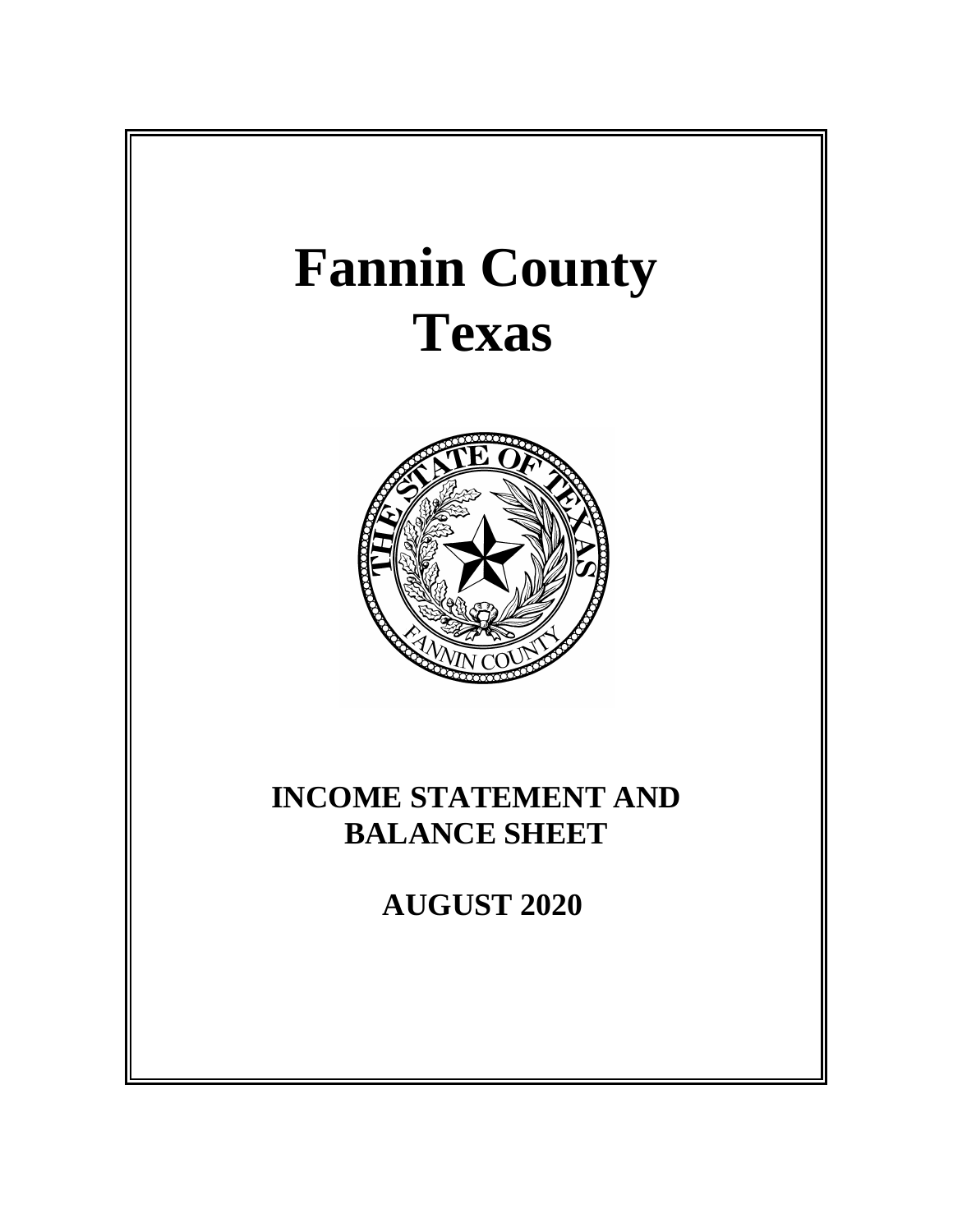| $09 - 03 - 2020$ | TIME: 02:04 PM - FOR MONTH ENDING 8-31-2020                                     | INCOME STATEMENT    |                         | PAGE<br>1<br>PREPARER: 0004 |
|------------------|---------------------------------------------------------------------------------|---------------------|-------------------------|-----------------------------|
| FANNIN COUNTY    | 101 E. SAM RAYBURN DRIVE SUITE 303                                              | BONHAM, TEXAS 75418 |                         |                             |
|                  |                                                                                 |                     |                         |                             |
|                  |                                                                                 |                     |                         |                             |
|                  | ***** INCOME ACCOUNTS *****                                                     |                     |                         |                             |
|                  | 10-300-110 UNENCUMBERED FUND BALANCE                                            |                     | 0.00                    |                             |
|                  |                                                                                 |                     |                         |                             |
|                  | 10-310-110 CURRENT TAXES                                                        |                     | 8,924,786.75            |                             |
|                  |                                                                                 |                     |                         |                             |
|                  |                                                                                 |                     |                         |                             |
|                  | 10-318-120 PAY N LIEU TAX/GRASSLAND                                             |                     | 18,618.15               |                             |
|                  | 10-318-121 PAY N LIEU TAX/UPPER TRINITY                                         |                     | 11,286.17               |                             |
|                  | 10-318-122 TAX ABATEMENT/APPLICATION                                            |                     | 17,300.00               |                             |
|                  | 10-318-128 LOCAL FINES AND REIMBURSEMENTS                                       |                     | 781.67<br>12,784.28     |                             |
|                  | 10-318-129 STATE FINES AND REIMBURSEMENTS                                       |                     |                         |                             |
|                  | 10-318-130 COURT COSTS/ARREST FEES                                              |                     | 165,821.06              |                             |
|                  | 10-318-132 ATTORNEYS & DOCTORS                                                  |                     | 9,913.69                |                             |
|                  | 10-318-140 TAX ON MIXED DRINKS<br>10-318-160 SALES TAX REVENUES                 |                     | 17,430.55<br>999,230.80 |                             |
|                  |                                                                                 |                     |                         |                             |
|                  |                                                                                 |                     |                         |                             |
|                  | 10-319-420 JAIL PAY PHONE COMMISSION                                            |                     | 269,840.55              |                             |
|                  | 10-319-429 SCHOLARSHIP FUNDS                                                    |                     | 0.00                    |                             |
|                  | 10-319-551 ANNUAL PAYMENT                                                       |                     | 0.00                    |                             |
|                  | 10-319-552 MONTHLY MONITORING PAYMEN<br>10-319-553 ADMINISTRATIVE FEE           |                     | 0.00<br>0.00            |                             |
|                  | 10-319-554 REIMB.FOR CONFINEMENT EXP.                                           |                     | 0.00                    |                             |
|                  |                                                                                 |                     |                         |                             |
|                  |                                                                                 |                     |                         |                             |
|                  | 10-320-200 ALCOHLIC BEVERAGE LICENSE<br>10-320-300 SEWAGE PERMITS/INSPECTIONS   |                     | 3,422.50<br>102,090.56  |                             |
|                  |                                                                                 |                     |                         |                             |
|                  |                                                                                 |                     |                         |                             |
|                  |                                                                                 |                     |                         |                             |
|                  |                                                                                 |                     |                         |                             |
|                  | 10-321-200 COMMISSIONS ON CAR REGIST                                            |                     | 82,176.00<br>36,270.00  |                             |
|                  | 10-321-250 COMMISSION ON CAR TITLES<br>10-321-251 COMM.ON SALES TAX COLLECTIONS |                     | 219,824.20              |                             |
|                  | 10-321-252 TOLL COLLECTIONS                                                     |                     | 1,209.00                |                             |
|                  | 10-321-901 TAX CERTIFICATES                                                     |                     | 8,264.57                |                             |
|                  |                                                                                 |                     |                         |                             |
|                  |                                                                                 |                     |                         |                             |
|                  | 10-330-201 FEMA 2018 DR-4416<br>10-330-396 RIFLE RESISTANT BODY ARMOR 3439801   |                     | 3, 119. 14<br>0.00      |                             |
|                  | 10-330-403 TEAM REDEVELOPMENT TRAINING                                          |                     | 0.00                    |                             |
|                  | 10-330-437 INDIGENT DEFENSE GRANT                                               |                     | 39,023.50               |                             |
|                  | 10-330-559 TEXAS VINE PROGRAM                                                   |                     | 13,964.16               |                             |
|                  | 10-330-563 NIBRS 3753001                                                        |                     | 51,502.00               |                             |
|                  |                                                                                 |                     |                         |                             |
|                  |                                                                                 |                     |                         |                             |
|                  | 10-340-135 FAMILY PROTECTION FEE                                                |                     | 2,117.16                |                             |
|                  | 10-340-400 COUNTY JUDGE FEES                                                    |                     | 748.02                  |                             |
|                  | 10-340-403 COUNTY CLERK FEES                                                    |                     | 224,667.79              |                             |
|                  | 10-340-450 DISTRICT CLERK FEES                                                  |                     | 56,294.23               |                             |
|                  | 10-340-455 J. P. #1 FEES                                                        |                     | 14,038.33               |                             |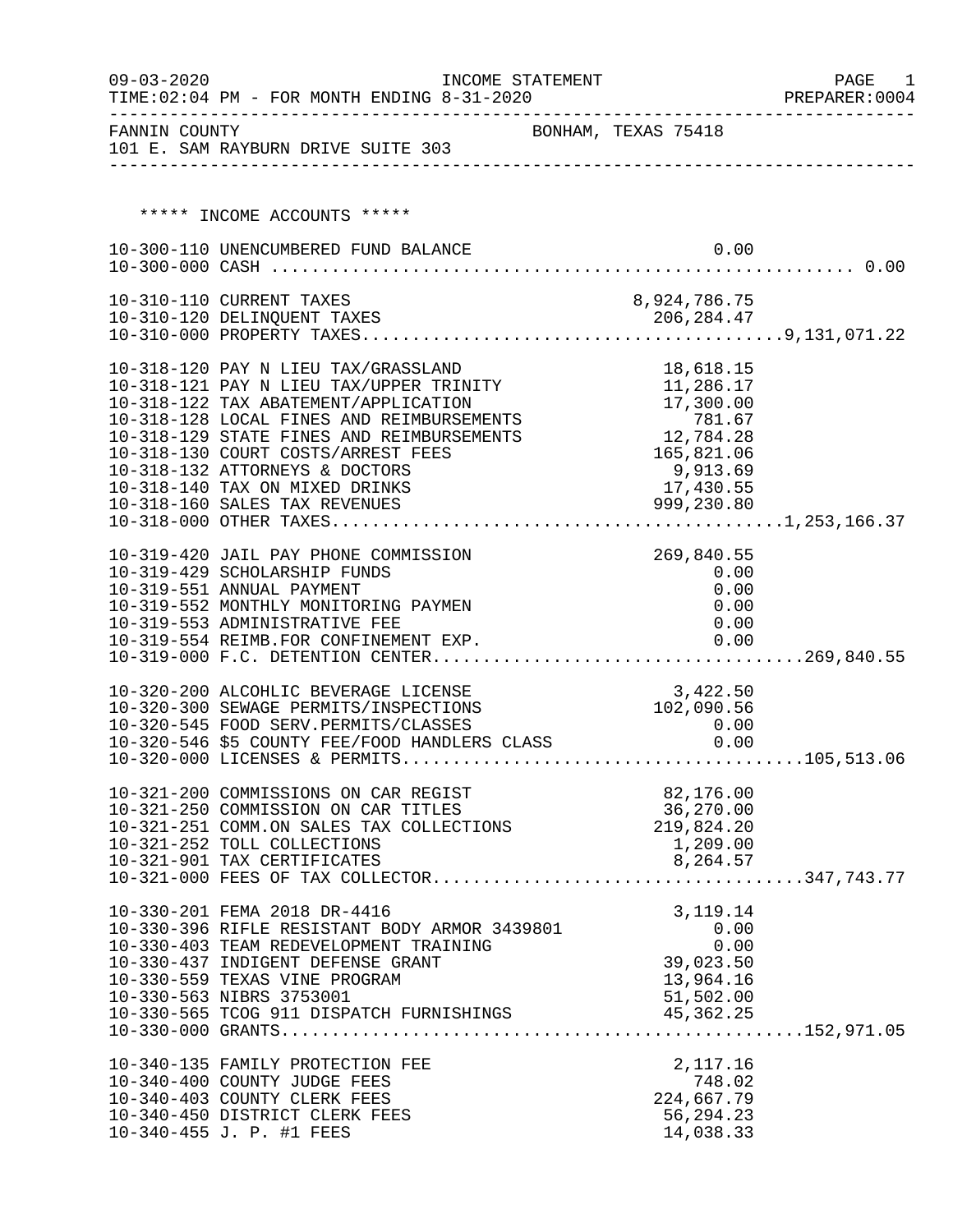| $09 - 03 - 2020$ | INCOME STATEMENT<br>TIME: 02:04 PM - FOR MONTH ENDING 8-31-2020                                                                                                                                                                                                                                                                                                                                                                                                                                                                                                                                                                                                                                                                                                                                                                                                    |                                                                                                                                                                                                                                                                                                                                                                           | PAGE 2<br>PREPARER: 0004 |
|------------------|--------------------------------------------------------------------------------------------------------------------------------------------------------------------------------------------------------------------------------------------------------------------------------------------------------------------------------------------------------------------------------------------------------------------------------------------------------------------------------------------------------------------------------------------------------------------------------------------------------------------------------------------------------------------------------------------------------------------------------------------------------------------------------------------------------------------------------------------------------------------|---------------------------------------------------------------------------------------------------------------------------------------------------------------------------------------------------------------------------------------------------------------------------------------------------------------------------------------------------------------------------|--------------------------|
|                  | FANNIN COUNTY<br>101 E. SAM RAYBURN DRIVE SUITE 303                                                                                                                                                                                                                                                                                                                                                                                                                                                                                                                                                                                                                                                                                                                                                                                                                | BONHAM, TEXAS 75418                                                                                                                                                                                                                                                                                                                                                       |                          |
|                  | 10-340-456 J. P. #2 FEES<br>10-340-457 J. P. #3 FEES<br>10-340-475 DISTRICT ATTORNEY FEES<br>10-340-480 BOND APPLICATION FEE<br>10-340-484 ELECTION REIMBURSEMENTS<br>10-340-551 CONSTABLE PCT. 1 FEES<br>10-340-552 CONSTABLE PCT. 2 FEES<br>10-340-553 CONSTABLE PCT. 3 FEES<br>10-340-560 SHERIFF FEES<br>10-340-573 BOND SUPERVISION FEES<br>10-340-600 D.C.6TH COURT OF APPEALS FEE<br>10-340-601 C.C.6TH COURT OF APPEALS FEE<br>10-340-652 SUBDIVISION FEES<br>10-340-653 ZONING APPLICATION FEES<br>10-340-654 FLOOD PLAIN FEES                                                                                                                                                                                                                                                                                                                            | 2,349.40<br>$\begin{array}{cccc} 2\, , 349 \, .40 \\ 4\, , 606 \, .14 \\ 3\, , 474 \, .87 \\ 500 \, .00 \\ 514 \, .42 \\ 5\, , 685 \, .00 \\ 1\, , 850 \, .00 \\ 1\, , 552 \, .08 \\ 36 \, , 795 \, .18 \\ 84 \, , 260 \, .50 \\ 1\, , 573 \, .11 \\ \text{S} \text{ FEE} \\ \text{LS} \text{ FEE} \\ \text{LS} \text{ FEE} \\ \text{S} \\ \text{S} \\ \text{S} \\ \text$ |                          |
|                  | 10-350-455 J. P. #1 FINES                                                                                                                                                                                                                                                                                                                                                                                                                                                                                                                                                                                                                                                                                                                                                                                                                                          | 2,977.69                                                                                                                                                                                                                                                                                                                                                                  |                          |
|                  |                                                                                                                                                                                                                                                                                                                                                                                                                                                                                                                                                                                                                                                                                                                                                                                                                                                                    |                                                                                                                                                                                                                                                                                                                                                                           |                          |
|                  | 10-360-100 INTEREST EARNINGS<br>10-360-110 INTEREST EARNINGS BUSINESS MONEY FU 5,763.37                                                                                                                                                                                                                                                                                                                                                                                                                                                                                                                                                                                                                                                                                                                                                                            | 44,605.96                                                                                                                                                                                                                                                                                                                                                                 |                          |
|                  | 0.00 0.00<br>20,605.79 20<br>20,605.79<br>10-364-162 SALE OF ASSETS LAND/BUILDING<br>10-364-163 SALE OF EQUIPMENT<br>10-364-163 SALE OF ASSETS LAND/BUILDING20,605.79<br>10-364-000 SALE OF ASSETS LAND/BUILDING20,605.79                                                                                                                                                                                                                                                                                                                                                                                                                                                                                                                                                                                                                                          |                                                                                                                                                                                                                                                                                                                                                                           |                          |
|                  | 10-370-100 KFYN-RADIO TOWER RENT<br>10-370-112 TOBACCO SETTLEMENT<br>10-370-115 RENT- VERIZON TOWER<br>10-370-120 CONTRIBUTION IHC TRUST<br>10-370-125 IHC STATE REIMBURSEMENT<br>10-370-130 REFUNDS & MISCELLANEOUS<br>10-370-131 AUTOMOBILE INSURANCE LOSS PAYMENTS<br>10-370-132 PROPERTY INSURANCE LOSS PAYMENTS<br>10-370-135 HEALTH INS. SURPLUS DISTRIBUTION<br>10-370-139 STATE JUROR REIMB.FEE<br>10-370-142 CULVERT PERMITTING PROCESS<br>10-370-143 D.A.SALARY REIMB.<br>10-370-144 CO. JUDGE COURT FEES SALARY REIMB.<br>10-370-147 UTILITIES REIMBURSEMENT<br>10-370-151 ASST. DA LONGEVITY PAY<br>10-370-152 HB 9 D.A. SUPPLEMENTAL FUNDS<br>10-370-162 COURT REPORTER SERVICE FEE<br>10-370-163 ADM.OF COURT JUSTICE 10% SB 1417<br>10-370-164 TIME PAYMENT FEE 40% SB 1417<br>10-370-166 JUDICIAL SUPP.FEE(60 CENTS)<br>10-370-167 JUROR REIMB.FEE | 2,400.00<br>19,703.58<br>11,710.71<br>13,352.00<br>0.00<br>14,548.55<br>43,000.00<br>18,365.57<br>16,923.22<br>8,364.00<br>30.00<br>18, 333. 33<br>0.00<br>14,046.17<br>5,160.00<br>0.00<br>7,194.87<br>634.42<br>2,537.78<br>427.22<br>2,599.26                                                                                                                          |                          |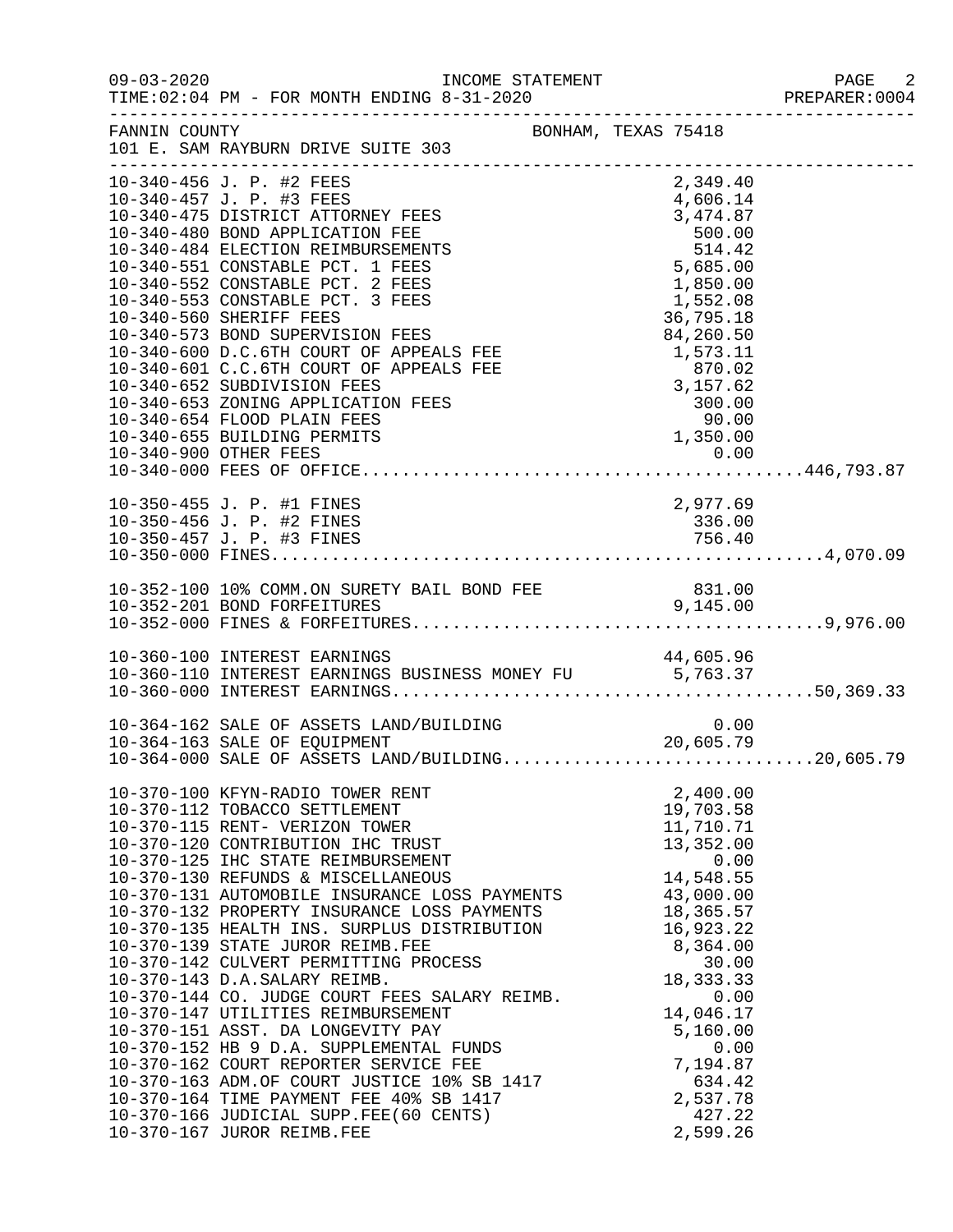| $09 - 03 - 2020$ | INCOME STATEMENT                                                                                                                                                                                                                                                                                                                                                                                                                                                                      |                                   | PAGE 3<br>PREPARER: 0004 |
|------------------|---------------------------------------------------------------------------------------------------------------------------------------------------------------------------------------------------------------------------------------------------------------------------------------------------------------------------------------------------------------------------------------------------------------------------------------------------------------------------------------|-----------------------------------|--------------------------|
| FANNIN COUNTY    | 101 E. SAM RAYBURN DRIVE SUITE 303                                                                                                                                                                                                                                                                                                                                                                                                                                                    | BONHAM, TEXAS 75418               |                          |
|                  | 10-370-408 COUNTY WELLNESS PROGRAM<br>10-370-410 CO CT AT LAW SUPPLEMENT<br>10-370-417 EMS ALLOCATION<br>$\begin{tabular}{lllllllllllllllllllll} 10-370-417 & \text{ENS ALLOCATION} & 0.00 \\ 10-370-432 & \text{PROCEEDS OF SALE OF LIVESTOCK} & 0.00 \\ 10-370-450 & \text{DIST. CLK. PASSPORT PHOTO} & 510.00 \\ 10-370-453 & \text{REIMB.CEC ODYSSEY SAAS} & 16,194.75 \\ 10-370-509 & \text{CANDY MACHINE COMMISSION} & 0.00 \\ 10-370-510 & \text{DR. PEPPER COMMISSION} & 0.0$ | 1,260.00<br>63,000.00<br>0.00     |                          |
|                  |                                                                                                                                                                                                                                                                                                                                                                                                                                                                                       |                                   |                          |
|                  |                                                                                                                                                                                                                                                                                                                                                                                                                                                                                       |                                   |                          |
|                  | 11-340-600 COUNTY CLERK FEES<br>11-340-650 DISTRICT CLERK FEES<br>11-340-651 JUSTICE OF PEACE FEES                                                                                                                                                                                                                                                                                                                                                                                    | 13,902.57<br>2,539.40<br>1,293.96 |                          |
|                  |                                                                                                                                                                                                                                                                                                                                                                                                                                                                                       |                                   |                          |
|                  |                                                                                                                                                                                                                                                                                                                                                                                                                                                                                       |                                   |                          |
|                  | 12-360-100 INTEREST EARNINGS                                                                                                                                                                                                                                                                                                                                                                                                                                                          | 5.30                              |                          |
|                  | 12-370-134 CO.CLK.VITAL STAT.FEE                                                                                                                                                                                                                                                                                                                                                                                                                                                      | 734.00                            |                          |
|                  | 13-300-113 BEGINNING CASH BALANCE                                                                                                                                                                                                                                                                                                                                                                                                                                                     | 0.00                              |                          |
|                  | 13-345-113 SURETY BAIL BOND FEE                                                                                                                                                                                                                                                                                                                                                                                                                                                       | 7,290.00                          |                          |
|                  | 13-370-130 REFUNDS & MISCELLANEOUS                                                                                                                                                                                                                                                                                                                                                                                                                                                    | 0.00                              |                          |
|                  | 14-300-114 BEGINNING CASH                                                                                                                                                                                                                                                                                                                                                                                                                                                             | 0.00                              |                          |
|                  | 14-370-455 JP1 SECURITY FEE<br>14-370-456 JP2 SECURITY FEE<br>14-370-457 JP3 SECURITY FEE                                                                                                                                                                                                                                                                                                                                                                                             | 577.06<br>64.32<br>151.90         |                          |
|                  | 16-300-116 BEGINNING CASH BALANCE                                                                                                                                                                                                                                                                                                                                                                                                                                                     | 0.00                              |                          |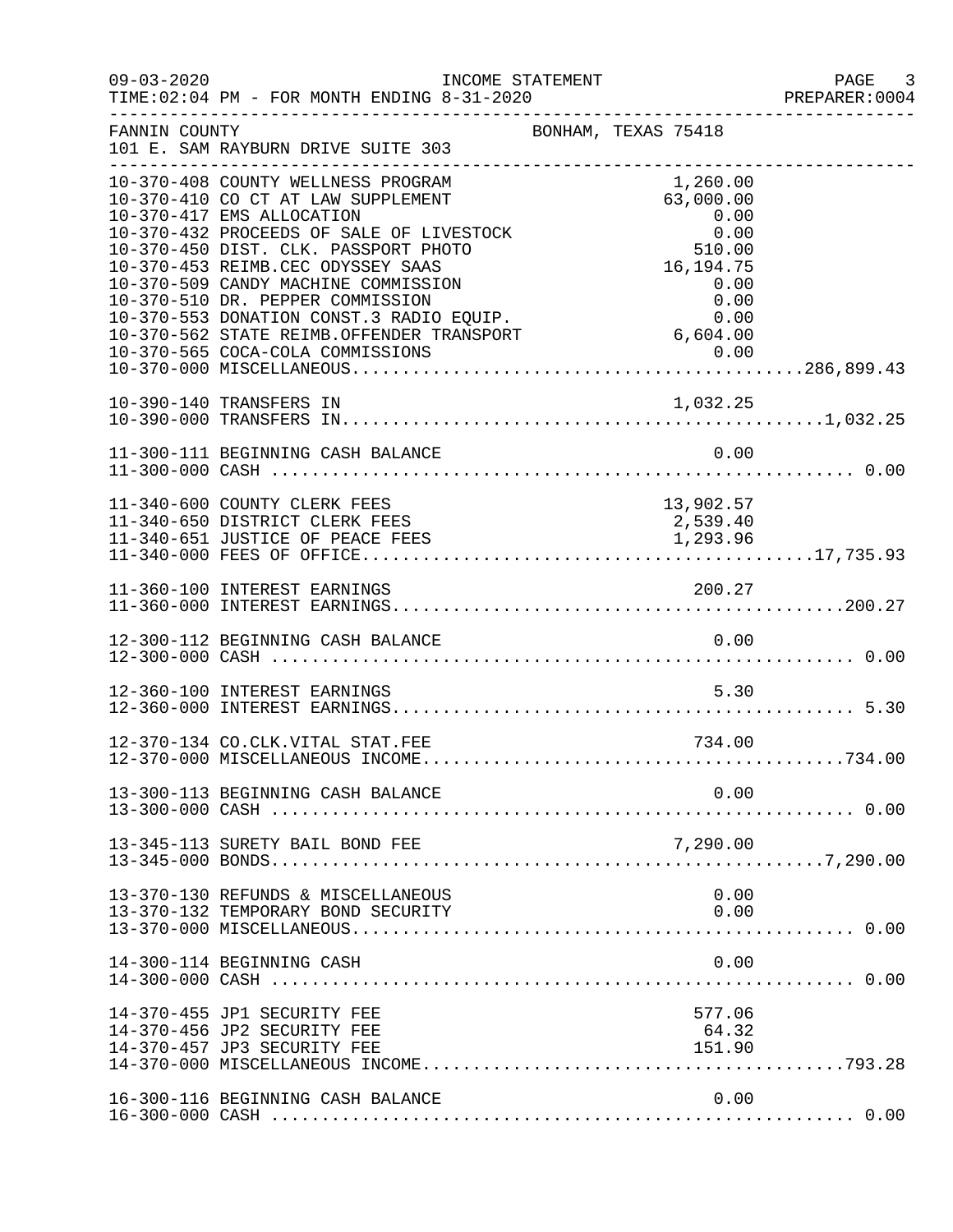| $09 - 03 - 2020$ | TIME: 02:04 PM - FOR MONTH ENDING 8-31-2020                                                                       | INCOME STATEMENT    |                                 | PAGE 4<br>PREPARER:0004 |
|------------------|-------------------------------------------------------------------------------------------------------------------|---------------------|---------------------------------|-------------------------|
| FANNIN COUNTY    | 101 E. SAM RAYBURN DRIVE SUITE 303                                                                                | BONHAM, TEXAS 75418 |                                 |                         |
|                  | 16-370-149 CO. JUDGE EXCESS SUPP.                                                                                 |                     | 0.00                            |                         |
|                  | 17-300-117 BEGINNING CASH BALANCE                                                                                 |                     | 0.00                            |                         |
|                  | 17-340-131 PROBATE JUDGES EDUCATION                                                                               |                     | 600.02                          |                         |
|                  | 17-370-130 REFUNDS & MISCELLANEOUS                                                                                |                     | 0.00                            |                         |
|                  | 18-300-118 BEGINNING CASH BALANCE                                                                                 |                     | 0.00                            |                         |
|                  | 18-360-100 INTEREST EARNINGS                                                                                      |                     | 87.06                           |                         |
|                  | 18-370-130 REFUNDS & MISCELLANEOUS<br>18-370-131 SUBSCRIPTION/IMAGES FEES<br>18-370-133 CO.CLERK PRESERVE REC FEE |                     | 0.00<br>10,059.50<br>73,704.23  |                         |
|                  | 19-300-119 BEGINNING CASH BALANCE                                                                                 |                     | 0.00                            |                         |
|                  | 19-360-100 INTEREST EARNINGS                                                                                      |                     | 17.00                           |                         |
|                  | 19-370-136 DIST.CLK.PRES.REC.FEE                                                                                  |                     | 2,785.15                        |                         |
|                  | 20-300-120 BEGINNING CASH BALANCE                                                                                 |                     | 0.00                            |                         |
|                  |                                                                                                                   |                     | 101.67                          |                         |
|                  | 20-370-135 CO.OFFICE REC.MNGMT.FEE                                                                                |                     |                                 |                         |
|                  | 20-390-140 TRANSFERS IN                                                                                           |                     | 2,177.67                        |                         |
|                  | 21-300-121 BEGINNING CASH BALANCE                                                                                 |                     | 0.00                            |                         |
|                  | 21-310-110 CURRENT TAXES                                                                                          |                     | 513,185.90                      |                         |
|                  | 21-318-120 PAY N LIEU TAX/GRASSLAND<br>21-318-121 PAY N LIEU TAX/UPPER TRINITY<br>21-318-160 SALES TAX REVENUES   |                     | 1,048.11<br>684.73<br>57,437.86 |                         |
|                  | 21-321-200 CAR REGISTRATION/SALES TAX                                                                             |                     | 73,426.50                       |                         |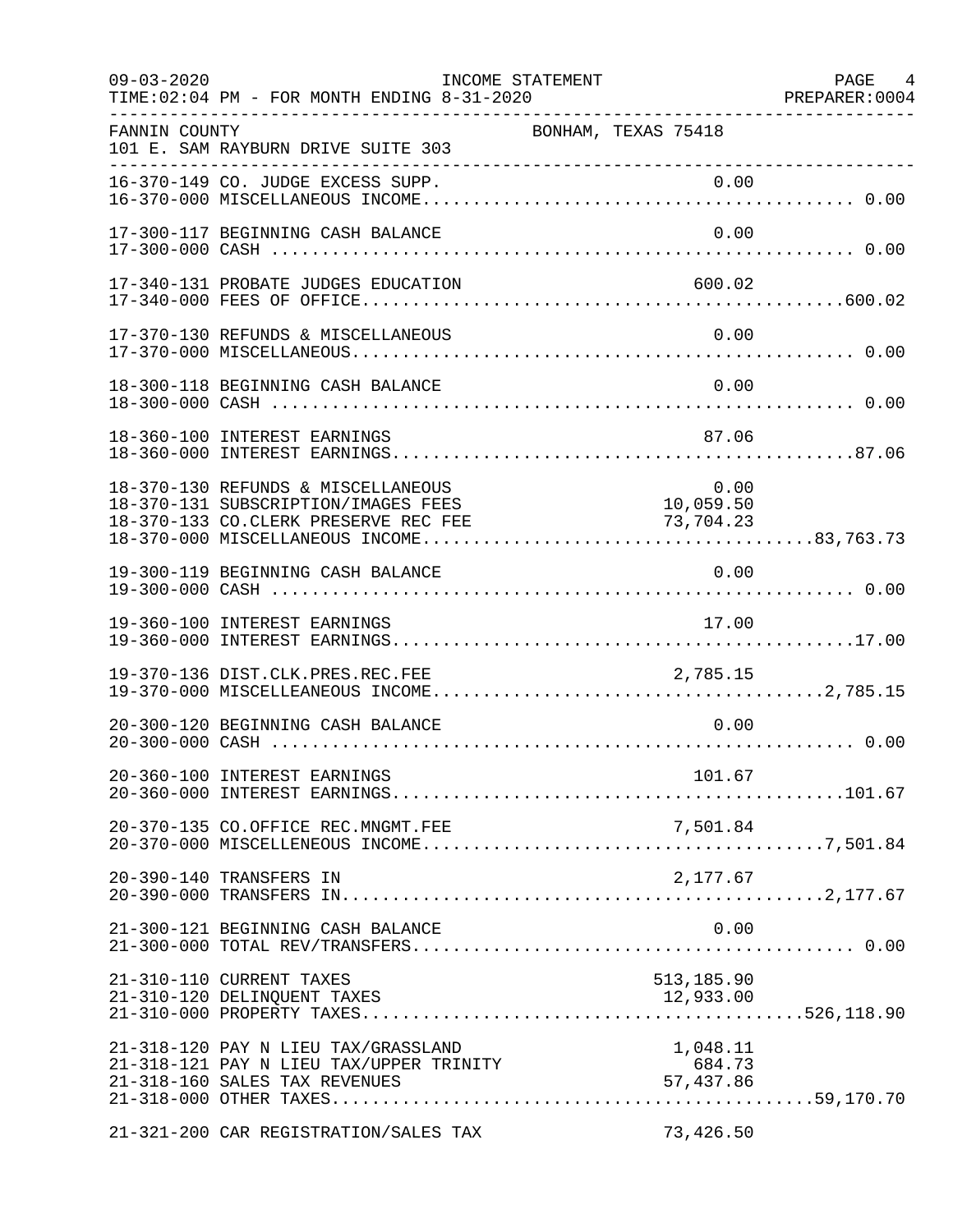| $09 - 03 - 2020$ | INCOME STATEMENT<br>TIME: 02:04 PM - FOR MONTH ENDING 8-31-2020                                                                                                |                                                                | PAGE 5<br>PREPARER: 0004 |
|------------------|----------------------------------------------------------------------------------------------------------------------------------------------------------------|----------------------------------------------------------------|--------------------------|
| FANNIN COUNTY    | 101 E. SAM RAYBURN DRIVE SUITE 303<br>__________________________________                                                                                       | BONHAM, TEXAS 75418                                            |                          |
|                  |                                                                                                                                                                |                                                                |                          |
|                  | 21-330-200 FEMA GRANT                                                                                                                                          | 38,384.23                                                      |                          |
|                  | 21-350-403 COUNTY CLERK FINES<br>21-350-450 DISTRICT CLERK FINES<br>21-350-455 J. P. #1 FINES<br>21-350-456 J. P. #2 FINES<br>21-350-457 J. P. #3 FINES        | 5,911.10<br>6,474.42<br>3,778.92<br>2,486.08<br>1,553.88       |                          |
|                  |                                                                                                                                                                |                                                                |                          |
|                  | 21-364-162 LAND/BUILDING<br>21-364-163 SALE OF EQUIPMENT                                                                                                       | 0.00<br>0.00                                                   |                          |
|                  | 21-370-100 PROPERTY LEASE<br>21-370-120 STATE LATERAL ROAD<br>21-370-125 TDT. WEIGHT FEES<br>21-370-130 REFUNDS & MISCELLANEOUS<br>21-370-140 PROCEEDS OF LOAN | $0.00$<br>8,459.87<br>$21,362.50$<br>$562.90$<br>0.00<br>20.00 |                          |
|                  | 22-300-122 BEGINNING CASH BALANCE                                                                                                                              | 0.00                                                           |                          |
|                  | 22-310-110 CURRENT TAXES<br>22-310-120 DELINQUENT TAXES                                                                                                        | 597,793.51<br>15,065.30                                        |                          |
|                  | 22-318-120 PAY N LIEU TAX/GRASSLAND<br>22-318-121 PAY N LIEU TAX/UPPER TRINITY<br>22-318-160 SALES TAX REVENUES                                                | 1,220.91<br>797.62<br>66,907.49                                |                          |
|                  | 22-321-200 CAR REGISTRATION/SALES TAX                                                                                                                          | 85,532.18<br>69,460.83                                         |                          |
|                  | 22-330-200 FEMA GRANT                                                                                                                                          | 0.00                                                           |                          |
|                  | 22-350-403 COUNTY CLERK FINES<br>22-350-450 DISTRICT CLERK FINES<br>22-350-455 J. P. #1 FINES<br>22-350-456 J. P. #2 FINES<br>22-350-457 J. P. #3 FINES        | 6,885.63<br>7,541.86<br>4,401.94<br>2,895.93<br>1,810.06       |                          |
|                  | 22-360-100 INTEREST EARNINGS                                                                                                                                   | 3,794.75                                                       |                          |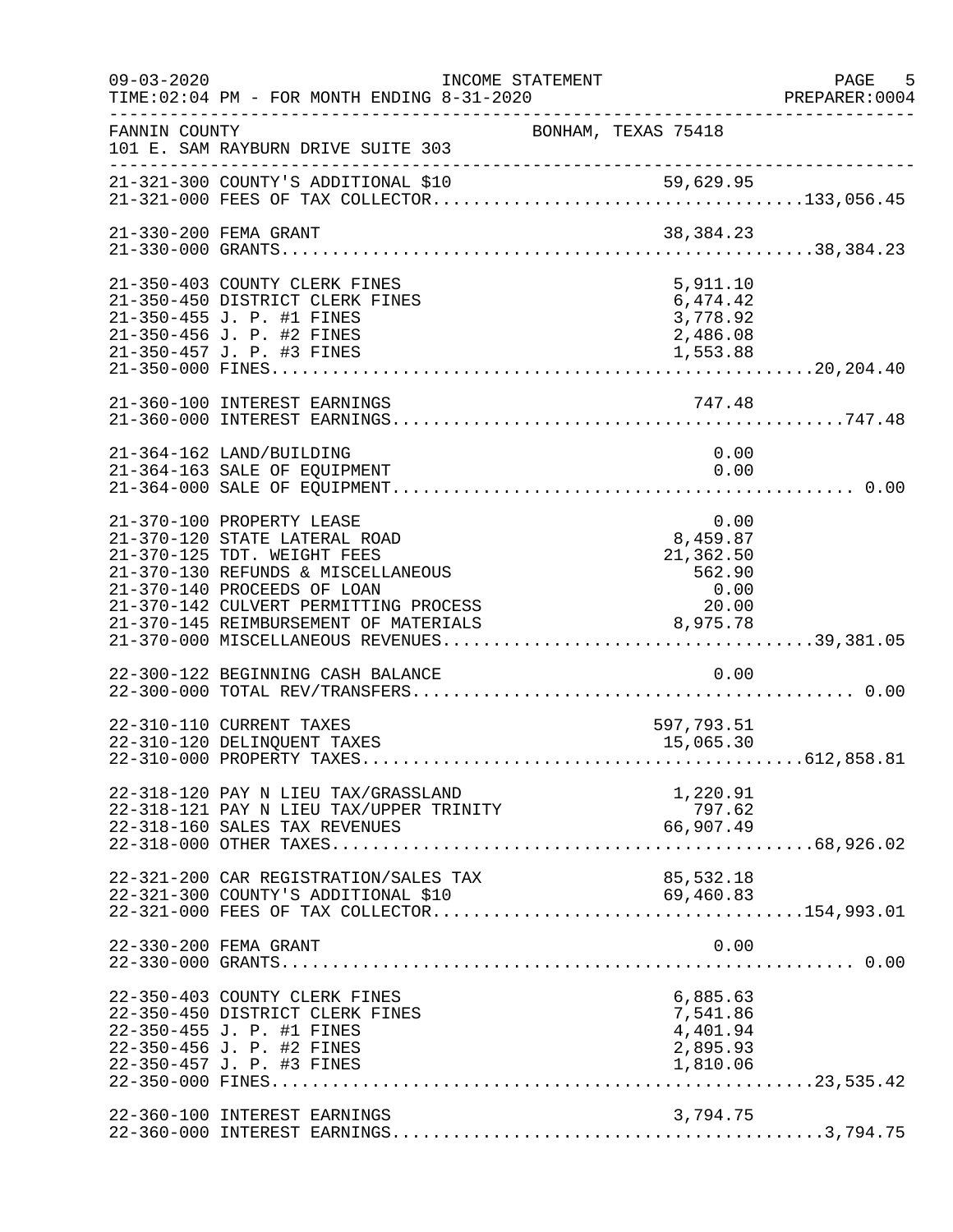| $09 - 03 - 2020$ | INCOME STATEMENT<br>TIME: 02:04 PM - FOR MONTH ENDING 8-31-2020                                                                                                                                                                                                                                                                                                                            | -----------------------------------                                        | PAGE 6<br>PREPARER: 0004 |
|------------------|--------------------------------------------------------------------------------------------------------------------------------------------------------------------------------------------------------------------------------------------------------------------------------------------------------------------------------------------------------------------------------------------|----------------------------------------------------------------------------|--------------------------|
| FANNIN COUNTY    | BONHAM, TEXAS 75418<br>101 E. SAM RAYBURN DRIVE SUITE 303                                                                                                                                                                                                                                                                                                                                  |                                                                            |                          |
|                  | 22-364-163 SALE OF EQUIPMENT                                                                                                                                                                                                                                                                                                                                                               |                                                                            |                          |
|                  | 22-370-120 STATE LATERAL ROAD<br>22-370-125 TDT WEIGHT FEES<br>22-370-130 REFUNDS & MISCELLANEOUS<br>22-370-131 AUTOMOBILE INSURANCE LOSS PAYMENT<br>22-370-131 AUTOMOBILE INSURANCE LOSS PAYMENT<br>22-370-140 PROCEEDS OF LOAN<br>22-370-142 CULVERT PERMITTING PROCESS 20.00<br>22-370-145 REIMBURSEMENT OF MATERIALS 16,372.00<br>22-370-150 TRENTON HIGH MEADOWS SUBDIVISION 2,800.00 | 9,854.63<br>24,884.48<br>696.96<br>0.00                                    |                          |
|                  | 23-300-123 BEGINNING CASH BALANCE                                                                                                                                                                                                                                                                                                                                                          | 0.00                                                                       |                          |
|                  | 23-310-110 CURRENT TAXES                                                                                                                                                                                                                                                                                                                                                                   | 896,690.27<br>22,597.78                                                    |                          |
|                  |                                                                                                                                                                                                                                                                                                                                                                                            |                                                                            |                          |
|                  | 23-321-200 CAR REGISTRATION/SALES TAX                                                                                                                                                                                                                                                                                                                                                      | 128,298.22                                                                 |                          |
|                  | 23-330-200 FEMA GRANT                                                                                                                                                                                                                                                                                                                                                                      | 30,583.64                                                                  |                          |
|                  | 23-350-403 COUNTY CLERK FINES<br>23-350-450 DISTRICT CLERK FINES<br>23-350-455 J. P. #1 FINES<br>23-350-456 J. P. #2 FINES<br>23-350-457 J. P. #3 FINES                                                                                                                                                                                                                                    | 10,328.47<br>11,312.76<br>6,602.88<br>4,343.92<br>2,715.08                 |                          |
|                  | 23-360-100 INTEREST EARNINGS                                                                                                                                                                                                                                                                                                                                                               | 4,832.69                                                                   |                          |
|                  | 23-364-162 LAND/BUILDING<br>23-364-163 SALE OF EQUIPMENT                                                                                                                                                                                                                                                                                                                                   | 0.00<br>81,994.04                                                          |                          |
|                  | 23-370-120 STATE LATERAL ROAD<br>23-370-125 TDT WEIGHT FEES<br>23-370-130 REFUNDS & MISCELLANEOUS<br>23-370-139 RESTITUTION<br>23-370-140 PROCEEDS OF LOANS<br>23-370-142 CULVERT PERMITTING PROCESS<br>23-370-145 REIMBURSEMENT OF MATERIALS                                                                                                                                              | 14,781.95<br>37, 326. 72<br>3,015.65<br>0.00<br>0.00<br>20.00<br>19,260.52 |                          |
|                  | 24-300-124 BEGINNING CASH BALANCE                                                                                                                                                                                                                                                                                                                                                          | 0.00                                                                       |                          |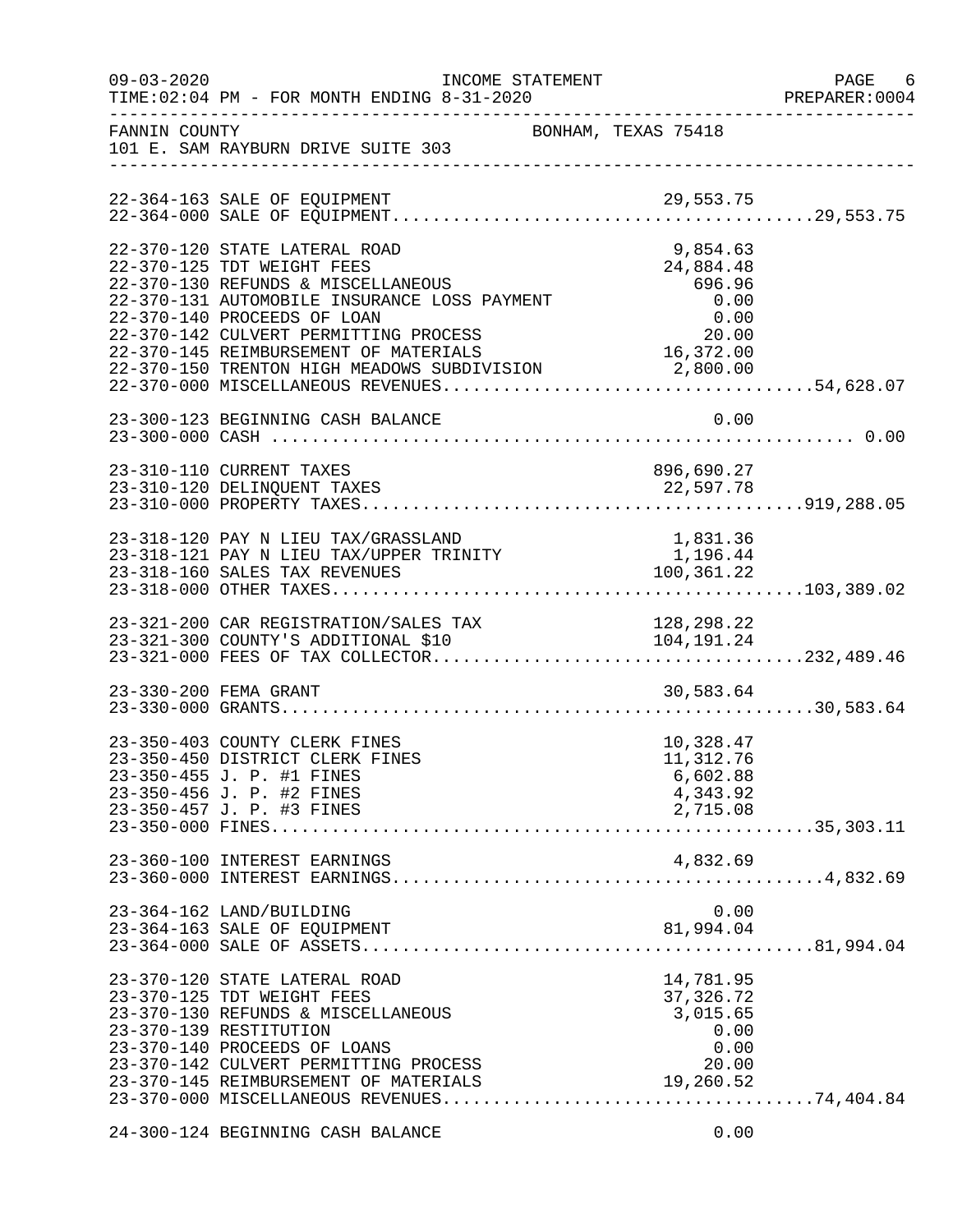| $09 - 03 - 2020$     | INCOME STATEMENT<br>TIME: 02:04 PM - FOR MONTH ENDING 8-31-2020                                                                                                                                                                                                                                                          | ---------------------------------                                                           | / PAGE<br>PREPARER:0004 |
|----------------------|--------------------------------------------------------------------------------------------------------------------------------------------------------------------------------------------------------------------------------------------------------------------------------------------------------------------------|---------------------------------------------------------------------------------------------|-------------------------|
| FANNIN COUNTY        | 101 E. SAM RAYBURN DRIVE SUITE 303<br>____________________________                                                                                                                                                                                                                                                       | BONHAM, TEXAS 75418                                                                         |                         |
|                      | 24-300-999 TOTAL TRANSFERS                                                                                                                                                                                                                                                                                               |                                                                                             | 0.00                    |
|                      | 24-310-110 CURRENT TAXES<br>24-310-120 DELINQUENT TAXES                                                                                                                                                                                                                                                                  | 510,415.97<br>12,863.25                                                                     |                         |
|                      |                                                                                                                                                                                                                                                                                                                          |                                                                                             |                         |
|                      |                                                                                                                                                                                                                                                                                                                          |                                                                                             |                         |
|                      | 24-330-200 FEMA GRANT                                                                                                                                                                                                                                                                                                    | 54,433.72                                                                                   |                         |
|                      | 24-350-403 COUNTY CLERK FINES<br>24-350-450 DISTRICT CLERK FINES<br>24-350-455 J. P. #1 FINES<br>24-350-456 J. P. #2 FINES                                                                                                                                                                                               | 5,879.21<br>6,439.51<br>3,758.52<br>2,472.67                                                |                         |
|                      |                                                                                                                                                                                                                                                                                                                          |                                                                                             |                         |
|                      | 24-364-162 LAND/BUILDING                                                                                                                                                                                                                                                                                                 | 0.00<br>9,393.37                                                                            |                         |
|                      | 24-370-120 STATE LATERAL ROAD<br>24-370-125 TDT WEIGHT FEES<br>24-370-130 REFUNDS & MISCELLANEOUS<br>24-370-138 SALE OF SCRAP IRON<br>24-370-140 PROCEEDS OF LOAN<br>24-370-142 CULVERT PERMITTING PROCESS<br>24-370-145 REIMBURSEMENT OF MATERIALS<br>24-370-146 SALE OF RECYCLED MATERIALS<br>24-370-147 OFFICE RENTAL | 8,414.22<br>21, 247. 21<br>633.60<br>866.45<br>0.00<br>0.00<br>6,385.21<br>1,328.36<br>0.00 |                         |
|                      | 25-300-125 BEGINNING CASH BALANCE                                                                                                                                                                                                                                                                                        |                                                                                             |                         |
| 25-370-625 DONATIONS | 25-370-138 SALE OF SCRAP IRON                                                                                                                                                                                                                                                                                            | 0.00<br>0.00                                                                                |                         |
|                      | 26-300-126 BEGINNING CASH BALANCE                                                                                                                                                                                                                                                                                        | 0.00                                                                                        |                         |
|                      | 26-360-100 INTEREST EARNINGS                                                                                                                                                                                                                                                                                             | 84.24                                                                                       |                         |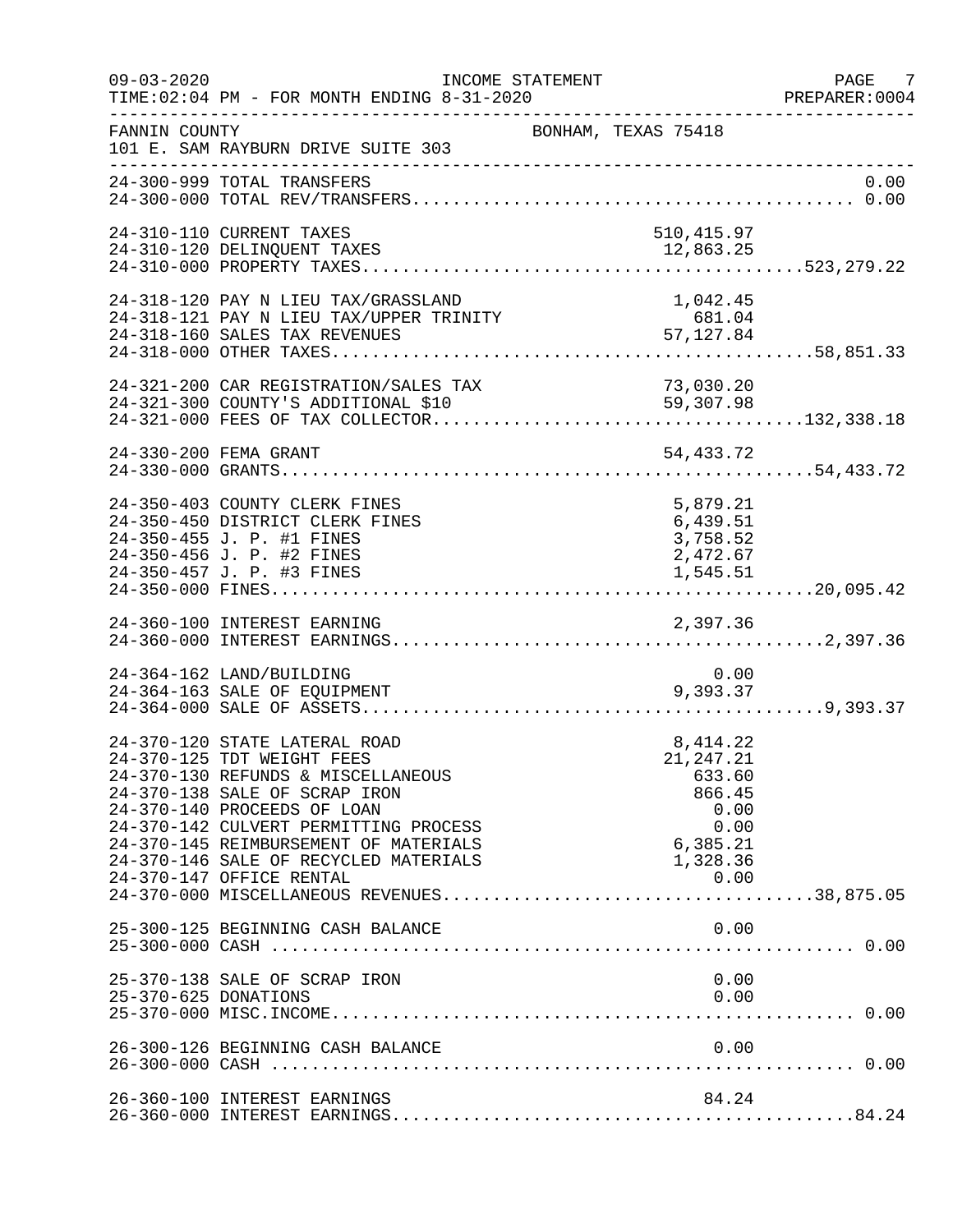| $09 - 03 - 2020$ | TIME: 02:04 PM - FOR MONTH ENDING 8-31-2020                    | INCOME STATEMENT    |                       | PAGE 8 |
|------------------|----------------------------------------------------------------|---------------------|-----------------------|--------|
| FANNIN COUNTY    | 101 E. SAM RAYBURN DRIVE SUITE 303                             | BONHAM, TEXAS 75418 |                       |        |
|                  |                                                                |                     |                       |        |
|                  | 27-300-127 BEGINNING CASH BALANCE                              |                     | 0.00                  |        |
|                  | 27-360-100 INTEREST EARNINGS                                   |                     | 16.13                 |        |
|                  | 27-370-456 J.P.#2 TECHNOLOGY FEES                              |                     | 257.28                |        |
|                  | 28-300-128 BEGINNING CASH                                      |                     | 0.00                  |        |
|                  | 28-360-100 INTEREST EARNINGS                                   |                     | 9.89                  |        |
|                  | 28-370-456 J.P.#3 TECHNOLOGY FEES                              |                     | 499.19                |        |
|                  | 30-360-100 INTEREST EARNINGS                                   |                     | 0.00                  |        |
|                  | 30-370-569 SHERIFF WORK RELEASE                                |                     | 0.00                  |        |
|                  | 31-300-131 BEGINNING CASH BALANCE                              |                     | 0.00                  |        |
|                  | 31-330-510 COURTHOUSE RESTORATION                              |                     | 0.00                  |        |
|                  | 31-370-131 RESTORATION DONATIONS                               |                     | 0.00                  |        |
|                  | 33-300-133 BEGINNING CASH BALANCE                              |                     | 0.00                  |        |
|                  | 33-340-480 APPLICATION FEE                                     |                     | 0.00                  |        |
|                  | 34-300-134 BEGINNING CASH BALANCE                              |                     | 0.00                  |        |
|                  | 34-360-100 INTEREST INCOME                                     |                     | 57.13                 |        |
|                  | 34-370-450 DISTRICT CT.RECORDS ARCHIVE FEE 4,527.83            |                     |                       |        |
|                  | 35-340-403 COUNTY CLERK FEES<br>35-340-450 DISTRICT CLERK FEES |                     | 6,125.14<br>11,011.71 |        |
|                  | 35-360-100 INTEREST EARNINGS                                   |                     | 305.51                |        |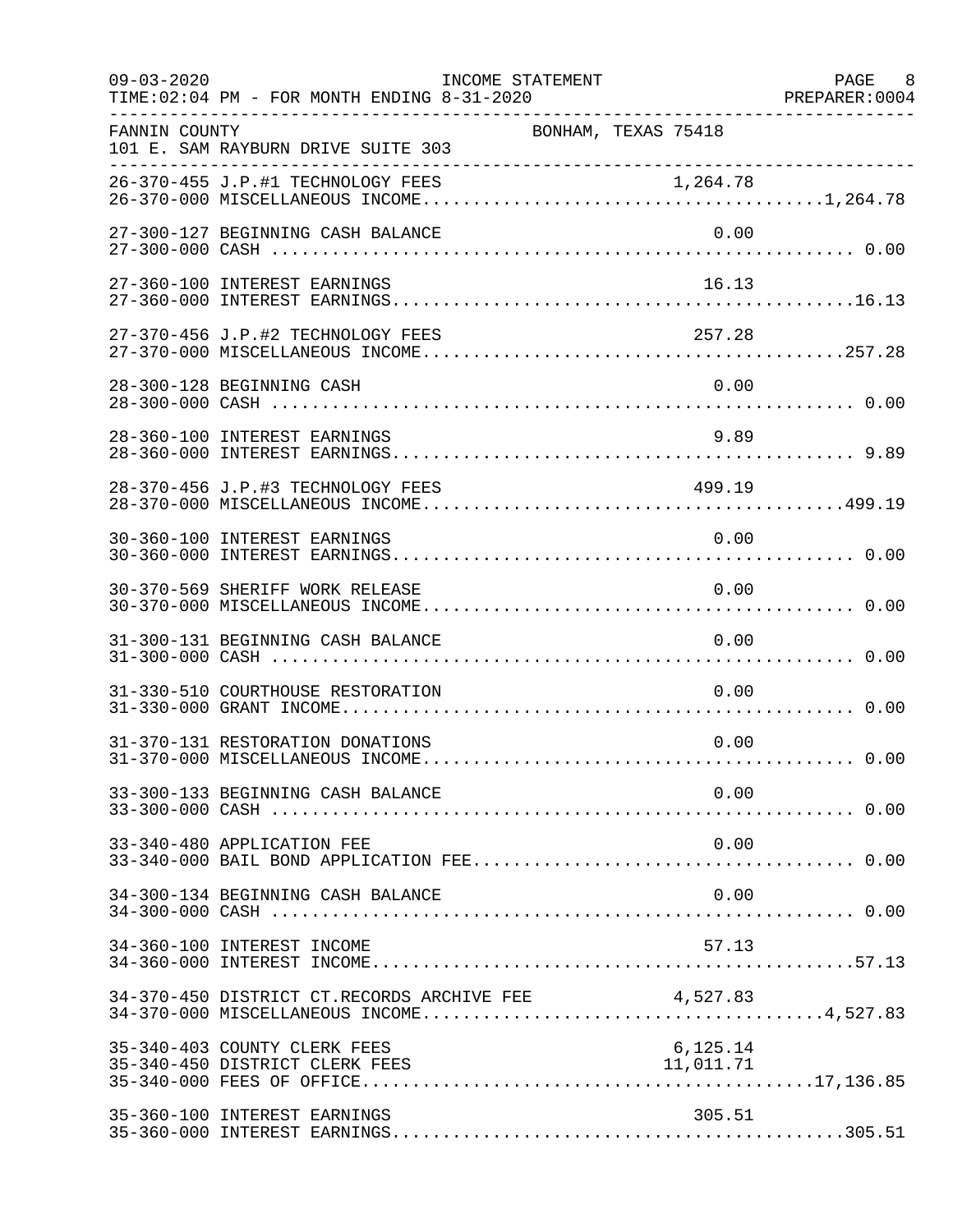| $09 - 03 - 2020$     | TIME: 02:04 PM - FOR MONTH ENDING 8-31-2020                                            | INCOME STATEMENT    |                    | PAGE 9<br>PREPARER: 0004 |
|----------------------|----------------------------------------------------------------------------------------|---------------------|--------------------|--------------------------|
| FANNIN COUNTY        | 101 E. SAM RAYBURN DRIVE SUITE 303                                                     | BONHAM, TEXAS 75418 |                    |                          |
|                      | 36-300-136 BEGINNING CASH BALANCE-D.A.FEE<br>36-300-236 BEGINNING CASH BALANCE-SEIZURE |                     | 0.00<br>0.00       |                          |
|                      |                                                                                        |                     |                    |                          |
|                      | 36-352-200 CONTRABAND FORFEITURE                                                       |                     | 19,697.93          |                          |
|                      | 36-360-100 INTEREST EARNINGS-D.A. FEE                                                  |                     | 3.35               |                          |
|                      | 36-370-130 REFUNDS & MISCELLANEOUS<br>36-370-319 RESTITUTION                           |                     | 908.93<br>7,500.00 |                          |
|                      | 37-360-100 INTEREST EARNINGS                                                           |                     | 29.90              |                          |
|                      | 37-370-130 REFUNDS & MISCELLANEOUS                                                     |                     | 0.00               |                          |
|                      |                                                                                        |                     |                    |                          |
|                      | 39-300-110 UNENCUMBERED FUND BALANCE                                                   |                     | 0.00               |                          |
|                      | 39-360-100 INTEREST EARNINGS                                                           |                     | 73.09              |                          |
|                      |                                                                                        |                     |                    |                          |
|                      | 40-300-110 UNENCUMBERED FUND BALANCE                                                   |                     | 0.00               |                          |
|                      | 40-330-410 NAACHO GRANT INCOME                                                         |                     | 0.00               |                          |
| 41-370-406 DONATIONS |                                                                                        |                     | 100.00             |                          |
|                      | 41-390-141 TRANSFER IN                                                                 |                     | 122.71             |                          |
|                      | 42-330-477 HAZARD MITIGATION DR-1999                                                   |                     | 0.00               |                          |
|                      | 42-390-140 TRANSFERS IN                                                                |                     | 428.64             |                          |
|                      | 43-330-477 CORONAVIRUS RELIEF FUND                                                     |                     | 187,869.00         |                          |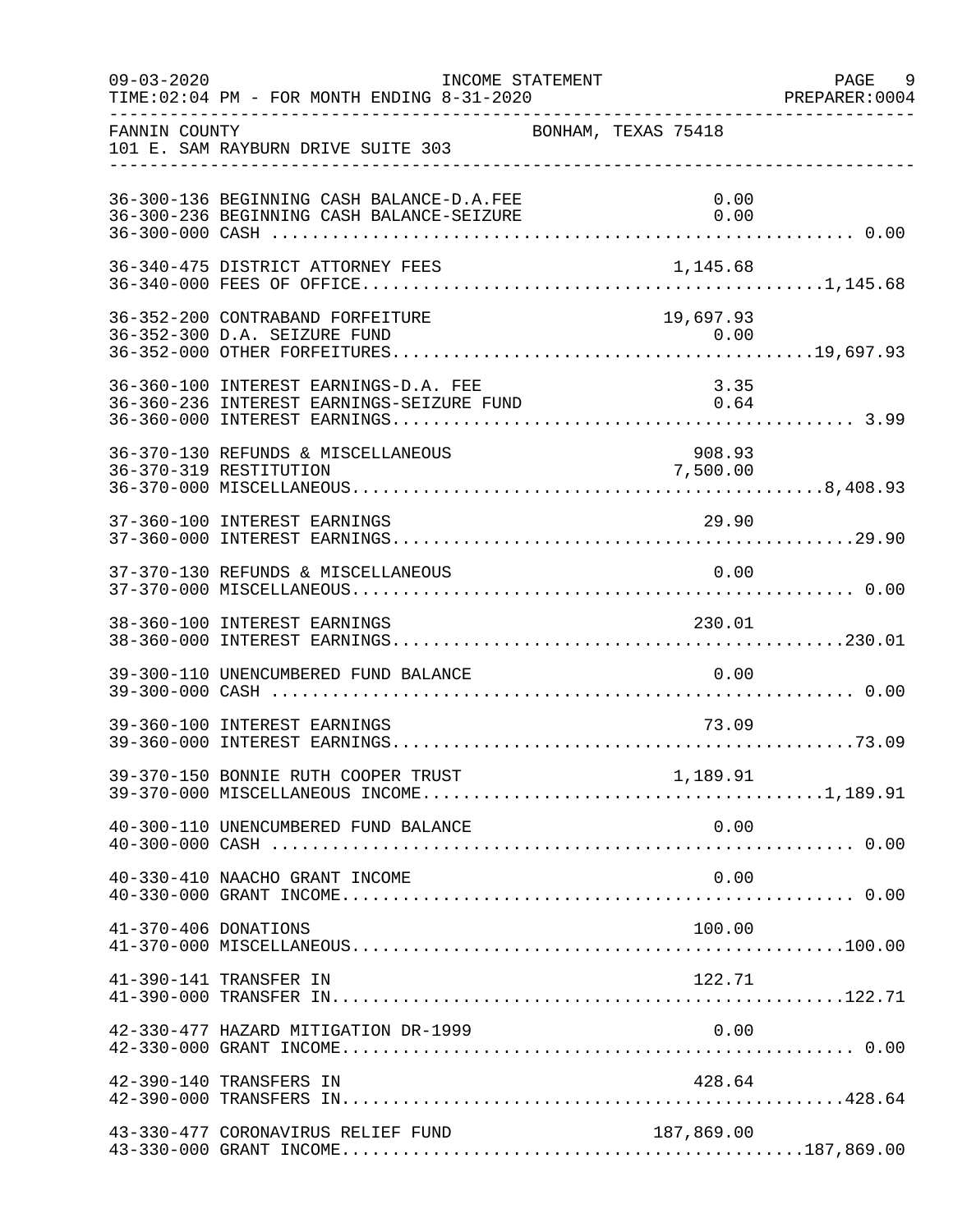| $09 - 03 - 2020$ | INCOME STATEMENT<br>TIME: 02:04 PM - FOR MONTH ENDING 8-31-2020                                                   |                          | PAGE 10<br>PREPARER: 0004 |
|------------------|-------------------------------------------------------------------------------------------------------------------|--------------------------|---------------------------|
| FANNIN COUNTY    | 101 E. SAM RAYBURN DRIVE SUITE 303                                                                                | BONHAM, TEXAS 75418      |                           |
|                  | 44-330-423 2016 HOMELAND SECURITY                                                                                 | 0.00                     |                           |
|                  | 45-330-403 CHAPTER 19 FUNDS                                                                                       | 1,274.86                 |                           |
|                  | 46-300-146 BEGINNING CASH BALANCE                                                                                 | 0.00                     |                           |
|                  | 46-330-475 SAFE ROOM REIMBURSEMENT DR-4029 26,283.94<br>46-330-476 ADMINISTRATIVE FEE                             | 1,400.00                 |                           |
|                  | 48-300-148 BEGINNING CASH BALANCE                                                                                 | 0.00                     |                           |
|                  |                                                                                                                   |                          |                           |
|                  | 48-340-130 REFUNDS & MISCELLANEOUS<br>48-340-403 CONTRACT ADMINISTRATIVE FEE<br>48-340-484 ELECTION REIMBURSEMENT | 0.00<br>225.00<br>565.00 |                           |
|                  | 49-300-149 BEGINNING CASH BALANCE                                                                                 | 0.00                     |                           |
|                  | 49-330-475 INVESTIGATOR/LEOSE GRANT                                                                               | 685.36                   |                           |
|                  | 50-300-150 BEGINNING CASH BALANCE                                                                                 | 0.00                     |                           |
|                  | 50-370-403 LOCAL FUNDING                                                                                          | 0.00                     |                           |
|                  | 51-300-151 BEGINNING CASH BALANCE                                                                                 | 0.00                     |                           |
|                  | 51-370-440 CO.CLK.CO.& DIST.CT.TECHNOLOGY FEE                                                                     | 437.05                   |                           |
|                  | 52-360-100 INTEREST EARNINGS                                                                                      | 24.64                    |                           |
|                  | 52-370-133 CO.CLK.COURT RECORDS PRESERVATION F 1,760.04<br>52-370-000 CO.CLK.MISCELLANEOUS INCOME1,760.04         |                          |                           |
|                  | 53-300-153 BEGINNING CASH BALANCE                                                                                 | 0.00                     |                           |
|                  | 53-370-133 CO. CLERK RECORDS ARCHIVE FEE                                                                          | 73,280.04                |                           |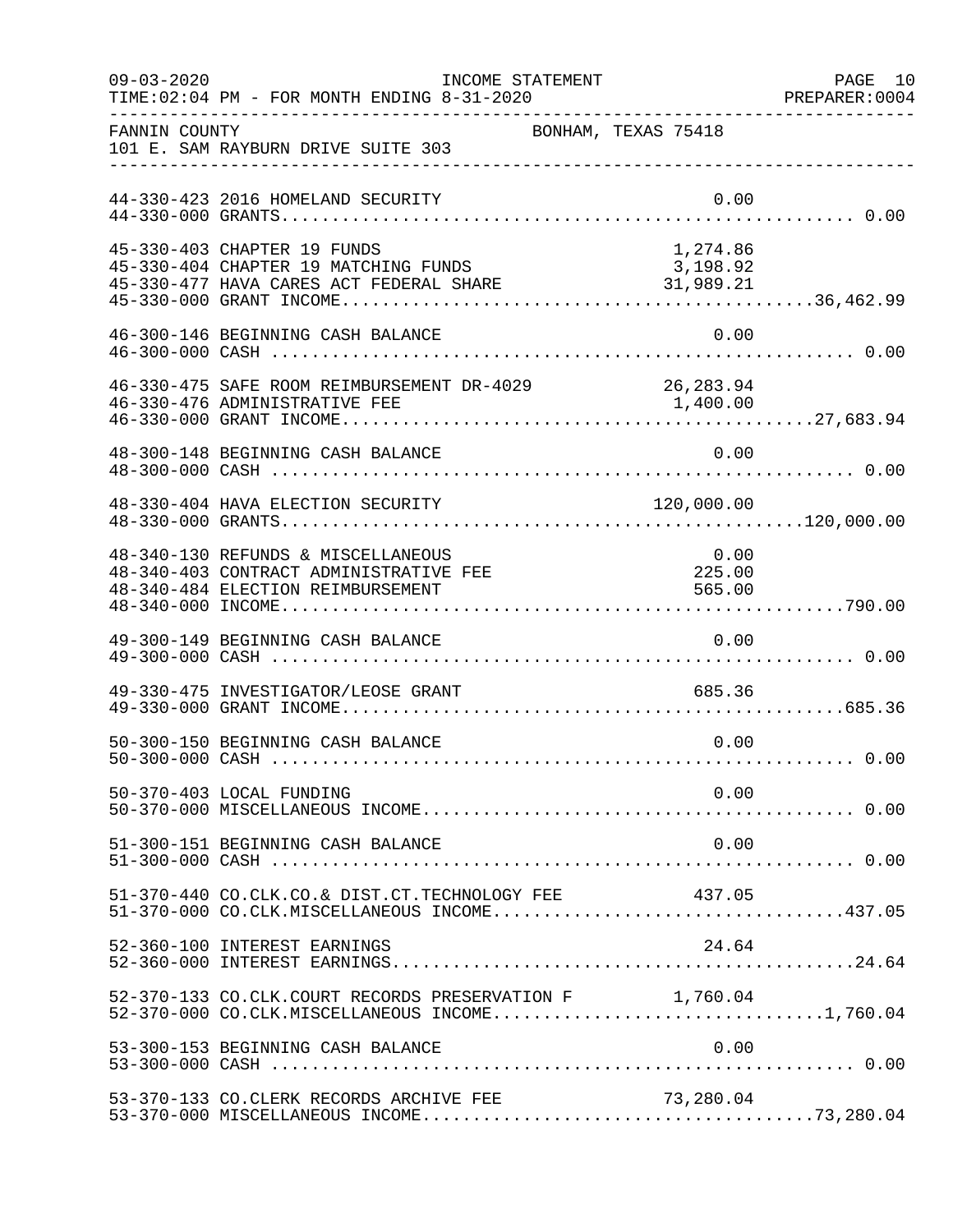| $09 - 03 - 2020$ | INCOME STATEMENT<br>TIME: 02:04 PM - FOR MONTH ENDING 8-31-2020                                      |                                              | PAGE 11<br>PREPARER:0004 |
|------------------|------------------------------------------------------------------------------------------------------|----------------------------------------------|--------------------------|
| FANNIN COUNTY    | 101 E. SAM RAYBURN DRIVE SUITE 303<br>__________________________________                             | BONHAM, TEXAS 75418                          |                          |
|                  | 55-300-156 BEGINNING CASH BALANCE                                                                    | 0.00                                         |                          |
|                  | 55-360-100 INTEREST EARNINGS                                                                         | 0.09                                         |                          |
|                  | 55-370-130 REFUNDS & MISCELLANEOUS<br>$55-370-160$ PEACE OFFICER ALLOCATION 2,186.44                 | 0.00                                         |                          |
|                  | 56-300-156 BEGINNING CASH BALANCE                                                                    | 0.00                                         |                          |
|                  | 56-330-560 BULLETPROOF VEST PARTNERSHIP                                                              | 0.00                                         |                          |
|                  | 56-352-200 CONTRABAND FOREITURE<br>56-352-300 PLEA BARGAIN AGREEMENT<br>56-352-432 LIVESTOCK SEIZURE | 43,368.65<br>0.00<br>0.00                    |                          |
|                  | 56-355-560 FEDERAL FORFEITURE FUNDS<br>56-355-000 FEDERAL FORFEITURE FUNDS122,387.39                 | 122, 387.39                                  |                          |
|                  | 56-360-100 INTEREST EARNINGS-SO FORFEITURE<br>56-360-159 INTEREST EARNINGS-FEDERAL FORF              | $\begin{array}{c} 23.71 \\ 0.00 \end{array}$ |                          |
|                  | 56-370-108 FEDERAL OT REIMBURSEMENT<br>56-370-130 REFUNDS & MISCELLANEOUS                            | 0.00<br>2,720.00                             |                          |
|                  | 56-390-140 TRANSFERS IN                                                                              | 0.00                                         |                          |
|                  | 57-300-157 BEGINNING CASH BALANCE                                                                    | 0.00                                         |                          |
|                  | 57-360-100 INTEREST EARNINGS                                                                         | 0.00                                         |                          |
|                  | 57-370-560 SHERIFF K-9 UNIT                                                                          | 0.00                                         |                          |
|                  | 59-300-159 BEGINNING CASH BALANCE                                                                    | 0.00                                         |                          |
|                  | 59-360-100 INTEREST EARNINGS                                                                         | 49.29                                        |                          |
|                  | 59-370-130 REFUNDS & MISCELLANEOUS<br>59-370-425 DRUG COURT FEE<br>59-370-426 SPECIALTY COURT        | 540.00<br>2,911.56<br>417.22                 |                          |
|                  | 60-300-110 BEGINNING CASH BALANCE                                                                    | 0.00                                         |                          |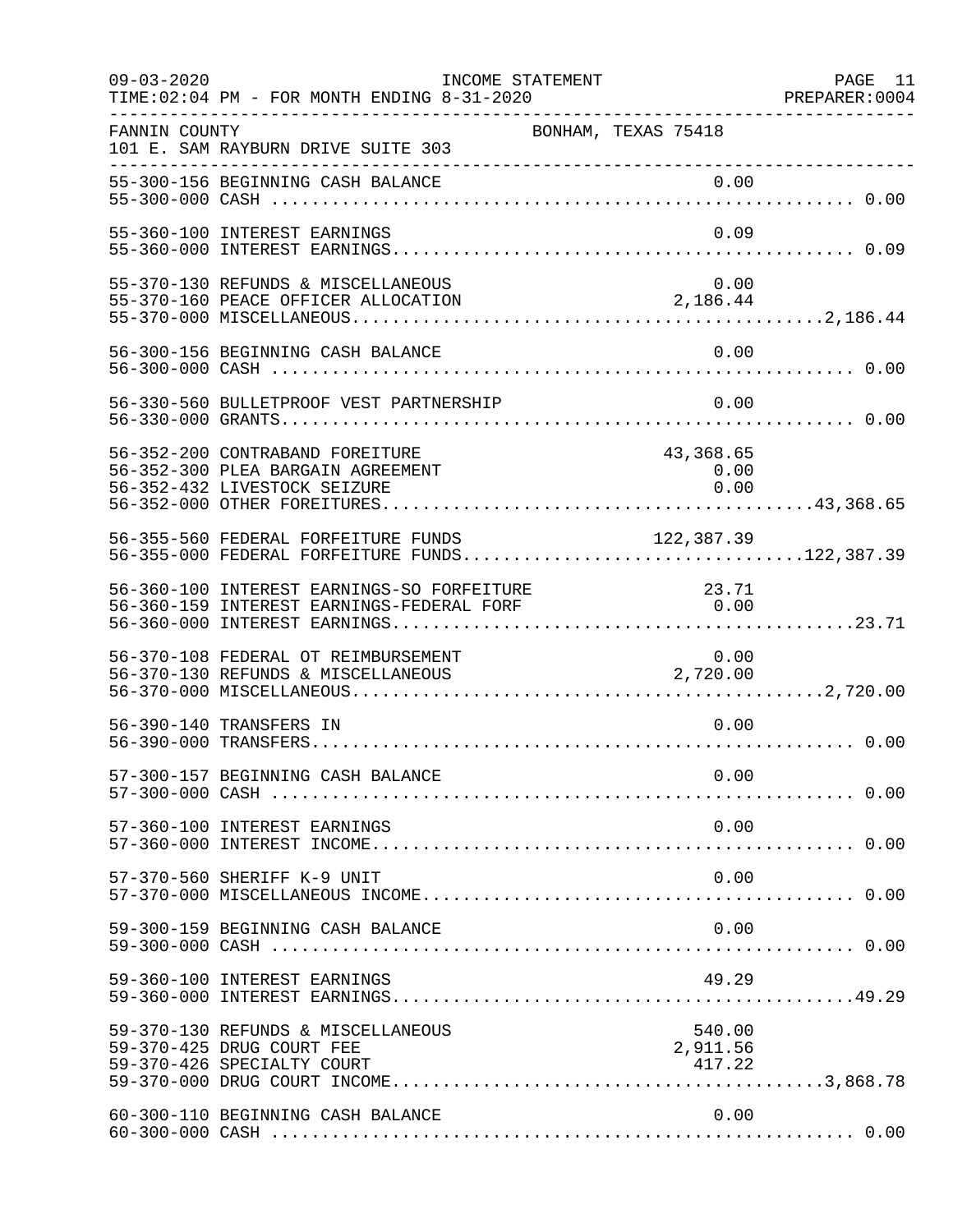| $09 - 03 - 2020$ | INCOME STATEMENT<br>TIME:02:04 PM - FOR MONTH ENDING 8-31-2020<br>PREPARER:0004 PM - FOR MONTH ENDING 8-31-2020<br>TIME: 02:04 PM - FOR MONTH ENDING 8-31-2020 |                     |                                        | PAGE 12<br>PREPARER: 0004 |
|------------------|----------------------------------------------------------------------------------------------------------------------------------------------------------------|---------------------|----------------------------------------|---------------------------|
| FANNIN COUNTY    | 101 E. SAM RAYBURN DRIVE SUITE 303                                                                                                                             | BONHAM, TEXAS 75418 |                                        |                           |
|                  | 60-310-110 CURRENT TAXES<br>60-310-120 DELINQUENT TAXES<br>60-310-260 CURRENT TAXES SERIES '98<br>60-310-262 DELINQUENT TAXES SERIES '98                       |                     | 862,883.14<br>8,323.15<br>0.00<br>0.00 |                           |
|                  | 60-318-120 PAY N LIEU TAX/GRASSLAND                                                                                                                            |                     | 935.06                                 |                           |
|                  | 60-360-100 INTEREST EARNINGS<br>60-360-200 INTEREST, 2017 GO BONDS<br>60-360-300 INTEREST, 2018 GO BONDS                                                       |                     | 0.00<br>0.00<br>0.00                   |                           |
|                  | 60-370-130 REFUNDS & MISCELLANEOUS                                                                                                                             |                     | 0.00                                   |                           |
|                  | 61-300-161 BEGINNING CASH BALANCE                                                                                                                              |                     | 0.00                                   |                           |
|                  | 61-370-440 DIST.CLK.CO.& DIST.CT.TECHNOLOGY FE 511.41<br>61-370-000 DIST.CLK.MISCELLANEOUS INCOME511.41                                                        |                     |                                        |                           |
|                  | 62-300-162 BEGINNING CASH BALANCE                                                                                                                              |                     | 0.00                                   |                           |
|                  | 62-360-100 INTEREST EARNINGS                                                                                                                                   |                     | 59.61                                  |                           |
|                  | 62-370-133 DIST.CLK.COURT RECORDS PRESERVATION 3,398.57<br>62-370-000 DIST.CLK.COURT MISCELLAEOUS INCOME3,398.57                                               |                     |                                        |                           |
|                  | 63-300-151 BEGINNING CASH BALANCE                                                                                                                              |                     | 0.00                                   |                           |
|                  | 63-370-130 REFUNDS & MISCELLANEOUS<br>63-370-160 PEACE OFFICER ALLOCATION                                                                                      |                     | 0.00<br>685.17                         |                           |
|                  | 64-300-152 BEGINNING CASH BALANCE                                                                                                                              |                     | 0.00                                   |                           |
|                  | 64-370-130 REFUNDS & MISCELLANEOUS<br>64-370-160 PEACE OFFICER ALLOCATION                                                                                      |                     | 0.00<br>685.17                         |                           |
|                  | 65-300-153 BEGINNING CASH BALANCE                                                                                                                              |                     | 0.00                                   |                           |
|                  | 65-370-130 REFUNDS & MISCELLANEOUS<br>65-370-130 REFUNDS & MISCELLANEOUS<br>65-370-160 PEACE OFFICER ALLOCATION                                                |                     | 0.00<br>685.17                         |                           |
|                  | 66-300-166 BEGINNING CASH BALANCE                                                                                                                              |                     | 0.00                                   |                           |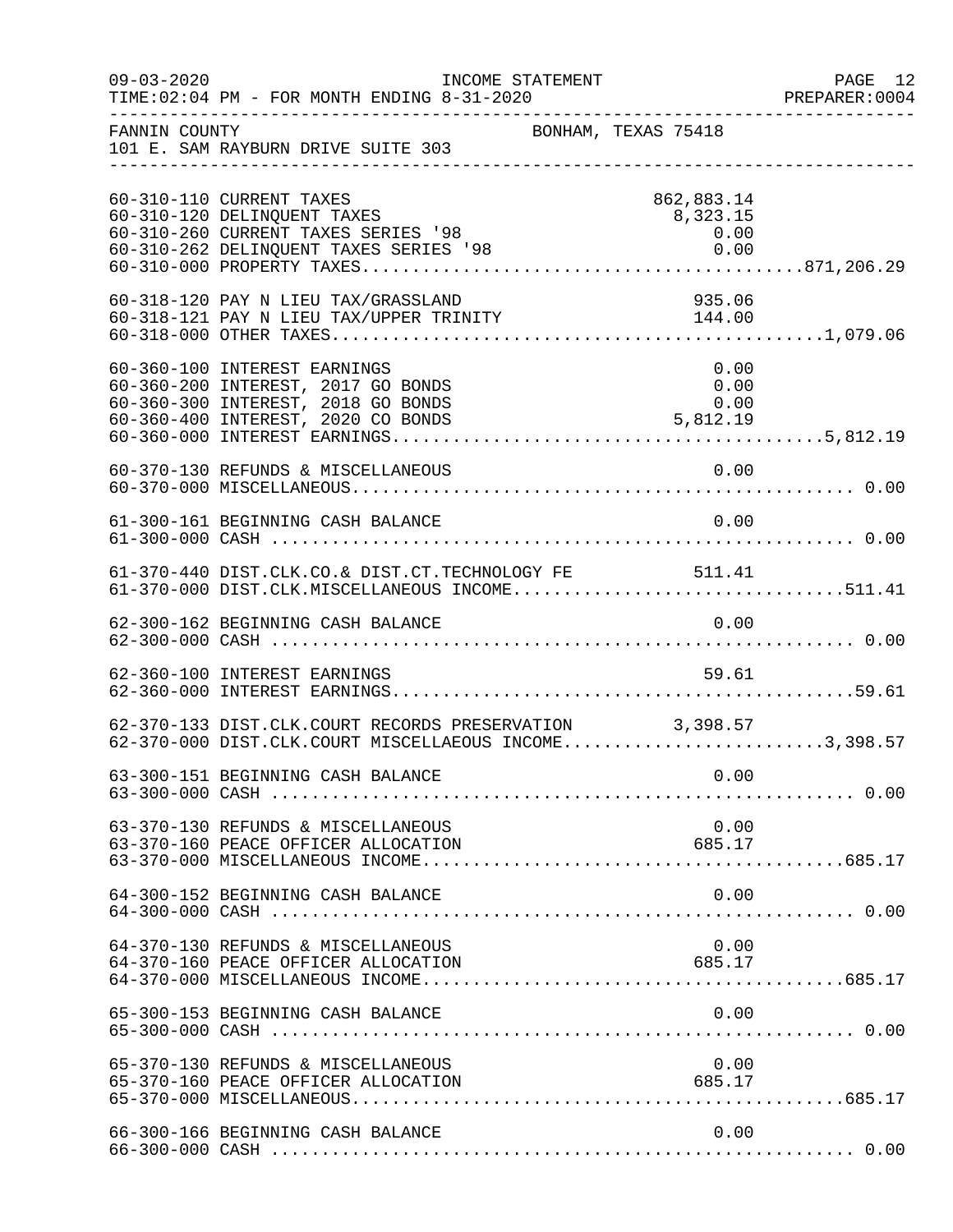| FANNIN COUNTY | BONHAM, TEXAS 75418<br>101 E. SAM RAYBURN DRIVE SUITE 303                                                                                      |           |  |
|---------------|------------------------------------------------------------------------------------------------------------------------------------------------|-----------|--|
|               | 66-360-100 INTEREST EARNINGS LEGEND BANK                                                                                                       | 0.00      |  |
|               | 66-370-130 REFUNDS & MISCELLANEOUS                                                                                                             | 0.00      |  |
|               | 67-300-110 UNENCUMBERED FUND BALANCE                                                                                                           | 0.00      |  |
|               |                                                                                                                                                |           |  |
|               | 68-300-168 BEGINNING CASH BALANCE                                                                                                              | 0.00      |  |
|               | 68-360-100 INTEREST EARNING LEGEND BANK<br>68-360-168 INTEREST EARNINGS BUSINESS MONEY FU 58,534.06                                            | 0.00      |  |
|               | 68-370-130 REFUNDS & MISCELLANEOUS                                                                                                             | 0.00      |  |
|               | 69-300-168 BEGINNING CASH BALANCE                                                                                                              | 0.00      |  |
|               | 69-350-169 2020 CO BOND PROCEEDS 9,900,000.00                                                                                                  |           |  |
|               | 69-360-100 INTEREST EARNING LEGEND BANK 0.00<br>69-360-160 2020 CO'S CERT.INTEREST & SINKING 0.00<br>69-360-169 INTEREST EARNINGS ICS 1,898.91 |           |  |
|               |                                                                                                                                                |           |  |
|               | 70-360-100 INTEREST EARNINGS                                                                                                                   |           |  |
|               | 71-330-475 INVESTIGATOR CRIMES AGAINST WOMEN                                                                                                   | 0.00      |  |
|               | 72-330-560 INVESTIGATOR CRIMES AGAINST CHILDRE                                                                                                 | 0.00      |  |
|               | 78-300-120 UNENCUMBERED FUND BALANCE                                                                                                           | 0.00      |  |
|               | 79-300-122 UNENCUMBERED FUND BALANCE                                                                                                           | 0.00      |  |
|               | 79-319-179 FOR MAINTENANCE OF ROADS                                                                                                            | 22,250.00 |  |
|               | 80-300-180 BEGINNING CASH BALANCE                                                                                                              | 0.00      |  |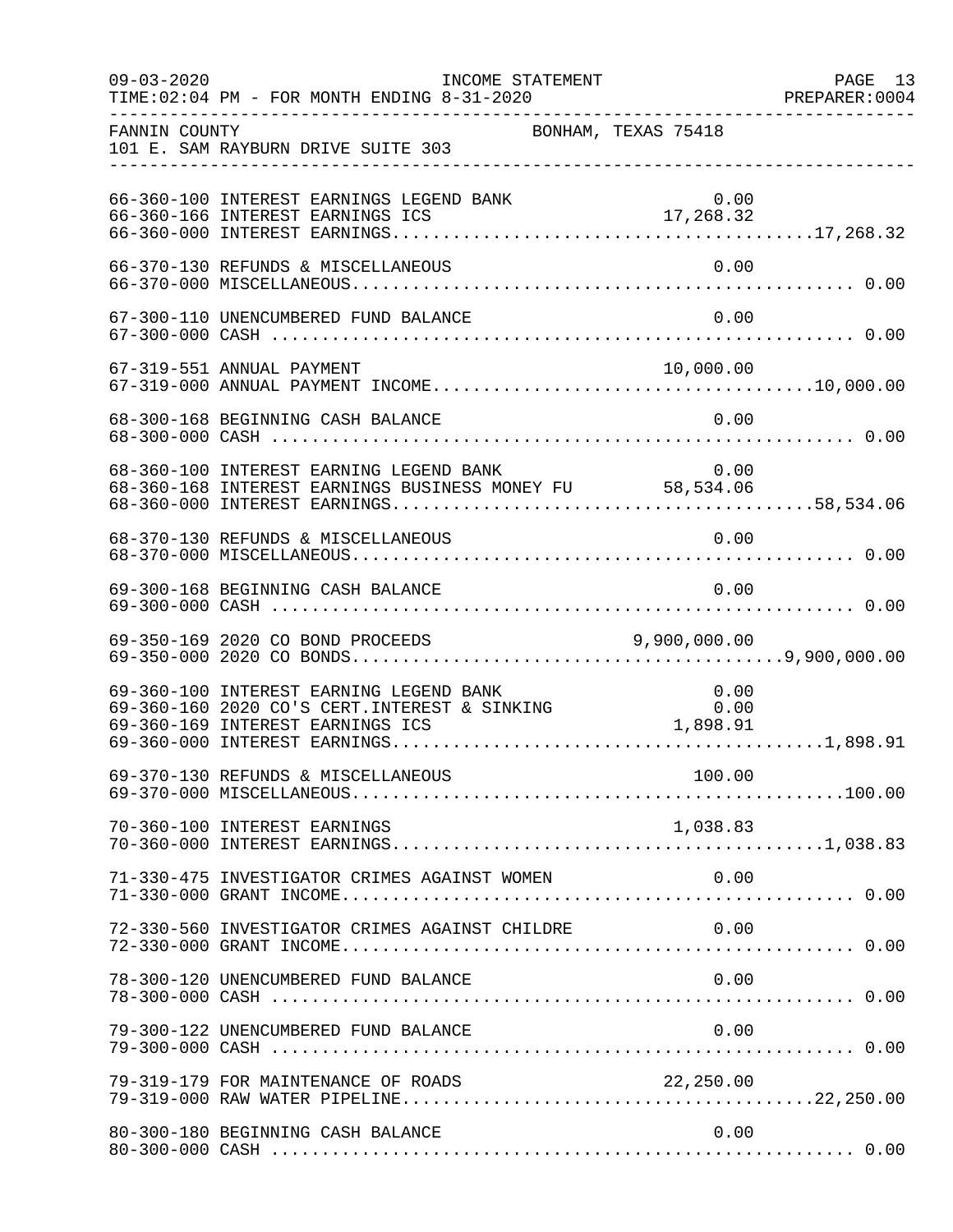| $09 - 03 - 2020$     | TIME: 02:04 PM - FOR MONTH ENDING 8-31-2020                                                                                                                                                                                                                  | INCOME STATEMENT                                                                                                                          | PAGE 14<br>PREPARER: 0004 |
|----------------------|--------------------------------------------------------------------------------------------------------------------------------------------------------------------------------------------------------------------------------------------------------------|-------------------------------------------------------------------------------------------------------------------------------------------|---------------------------|
| FANNIN COUNTY        | 101 E. SAM RAYBURN DRIVE SUITE 303                                                                                                                                                                                                                           | BONHAM, TEXAS 75418                                                                                                                       |                           |
|                      | 80-370-130 MISCELLANEOUS<br>80-370-180 PROGRAM FEES                                                                                                                                                                                                          | 0.00<br>0.00                                                                                                                              |                           |
|                      | 81-300-110 UNENCUMBERED FUND BALANCE                                                                                                                                                                                                                         | 0.00                                                                                                                                      |                           |
|                      | 81-318-181 YEAR 1 PAYMENT<br>81-318-182 YEAR 2 PAYMENT                                                                                                                                                                                                       | 0.00<br>100,000.00<br>81-318-183 YEAR 3 PAYMENT<br>81-318-000 NORTH TEX MUNICIPAL WATER DIST100,000.00                                    |                           |
|                      | 82-300-123 UNENCUMBERED FUND BALANCE                                                                                                                                                                                                                         | 0.00                                                                                                                                      |                           |
|                      | 82-318-182 YEAR 1 PAYMENT                                                                                                                                                                                                                                    | 0.00                                                                                                                                      |                           |
|                      | 82-319-182 FOR MAINTENANCE OF ROADS                                                                                                                                                                                                                          | 0.00                                                                                                                                      |                           |
|                      | 83-300-124 UNENCUMBERED FUND BALANCE                                                                                                                                                                                                                         | 0.00                                                                                                                                      |                           |
|                      | 83-318-183 YEAR 1 PAYMENT                                                                                                                                                                                                                                    | 0.00                                                                                                                                      |                           |
|                      | 83-319-183 FOR MAINTENANCE OF ROADS                                                                                                                                                                                                                          | 0.00                                                                                                                                      |                           |
|                      | 84-300-110 UNENCUMBERED FUND BALANCE                                                                                                                                                                                                                         | 0.00                                                                                                                                      |                           |
|                      | 84-318-184 PERSONNEL INCOME YEAR 1<br>84-318-185 EMERGENCY RADIO IMP. INC. YEAR 1<br>84-318-186 VEHICLE OR SPEC EQUIP INC YEAR 1<br>84-318-250 DRUG SCREENING/PSYCHOLOGICAL INC YE<br>84-318-395 UNIFORMS INCOME YEAR 1<br>84-318-427 TRAINING INCOME YEAR 1 | 0.00<br>0.00<br>0.00<br>0.00<br>0.00<br>0.00<br>84-318-427 TRAINING INCOME YEAR I<br>84-318-000 NORTH TEXAS MUNICIPAL WATER DIST 0.00     |                           |
|                      | 84-319-184 PERSONNEL INCOME YEAR 2<br>84-319-186 VEHICLE OR SPEC EQUIP INC YEAR 2<br>84-319-250 DRUG SCREEN/PSYCHOLOGICAL INC YE<br>84-319-395 UNIFORMS INCOME YEAR 2<br>84-319-427 TRAINING INCOME YEAR 2                                                   | 0.00<br>0.00<br>0.00<br>0.00<br>0.00<br>84-319-454 R & M EQUIPMENT INCOME YEAR 2 0.00<br>84-319-000 NORTH TEXAS MUNICIPAL WATER DIST 0.00 |                           |
|                      | 84-370-184 LOCAL FUNDING                                                                                                                                                                                                                                     | 0.00                                                                                                                                      |                           |
|                      |                                                                                                                                                                                                                                                              |                                                                                                                                           |                           |
| 85-370-150 DONATIONS |                                                                                                                                                                                                                                                              | 570.00                                                                                                                                    |                           |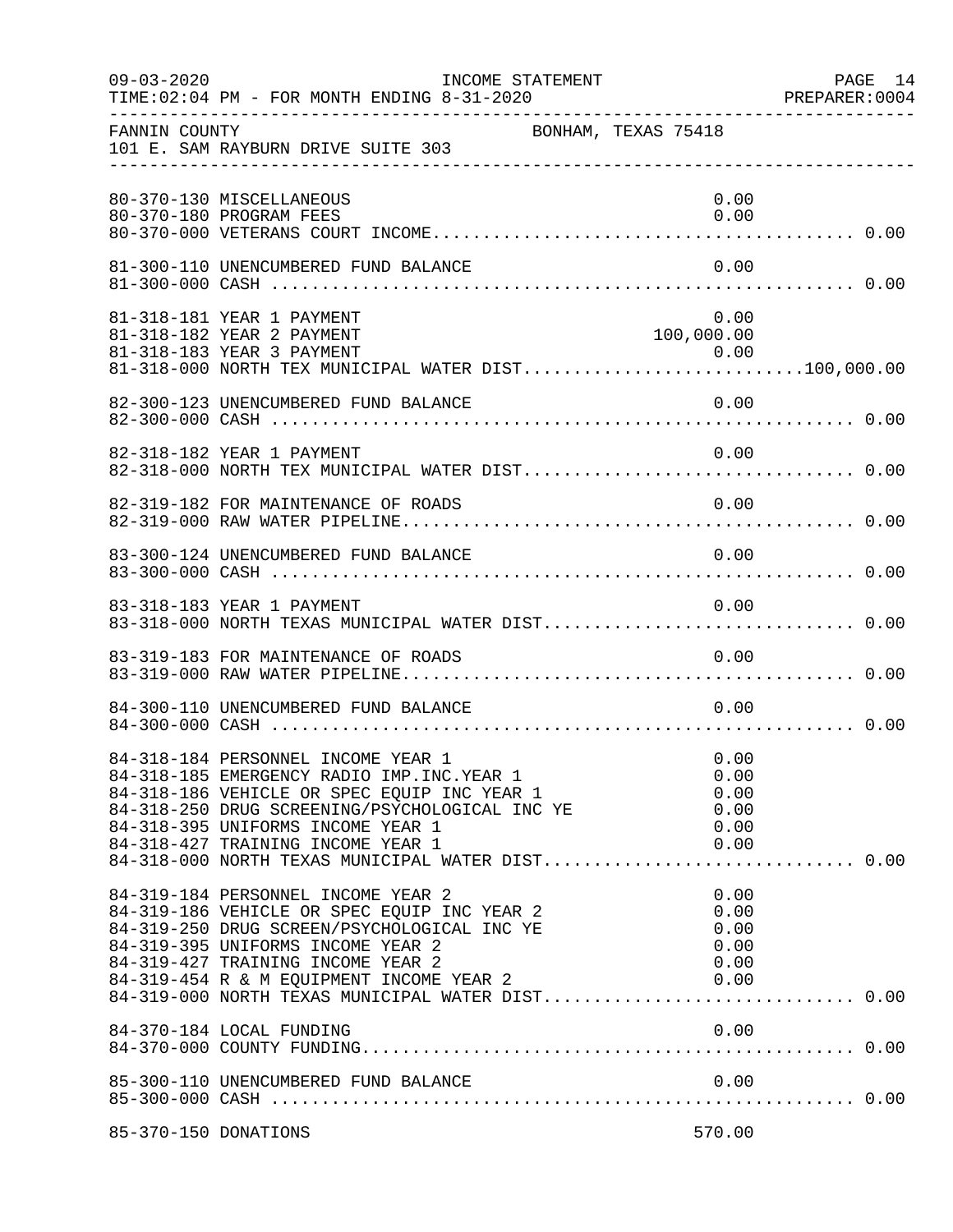| $09 - 03 - 2020$ | INCOME STATEMENT<br>TIME: 02:04 PM - FOR MONTH ENDING 8-31-2020                                                                                                                                                                                                                                                                                               |                                        |                            |      | PAGE 15<br>PREPARER: 0004 |
|------------------|---------------------------------------------------------------------------------------------------------------------------------------------------------------------------------------------------------------------------------------------------------------------------------------------------------------------------------------------------------------|----------------------------------------|----------------------------|------|---------------------------|
|                  | BONHAM, TEXAS 75418<br>101 E. SAM RAYBURN DRIVE SUITE 303<br>-----------                                                                                                                                                                                                                                                                                      |                                        |                            |      |                           |
|                  | 85-370-183 VOLUNTEER MEMBERSHIP FEES<br>85-370-184 LOCAL FUNDING<br>85-370-185 RENTAL FEE<br>85-370-186 DEPOSIT FEE                                                                                                                                                                                                                                           |                                        | 385.00<br>0.00<br>1,725.00 |      |                           |
|                  | 86-300-110 UNENCUMBERED FUND BALANCE                                                                                                                                                                                                                                                                                                                          |                                        |                            | 0.00 |                           |
|                  | 86-319-420 SECURUS SIGNING BONUS                                                                                                                                                                                                                                                                                                                              |                                        |                            | 0.00 |                           |
|                  |                                                                                                                                                                                                                                                                                                                                                               |                                        |                            |      |                           |
|                  | 87-340-575 JUVENILE PROBATION FEES<br>87-340-576 JUVENILE PROBATION RESTITUTION 2,049.00<br>87-340-577 JUVENILE PROBATION COURT COSTS 40.00<br>87-340-579 REIMBURSEMENT OF EXPENSES 142.00<br>87-340-579 REIMBURSEMENT OF EXPENSES 142                                                                                                                        |                                        |                            |      |                           |
|                  |                                                                                                                                                                                                                                                                                                                                                               |                                        |                            |      |                           |
|                  |                                                                                                                                                                                                                                                                                                                                                               |                                        |                            |      |                           |
|                  | 89-330-908 STRUCTURAL FAM.THER.GRANT OOG 50,000.00<br>89-330-915 BASIC PROBATION SUPERVISION 108,274.00<br>89-330-916 COMMUNITY PROGRAMS 66,666.00<br>89-330-917 PRE/POST ADJUDICATION 5,295.00<br>89-330-917 PRE/POST ADJUDICATION 5,<br>89-330-918 COMMITMENT DIVERSION<br>89-330-919 MENTAL HEALTH SERVICES<br>89-330-920 REGIONAL DIVERSIONS ALTERNATIVES | 8 , 334 . 00<br>9 , 795 . 00<br>0 . 00 | 8,334.00                   |      |                           |
|                  | 89-360-189 INTEREST INCOME                                                                                                                                                                                                                                                                                                                                    |                                        | 68.21                      |      |                           |
|                  | 89-370-130 REFUNDS & MISCELLANEOUS<br>89-370-988 LOCAL FUNDS CARRIED FORWARD<br>89-370-995 LOCAL FUNDING                                                                                                                                                                                                                                                      | 19,880.00<br>184,000.00                |                            | 0.00 |                           |
|                  | 92-360-100 INTEREST EARNINGS<br>92-360-350 GOV. COMMODITY PROG. ASCS                                                                                                                                                                                                                                                                                          |                                        | 371.58<br>0.00             |      |                           |
| 92-370-100 RENT  | 92-370-130 REFUNDS & MISCELLANEOUS                                                                                                                                                                                                                                                                                                                            |                                        | 757.85                     | 0.00 |                           |
|                  | 93-330-909 GRANT #7219149 HICKORY CREEK 8,100.00                                                                                                                                                                                                                                                                                                              |                                        |                            |      |                           |
|                  | 93-370-130 REFUNDS & MISCELLANEOUS                                                                                                                                                                                                                                                                                                                            |                                        |                            | 0.00 |                           |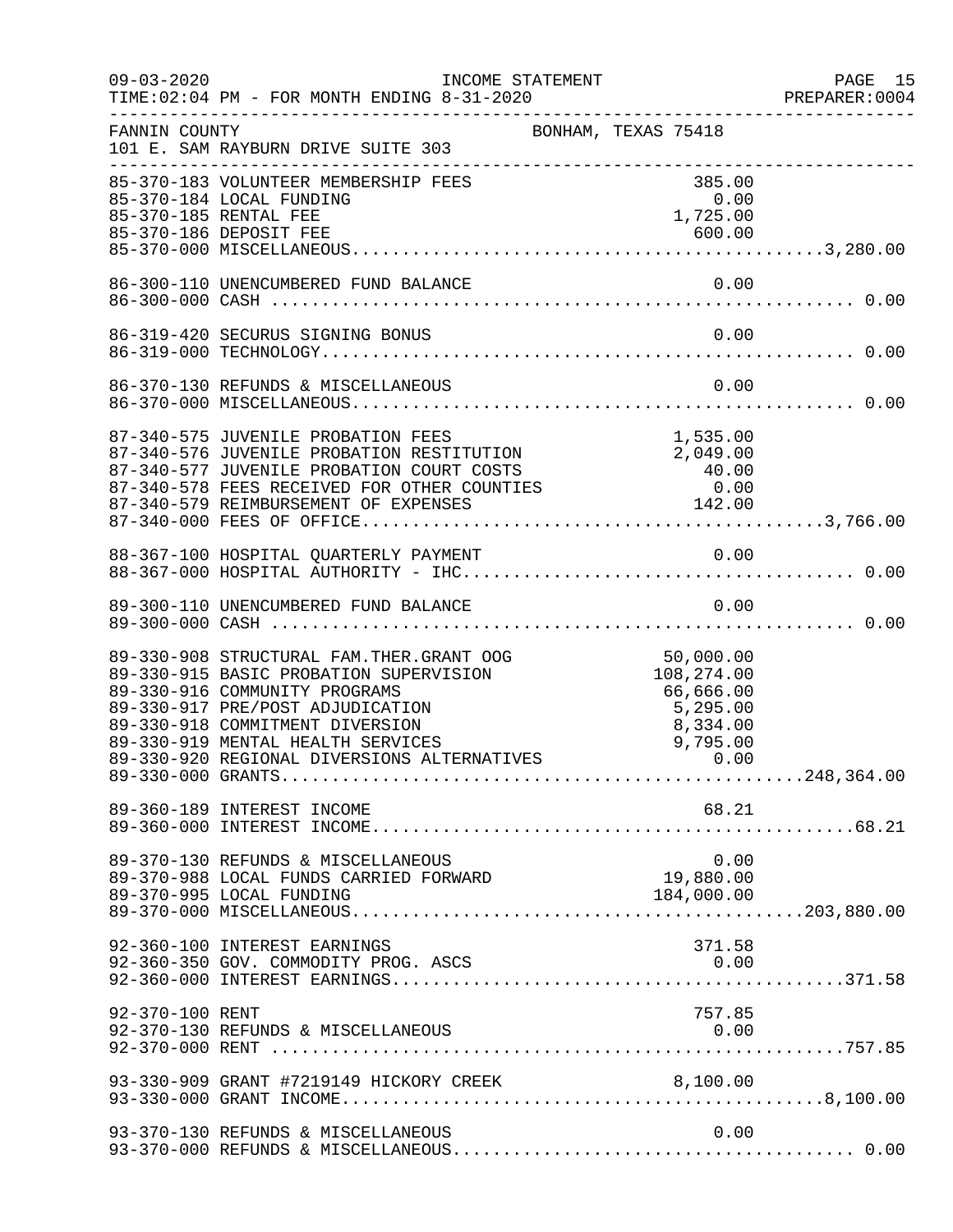| $09 - 03 - 2020$                                                              | INCOME STATEMENT                                                                                                                                                                                                                                                                                                                                                                                                                                                                                                                                                                                                     |                                                                                                                                                                                             | PAGE 16<br>PREPARER: 0004 |
|-------------------------------------------------------------------------------|----------------------------------------------------------------------------------------------------------------------------------------------------------------------------------------------------------------------------------------------------------------------------------------------------------------------------------------------------------------------------------------------------------------------------------------------------------------------------------------------------------------------------------------------------------------------------------------------------------------------|---------------------------------------------------------------------------------------------------------------------------------------------------------------------------------------------|---------------------------|
|                                                                               | FANNIN COUNTY<br>101 E. SAM RAYBURN DRIVE SUITE 303                                                                                                                                                                                                                                                                                                                                                                                                                                                                                                                                                                  | BONHAM, TEXAS 75418                                                                                                                                                                         |                           |
|                                                                               | 95-360-100 INTEREST EARNINGS                                                                                                                                                                                                                                                                                                                                                                                                                                                                                                                                                                                         | 0.00                                                                                                                                                                                        |                           |
|                                                                               | 95-370-125 AFLAC FSA CLEARING                                                                                                                                                                                                                                                                                                                                                                                                                                                                                                                                                                                        | 0.00                                                                                                                                                                                        |                           |
|                                                                               |                                                                                                                                                                                                                                                                                                                                                                                                                                                                                                                                                                                                                      |                                                                                                                                                                                             |                           |
|                                                                               |                                                                                                                                                                                                                                                                                                                                                                                                                                                                                                                                                                                                                      |                                                                                                                                                                                             |                           |
|                                                                               | ***** EXPENSE ACCOUNTS *****                                                                                                                                                                                                                                                                                                                                                                                                                                                                                                                                                                                         |                                                                                                                                                                                             |                           |
| 10-400-435 PRINTING<br>10-400-480 BOND<br>10-400-481 DUES<br>10-400-590 BOOKS | 10-400-101 SALARY ELECTED OFFICIAL 61,530.72<br>10-400-104 STATE PROBATE SALARY SUPPLEMENT 0.00<br>27,970.08<br>10-400-201 SOCIAL SECURITY TAXES<br>10-400-202 GROUP HEALTH & DENTAL INSURANCE 11,194.48<br>10-400-203 RETIREMENT<br>10-400-204 WORKERS' COMPENSATION<br>10-400-205 MEDICARE TAX<br>10-400-225 TRAVEL ALLOWANCE<br>10-400-310 OFFICE SUPPLIES<br>10-400-311 POSTAL EXPENSES<br>1.45<br>10-400-427 OUT OF COUNTY TRAVEL/TRAINING 1,060.31<br>10-400-431 LOCAL TRAVEL<br>10-400-437 COURT REPORTER EXPENSE<br>10-400-468 JUVENILE BOARD SALARY<br>10-400-572 OFFICE EQUIPMENT<br>10-400-574 TECHNOLOGY | 5,917.94<br>XANCE 10,709.99<br>309.18<br>1,384.02<br>3,850.00<br>629.18<br>1.45<br>0.00<br>0.00<br>0.00<br>2, 200.00<br>0.00<br>335.00<br>449.99<br>0.00<br>42.50                           |                           |
|                                                                               |                                                                                                                                                                                                                                                                                                                                                                                                                                                                                                                                                                                                                      |                                                                                                                                                                                             |                           |
| 10-403-435 PRINTING<br>10-403-480 BOND                                        | 10-403-101 SALARY ELECTED OFFICIAL<br>10-403-103 SALARY CHIEF DEPUTY<br>10-403-104 SALARY DEPUTIES<br>10-403-107 REGULAR-TEMP. PART-TIME<br>10-403-201 SOCIAL SECURITY TAXES<br>10-403-202 GROUP HEALTH & DENTAL INSURANCE<br>10-403-203 RETIREMENT<br>10-403-204 WORKERS COMPENSATION<br>10-403-205 MEDICARE TAX<br>10-403-310 OFFICE SUPPLIES<br>10-403-311 POSTAL EXPENSES<br>10-403-420 UTILITIES TELEPHONE<br>10-403-427 OUT OF COUNTY TRAVEL/TRAINING<br>10-403-431 LOCAL TRAVEL<br>10-403-437 IMAGING/INDEXING                                                                                                | 53,758.08<br>0.00<br>152,105.40<br>17,097.00<br>13,386.93<br>70,723.66<br>26,045.53<br>774.64<br>3,130.93<br>5,791.73<br>1,108.43<br>0.00<br>3,191.94<br>0.00<br>1,051.48<br>0.00<br>257.50 |                           |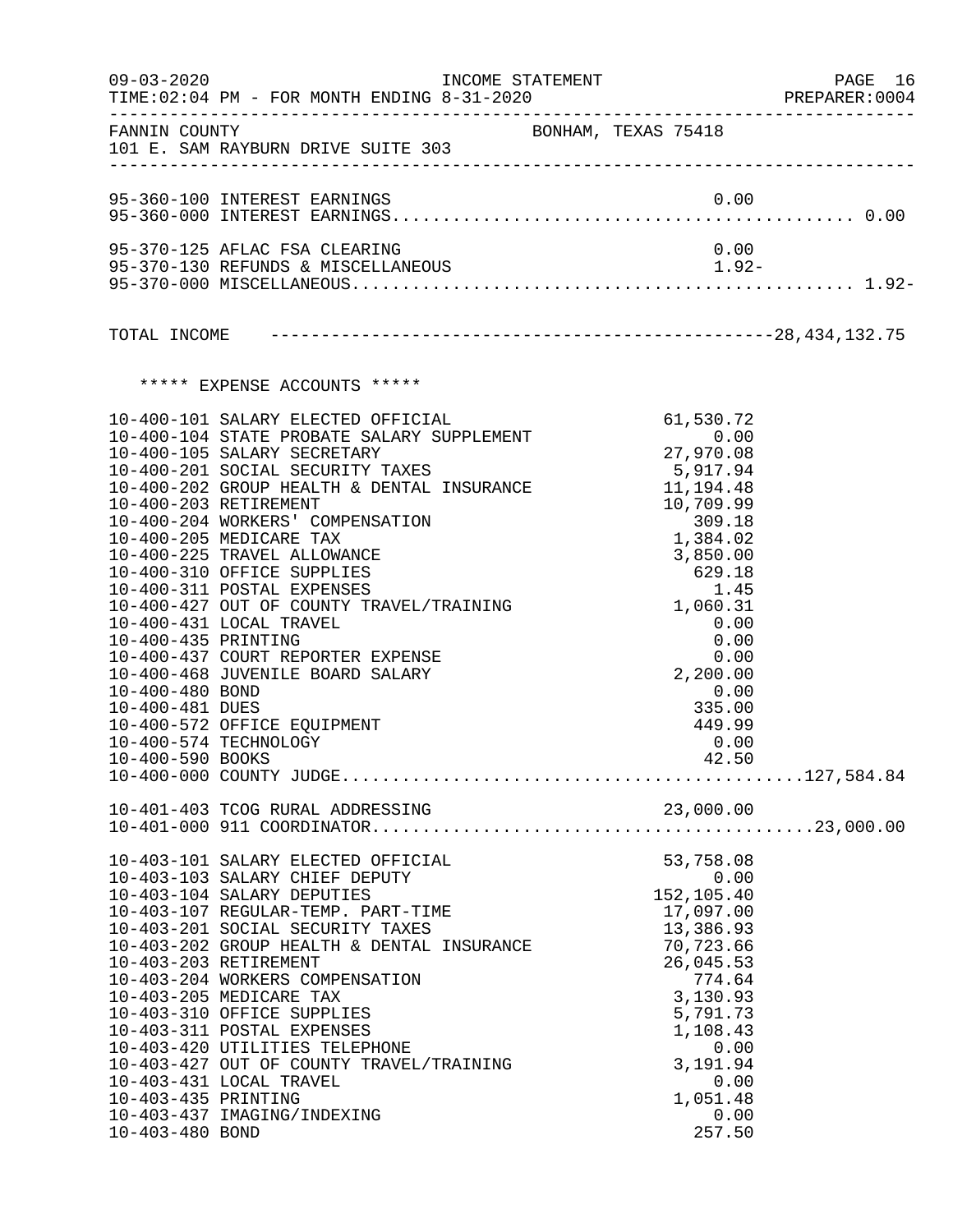|                                                                  | INCOME STATEMENT                                                                                                                                                                                                                                                                                                                                                                                                                                                                                                                                |                                                                                                                                                                                  | PAGE 17<br>PREPARER: 0004 |
|------------------------------------------------------------------|-------------------------------------------------------------------------------------------------------------------------------------------------------------------------------------------------------------------------------------------------------------------------------------------------------------------------------------------------------------------------------------------------------------------------------------------------------------------------------------------------------------------------------------------------|----------------------------------------------------------------------------------------------------------------------------------------------------------------------------------|---------------------------|
|                                                                  | FANNIN COUNTY BONHAM, TEXAS 75418<br>101 E. SAM RAYBURN DRIVE SUITE 303                                                                                                                                                                                                                                                                                                                                                                                                                                                                         |                                                                                                                                                                                  |                           |
| 10-403-481 DUES                                                  |                                                                                                                                                                                                                                                                                                                                                                                                                                                                                                                                                 | 0.00                                                                                                                                                                             |                           |
| 10-404-109 SALARY<br>10-404-311 POSTAGE                          | 10-404-201 SOCIAL SECURITY TAXES<br>10-404-203 RETIREMENT<br>10-404-205 MEDICARE TAX<br>10-404-310 ELECTION SUPPLIES<br>10-404-421 ELECTION INTERNET<br>10-404-421 ELECTION INTERNET<br>10-404-423 CELL PHONE<br>10-404-427 ELECTION TRAVEL/TRAINING<br>10-404-428 EMPLOYEE TRAINING<br>10-404-429 DPS BACKGROUND CHECK<br>10-404-430 BIDS AND NOTICES<br>10-404-442                                                                                                                                                                            | 14,597.00<br>29.32<br>0.00<br>6.86<br>2,639.71<br>8,428.75                                                                                                                       |                           |
| 10-405-435 PRINTING                                              | 10-405-102 SALARY APPOINTED OFFICIAL 36,790.08<br>10-405-201 SOCIAL SECURITY TAXES 2,247.52<br>10-405-202 GROUP HEALTH & DENTAL INSURANCE 10,878.12<br>10-405-203 RETIREMENT<br>10-405-204 WORKERS' COMPENSATION<br>10-405-205 MEDICARE TAX<br>10-405-310 OFFICE SUPPLIES<br>10-405-311 POSTAL EXPENSES<br>10-405-427 OUT OF COUNTY TRAVEL/TRAINING<br>10-405-428 TRAINING/TUITION<br>10-405-453 COMPUTER SOFTWARE                                                                                                                              | $4,296.78$<br>121.94<br>525.60<br>0.00<br>$0.00$<br>675.60<br>0.00<br>0.00<br>0.00                                                                                               |                           |
| 10-406-103 SALARY<br>10-406-422 R&M RADIO<br>10-406-454 R&M AUTO | 10-406-107 SALARY TEMP./EXTRA<br>10-406-201 SOCIAL SECURITY TAXES<br>10-406-202 GROUP HEALTH & DENTAL INS<br>10-406-203 RETIREMENT<br>10-406-204 WORKERS' COMPENSATION<br>10-406-205 MEDICARE TAX<br>10-406-225 TRAVEL ALLOWANCE<br>10-406-310 OFFICE SUPPLIES<br>10-406-311 POSTAL EXPENSE<br>10-406-330 AUTO EXPENSE-GAS & OIL<br>10-406-420 SATELLITE TELEPHONE<br>10-406-421 EMERGENCY INTERNET<br>10-406-423 CELL PHONE ALLOWANCE<br>10-406-427 OUT OF COUNTY TRAVEL/TRAINING<br>10-406-428 TRAINING & TUITION<br>10-406-453 R&M EQUIPMENT | 32,336.64<br>0.00<br>2,020.61<br>22.86<br>3,778.55<br>101.66<br>472.56<br>0.00<br>96.81<br>0.00<br>700.00<br>0.00<br>417.89<br>0.00<br>400.00<br>38.94<br>0.00<br>0.00<br>621.37 |                           |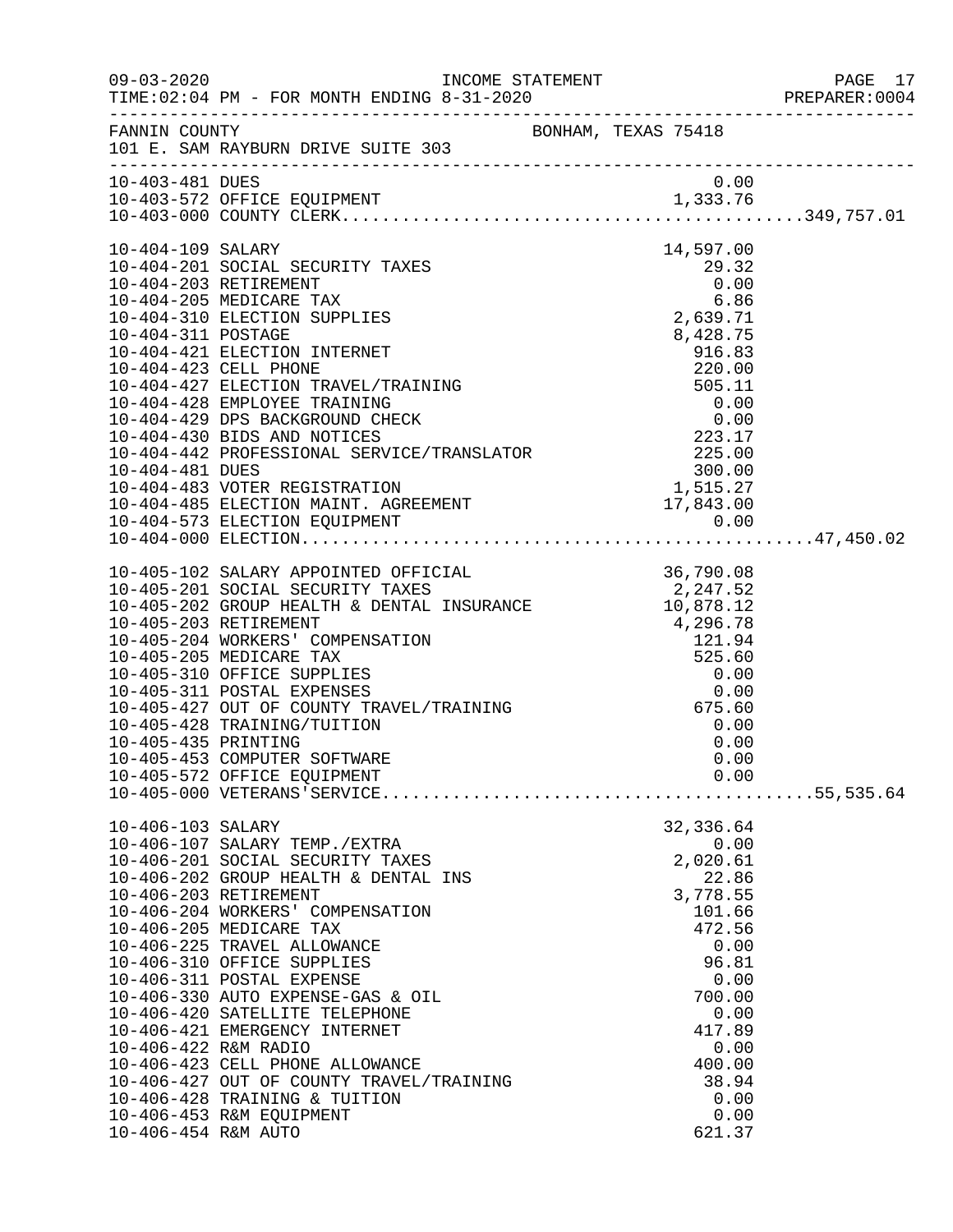|                                                                  |                                                                                                                                                                                                                                                                                                                                                                                                                                                                                                                      |                                                                                                                                                                                                         | PAGE 18 |
|------------------------------------------------------------------|----------------------------------------------------------------------------------------------------------------------------------------------------------------------------------------------------------------------------------------------------------------------------------------------------------------------------------------------------------------------------------------------------------------------------------------------------------------------------------------------------------------------|---------------------------------------------------------------------------------------------------------------------------------------------------------------------------------------------------------|---------|
|                                                                  | FANNIN COUNTY<br>101 E. SAM RAYBURN DRIVE SUITE 303                                                                                                                                                                                                                                                                                                                                                                                                                                                                  |                                                                                                                                                                                                         |         |
|                                                                  | 10-406-487 TRAILER/AUTO INSURANCE<br>10-406-489 CODE RED EARLY WARNING SYSTEM<br>10-406-490 911 RADIO TOWER BUILDING<br>10-406-573 RADIO EQUIPMENT<br>10-406-573 RADIO EQUIPMENT<br>10-406-000 EMERGENCY MANAGEMENT                                                                                                                                                                                                                                                                                                  |                                                                                                                                                                                                         |         |
|                                                                  | 10-409-574 TECHNOLOGY<br>10-409-590 TCEQ PERMITS ENVIRONMENTAL DEV 1,710.00                                                                                                                                                                                                                                                                                                                                                                                                                                          | 346.70                                                                                                                                                                                                  |         |
| 10-410-130 BAILIFF<br>10-410-311 POSTAGE<br>10-410-420 TELEPHONE | 10-410-101 SALARY ELECTED OFFICIAL<br>10-410-103 SALARY COURT COORDINATOR<br>10-410-110 SALARY COURT REPORTER<br>10-410-201 SOCIAL SECURITY TAXES<br>10-410-202 GROUP HEALTH & DENTAL INS<br>10-410-203 RETIREMENT<br>10-410-204 WORKERS COMPENSATION<br>10-410-205 MEDICARE TAX<br>10-410-310 OFFICE SUPPLIES<br>10-410-315 COPIER RENTAL<br>10-410-319 CO.CT @ LAW JURY EXPENSE<br>10-410-395 BAILIFF UNIFORMS<br>10-410-421 DSL INTERNET<br>10-410-424 INDIGENT ATTORNEY FEES<br>10-410-425 PROFESSIONAL SERVICES | 154, 153.92<br>29,759.04<br>61,713.79<br>37, 244.40<br>16,688.00<br>38,606.11<br>33, 294. 27<br>945.46<br>4,145.95<br>0.00<br>0.00<br>1,122.91<br>0.00<br>0.00<br>0.00<br>0.00<br>23,179.00<br>1,595.00 |         |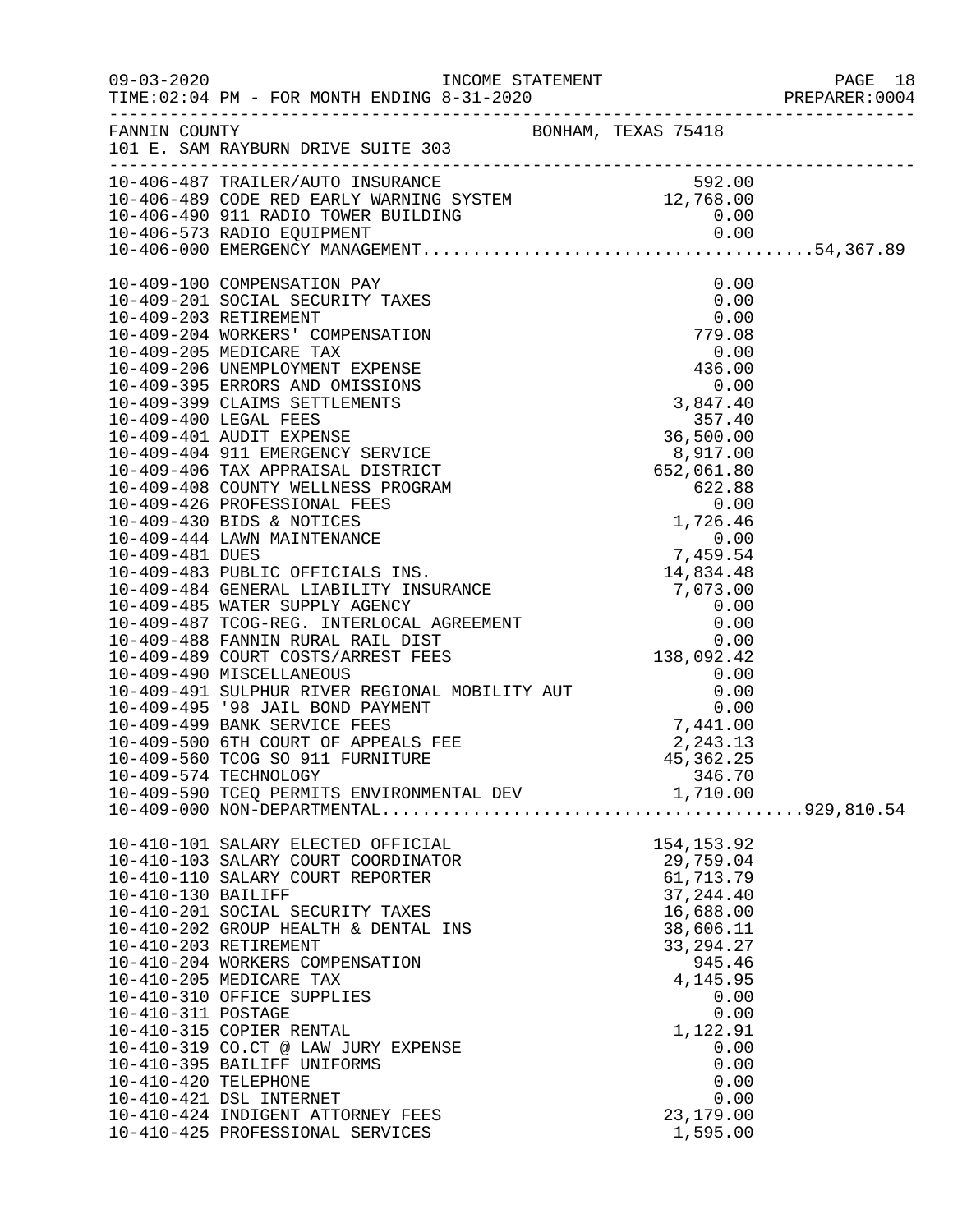|                                              | INCOME STATEMENT                                                                                                                                                                                |                                                           |                                                                    | PAGE 19<br>PREPARER:0004 |
|----------------------------------------------|-------------------------------------------------------------------------------------------------------------------------------------------------------------------------------------------------|-----------------------------------------------------------|--------------------------------------------------------------------|--------------------------|
| FANNIN COUNTY                                | 101 E. SAM RAYBURN DRIVE SUITE 303                                                                                                                                                              | BONHAM, TEXAS 75418                                       |                                                                    |                          |
| 10-410-435 PRINTING                          | 10-410-427 OUT OF COUNTY TRAVEL/TRAINING<br>10-410-437 COURT REPORTER EXPENSE                                                                                                                   |                                                           | 12.00<br>0.00<br>$0.00$<br>$1,425.00$                              |                          |
|                                              | 10-410-439 WITNESS EXPENSE<br>10-410-453 R&M EQUIPMENT<br>10-410-467 VISITING JUDGE                                                                                                             |                                                           | 0.00                                                               |                          |
| 10-410-480 BONDS                             | 10-410-468 JUVENILE BOARD SALARY                                                                                                                                                                |                                                           | $\begin{smallmatrix}0.00\\2,200.00\\0.00\end{smallmatrix}$<br>0.00 |                          |
| 10-410-481 DUES                              | 10-410-572 OFFICE EQUIPMENT<br>10-410-574 TECHNOLOGY                                                                                                                                            |                                                           | 0.00<br>$0.00$<br>$0.00$<br>$340.73$<br>340.73                     |                          |
|                                              |                                                                                                                                                                                                 |                                                           |                                                                    |                          |
|                                              | 10-425-201 SOCIAL SECURITY                                                                                                                                                                      |                                                           | 0.00                                                               |                          |
|                                              | 10-425-205 MEDICARE TAX<br>10-425-311 JURY POSTAGE<br>10-425-312 DISTRICT JURY SUPPLIES<br>10-425-313 GRAND JURY EXPENSE                                                                        |                                                           | $2,069.15$<br>$104.62$<br>$4,698.81$                               |                          |
|                                              | 10-425-314 PETIT JURY EXPENSE<br>10-425-316 COUNTY COURT JURY EXP.<br>10-425-317 COURT REPORTER SUPPLIES                                                                                        |                                                           | $5,209.10$<br>0.00<br>0.00<br>0.00<br>640.00                       |                          |
|                                              | 10-425-318 J.P. JURY EXPENSE<br>10-425-318 J.P. JURY EXPENSE<br>10-425-319 CO.CT.@LAW JURY EXPENSE<br>10-425-422 REGIONAL INDIGENT DEFENSE PROGRAM 14,461.00<br>10-425-424 CO.CT. ATTORNEY FEES |                                                           |                                                                    |                          |
|                                              | 10-425-425 CO.CT. PROFESSIONAL SERVICES<br>10-425-426 COUNTY COURT SUPPLIES<br>10-425-435 PRINTING JURY NOTICES                                                                                 | 3<br>3 3 3 485.25<br>5 3 3 485.25<br>5 3 10.00<br>5 10.00 |                                                                    |                          |
|                                              | 10-425-465 PHYSICAL EVID. ANALYSES                                                                                                                                                              |                                                           | 31,432.00                                                          |                          |
|                                              |                                                                                                                                                                                                 |                                                           |                                                                    |                          |
| 10-435-130 BAILIFF                           | 10-435-103 SALARY COURT COORDINATOR<br>10-435-110 SALARY COURT REPORTER<br>10-435-201 SOCIAL SECURITY                                                                                           |                                                           | 33, 154. 20<br>77,811.10<br>38,101.92<br>8,995.58                  |                          |
| 10-435-203 RETIREMENT<br>10-435-205 MEDICARE | 10-435-202 GROUP HEALTH INSURANCE<br>10-435-204 WORKERS COMPENSATION                                                                                                                            |                                                           | 30,939.65<br>17,799.46<br>499.04<br>2,103.99                       |                          |
|                                              | 10-435-310 OFFICE SUPPLIES<br>10-435-311 DISTRICT JUDGE POSTAGE<br>10-435-319 DISTRICT CT JURY SUPPLIES                                                                                         |                                                           | 891.36<br>86.45<br>0.00<br>1,155.00                                |                          |
|                                              | 10-435-352 GPS/SCRAM MONITORS<br>10-435-395 BAILIFF UNIFORMS<br>10-435-421 LEXIS NEXIS ONLINE LEGAL<br>10-435-427 OUT OF CO TRAVEL/TRAINING                                                     |                                                           | 0.00<br>0.00<br>470.00                                             |                          |
|                                              | 10-435-428 TRAINING/TUITION<br>10-435-432 ATTORNEY FEES JUVENILE<br>10-435-433 ATTORNEY FEES DRUG CT<br>10-435-434 APPEAL COURT TRANSCRIPTS                                                     |                                                           | 0.00<br>17,282.65<br>0.00<br>11,193.00                             |                          |
|                                              | 10-435-435 ATTORNEYS FEES APPEALS CT<br>10-435-436 ATTORNEY FEES- CPS CASES<br>10-435-437 ATTORNEY FEES                                                                                         |                                                           | 4,387.25<br>272,390.57<br>196, 418.96                              |                          |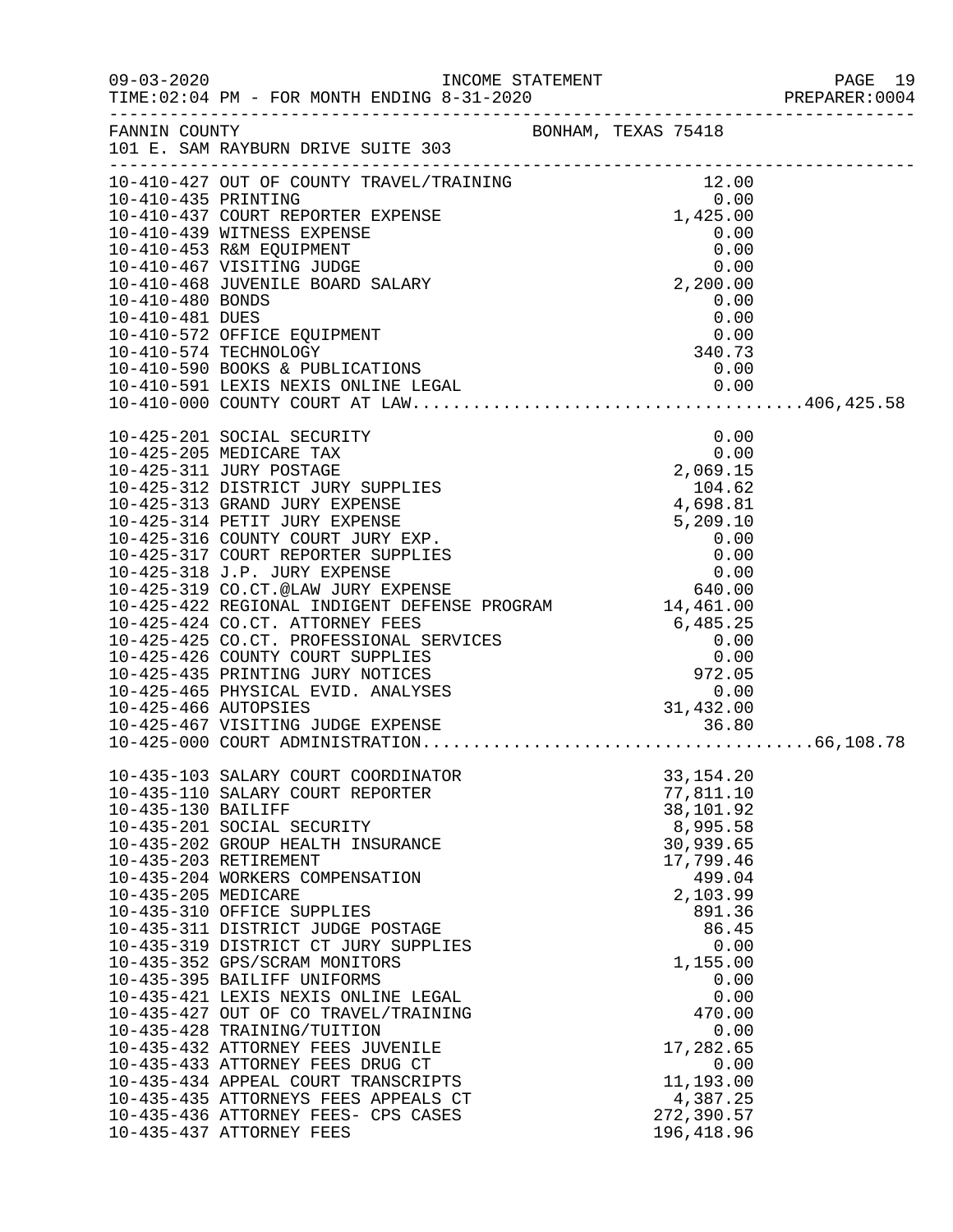|                     | 10-435-488 COURT REPORTER EXPENSE<br>10-435-439 INVESTIGATOR EXPENSE<br>10-435-440 PHYSICIANS EXPENSE<br>10-435-440 PHYSICIANS EXPENSE<br>10-435-442 OTHER PROFESSIONAL SERV.<br>10-435-468 COUPUTER SOFTWARE<br>10-435-468 JUVENILE BOARD |  |                       |      |  |
|---------------------|--------------------------------------------------------------------------------------------------------------------------------------------------------------------------------------------------------------------------------------------|--|-----------------------|------|--|
|                     |                                                                                                                                                                                                                                            |  |                       |      |  |
|                     |                                                                                                                                                                                                                                            |  |                       |      |  |
|                     |                                                                                                                                                                                                                                            |  |                       |      |  |
|                     |                                                                                                                                                                                                                                            |  |                       |      |  |
|                     |                                                                                                                                                                                                                                            |  |                       |      |  |
|                     |                                                                                                                                                                                                                                            |  |                       |      |  |
|                     |                                                                                                                                                                                                                                            |  |                       |      |  |
|                     |                                                                                                                                                                                                                                            |  |                       |      |  |
|                     |                                                                                                                                                                                                                                            |  |                       |      |  |
|                     |                                                                                                                                                                                                                                            |  |                       |      |  |
|                     |                                                                                                                                                                                                                                            |  |                       |      |  |
|                     |                                                                                                                                                                                                                                            |  |                       |      |  |
|                     |                                                                                                                                                                                                                                            |  |                       |      |  |
|                     |                                                                                                                                                                                                                                            |  |                       |      |  |
|                     |                                                                                                                                                                                                                                            |  |                       |      |  |
|                     |                                                                                                                                                                                                                                            |  |                       |      |  |
|                     |                                                                                                                                                                                                                                            |  |                       |      |  |
|                     |                                                                                                                                                                                                                                            |  |                       |      |  |
|                     |                                                                                                                                                                                                                                            |  |                       |      |  |
|                     |                                                                                                                                                                                                                                            |  |                       |      |  |
|                     |                                                                                                                                                                                                                                            |  |                       |      |  |
|                     |                                                                                                                                                                                                                                            |  |                       |      |  |
|                     |                                                                                                                                                                                                                                            |  |                       |      |  |
|                     |                                                                                                                                                                                                                                            |  |                       |      |  |
|                     |                                                                                                                                                                                                                                            |  |                       |      |  |
|                     |                                                                                                                                                                                                                                            |  |                       |      |  |
|                     |                                                                                                                                                                                                                                            |  |                       |      |  |
|                     |                                                                                                                                                                                                                                            |  |                       |      |  |
|                     |                                                                                                                                                                                                                                            |  |                       |      |  |
|                     |                                                                                                                                                                                                                                            |  |                       |      |  |
|                     |                                                                                                                                                                                                                                            |  |                       |      |  |
|                     |                                                                                                                                                                                                                                            |  |                       |      |  |
|                     | 10-455-101 SALARY ELECTED OFFICIAL                                                                                                                                                                                                         |  | 41,061.60             |      |  |
|                     | 10-455-103 SALARY ASSISTANTS                                                                                                                                                                                                               |  | 59,813.09             |      |  |
|                     | 10-455-104 SALARY DEPUTY                                                                                                                                                                                                                   |  |                       | 0.00 |  |
|                     | 10-455-201 SOCIAL SECURITY TAXES<br>10-455-202 GROUP HEALTH & DENTAL INSURANCE                                                                                                                                                             |  | 6,337.25<br>27,437.63 |      |  |
|                     | 10-455-203 RETIREMENT                                                                                                                                                                                                                      |  | 11,780.81             |      |  |
|                     | 10-455-204 WORKERS' COMPENSATION                                                                                                                                                                                                           |  | 336.10                |      |  |
|                     | 10-455-205 MEDICARE TAX                                                                                                                                                                                                                    |  | 1,482.37              |      |  |
|                     | 10-455-225 TRAVEL ALLOWANCE                                                                                                                                                                                                                |  | 2,200.00              |      |  |
|                     | 10-455-310 OFFICE SUPPLIES                                                                                                                                                                                                                 |  | 623.70                |      |  |
|                     | 10-455-311 POSTAL EXPENSES                                                                                                                                                                                                                 |  | 274.85                |      |  |
|                     | 10-455-420 UTILITIES TELEPHONE                                                                                                                                                                                                             |  |                       | 0.00 |  |
|                     | 10-455-422 R & M RADIO                                                                                                                                                                                                                     |  |                       | 0.00 |  |
|                     | 10-455-423 CELL PHONE ALLOWANCE<br>10-455-427 OUT OF COUNTY TRAVEL/TRAINING                                                                                                                                                                |  | 220.00<br>893.05      |      |  |
| 10-455-435 PRINTING |                                                                                                                                                                                                                                            |  | 114.24                |      |  |
| 10-455-480 BOND     |                                                                                                                                                                                                                                            |  | 256.00                |      |  |
| 10-455-481 DUES     |                                                                                                                                                                                                                                            |  | 60.00                 |      |  |
|                     | 10-455-572 OFFICE EQUIPMENT                                                                                                                                                                                                                |  | 540.97                |      |  |
|                     | 10-455-573 RADIO EQUIPMENT                                                                                                                                                                                                                 |  |                       | 0.00 |  |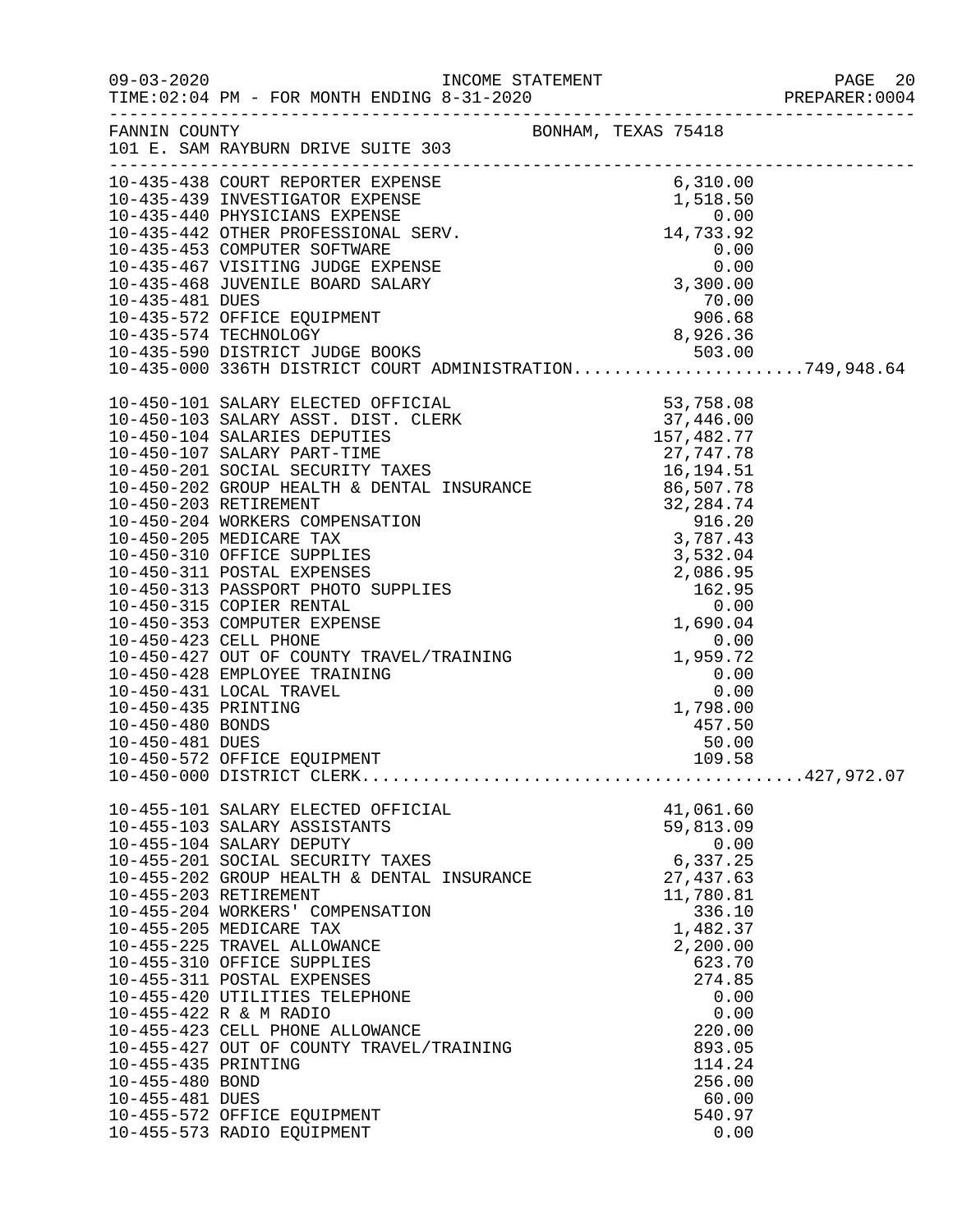|                       |                                                                                                                                                                                                                                                                            |                     |                                      | PREPARER: 0004 |
|-----------------------|----------------------------------------------------------------------------------------------------------------------------------------------------------------------------------------------------------------------------------------------------------------------------|---------------------|--------------------------------------|----------------|
|                       | FANNIN COUNTY<br>101 E. SAM RAYBURN DRIVE SUITE 303                                                                                                                                                                                                                        | BONHAM, TEXAS 75418 |                                      |                |
|                       |                                                                                                                                                                                                                                                                            |                     |                                      |                |
|                       |                                                                                                                                                                                                                                                                            |                     |                                      |                |
|                       | 10-456-101 SALARY ELECTED OFFICIAL                                                                                                                                                                                                                                         |                     | 41,061.60                            |                |
|                       |                                                                                                                                                                                                                                                                            |                     |                                      |                |
|                       |                                                                                                                                                                                                                                                                            |                     |                                      |                |
|                       |                                                                                                                                                                                                                                                                            |                     |                                      |                |
|                       |                                                                                                                                                                                                                                                                            |                     |                                      |                |
|                       |                                                                                                                                                                                                                                                                            |                     |                                      |                |
|                       |                                                                                                                                                                                                                                                                            |                     |                                      |                |
|                       |                                                                                                                                                                                                                                                                            |                     |                                      |                |
|                       |                                                                                                                                                                                                                                                                            |                     |                                      |                |
|                       |                                                                                                                                                                                                                                                                            |                     |                                      |                |
|                       |                                                                                                                                                                                                                                                                            |                     |                                      |                |
|                       | 10-456-422 R & M RADIO<br>10-456-422 R & M RADIO<br>10-456-422 R & M RADIO<br>10-456-423 CELL PHONE ALLOWANCE<br>10-456-427 OUT OF COUNTY TRAVEL/TRAINING<br>10-456-435 PRINTING<br>10-456-435 PRINTING<br>10-456-435 PRINTING<br>10-456-480 BOND<br>10-456-481 DUES<br>10 |                     | 0.00                                 |                |
|                       |                                                                                                                                                                                                                                                                            |                     |                                      |                |
|                       |                                                                                                                                                                                                                                                                            |                     |                                      |                |
|                       |                                                                                                                                                                                                                                                                            |                     |                                      |                |
|                       |                                                                                                                                                                                                                                                                            |                     |                                      |                |
|                       |                                                                                                                                                                                                                                                                            |                     |                                      |                |
|                       |                                                                                                                                                                                                                                                                            |                     |                                      |                |
|                       | 10-456-573 RADIO EQUIPMENT                                                                                                                                                                                                                                                 |                     | 0.00                                 |                |
|                       | 10-456-574 TECHNOLOGY                                                                                                                                                                                                                                                      |                     | 0.00                                 |                |
|                       | 10-456-591 ONLINE RESEARCH 0.00<br>10-456-000 JUSTICE OF PEACE PCT # 2125,024.05                                                                                                                                                                                           |                     |                                      |                |
|                       |                                                                                                                                                                                                                                                                            |                     |                                      |                |
|                       | 10-457-101 SALARY ELECTED OFFICIAL                                                                                                                                                                                                                                         |                     | 41,061.60                            |                |
|                       | 10-457-103 SALARY ASSISTANT 25, 775.41<br>10-457-201 SOCIAL SECURITY TAXES 4, 294.05<br>10-457-202 GROUP HEALTH & DENTAL INSURANCE 21, 839.31<br>10-457-203 PETIPEMENT                                                                                                     |                     |                                      |                |
|                       |                                                                                                                                                                                                                                                                            |                     |                                      |                |
| 10-457-203 RETIREMENT |                                                                                                                                                                                                                                                                            |                     |                                      |                |
|                       | 10-457-204 WORKERS' COMPENSATION                                                                                                                                                                                                                                           |                     | $7,806.28$<br>$221.76$<br>$1,004.27$ |                |
|                       | 10-457-205 MEDICARE TAX                                                                                                                                                                                                                                                    |                     | 1,004.27                             |                |
|                       | 10-457-225 TRAVEL ALLOWANCE                                                                                                                                                                                                                                                |                     | 2,200.00                             |                |
|                       | 10-457-310 OFFICE SUPPLIES                                                                                                                                                                                                                                                 |                     | 223.12                               |                |
|                       | 10-457-311 POSTAL EXPENSES                                                                                                                                                                                                                                                 |                     | 93.00                                |                |
|                       | 10-457-420 UTILITIES TELEPHONE                                                                                                                                                                                                                                             |                     | 0.00                                 |                |
| 10-457-421 INTERNET   | 10-457-423 CELL PHONE ALLOWANCE                                                                                                                                                                                                                                            |                     | 0.00<br>220.00                       |                |
|                       | 10-457-427 OUT OF COUNTY TRAVEL/TRAINING                                                                                                                                                                                                                                   |                     | 517.25                               |                |
| 10-457-435 PRINTING   |                                                                                                                                                                                                                                                                            |                     | 0.00                                 |                |
|                       | 10-457-460 OFFICE RENTAL                                                                                                                                                                                                                                                   |                     | 208.33                               |                |
| 10-457-480 BOND       |                                                                                                                                                                                                                                                                            |                     | 50.00                                |                |
| 10-457-481 DUES       |                                                                                                                                                                                                                                                                            |                     | 60.00                                |                |
|                       | 10-457-572 OFFICE EQUIPMENT                                                                                                                                                                                                                                                |                     | 0.00                                 |                |
|                       | 10-457-574 TECHNOLOGY                                                                                                                                                                                                                                                      |                     | 0.00                                 |                |
|                       |                                                                                                                                                                                                                                                                            |                     |                                      |                |
|                       | 10-475-101 DA. SALARY SUPPLEMENT                                                                                                                                                                                                                                           |                     | 5,769.12                             |                |
|                       | 10-475-102 HB 9 D.A. SUPPLEMENTAL FUNDS                                                                                                                                                                                                                                    |                     | 0.00                                 |                |
|                       | 10-475-103 SALARY ASSISTANT D.A.                                                                                                                                                                                                                                           |                     | 265,772.13                           |                |
|                       | 10-475-104 ASST. DA LONGEVITY PAY                                                                                                                                                                                                                                          |                     | 4,860.00                             |                |
|                       | 10-475-105 SALARIES SECRETARIES                                                                                                                                                                                                                                            |                     | 170,236.50                           |                |
|                       | 10-475-106 DA SALARY REIMB. GC CH 46                                                                                                                                                                                                                                       |                     | 25,677.30                            |                |
|                       | 10-475-107 SALARY TEMP./EXTRA                                                                                                                                                                                                                                              |                     | 16,059.00                            |                |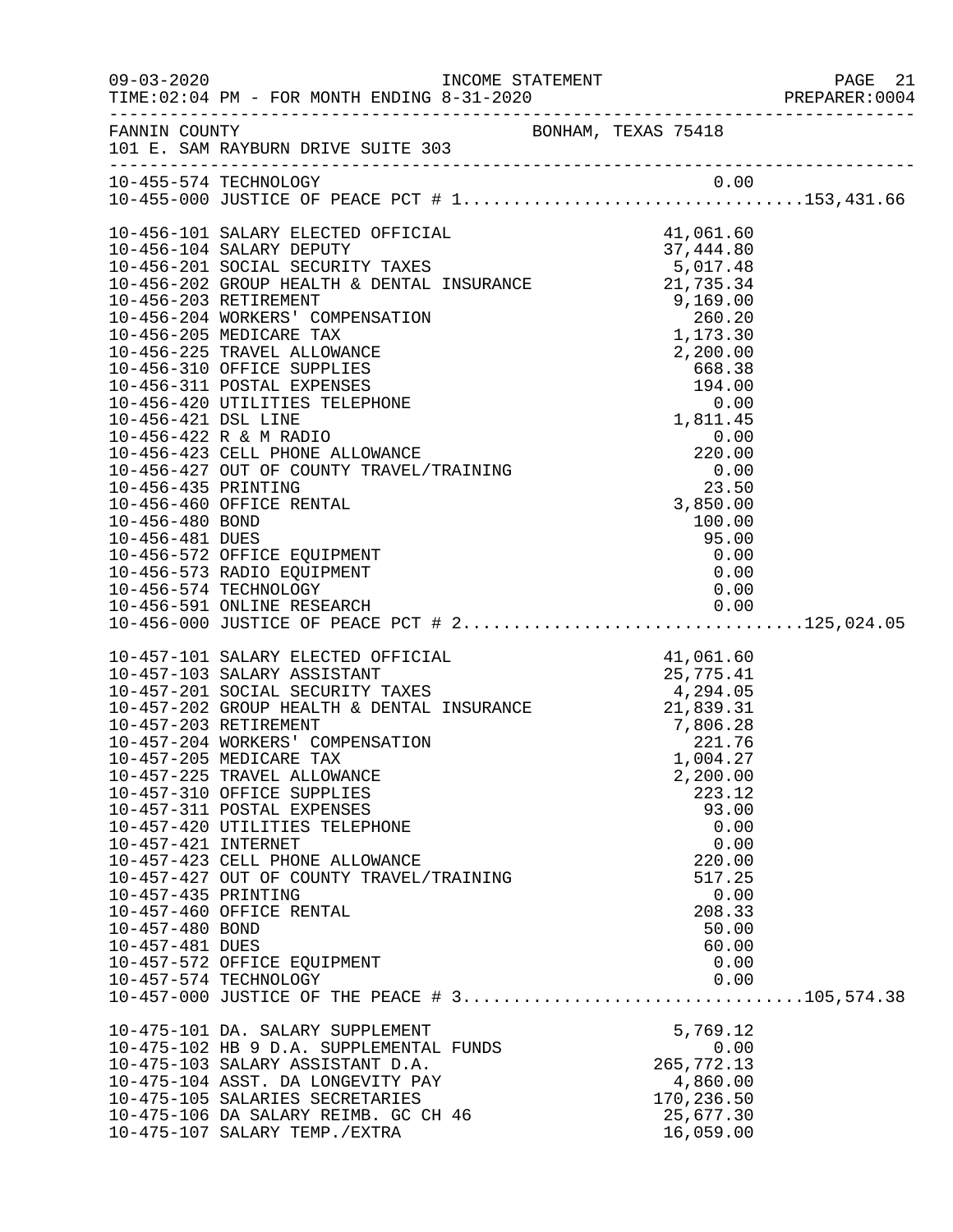|                     |                                                                                                                                                                                                                                                                                                                                                           |                    | PREPARER: 0004 |
|---------------------|-----------------------------------------------------------------------------------------------------------------------------------------------------------------------------------------------------------------------------------------------------------------------------------------------------------------------------------------------------------|--------------------|----------------|
|                     |                                                                                                                                                                                                                                                                                                                                                           |                    |                |
|                     | $\begin{tabular}{l c c c} \hline 11 & E. SAM KABUMRY SU1E 301 \\ \hline 10-475-108 & \text{INWESTIGATOR CRTMES RABINTR} & 0.00 \\ \hline 10-475-109 & \text{INVESTIGATOR CRTMES} & 34, 501.28 \\ \hline 10-475-201 & \text{OIGCOREN CRTM} & 34, 801.46 \\ \hline 10-475-201 & \text{SOCINEN} & 34, 301.46 \\ \hline 10-475-202 & \text{SCORID EMLTH} & \$ |                    |                |
|                     |                                                                                                                                                                                                                                                                                                                                                           |                    |                |
|                     |                                                                                                                                                                                                                                                                                                                                                           |                    |                |
|                     |                                                                                                                                                                                                                                                                                                                                                           |                    |                |
|                     |                                                                                                                                                                                                                                                                                                                                                           |                    |                |
|                     |                                                                                                                                                                                                                                                                                                                                                           |                    |                |
|                     |                                                                                                                                                                                                                                                                                                                                                           |                    |                |
|                     |                                                                                                                                                                                                                                                                                                                                                           |                    |                |
|                     |                                                                                                                                                                                                                                                                                                                                                           |                    |                |
|                     |                                                                                                                                                                                                                                                                                                                                                           |                    |                |
|                     |                                                                                                                                                                                                                                                                                                                                                           |                    |                |
|                     |                                                                                                                                                                                                                                                                                                                                                           |                    |                |
|                     |                                                                                                                                                                                                                                                                                                                                                           |                    |                |
|                     |                                                                                                                                                                                                                                                                                                                                                           |                    |                |
|                     |                                                                                                                                                                                                                                                                                                                                                           |                    |                |
|                     |                                                                                                                                                                                                                                                                                                                                                           |                    |                |
|                     |                                                                                                                                                                                                                                                                                                                                                           |                    |                |
|                     |                                                                                                                                                                                                                                                                                                                                                           |                    |                |
|                     |                                                                                                                                                                                                                                                                                                                                                           |                    |                |
|                     |                                                                                                                                                                                                                                                                                                                                                           |                    |                |
|                     |                                                                                                                                                                                                                                                                                                                                                           |                    |                |
|                     |                                                                                                                                                                                                                                                                                                                                                           |                    |                |
|                     |                                                                                                                                                                                                                                                                                                                                                           |                    |                |
|                     |                                                                                                                                                                                                                                                                                                                                                           |                    |                |
|                     |                                                                                                                                                                                                                                                                                                                                                           |                    |                |
|                     |                                                                                                                                                                                                                                                                                                                                                           |                    |                |
|                     | 10-495-102 SALARY APPOINTED OFFICIAL 67,623.12<br>10-495-103 SALARIES ASSISTANTS 109,614.64<br>10-495-201 SOCIAL SECURITY TAXES 10,435.42<br>10-495-202 GROUP HEALTH & DENTAL INSURANCE 38,320.65<br>10-495-203 RETIREMENT 20,689.72<br>                                                                                                                  |                    |                |
|                     |                                                                                                                                                                                                                                                                                                                                                           |                    |                |
|                     |                                                                                                                                                                                                                                                                                                                                                           |                    |                |
|                     |                                                                                                                                                                                                                                                                                                                                                           |                    |                |
|                     |                                                                                                                                                                                                                                                                                                                                                           |                    |                |
|                     |                                                                                                                                                                                                                                                                                                                                                           |                    |                |
|                     | 10-495-205 MEDICARE TAX<br>10-495-310 OFFICE SUPPLIES                                                                                                                                                                                                                                                                                                     | 2,440.53<br>535.91 |                |
|                     | 10-495-353 COMPUTER SOFTWARE MAINTENANCE                                                                                                                                                                                                                                                                                                                  | 5,225.00           |                |
|                     | 10-495-427 OUT OF COUNTY TRAVEL/TRAINING                                                                                                                                                                                                                                                                                                                  | 2,562.86           |                |
|                     | 10-495-431 LOCAL TRAVEL                                                                                                                                                                                                                                                                                                                                   | 0.00               |                |
| 10-495-435 PRINTING |                                                                                                                                                                                                                                                                                                                                                           | 23.00              |                |
|                     | 10-495-452 R & M EQUIPMENT                                                                                                                                                                                                                                                                                                                                | 0.00               |                |
| 10-495-480 BOND     |                                                                                                                                                                                                                                                                                                                                                           | 149.00             |                |
| 10-495-481 DUES     |                                                                                                                                                                                                                                                                                                                                                           | 295.00             |                |
|                     | 10-495-572 OFFICE EQUIPMENT                                                                                                                                                                                                                                                                                                                               | 1,584.97           |                |
|                     |                                                                                                                                                                                                                                                                                                                                                           |                    |                |
|                     | 10-496-103 SALARY PURCHASING AGENT                                                                                                                                                                                                                                                                                                                        | 48,678.24          |                |
|                     | 10-496-201 SOCIAL SECURITY TAXES                                                                                                                                                                                                                                                                                                                          | 2,988.54           |                |
|                     | 10-496-202 GROUP HEALTH INSURANCE                                                                                                                                                                                                                                                                                                                         | 10,878.12          |                |
|                     | 10-496-203 RETIREMENT<br>10-496-204 WORKERS' COMPENSATION                                                                                                                                                                                                                                                                                                 | 5,685.15<br>161.34 |                |
|                     | 10-496-205 MEDICARE TAX                                                                                                                                                                                                                                                                                                                                   | 698.92             |                |
|                     | 10-496-310 OFFICE SUPPLIES                                                                                                                                                                                                                                                                                                                                | 173.32             |                |
|                     | 10-496-353 COMPUTER SOFTWARE MAINTENANCE                                                                                                                                                                                                                                                                                                                  | 655.00             |                |
|                     | 10-496-421 CELL PHONE                                                                                                                                                                                                                                                                                                                                     | 330.00             |                |
|                     | 10-496-427 OUT OF COUNTY TRAVEL                                                                                                                                                                                                                                                                                                                           | 240.36             |                |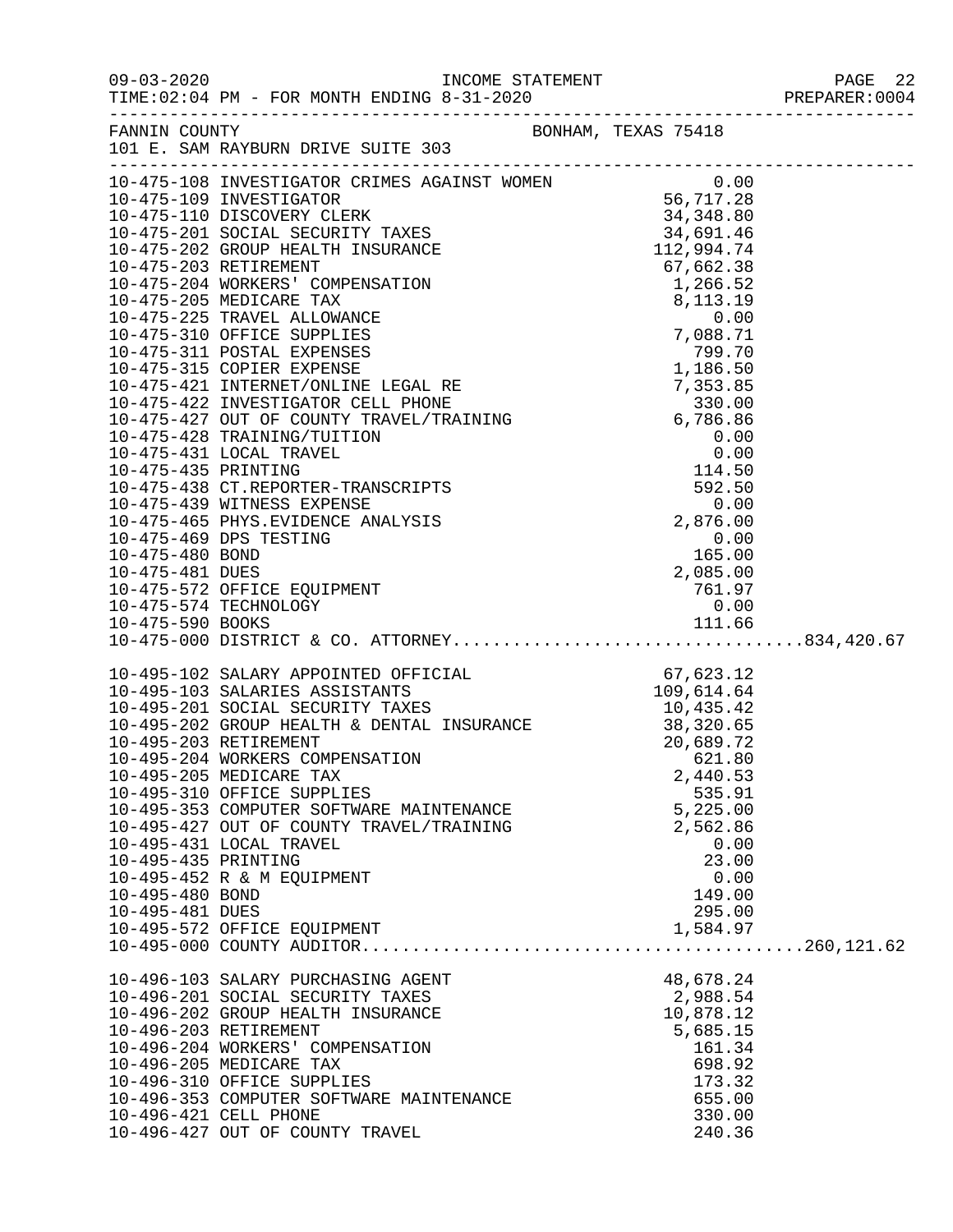|                                                           |                                                                                                                                                                                                                                                                                                                                                                                                                                                                                                                                                                                                          |                                                                                                                                                  | PREPARER: 0004 |
|-----------------------------------------------------------|----------------------------------------------------------------------------------------------------------------------------------------------------------------------------------------------------------------------------------------------------------------------------------------------------------------------------------------------------------------------------------------------------------------------------------------------------------------------------------------------------------------------------------------------------------------------------------------------------------|--------------------------------------------------------------------------------------------------------------------------------------------------|----------------|
|                                                           | FANNIN COUNTY<br>101 E. SAM RAYBURN DRIVE SUITE 303                                                                                                                                                                                                                                                                                                                                                                                                                                                                                                                                                      |                                                                                                                                                  |                |
| 10-496-435 PRINTING<br>10-496-480 BOND<br>10-496-481 DUES | 10-496-431 LOCAL TRAVEL<br>10-496-452 R & M EQUIPMENT                                                                                                                                                                                                                                                                                                                                                                                                                                                                                                                                                    | 0.00<br>0.00<br>0.00<br>0.00<br>365.00                                                                                                           |                |
|                                                           |                                                                                                                                                                                                                                                                                                                                                                                                                                                                                                                                                                                                          |                                                                                                                                                  |                |
| 10-497-480 BOND<br>10-497-481 DUES                        | 10-497-572 OFFICE EQUIPMENT                                                                                                                                                                                                                                                                                                                                                                                                                                                                                                                                                                              | $\begin{array}{c} 0.00 \ 200.00 \end{array}$<br>0.00                                                                                             |                |
|                                                           |                                                                                                                                                                                                                                                                                                                                                                                                                                                                                                                                                                                                          |                                                                                                                                                  |                |
| 10-499-435 PRINTING<br>10-499-480 BOND<br>10-499-481 DUES | 10-499-101 SALARIES ELECTED OFFICIAL<br>10-499-103 SALARIES ASSISTANTS<br>10-499-104 SALARIES DEPUTIES<br>10-499-107 SALARIES DEPUTIES<br>10-499-107 SALARY TEMP./EXTRA<br>10-499-201 SOCIAL SECURITY TAXES<br>10-499-202 GROUP HEALTH & D<br>10-499-205 MEDICARE TAX<br>10-499-225 LEONARD OFFICE TRAVEL<br>10-499-310 OFFICE SUPPLIES<br>10-499-311 POSTAL EXPENSES<br>10-499-315 COPIER EXPENSE<br>10-499-420 TELEPHONE LEONARD OFFICE<br>10-499-423 CELL PHONE<br>10-499-427 OUT OF COUNTY TRAVEL/TRAINING<br>10-499-460 LEONARD OFFICE RENT<br>10-499-572 OFFICE EQUIPMENT<br>10-499-574 TECHNOLOGY | 2,815.30<br>370.54<br>1,547.96<br>3,260.02<br>1,040.33<br>0.00<br>0.00<br>2,378.03<br>333.37<br>1,100.00<br>368.00<br>175.00<br>1,022.97<br>0.00 |                |
|                                                           | 10-503-103 SALARY-TECHNICIAN<br>10-503-107 PART TIME TECHNICIAN<br>10-503-201 SOCIAL SECURITY<br>10-503-202 GROUP HEALTH INSURANCE<br>10-503-203 RETIREMENT<br>10-503-204 WORKERS COMPENSATION                                                                                                                                                                                                                                                                                                                                                                                                           | 39,043.44<br>3,705.90<br>2,361.40<br>10,878.12<br>4,880.10<br>196.52                                                                             |                |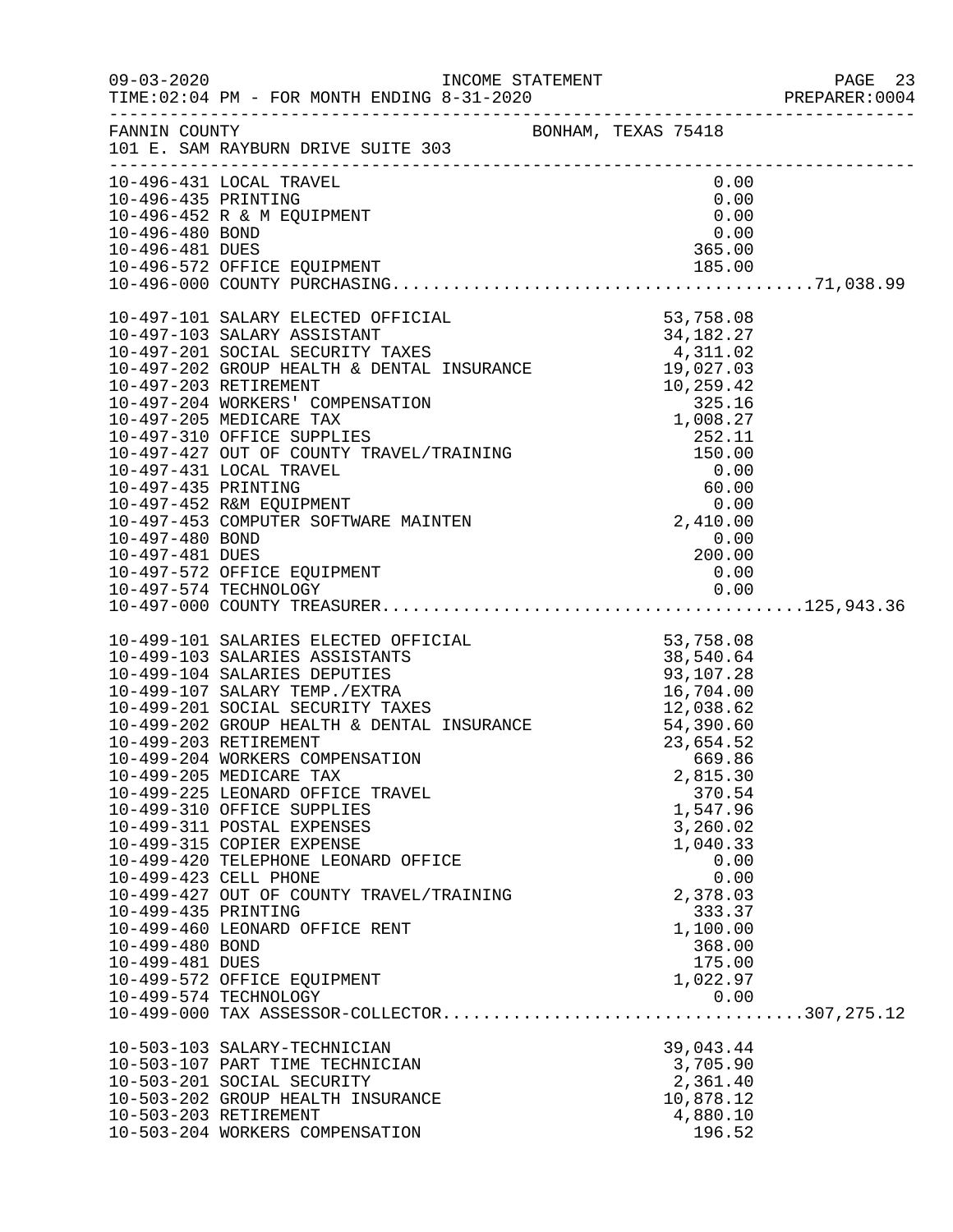|                 |                                                                                                                              |  |                     |                    |                      | PREPARER: 0004 |
|-----------------|------------------------------------------------------------------------------------------------------------------------------|--|---------------------|--------------------|----------------------|----------------|
|                 | FANNIN COUNTY BONHAM, TEXAS 75418<br>101 E. SAM RAYBURN DRIVE SUITE 303                                                      |  |                     |                    |                      |                |
|                 | 10-503-205 MEDICARE TAX                                                                                                      |  |                     | 552.36             |                      |                |
|                 |                                                                                                                              |  |                     |                    |                      |                |
|                 |                                                                                                                              |  |                     |                    |                      |                |
|                 |                                                                                                                              |  |                     |                    |                      |                |
|                 |                                                                                                                              |  |                     |                    |                      |                |
|                 |                                                                                                                              |  | $0.00$<br>37,447.20 |                    |                      |                |
|                 |                                                                                                                              |  |                     |                    |                      |                |
|                 |                                                                                                                              |  |                     |                    |                      |                |
|                 |                                                                                                                              |  |                     |                    |                      |                |
|                 |                                                                                                                              |  |                     |                    |                      |                |
|                 | 10-510-441 UTILITIES GAS<br>10-510-442 UTILITIES WATER<br>10-510-443 TRASH PICK-UP<br>10-510-445 AIR CONDITIONER MAINTENANCE |  |                     | 28.86<br>842.60    | 0.00<br>0.00         |                |
|                 | 10-510-446 ELEVATOR MAINTENANCE CONTR<br>10-510-450 R & M BUILDINGS<br>10-510-453 COMPUTER SOFTWARE MAINTEN                  |  |                     | 178,087.97         | 0.00<br>0.00         |                |
| 10-510-500 LAND | 10-510-463 RENTAL PERSONNEL PAGER<br>10-510-482 FIRE INSURANCE<br>10-510-501 PEST CONTROL                                    |  |                     | 23, 239.00         | 0.00<br>0.00<br>0.00 |                |
|                 | 10-510-530 PERMANENT IMPROVEMENTS<br>10-510-572 OFFICE EQUIPMENT<br>10-510-573 ODYSSEY SOFTWARE/EQUIPMENT                    |  |                     |                    | 0.00<br>0.00<br>0.00 |                |
|                 | 10-510-574 TECHNOLOGY<br>10-510-575 LAND/BUILDING<br>10-510-577 JANITOR EQUIPMENT                                            |  |                     | 219.99             | 0.00<br>0.00         |                |
|                 | 10-511-115 SALARY JANITOR<br>10-511-201 SOCIAL SECURITY TAXES                                                                |  |                     | 6,036.03<br>374.24 |                      |                |
|                 | 10-511-203 RETIREMENT<br>10-511-204 WORKER' COMPENSATION                                                                     |  |                     | 94.09<br>220.66    |                      |                |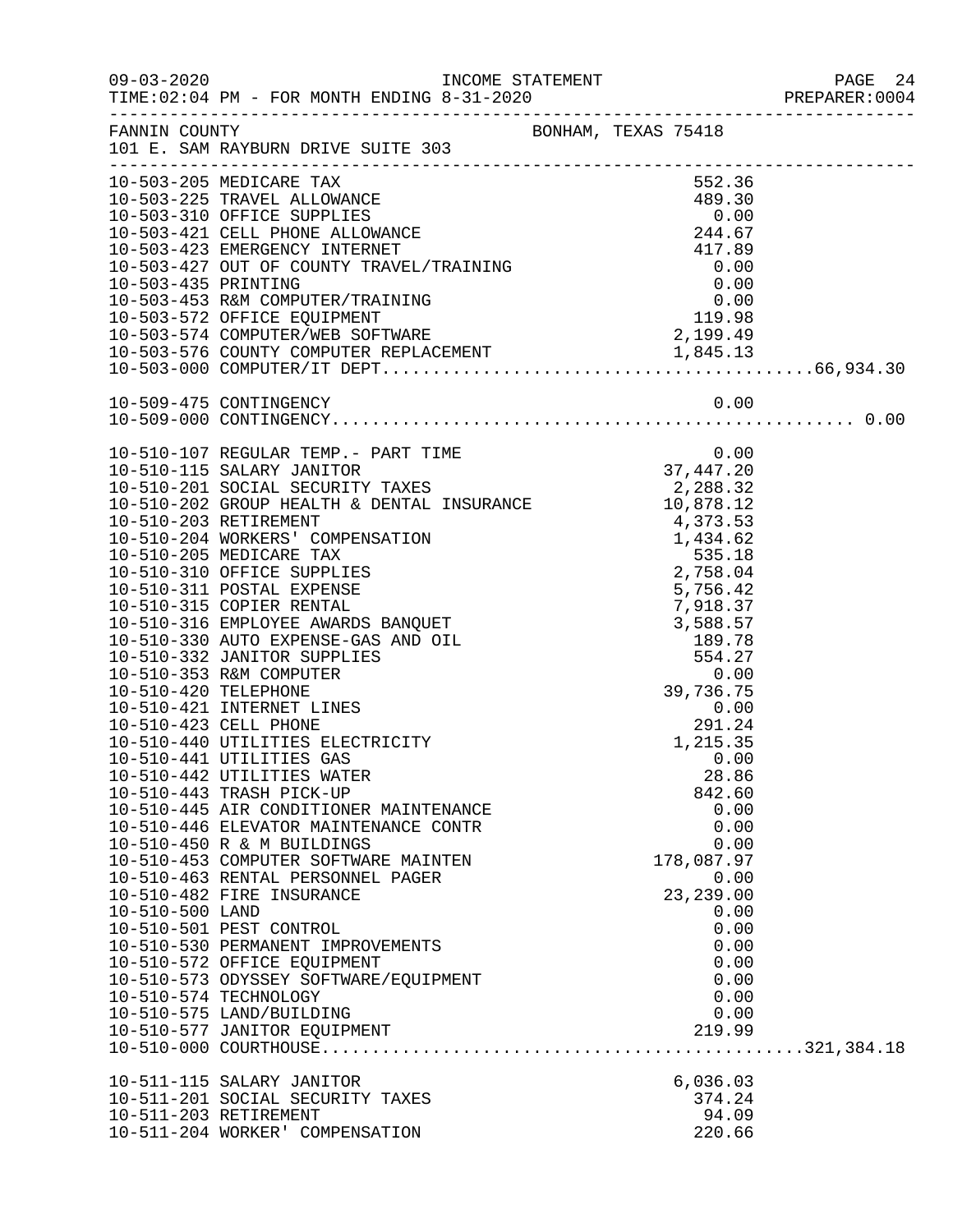|                                                                 |                                                                                                                                                                                                                                                                                                                                                                                                                                                                                                                                 |  |                                                                                                                                                                                                            | PREPARER: 0004 |
|-----------------------------------------------------------------|---------------------------------------------------------------------------------------------------------------------------------------------------------------------------------------------------------------------------------------------------------------------------------------------------------------------------------------------------------------------------------------------------------------------------------------------------------------------------------------------------------------------------------|--|------------------------------------------------------------------------------------------------------------------------------------------------------------------------------------------------------------|----------------|
|                                                                 | FANNIN COUNTY<br>101 E. SAM RAYBURN DRIVE SUITE 303                                                                                                                                                                                                                                                                                                                                                                                                                                                                             |  |                                                                                                                                                                                                            |                |
|                                                                 | 10-511-205 MEDICARE TAX<br>10-511-225 JANITOR TRAVEL<br>10-511-332 JANITOR SUPPLIES<br>10-511-440 UTILITIES ELECTRICITY<br>10-511-441 UTILITIES GAS<br>10-511-442 UTILITIES WATER<br>10-511-443 TRASH PICK-UP SERVICE<br>10-511-444 LAWN MAINTENANCE<br>10-511-450 R & M BUILDING<br>10-511-482 FIRE INSURANCE                                                                                                                                                                                                                  |  | 87.51<br>121.80<br>874.10<br>3,725.84<br>749.34<br>856.76<br>$421.300.00595.77$<br>803.00                                                                                                                  |                |
|                                                                 | 10-512-332 JANITOR SUPPLIES<br>10-512-440 UTILITIES ELECTRICITY<br>10-512-442 UTILITIES WATER<br>10-512-450 R&M BUILDING<br>10-512-482 FIRE INSURANCE<br>10-512-501 PEST CONTROL                                                                                                                                                                                                                                                                                                                                                |  | 240.40<br>4,680.96<br>636.70<br>228.00<br>1,115.00<br>0.00                                                                                                                                                 |                |
| 10-513-420 TELEPHONE<br>10-513-421 INTERNET<br>10-513-531 ANNEX | 10-513-115 SALARY JANITOR<br>10-513-201 SOCIAL SECURITY TAXES<br>10-513-203 RETIREMENT<br>10-513-204 WORKERS' COMPENSATION<br>10-513-205 MEDICARE TAX<br>10-513-311 SOUTH ANNEX POSTAGE<br>10-513-315 COPIER RENTAL<br>10-513-332 JANITOR SUPPLIES<br>10-513-440 UTILITIES ELECTRICITY<br>10-513-441 UTILITIES GAS<br>10-513-442 UTILITIES WATER<br>10-513-443 TRASH PICKUP SERVICE<br>10-513-444 LAWN MAINTENANCE<br>10-513-450 R&M BUILDING<br>10-513-455 PARKING LOT<br>10-513-482 FIRE INSURANCE<br>10-513-501 PEST CONTROL |  | 6,919.75<br>428.95<br>108.94<br>234.10<br>100.34<br>871.51<br>1,152.04<br>1,141.25<br>0.00<br>3,009.17<br>4,818.88<br>1,008.61<br>850.19<br>842.60<br>0.00<br>5,731.75<br>0.00<br>2,040.00<br>0.00<br>0.00 |                |
|                                                                 | 10-514-421 TELEPHONE/INTERNET                                                                                                                                                                                                                                                                                                                                                                                                                                                                                                   |  | 863.11                                                                                                                                                                                                     |                |
| 10-515-421 INTERNET                                             | 10-515-332 JANITOR SUPPLIES<br>10-515-440 UTILITIES ELECTRICITY<br>10-515-441 UTILITIES GAS<br>10-515-442 UTILITIES WATER<br>10-515-444 LAWN MAINTENANCE<br>10-515-450 R&M BUILDING<br>10-515-482 FIRE INSURANCE<br>10-515-501 PEST CONTROL                                                                                                                                                                                                                                                                                     |  | 0.00<br>0.00<br>2,634.24<br>868.12<br>448.36<br>640.00<br>106.50<br>1,515.00<br>0.00                                                                                                                       |                |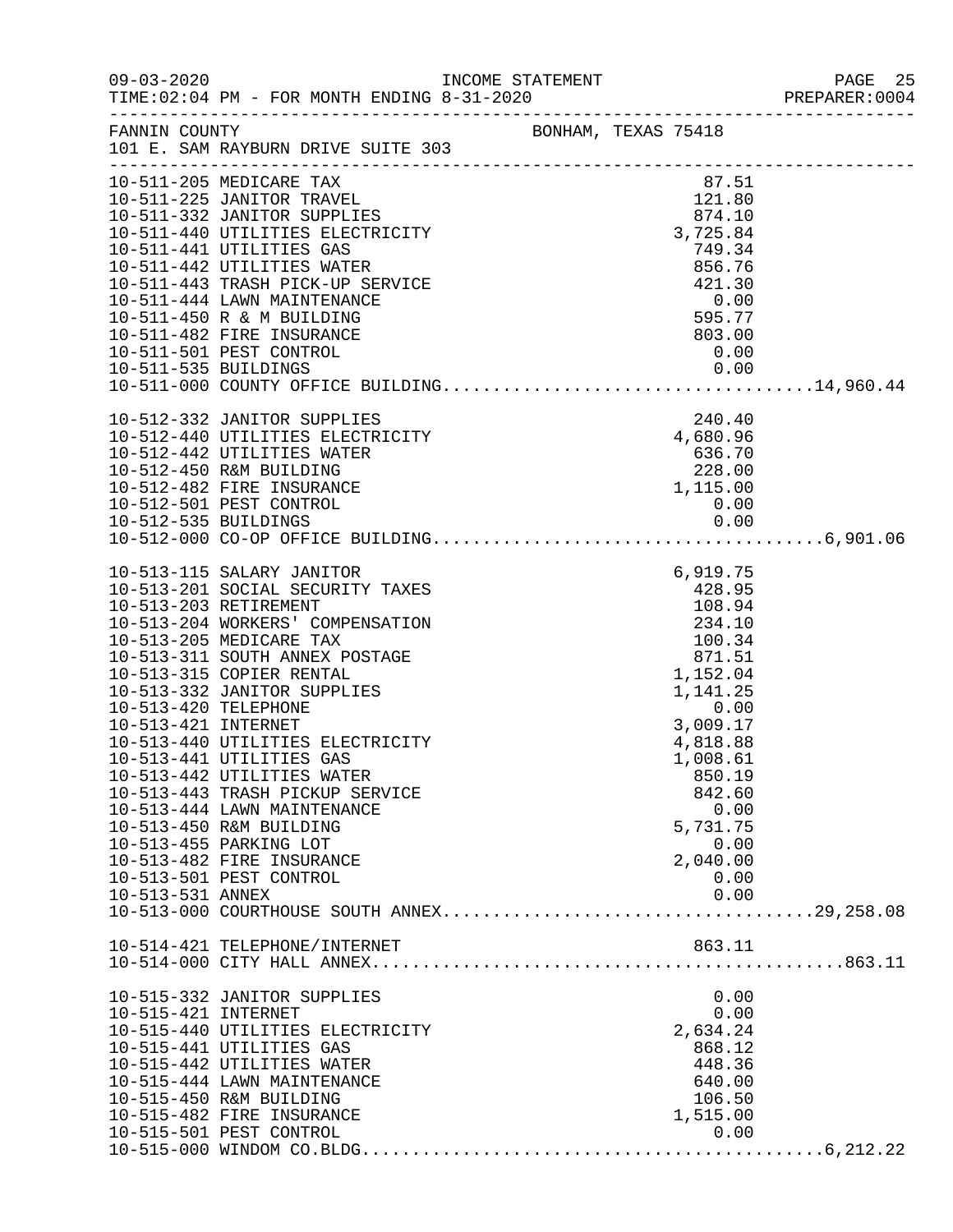| $09 - 03 - 2020$     |                                                                                     | INCOME STATEMENT |                     |                |      | PAGE 26<br>PREPARER: 0004 |
|----------------------|-------------------------------------------------------------------------------------|------------------|---------------------|----------------|------|---------------------------|
|                      | FANNIN COUNTY<br>101 E. SAM RAYBURN DRIVE SUITE 303                                 |                  | BONHAM, TEXAS 75418 |                |      |                           |
|                      | 10-516-115 SALARY JANITOR                                                           |                  |                     | 3,546.87       |      |                           |
|                      | 10-516-201 SOCIAL SECURITY TAXES                                                    |                  |                     | 219.93         |      |                           |
|                      | 10-516-203 RETIREMENT                                                               |                  |                     | 43.15          |      |                           |
|                      | 10-516-204 WORKERS' COMPENSATION                                                    |                  |                     | 121.36         |      |                           |
|                      | 10-516-205 MEDICARE TAX                                                             |                  |                     | 51.41          |      |                           |
|                      | 10-516-225 JANITOR TRAVEL                                                           |                  |                     | 181.02         |      |                           |
|                      | 10-516-332 JANITOR SUPPLIES                                                         |                  |                     | 500.00         |      |                           |
| 10-516-420 TELEPHONE |                                                                                     |                  |                     |                | 0.00 |                           |
|                      | 10-516-440 UTILITIES ELECTRICITY                                                    |                  |                     | 4,401.57       |      |                           |
|                      | 10-516-441 UTILITIES GAS                                                            |                  |                     | 0.00<br>570.80 |      |                           |
|                      | 10-516-442 UTILITIES WATER<br>10-516-443 TRASH PICKUP SERVICE                       |                  |                     |                | 0.00 |                           |
|                      | 10-516-444 LAWN MAINTENANCE                                                         |                  |                     |                | 0.00 |                           |
|                      | 10-516-450 R&M BUILDING                                                             |                  |                     | 1,341.50       |      |                           |
|                      | 10-516-482 FIRE INSURANCE                                                           |                  |                     | 821.00         |      |                           |
|                      | 10-516-501 PEST CONTROL                                                             |                  |                     | 0.00           |      |                           |
|                      | 10-516-530 BUILDING REMODEL                                                         |                  |                     |                | 0.00 |                           |
|                      | 10-516-535 BUILDING CONSTRUCTION                                                    |                  |                     |                | 0.00 |                           |
|                      | 10-516-572 OFFICE EQUIPMENT                                                         |                  |                     |                | 0.00 |                           |
|                      | 10-516-572 OFFICE EQUIPMENT 0.00<br>10-516-000 AGRILIFE EXTENSION BUILDING11,798.61 |                  |                     |                |      |                           |
|                      |                                                                                     |                  |                     |                |      |                           |
|                      |                                                                                     |                  |                     |                |      |                           |
|                      |                                                                                     |                  |                     |                |      |                           |
|                      | 10-518-311 POSTAL EXPENSES                                                          |                  |                     | 336.00         |      |                           |
|                      | 10-518-332 JANITOR SUPPLIES                                                         |                  |                     | 3,055.68       |      |                           |
|                      | 10-518-420 UTILITIES TELEPHONE                                                      |                  |                     | 0.00           |      |                           |
|                      | 10-518-421 INTERNET SERVICES                                                        |                  |                     | 13,039.38      |      |                           |
|                      | 10-518-440 UTILITIES ELECTRICITY                                                    |                  |                     | 10,524.69      |      |                           |
|                      | 10-518-441 UTILITIES GAS                                                            |                  |                     | 2,426.06       |      |                           |
|                      | 10-518-442 UTILITIES WATER                                                          |                  |                     | 3,478.12       |      |                           |
|                      | 10-518-443 TRASH PICKUP SERVICE                                                     |                  |                     | 1,637.13       |      |                           |
|                      | 10-518-450 R & M BUILDING                                                           |                  |                     | 2,255.23       |      |                           |
|                      | 10-518-460 MOVING EXPENSES                                                          |                  |                     |                | 0.00 |                           |
|                      | 10-518-470 OFFICE SPACE LEASE                                                       |                  |                     | 141,725.00     |      |                           |
|                      | 10-518-483 ALARM MONITORING                                                         |                  |                     | 885.60         |      |                           |
|                      | 10-518-484 CLEANING SERVICES                                                        |                  |                     | 0.00           |      |                           |
|                      | 10-518-501 PEST CONTROL<br>10-518-000 COUNTY OFFICES RELOCATION180,212.89           |                  |                     | 850.00         |      |                           |
|                      |                                                                                     |                  |                     |                |      |                           |
|                      | 10-519-165 CONSTRUCTION                                                             |                  |                     |                | 0.00 |                           |
|                      |                                                                                     |                  |                     |                |      |                           |
|                      |                                                                                     |                  |                     |                |      |                           |
|                      | 10-520-484 GENERAL LIABILITY INSURANCE                                              |                  |                     |                | 0.00 |                           |
|                      | 10-520-489 LOCAL FUNDING                                                            |                  |                     |                | 0.00 |                           |
|                      |                                                                                     |                  |                     |                |      |                           |
|                      |                                                                                     |                  |                     |                |      |                           |
|                      | 10-540-417 AMBULANCE SERVICE                                                        |                  |                     | 495,000.00     |      |                           |
|                      | 10-540-440 UTILITIES ELECTRICITY                                                    |                  |                     | 0.00           |      |                           |
|                      | 10-540-441 UTILITIES GAS                                                            |                  |                     |                | 0.00 |                           |
|                      |                                                                                     |                  |                     |                |      |                           |
|                      | 10-543-416 FIRE PROTECTION SERVICE                                                  |                  |                     | 84,000.00      |      |                           |
|                      | 10-543-422 R&M RADIO/TOWER                                                          |                  |                     |                | 0.00 |                           |
|                      | 10-543-440 UTILITIES ELECTRICITY                                                    |                  |                     |                | 0.00 |                           |
|                      | 10-543-447 REPEATER SERVICE CONTRACT                                                |                  |                     | 6,572.17       |      |                           |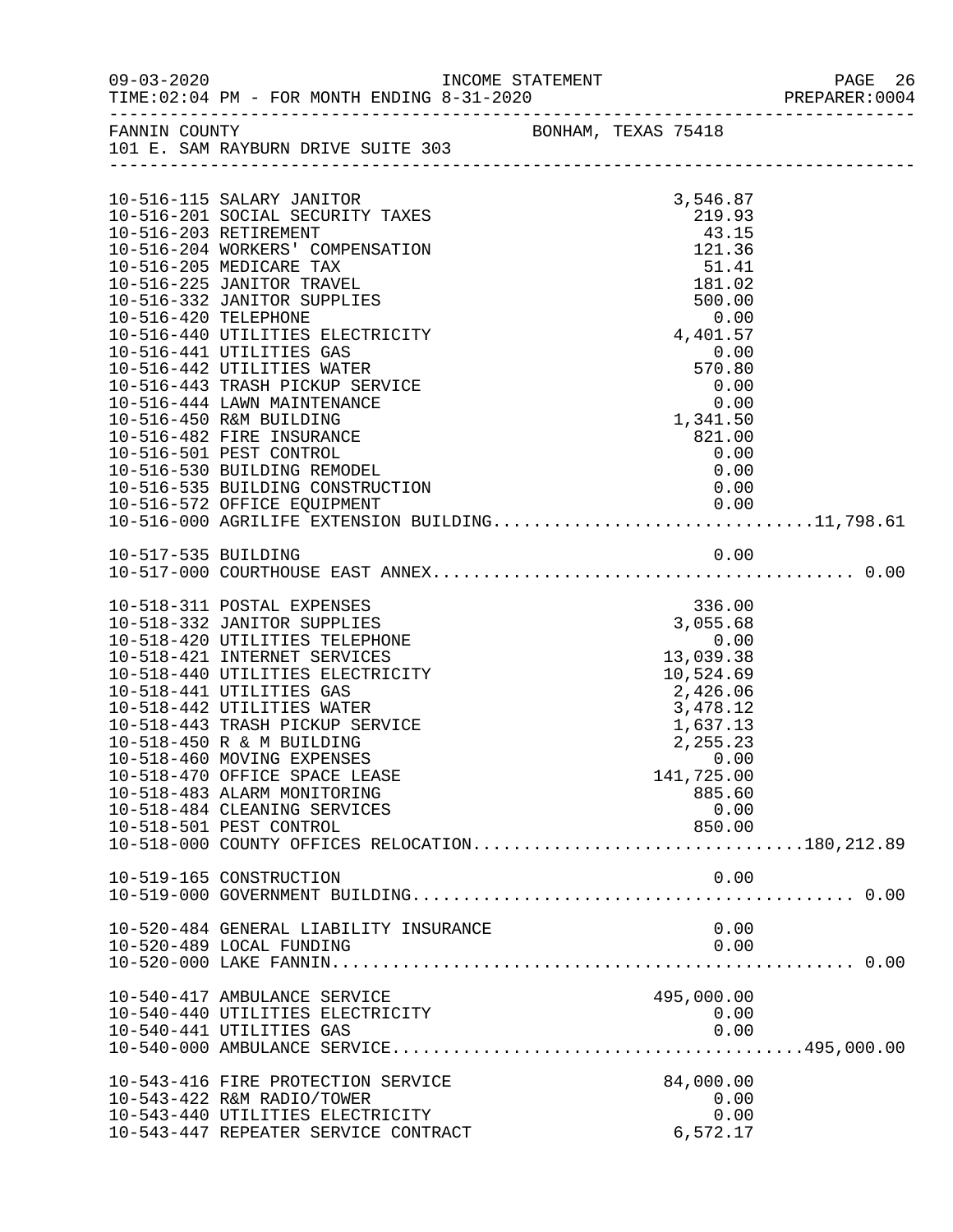|                                                               |                                                                                                                                                                                                                                                                                                                                                                                                                                                                                                                                                                          |  |                                                                                                 |                                      | PREPARER: 0004 |
|---------------------------------------------------------------|--------------------------------------------------------------------------------------------------------------------------------------------------------------------------------------------------------------------------------------------------------------------------------------------------------------------------------------------------------------------------------------------------------------------------------------------------------------------------------------------------------------------------------------------------------------------------|--|-------------------------------------------------------------------------------------------------|--------------------------------------|----------------|
|                                                               | FANNIN COUNTY<br>101 E. SAM RAYBURN DRIVE SUITE 303                                                                                                                                                                                                                                                                                                                                                                                                                                                                                                                      |  |                                                                                                 |                                      |                |
|                                                               |                                                                                                                                                                                                                                                                                                                                                                                                                                                                                                                                                                          |  |                                                                                                 |                                      |                |
|                                                               | 2, 200.00<br>10-551-480 BOND<br>10-551-488 LAW ENFORCEMENT PROF. INS<br>10-551-572 EQUIPMENT<br>10-551-574 TECHNOLOGY<br>10-551-000 CONSTART PROF.                                                                                                                                                                                                                                                                                                                                                                                                                       |  |                                                                                                 |                                      |                |
|                                                               |                                                                                                                                                                                                                                                                                                                                                                                                                                                                                                                                                                          |  |                                                                                                 |                                      |                |
| 10-552-435 PRINTING<br>10-552-454 R&M AUTO<br>10-552-480 BOND | $\begin{tabular}{lllllllllllllllllllllll} 10-552-101 & \text{SALARY ELECTED OFFICAL} & & & 14,860.56 \\ 10-552-201 & \text{SOCIAL SECURITY TXES} & & 921.36 \\ 10-552-202 & \text{GROUP HEALTH & \text{DENTAL INSURANCE} & & 10,878.12 \\ 10-552-203 & \text{RETIREMENT} & & 1,735.55 \\ 10-552-204 & \text{WOKERS'} & \text{COMPENSATION} & & 278.14 \\ 10-552-205 & \$<br>10-552-422 R & M RADIO<br>10-552-427 TRAVEL EXPENSE<br>10-552-428 TRAINING/TUITION/TRAVEL<br>10-552-487 AUTO INSURANCE<br>10-552-488 LAW ENFOREMENT PROF. INS.<br>10-552-573 RADIO EQUIPMENT |  | 0.00<br>0.00<br>14.50<br>403.00<br>463.00<br>0.00                                               | 0.00<br>0.00<br>0.00                 |                |
| 10-553-435 PRINTING<br>10-553-480 BOND<br>10-553-481 DUES     | 10-553-101 SALARY ELECTED OFFICIAL<br>10-553-201 SOCIAL SECURITY TAXES<br>10-553-202 GROUP HEALTH & DENTAL INSURANCE<br>10-553-203 RETIREMENT<br>10-553-204 WORKERS' COMPENSATION<br>10-553-205 MEDICARE TAX<br>10-553-310 OFFICE SUPPLIES<br>10-553-311 POSTAL EXPENSES<br>10-553-330 AUTO EXPENSE-GAS AND OIL<br>10-553-427 TRAVEL EXPENSE<br>10-553-453 COMPUTER SOFTWARE                                                                                                                                                                                             |  | 13,209.84<br>955.52<br>10,878.12<br>1,542.73<br>247.24<br>223.42<br>2,200.00<br>661.00<br>60.00 | 0.00<br>0.00<br>0.00<br>0.00<br>0.00 |                |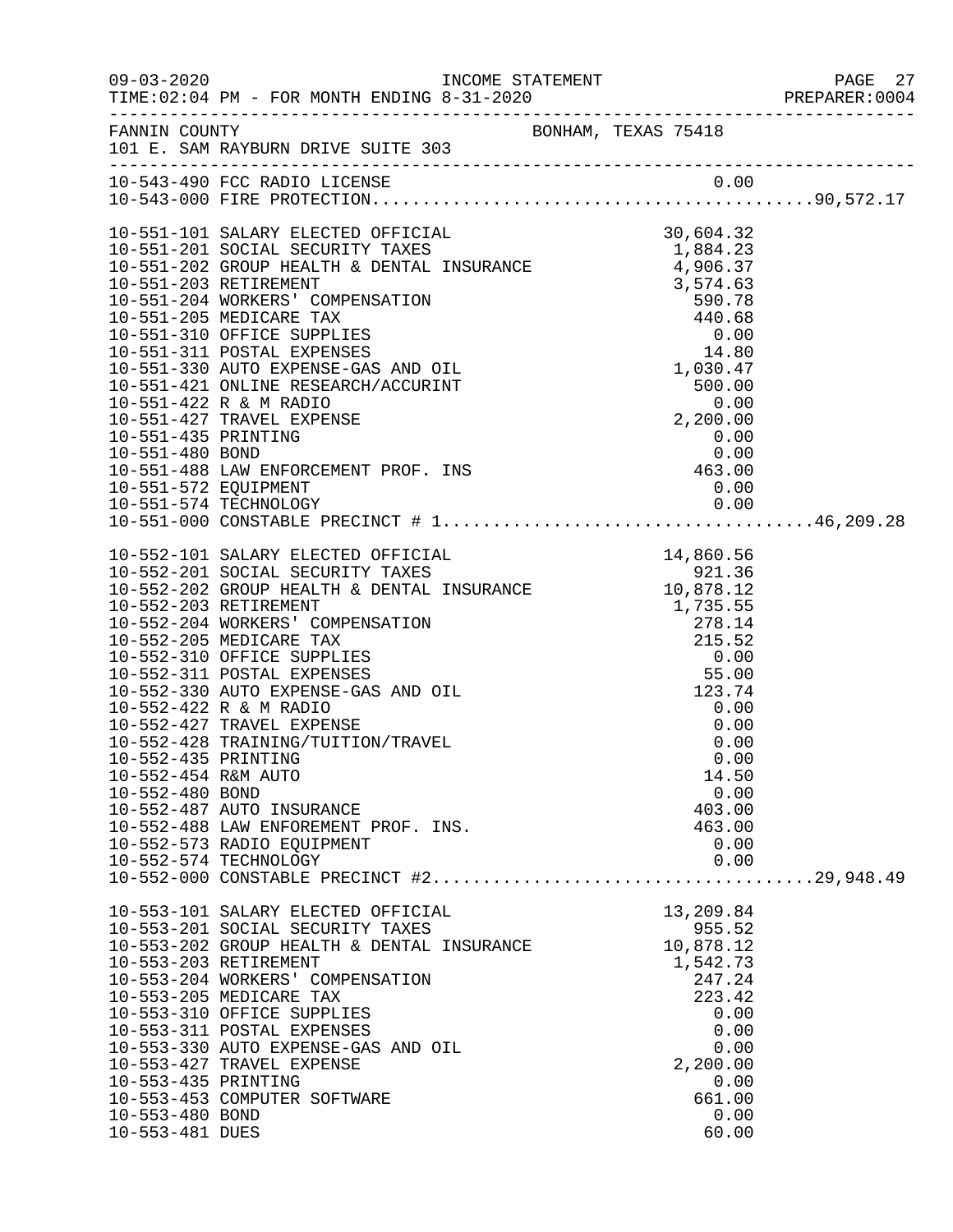| $09 - 03 - 2020$     |                                                                                                                                                                                                                                                | INCOME STATEMENT                                                                                                        |                        | PAGE 28 |
|----------------------|------------------------------------------------------------------------------------------------------------------------------------------------------------------------------------------------------------------------------------------------|-------------------------------------------------------------------------------------------------------------------------|------------------------|---------|
| FANNIN COUNTY        | 101 E. SAM RAYBURN DRIVE SUITE 303                                                                                                                                                                                                             | BONHAM, TEXAS 75418                                                                                                     |                        |         |
|                      | 10-553-488 LAW ENFORCEMENT PROF. INS<br>10-553-572 OFFICE EQUIPMENT<br>10-553-573 RADIO EQUIPMENT                                                                                                                                              |                                                                                                                         | 463.00<br>0.00<br>0.00 |         |
|                      |                                                                                                                                                                                                                                                |                                                                                                                         |                        |         |
|                      |                                                                                                                                                                                                                                                |                                                                                                                         |                        |         |
|                      | 10-558-453 COMPUTER SOFTWARE<br>10-558-000 OOG NATL INCIDENT BASED REP 375300151,502.00                                                                                                                                                        |                                                                                                                         |                        |         |
|                      |                                                                                                                                                                                                                                                |                                                                                                                         |                        |         |
|                      | 10-560-101 SALARY ELECTED OFFICIAL<br>10-560-102 ADMINISTRATIVE SECRETARY<br>10-560-103 CHIEF DEPUTY<br>10-560-104 SALARIES DEPUTIES<br>10-560-105 EVIDENCE CLERK<br>10-560-107 RECORDS/EVIDENCE CLERKS<br>22,752.00<br>22,752.00<br>22,752.00 |                                                                                                                         |                        |         |
|                      |                                                                                                                                                                                                                                                |                                                                                                                         |                        |         |
|                      |                                                                                                                                                                                                                                                |                                                                                                                         |                        |         |
|                      |                                                                                                                                                                                                                                                |                                                                                                                         |                        |         |
|                      |                                                                                                                                                                                                                                                | LERKS<br>T                                                                                                              |                        |         |
|                      | 10-560-107 RECORDS/EVIDENCE CLEARS<br>10-560-108 COMPENSATION PAY 67,891.86<br>10-560-109 INVESTIGATOR-CRIMES AGAINST CHILDRE 10,064.99<br>10-560-110 JAIL ADMINISTRATOR 0.00<br>10-560-111 LENNINISTRATOR 41,353.92<br>10.064.99              |                                                                                                                         |                        |         |
|                      |                                                                                                                                                                                                                                                |                                                                                                                         |                        |         |
|                      |                                                                                                                                                                                                                                                |                                                                                                                         |                        |         |
|                      | 10-560-113 TRANSPORT OFFICER                                                                                                                                                                                                                   |                                                                                                                         |                        |         |
|                      | 10-560-114 PROF. STANDARDS OFFICER                                                                                                                                                                                                             | $21,379.94$<br>$33,756.24$<br>$206,457.15$<br>$67,228.87$<br>$322,886.18$<br>$129,577.54$<br>$16,184.72$<br>$15,722.16$ |                        |         |
|                      | 10-560-120 SALARY DISPATCHER                                                                                                                                                                                                                   |                                                                                                                         |                        |         |
|                      | 10-560-201 SOCIAL SECURITY TAXES<br>10-560-202 GROUP HEALTH INSURANCE                                                                                                                                                                          |                                                                                                                         |                        |         |
|                      | 10-560-203 RETIREMENT                                                                                                                                                                                                                          |                                                                                                                         |                        |         |
|                      | 10-560-204 WORKERS' COMPENSATION                                                                                                                                                                                                               |                                                                                                                         |                        |         |
|                      | 10-560-205 MEDICARE TAX                                                                                                                                                                                                                        |                                                                                                                         | 15,722.16              |         |
|                      | 10-560-206 UNEMPLOYMENT EXPENSE                                                                                                                                                                                                                |                                                                                                                         | 10,204.36              |         |
|                      | 10-560-250 EMPLOYEE PHYSICALS<br>10-560-310 OFFICE SUPPLIES                                                                                                                                                                                    |                                                                                                                         | 1,044.00<br>7,287.44   |         |
|                      | 10-560-311 POSTAL EXPENSES                                                                                                                                                                                                                     |                                                                                                                         | 3,743.78               |         |
|                      | 10-560-315 SHERIFF COPIER RENTAL                                                                                                                                                                                                               |                                                                                                                         | 0.00                   |         |
|                      | 10-560-320 WEAPONS SUPPLIES                                                                                                                                                                                                                    |                                                                                                                         | 2,860.86               |         |
|                      | 10-560-321 PATROL SUPPLIES                                                                                                                                                                                                                     |                                                                                                                         | 4,634.80               |         |
|                      | 10-560-330 AUTO EXPENSE GAS & OIL<br>10-560-332 SHERIFF JANITOR SUPPLIES                                                                                                                                                                       |                                                                                                                         | 45,107.01<br>1,770.84  |         |
|                      | 10-560-395 UNIFORMS/OTHER                                                                                                                                                                                                                      |                                                                                                                         | 4,327.77               |         |
|                      | 10-560-419 SHERIFF CELL PHONE                                                                                                                                                                                                                  |                                                                                                                         | 440.00                 |         |
| 10-560-420 TELEPHONE |                                                                                                                                                                                                                                                |                                                                                                                         | 0.00                   |         |
|                      | 10-560-421 CELL PHONE                                                                                                                                                                                                                          |                                                                                                                         | 950.00                 |         |
|                      | 10-560-422 R & M RADIO<br>10-560-425 PROFESSIONAL SERVICES/INTERPRETER                                                                                                                                                                         |                                                                                                                         | 0.00<br>0.00           |         |
|                      | 10-560-427 OUT OF COUNTY TRAVEL/TRAINING                                                                                                                                                                                                       |                                                                                                                         | 99.62                  |         |
|                      | 10-560-428 PRISONER TRANSPORT                                                                                                                                                                                                                  |                                                                                                                         | 8,094.53               |         |
|                      | 10-560-430 BIDS AND NOTICES                                                                                                                                                                                                                    |                                                                                                                         | 449.92                 |         |
| 10-560-435 PRINTING  | 10-560-432 IMPOUNDMENT OF ESTRAY LIVESTOCK                                                                                                                                                                                                     |                                                                                                                         | 3,180.00               |         |
|                      | 10-560-440 UTILITIES ELECTRICITY                                                                                                                                                                                                               |                                                                                                                         | 1,007.49<br>0.00       |         |
|                      | 10-560-442 UTILITIES WATER                                                                                                                                                                                                                     |                                                                                                                         | 1,451.99               |         |
|                      | 10-560-443 SHERIFF TRASH PICKUP                                                                                                                                                                                                                |                                                                                                                         | 1,165.40               |         |
|                      | 10-560-444 INTERNET SERVICE                                                                                                                                                                                                                    |                                                                                                                         | 8,538.38               |         |
|                      |                                                                                                                                                                                                                                                |                                                                                                                         |                        |         |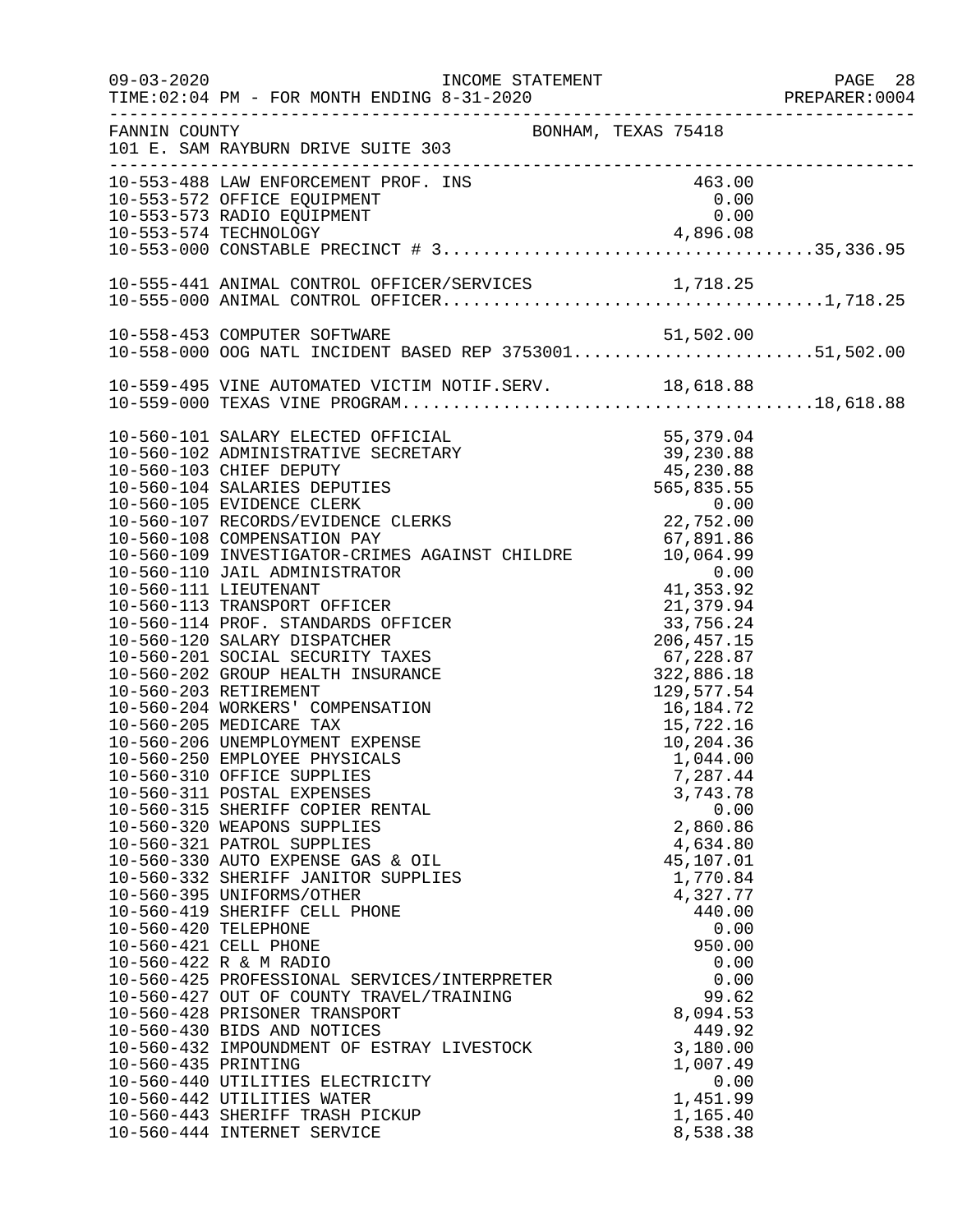| $09 - 03 - 2020$                      | TIME: 02:04 PM - FOR MONTH ENDING 8-31-2020                                                                                                                                                                                                                                                                                                                                                                                                                                                                                                                                                                                  | INCOME STATEMENT<br>ENDING 8-31-2020 |                                                                                                                                                                                                      | PAGE 29<br>PREPARER:0004 |
|---------------------------------------|------------------------------------------------------------------------------------------------------------------------------------------------------------------------------------------------------------------------------------------------------------------------------------------------------------------------------------------------------------------------------------------------------------------------------------------------------------------------------------------------------------------------------------------------------------------------------------------------------------------------------|--------------------------------------|------------------------------------------------------------------------------------------------------------------------------------------------------------------------------------------------------|--------------------------|
| FANNIN COUNTY                         | 101 E. SAM RAYBURN DRIVE SUITE 303                                                                                                                                                                                                                                                                                                                                                                                                                                                                                                                                                                                           |                                      | BONHAM, TEXAS 75418                                                                                                                                                                                  |                          |
| 10-560-480 BOND<br>10-560-579 WEAPONS | 10-560-445 AIR CONDITIONER MAINTENANCE<br>10-560-447 REPEATER SERVICE CONTRACT<br>10-560-450 SHERIFF OFF. R&M BLDG.<br>10-560-452 R & M EQUIPMENT<br>10-560-453 TYLER/CAD MAINTENANCE<br>10-560-454 R & M AUTOMOBILES<br>10-560-482 FIRE INSURANCE<br>10-560-487 AUTOMOBILE INSURANCE<br>10-560-488 LAW ENFORCEMENT INSURANCE 10-560-488 LAW ENFORCEMENT INSURANCE<br>10-560-489 LOCAL FUNDING 84<br>10-560-501 PEST CONTROL<br>10-560-571 HWY. PATROL RADAR EQUIPMENT<br>10-560-572 OFFICE EQUIPMENT<br>10-560-573 RADIO EQUIPMENT<br>10-560-574 TECHNOLOGY<br>10-560-575 AUTOMOBILES<br>10-560-630 AUTO NOTE PMT-PRINCIPAL |                                      | $0.00$<br>0.00<br>4,509.90<br>121.02<br>$121.02$<br>15,397.62<br>19,690.53<br>179.00<br>277.00<br>9,816.00<br>0.00<br>0.00<br>0.00<br>1,699.66<br>0.00<br>6,249.25<br>125,740.15<br>$908.00$<br>0.00 |                          |
|                                       | 10-562-396 BODY ARMOR                                                                                                                                                                                                                                                                                                                                                                                                                                                                                                                                                                                                        |                                      | 0.00                                                                                                                                                                                                 |                          |
| 10-565-500 LAND<br>10-565-532 JAIL    | 10-565-380 PRISONER HOUSING<br>10-565-400 PRISONER TRANSPORT/GUARD 2,032,590.00<br>10-565-405 PRISONER MEDICAL 212,120.12<br>10-565-429 SCHOLARSHIP AWARDS<br>10-565-442 CR4200 UTILITY WATER<br>10-565-450 R&M BUILDING<br>10-565-482 FIRE INSURANCE<br>10-565-491 JUSTICE ASSISTANCE GRANT<br>10-565-501 PEST CONTROL                                                                                                                                                                                                                                                                                                      |                                      | $0.00$<br>0.00<br>13, 114. 25<br>0.00<br>0.00<br>0.00<br>0.00<br>0.00                                                                                                                                |                          |
| 10-570-420 TELEPHONE                  | 10-570-421 TELEPHONE SYSTEM INSTALLATION<br>10-570-572 OFFICE EQUIPMENT                                                                                                                                                                                                                                                                                                                                                                                                                                                                                                                                                      |                                      | 0.00<br>0.00<br>1,329.50                                                                                                                                                                             |                          |
|                                       | 10-573-103 SALARY-BOND SUPERVISOR<br>10-573-107 Regular Part Time<br>10-573-201 SOCIAL SECURITY TAXES<br>10-573-202 GROUP HEALTH INSURANCE<br>10-573-203 RETIREMENT<br>10-573-204 WORKERS' COMPENSATION<br>10-573-205 MEDICARE TAX<br>10-573-310 OFFICE SUPPLIES<br>10-573-311 POSTAL EXPENSES<br>10-573-313 DRUG TESTING SUPPLIES<br>10-573-340 EVALUATIONS                                                                                                                                                                                                                                                                 |                                      | 34,823.04<br>0.00<br>2,136.00<br>10,878.12<br>4,067.04<br>115.42<br>499.44<br>780.45<br>0.00<br>1,222.00<br>0.00                                                                                     |                          |

10-573-340 EVALUATIONS 0.00 10-573-353 COMPUTER EXPENSE 0.00 10-573-420 TELEPHONE 0.00<br>10-573-427 OUT OF COUNTY TRAVEL/TRAINING 450.00

10-573-427 OUT OF COUNTY TRAVEL/TRAINING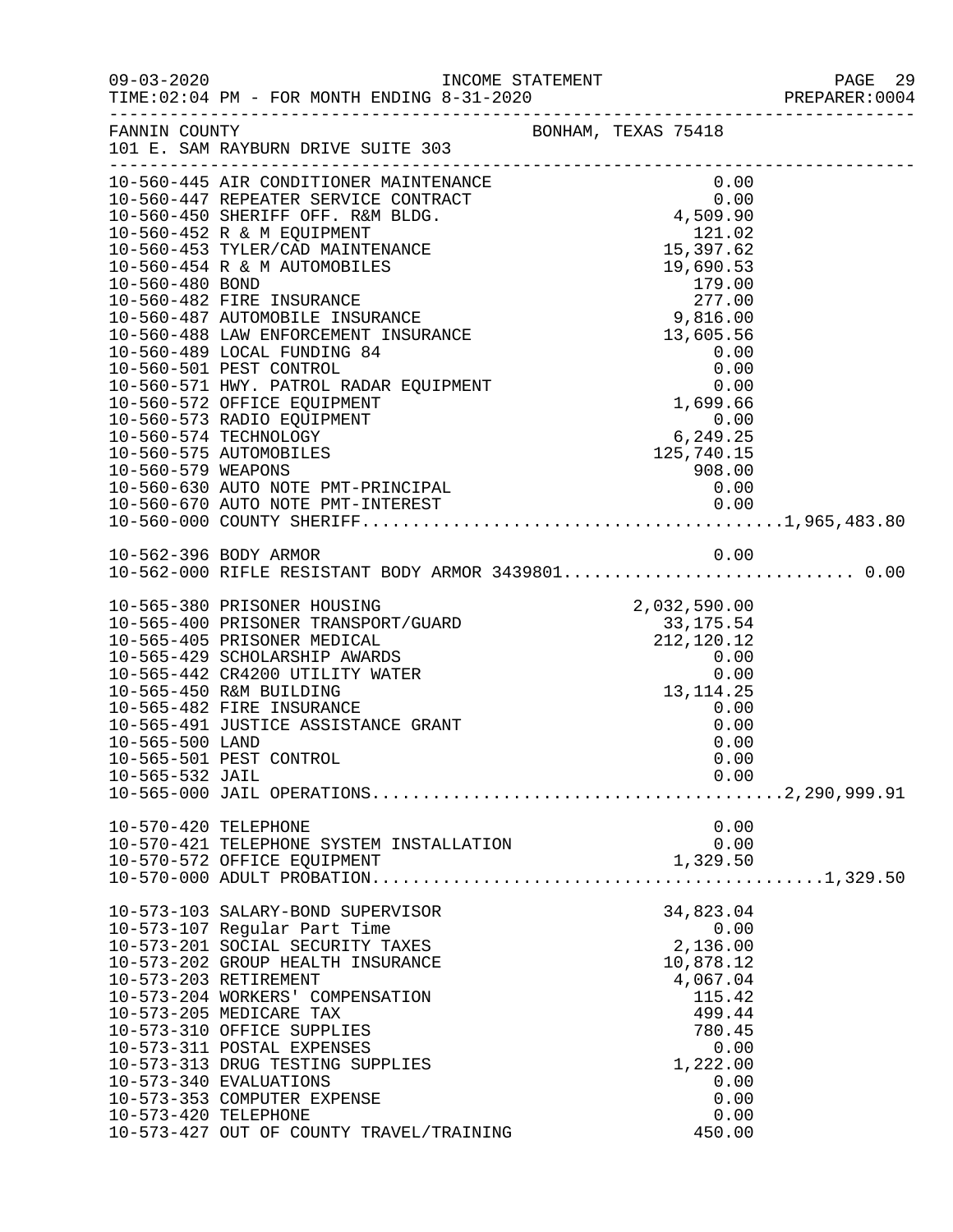|                                                                                                          |                                                                                                                                                                                                                                                                                                                                                                                                                                                                                                                                                                                                                                                                                           |                                                                                                                                                                 | PREPARER: 0004 |
|----------------------------------------------------------------------------------------------------------|-------------------------------------------------------------------------------------------------------------------------------------------------------------------------------------------------------------------------------------------------------------------------------------------------------------------------------------------------------------------------------------------------------------------------------------------------------------------------------------------------------------------------------------------------------------------------------------------------------------------------------------------------------------------------------------------|-----------------------------------------------------------------------------------------------------------------------------------------------------------------|----------------|
|                                                                                                          | FANNIN COUNTY<br>101 E. SAM RAYBURN DRIVE SUITE 303                                                                                                                                                                                                                                                                                                                                                                                                                                                                                                                                                                                                                                       |                                                                                                                                                                 |                |
| 10-573-480 BOND                                                                                          | 10-573-453 COMPUTER SOFTWARE                                                                                                                                                                                                                                                                                                                                                                                                                                                                                                                                                                                                                                                              | 1,284.00<br>50.00                                                                                                                                               |                |
| 10-575-311 POSTAGE<br>10-575-420 TELEPHONE                                                               | 10-575-315 COPIER RENTAL<br>10-575-408 DETENTION OPERATING COST<br>10-575-415 RESIDENTIAL PLACEMENT<br>10-575-416 COUNSELING SERVICES                                                                                                                                                                                                                                                                                                                                                                                                                                                                                                                                                     | 0.00<br>0.00<br>0.00<br>0.00<br>0.00<br>0.00                                                                                                                    |                |
| 10-590-454 R&M AUTO<br>10-590-480 BOND<br>10-590-481 DUES                                                | 10-590-104 SALARIES DEPUTIES<br>10-590-107 SALARY TEMP/EXTRA<br>10-590-107 SALARY DIRECTOR<br>10-590-201 SOCIAL SECURITY TAXES<br>10-590-201 SOCIAL SECURITY TAXES<br>10-590-202 GROUP HEALTH & DENTAL INSURANCE<br>10-590-203 RETIREMENT<br><br>1,148.40<br>1,148.40<br>10-590-330 AUTO EXPENSE GAS & OIL<br>10-590-420 TELEPHONE<br>10-590-427 OUT OF COUNTY TRAVEL/TRAINING<br>1,280.54<br>1,280.54<br>1,280.54<br>1,280.54<br>1,280.54<br>1,280.54<br>1,280.54<br>1,280.54<br>10-590-453 SOFTWARE MAINTENANCE SAFE<br>10-590-467 VISITING HEALTH INSPECTOR<br>10-590-487 AUTOMOBILE INSURANCE<br>10-590-572 OFFICE EQUIPMENT<br>10-590-574 TECHNOLOGY<br>10-590-575 AUTOMOBILE/PICKUP | $302.20$<br>$300.00$<br>$14.50$<br>$\frac{14.50}{70.71}$<br>100.00<br>111.00<br>188.00<br>1,158.86<br>0.00<br>0.00                                              |                |
| 10-591-420 TELEPHONE<br>10-591-435 PRINTING<br>10-591-454 R&M AUTO<br>10-591-480 BOND<br>10-591-481 DUES | 10-591-110 SALARY DIRECTOR<br>10-591-201 SOCIAL SECURITY TAXES<br>10-591-202 GROUP HEALTH & DENTAL INSURANCE<br>10-591-203 RETIREMENT<br>10-591-204 WORKERS' COMPENSATION<br>10-591-205 MEDICARE TAX<br>10-591-310 OFFICE SUPPLIES<br>10-591-311 POSTAL EXPENSE<br>10-591-330 AUTO EXPENSE GAS & OIL<br>10-591-427 OUT OF COUNTY TRAVEL/TRAINING<br>10-591-453 SOFTWARE MAINTENANCE                                                                                                                                                                                                                                                                                                       | 33,520.56<br>1,912.28<br>10,878.12<br>3,914.91<br>111.10<br>447.28<br>492.12<br>55.00<br>548.31<br>0.00<br>145.00<br>0.00<br>100.00<br>212.81<br>50.00<br>50.00 |                |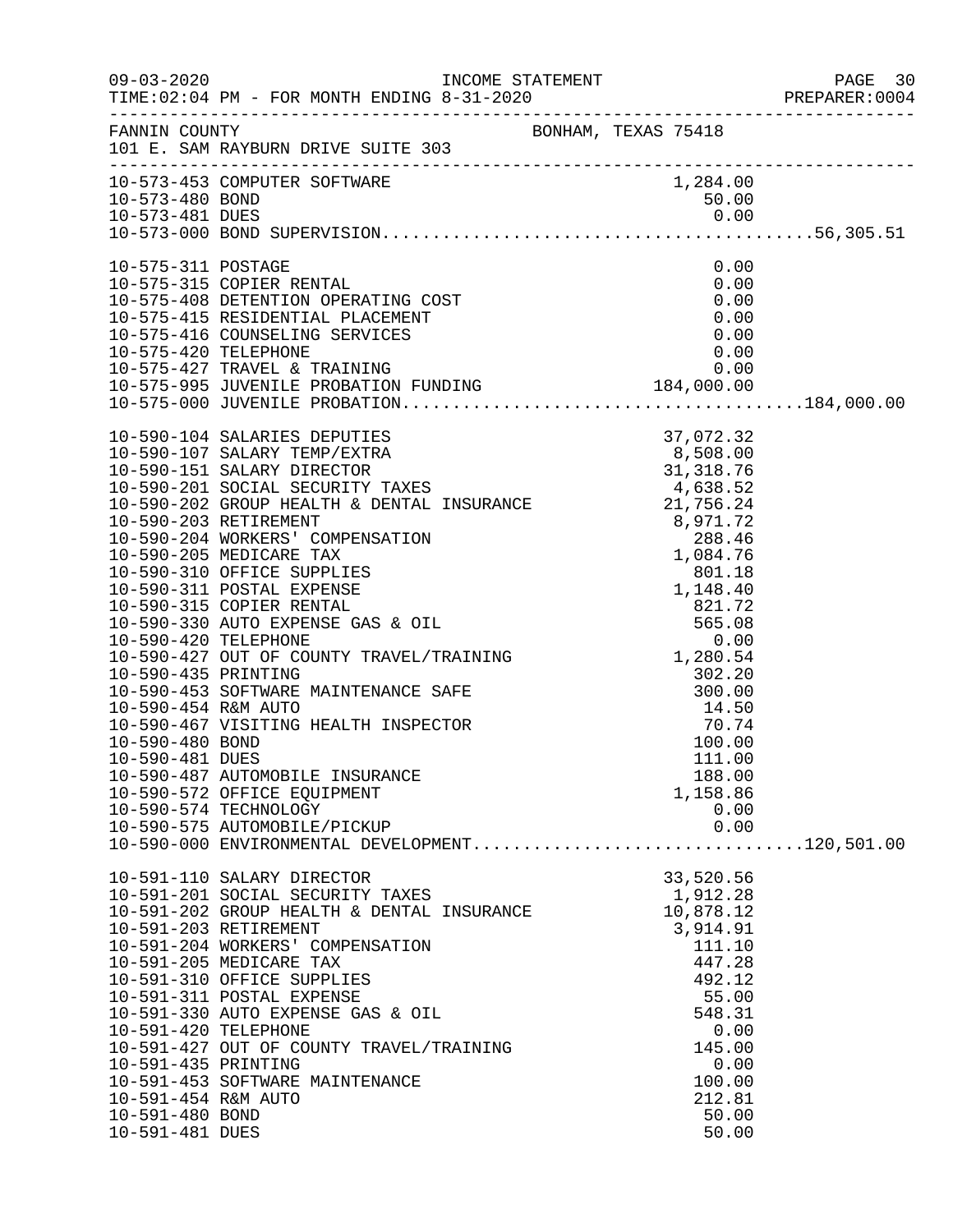|                       |                                                                                                                                                                                                                                                                                                                                                                                                                                                                                                                                                                                                                                                                                                                    |                                                              |        |                                                                                  |                                                              | PREPARER: 0004 |
|-----------------------|--------------------------------------------------------------------------------------------------------------------------------------------------------------------------------------------------------------------------------------------------------------------------------------------------------------------------------------------------------------------------------------------------------------------------------------------------------------------------------------------------------------------------------------------------------------------------------------------------------------------------------------------------------------------------------------------------------------------|--------------------------------------------------------------|--------|----------------------------------------------------------------------------------|--------------------------------------------------------------|----------------|
|                       | FANNIN COUNTY<br>101 E. SAM RAYBURN DRIVE SUITE 303<br>BONHAM, TEXAS 75418                                                                                                                                                                                                                                                                                                                                                                                                                                                                                                                                                                                                                                         |                                                              |        |                                                                                  |                                                              |                |
|                       | 10-591-487 AUTOMOBILE INSURANCE<br>10-591-572 OFFICE EQUIPMENT<br>10-591-574 TECHNOLOGY<br>10-591-575 AUTOMOBILE<br>10-591-000 FANNIN CO DEVELOPMENT SERV52,684.49                                                                                                                                                                                                                                                                                                                                                                                                                                                                                                                                                 |                                                              | 247.00 | 0.00                                                                             |                                                              |                |
|                       | 10-640-410 FANNIN CO. CHILDRENS CTR<br>10-640-411 FANNIN CO. WELFARE BOARD<br>10-640-412 FANNIN CO. HISTORICAL SOC $\begin{array}{@{}c@{\thinspace}c@{\thinspace}c@{\thinspace}c@{\thinspace}c@{\thinspace}c@{\thinspace}c@{\thinspace}c@{\thinspace}c@{\thinspace}c@{\thinspace}c@{\thinspace}c@{\thinspace}c@{\thinspace}c@{\thinspace}c@{\thinspace}c@{\thinspace}c@{\thinspace}$<br>10-640-416 TRI-COUNTY SNAP<br>10-640-417 OPEN ARMS SHELTER 1,000.00<br>10-640-418 FANNIN CO COMMUNITY MINISTRIES, INC 1,000.00<br>10-640-440 UTILITIES ELECTRICITY<br>10-640-441 UTILITIES GAS<br>10-640-442 UTILITIES WATER<br>10-640-443 TRASH PICK-UP<br>10-640-450 R & M BUILDINGS (TDHS)<br>10-640-482 FIRE INSURANCE | $1,476.58$<br>$3,226.46$<br>$421.30$<br>$0.00$<br>$1,967.00$ |        | 6,635.13<br>1,476.58                                                             |                                                              |                |
|                       |                                                                                                                                                                                                                                                                                                                                                                                                                                                                                                                                                                                                                                                                                                                    |                                                              |        |                                                                                  |                                                              |                |
| 10-645-203 RETIREMENT | 36, 287.47<br>0.00<br>2, 231.61<br>7, 911.36<br>7, 911.36<br>10-645-102 SALARY IHC DIRECTOR<br>10-645-107 SALARY ASSISTANT<br>10-645-201 SOCIAL SECURITY TAX<br>10-645-202 GROUP HEALTH INSURANCE<br>10-645-204 WORKER'S COMP<br>10-645-205 MEDICARE TAX                                                                                                                                                                                                                                                                                                                                                                                                                                                           |                                                              |        | 4,235.37<br>128.56<br>521.87                                                     |                                                              |                |
|                       | 10-645-210 TOTAL SALARY & BENEFITS<br>10-645-310 OFFICE SUPPLIES<br>10-645-311 POSTAL EXPENSE<br>10-645-330 BIDS & NOTICES<br>10-645-353 COMPUTER EXPENSE<br>10-645-390 SUBSCRIPTIONS                                                                                                                                                                                                                                                                                                                                                                                                                                                                                                                              |                                                              |        | 412.77<br>70.00<br>12,708.00                                                     | 0.00<br>0.00                                                 | 51, 316.24     |
|                       | 10-645-399 SUBTOTAL OFFICE EXPENSE<br>10-645-404 COBRA/INSURANCE<br>10-645-407 INELIGIBLE IHC EXPENSE<br>10-645-409 DIABETIC SUPPLIES<br>10-645-410 CERT. REG. NURSE ANES.<br>10-645-411 PHYSICIAN, NON-EMERGENCY<br>10-645-412 PRESCRIPTIONS, DRUGS<br>10-645-413 HOSPITAL, INPATIENT<br>10-645-414 HOSPITAL, OUTPATIENT<br>10-645-415 LABORATORY/ X-RAY<br>10-645-416 SKILLED NURSING FACILITY<br>10-645-417 FAMILY PLANNING<br>10-645-418 FED. QUALIFIED HEALTH CENTER<br>10-645-419 COUNSELING SERVICE<br>10-645-420 RURAL HEALTH CLINIC<br>10-645-421 STATE HOSPITAL CONTRACTS                                                                                                                                |                                                              |        | 1,603.13<br>12,378.35<br>5,058.40<br>55,219.46<br>43,537.21<br>52.69<br>2,389.85 | 0.00<br>0.00<br>0.00<br>0.00<br>0.00<br>0.00<br>0.00<br>0.00 | 13,190.77      |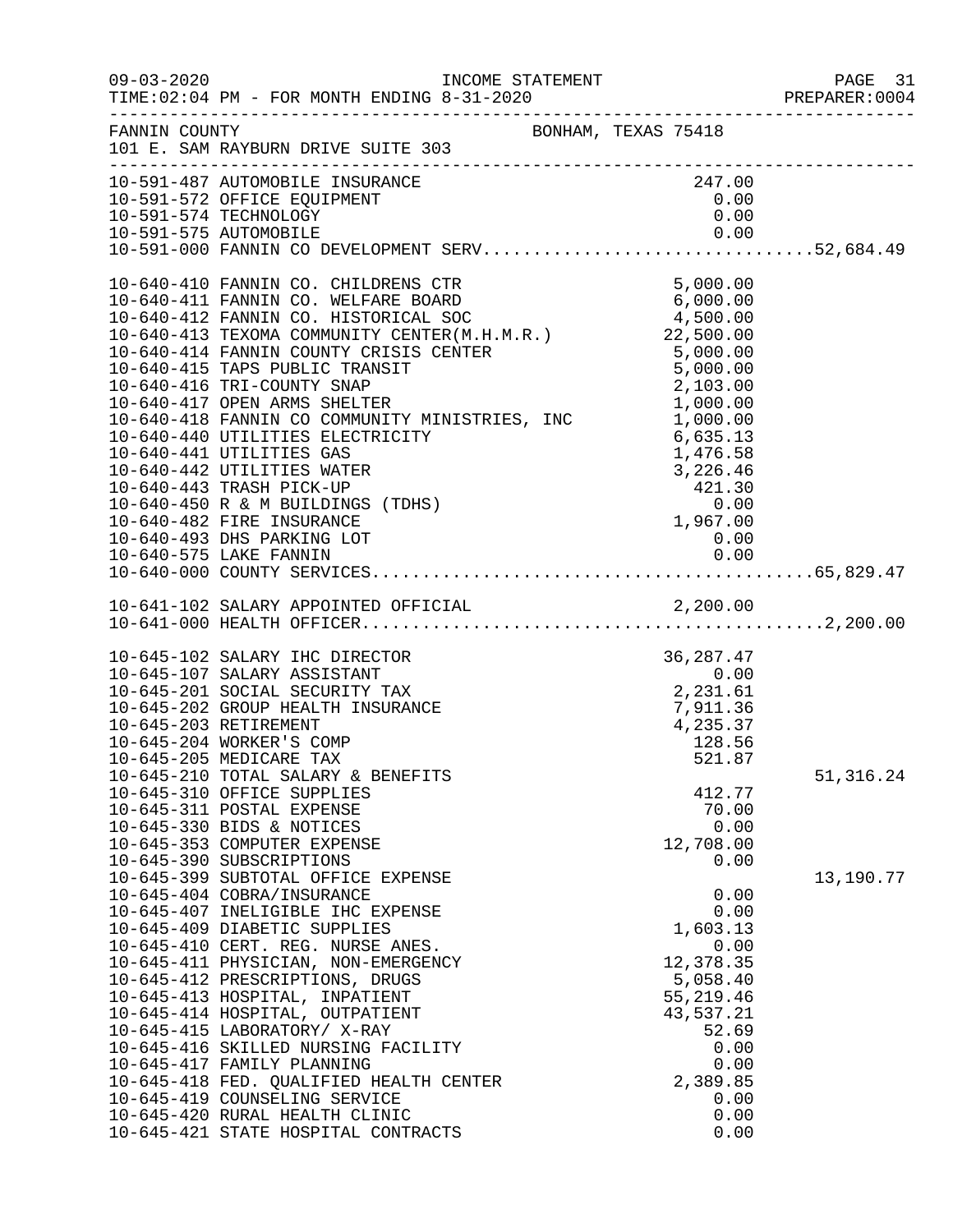|                                                                    |                                                                                                                                                                                                                                                                                                                                                                                                                                                                                                                                                                                                                                                                                                                |  |                                                                                                                  |                                              | PAGE 32<br>PREPARER: 0004 |
|--------------------------------------------------------------------|----------------------------------------------------------------------------------------------------------------------------------------------------------------------------------------------------------------------------------------------------------------------------------------------------------------------------------------------------------------------------------------------------------------------------------------------------------------------------------------------------------------------------------------------------------------------------------------------------------------------------------------------------------------------------------------------------------------|--|------------------------------------------------------------------------------------------------------------------|----------------------------------------------|---------------------------|
| FANNIN COUNTY                                                      | 101 E. SAM RAYBURN DRIVE SUITE 303                                                                                                                                                                                                                                                                                                                                                                                                                                                                                                                                                                                                                                                                             |  | BONHAM, TEXAS 75418                                                                                              |                                              |                           |
|                                                                    | 10-645-422 AMBULATORY SURGICAL CENTE<br>10-645-423 MEDICAL EQUIP. PURCHASE<br>10-645-425 TOTAL MEDICAL/IHC<br>10-645-427 OUT OF COUNTY TRAVEL/TRAINING                                                                                                                                                                                                                                                                                                                                                                                                                                                                                                                                                         |  | 0.00                                                                                                             | 0.00<br>0.00                                 | 120,239.09                |
| 10-645-435 PRINTING<br>10-645-440 TELEPHONE<br>10-645-441 DSL LINE |                                                                                                                                                                                                                                                                                                                                                                                                                                                                                                                                                                                                                                                                                                                |  | 916.73                                                                                                           | 0.00<br>0.00                                 |                           |
|                                                                    | 10-645-499 SERVICES & OTHER CHARGES<br>10-645-574 TECHNOLOGY<br>10-645-599 CAPITAL OUTLAY                                                                                                                                                                                                                                                                                                                                                                                                                                                                                                                                                                                                                      |  | 879.99                                                                                                           |                                              | 916.73<br>879.99          |
| 10-665-420 TELEPHONE                                               | 10-665-105 SALARY SECRETARY 25,640.16<br>10-665-107 REGULAR-TEMP. PART-TIME 0.00<br>10-665-150 CO. AGENTS SALARIES 46,386.24<br>10-665-201 SOCIAL SECURITY TAXES 3,936.49<br>10-665-202 GROUP HEALTH & DENTAL INSURANCE 10,878.12<br>10,<br>10-665-203 RETIREMENT<br>10-665-204 WORKERS' COMPENSATION<br>10-665-205 MEDICARE TAX<br>10-665-310 OFFICE SUPPLIES<br>10-665-311 POSTAL EXPENSE<br>10-665-315 COPIER RENTAL<br>10-665-335 PROGRAM SUPPLIES<br>10-665-421 CELL PHONE ALLOWANCE<br>10-665-427 IN/OUT CO.TRAVEL/TRAINING-AG.<br>10-665-428 IN/OUT CO.TRAVEL/TRAINING-AG. 205.32<br>10-665-428 IN/OUT CO.TRAVEL/TRAINING-F.C.S. 2,154.59<br>10-665-572 OFFICE EQUIPMENT<br>10-665-572 OFFICE EQUIPMENT |  | 10,878.12<br>2,994.62<br>84.98<br>920.62<br>955.84<br>220.00<br>1,291.36<br>119.27<br>0.00<br>1,650.00<br>704.41 |                                              |                           |
|                                                                    | 10-696-491 SOIL & WATER CONSERVATION<br>10-696-492 INDIGENT BURIAL<br>10-696-494 FLOOD CONTROL SITE MAINTENANCE                                                                                                                                                                                                                                                                                                                                                                                                                                                                                                                                                                                                |  | 1,000.00<br>1,500.00                                                                                             |                                              |                           |
|                                                                    | 10-900-405 TRANSFERS OUT                                                                                                                                                                                                                                                                                                                                                                                                                                                                                                                                                                                                                                                                                       |  | 428.64                                                                                                           |                                              |                           |
| 11-435-107 PART TIME                                               |                                                                                                                                                                                                                                                                                                                                                                                                                                                                                                                                                                                                                                                                                                                |  |                                                                                                                  | 0.00                                         |                           |
| 11-510-571 EQUIPMENT                                               |                                                                                                                                                                                                                                                                                                                                                                                                                                                                                                                                                                                                                                                                                                                |  | 1,500.00                                                                                                         |                                              |                           |
| 11-560-205 MEDICARE                                                | 11-560-130 SALARY/BAILIFF<br>11-560-201 SOCIAL SECURITY<br>11-560-203 RETIREMENT<br>11-560-204 WORKER'S COMPENSATION<br>11-560-427 BAILIFF CONT.ED./OUT OF COUNTY                                                                                                                                                                                                                                                                                                                                                                                                                                                                                                                                              |  |                                                                                                                  | 0.00<br>0.00<br>0.00<br>0.00<br>0.00<br>0.00 |                           |
|                                                                    | 12-403-310 OFFICE SUPPLIES                                                                                                                                                                                                                                                                                                                                                                                                                                                                                                                                                                                                                                                                                     |  | 4,332.80                                                                                                         |                                              |                           |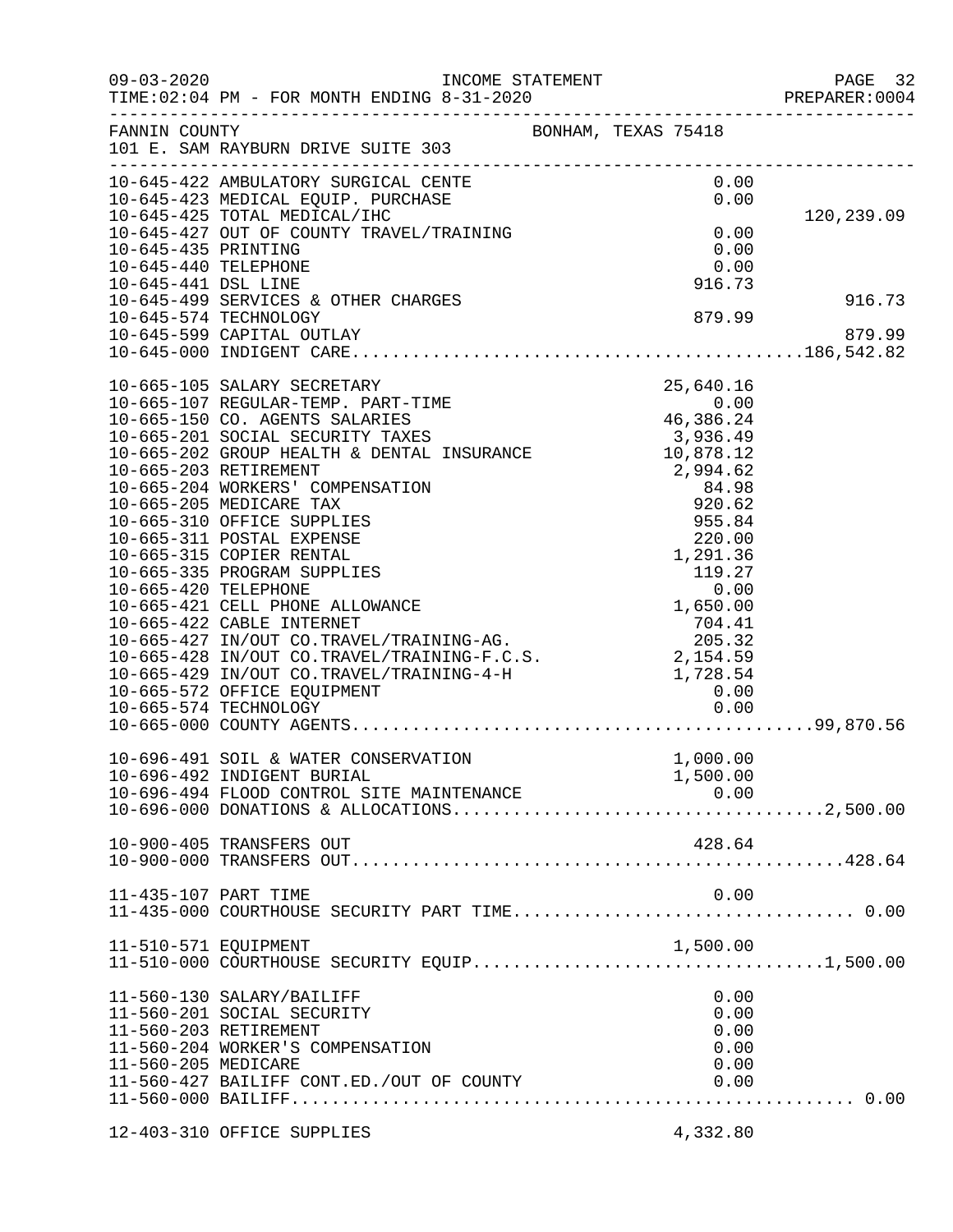| $09 - 03 - 2020$     | TIME: 02:04 PM - FOR MONTH ENDING 8-31-2020<br>--------------------------------------                                                                                                                                                                                                                                                                                                                                                                                    | INCOME STATEMENT    |                                         |                                                                                      |                                      | PAGE 33<br>PREPARER: 0004 |
|----------------------|--------------------------------------------------------------------------------------------------------------------------------------------------------------------------------------------------------------------------------------------------------------------------------------------------------------------------------------------------------------------------------------------------------------------------------------------------------------------------|---------------------|-----------------------------------------|--------------------------------------------------------------------------------------|--------------------------------------|---------------------------|
| FANNIN COUNTY        | 101 E. SAM RAYBURN DRIVE SUITE 303                                                                                                                                                                                                                                                                                                                                                                                                                                       | BONHAM, TEXAS 75418 |                                         |                                                                                      |                                      |                           |
|                      | 12-403-427 OUT OF COUNTY TRAVEL                                                                                                                                                                                                                                                                                                                                                                                                                                          |                     |                                         |                                                                                      | 0.00                                 |                           |
|                      |                                                                                                                                                                                                                                                                                                                                                                                                                                                                          |                     |                                         |                                                                                      |                                      |                           |
|                      | 14-435-320 JP1 SECURITY EXPENSE<br>14-435-321 JP2 SECURITY EXPENSE<br>14-435-322 JP3 SECURITY EXPENSE                                                                                                                                                                                                                                                                                                                                                                    |                     |                                         |                                                                                      | 0.00<br>0.00<br>0.00                 |                           |
|                      | 16-400-310 OFFICE SUPPLIES<br>16-400-311 POSTAL EXPENSE<br>16-400-427 OUT OF COUNTY TRAVEL<br>16-400-572 OFFICE EQUIPMENT<br>16-400-590 COUNTY JUDGE BOOKS                                                                                                                                                                                                                                                                                                               |                     |                                         | 742.02<br>543.10<br>0.00<br>0.00                                                     |                                      |                           |
|                      | 17-400-427 OUT OF COUNTY TRAVEL                                                                                                                                                                                                                                                                                                                                                                                                                                          |                     |                                         |                                                                                      | 0.00                                 |                           |
| 18-402-420 TELEPHONE | 18-402-103 SALARY ASSISTANT<br>18-402-107 SALARY TEMP/EXTRA<br>18-402-201 SOCIAL SECURITY TAXES<br>18-402-202 GROUP HEALTH INSURANCE<br>18-402-203 RETIREMENT<br>18-402-204 WORKERS COMPENSATION<br>18-402-205 MEDICARE TAX<br>18-402-310 OFFICE SUPPLIES<br>18-402-312 IMAGING SYSTEM<br>18-402-315 COPIER MAINTENANCE<br>18-402-437 DIGITAL IMAGING OF MICROFILM<br>18-402-453 COMPUTER SOFTWARE<br>18-402-490 CO.CLERK MISCELLANEOUS<br>18-402-574 COMPUTER EQUIPMENT |                     | $0.00\ 1,443.60\ 10,878.12$<br>2,719.29 | 23,282.88<br>10,878.12<br>77.16<br>337.68<br>176.53<br>42,880.00<br>527.08<br>527.08 | 0.00<br>0.00<br>0.00<br>0.00<br>0.00 |                           |
| 19-450-435 PRINTING  | 19-450-107 SALARY TEMP/EXTRA<br>19-450-201 SOCIAL SECURITY TAXES<br>19-450-202 GROUP HEALTH & DENTAL INSURANCE<br>19-450-203 RETIREMENT<br>19-450-204 WORKERS COMPENSATION<br>19-450-205 MEDICARE TAX<br>19-450-310 OFFICE SUPPLIES<br>19-450-400 RECORDS STORAGE SHELVING<br>19-450-572 OFFICE EQUIPMENT                                                                                                                                                                |                     |                                         | 5,359.36<br>323.70<br>2,128.82<br>626.79<br>75.76<br>2,956.49                        | 0.00<br>0.00<br>0.00<br>0.00         |                           |
|                      | 20-449-103 SALARY ASSISTANT<br>20-449-107 SALARY TEMP./EXTRA<br>20-449-201 SOCIAL SECURITY TAXES<br>20-449-202 GROUP HEALTH INSURANCE<br>20-449-203 RETIREMENT<br>20-449-204 WORKERS COMPENSATION                                                                                                                                                                                                                                                                        |                     |                                         | 384.00<br>23.81<br>494.71<br>45.27<br>26.94                                          | 0.00                                 |                           |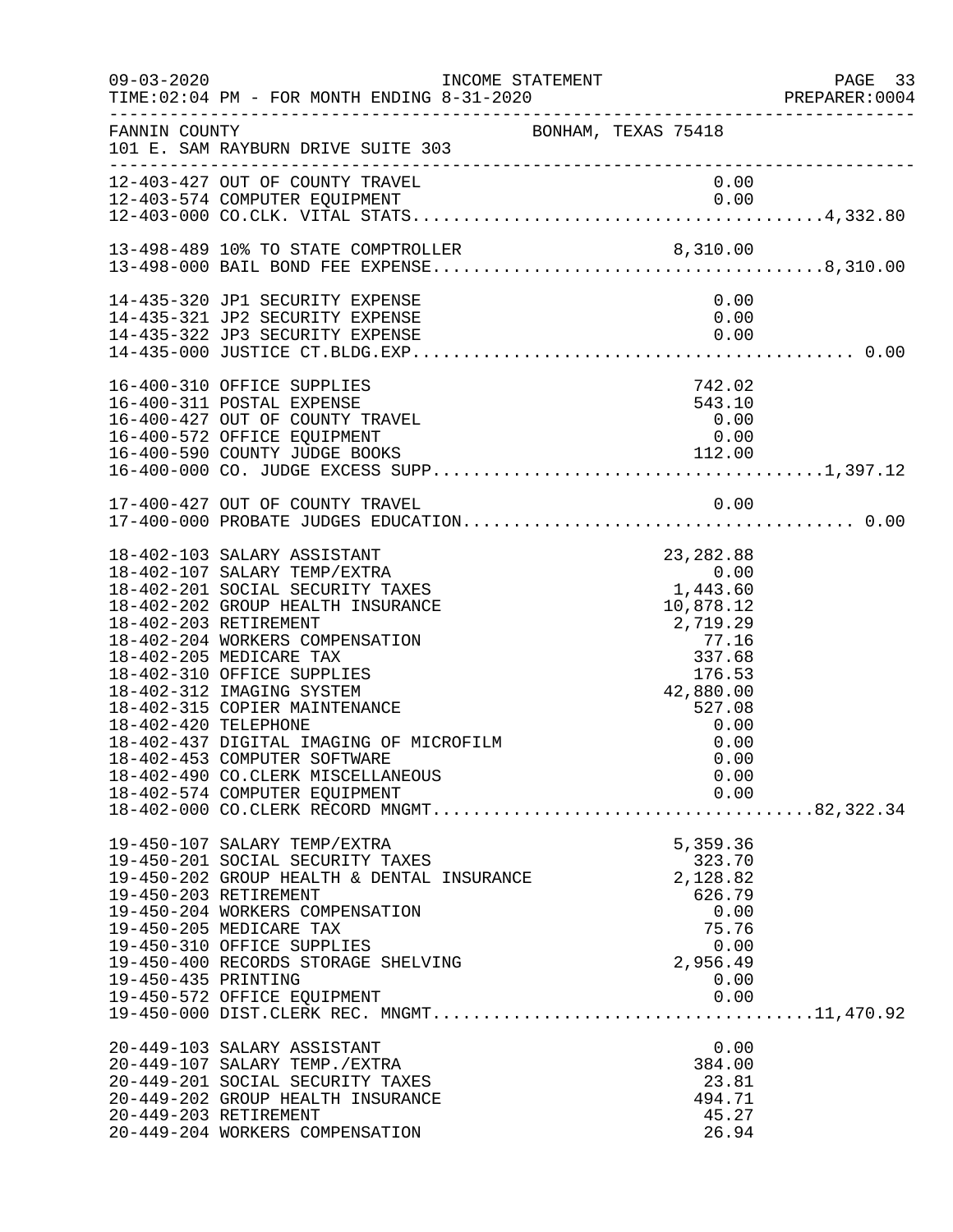| $09 - 03 - 2020$                                                                  | INCOME STATEMENT<br>TIME: 02:04 PM - FOR MONTH ENDING 8-31-2020                                                                                                                                                                                                                                                                                                                                                                                                                                                                                                                                                                                                                                                                                                                                                                                                                                                   |                     |                                                                 |                                                                                                                                                                               |                                      | PAGE 34<br>PREPARER: 0004              |
|-----------------------------------------------------------------------------------|-------------------------------------------------------------------------------------------------------------------------------------------------------------------------------------------------------------------------------------------------------------------------------------------------------------------------------------------------------------------------------------------------------------------------------------------------------------------------------------------------------------------------------------------------------------------------------------------------------------------------------------------------------------------------------------------------------------------------------------------------------------------------------------------------------------------------------------------------------------------------------------------------------------------|---------------------|-----------------------------------------------------------------|-------------------------------------------------------------------------------------------------------------------------------------------------------------------------------|--------------------------------------|----------------------------------------|
| FANNIN COUNTY                                                                     | 101 E. SAM RAYBURN DRIVE SUITE 303                                                                                                                                                                                                                                                                                                                                                                                                                                                                                                                                                                                                                                                                                                                                                                                                                                                                                | BONHAM, TEXAS 75418 |                                                                 |                                                                                                                                                                               |                                      |                                        |
|                                                                                   | 20-449-205 MEDICARE TAX<br>20-449-310 OFFICE SUPPLIES<br>20-449-350 RECORDS DISPOSAL<br>20-449-400 RECORDS STORAGE SHELVING<br>20-449-453 COMPUTER SOFTWARE MAINTENANCE 5,700.00                                                                                                                                                                                                                                                                                                                                                                                                                                                                                                                                                                                                                                                                                                                                  |                     | 4,092.63                                                        | 5.57<br>0.00                                                                                                                                                                  |                                      |                                        |
|                                                                                   | 21-509-475 CONTINGENCY                                                                                                                                                                                                                                                                                                                                                                                                                                                                                                                                                                                                                                                                                                                                                                                                                                                                                            |                     |                                                                 |                                                                                                                                                                               | 0.00                                 |                                        |
| 21-621-345 CHEMICALS                                                              | 21-621-100 COMPENSATION PAY<br>21-621-101 SALARY ELECTED OFFICIAL<br>21-621-105 SALARY SECRETARY<br>21-621-106 SALARY PRECINCT EMPLOYEES<br>21-621-107 REGULAR-TEMP. PART-TIME<br>21-621-108 SALARY-FOREMAN<br>21-621-199 TOTAL SALARIES<br>21-621-201 SOCIAL SECURITY TAXES<br>21-621-202 GROUP HEALTH INSURANCE<br>21-621-203 RETIREMENT<br>21-621-204 WORKERS' COMPENSATION<br>21-621-205 MEDICARE TAX<br>21-621-206 UNEMPLOYMENT EXPENSE<br>21-621-299 TOTAL EMPLOYEE BENEFITS<br>21-621-314 EMPLOYEE PHYSICALS/DOT TESTING<br>21-621-340 SHOP SUPPLIES<br>21-621-341 R & B MAT. ROCK & GRAVEL<br>21-621-342 R & B MAT. CULVERTS<br>21-621-343 R & B MAT. HARDWRE & LUMB<br>21-621-344 R & B MAT ASPHALT /RD OIL<br>21-621-346 CETRZ EXPENDITURES<br>21-621-350 DEBRIS REMOVAL<br>21-621-399 TOTAL R&B MATERIAL<br>21-621-400 LEGAL FEES<br>21-621-406 TAX APPRAISAL DISTRICT<br>21-621-420 UTILITY TELEPHONE |                     | 57,896.40<br>145,815.56<br>95, 513. 54<br>1,966.32<br>29,941.88 | 0.00<br>0.00<br>0.00<br>28, 252.39<br>13,992.05<br>65,721.99<br>27,073.18<br>6,872.76<br>3, 272. 25<br>0.00<br>365.38<br>754.41<br>4,287.60<br>0.00<br>0.00<br>0.00<br>713.31 | 0.00<br>0.00                         | 231,964.35<br>116,932.23<br>132,829.13 |
| 21-621-435 PRINTING<br>21-621-480 BOND<br>21-621-481 DUES<br>21-621-482 INSURANCE | 21-621-421 CELL PHONE ALLOWANCE<br>21-621-423 INTERNET SERVICE<br>21-621-427 OUT OF COUNTY TRAVEL/TRAINING<br>21-621-430 BIDS, NOTICES & PERMITS<br>21-621-440 UTILITY ELECTRICITY<br>21-621-442 UTILITY WATER<br>21-621-443 TRASH DUMPSTER PICKUP<br>21-621-447 REPEATER SERVICE CONTRACT<br>21-621-450 R & M BUILDING<br>21-621-453 COMPUTER SOFTWARE<br>21-621-457 R & M MACHINERY GAS & OIL<br>21-621-458 R & M MACHINERY PARTS<br>21-621-459 R & M MACH. TIRES & TUBES<br>21-621-460 EQUIPMENT RENTAL/LEASE                                                                                                                                                                                                                                                                                                                                                                                                  |                     |                                                                 | 550.00<br>957.50<br>123.50<br>819.67<br>194.21<br>923.77<br>547.67<br>369.99<br>23, 133.07<br>30, 317. 13<br>6,395.22<br>335.00<br>4,309.63                                   | 0.00<br>0.00<br>0.00<br>0.00<br>0.00 |                                        |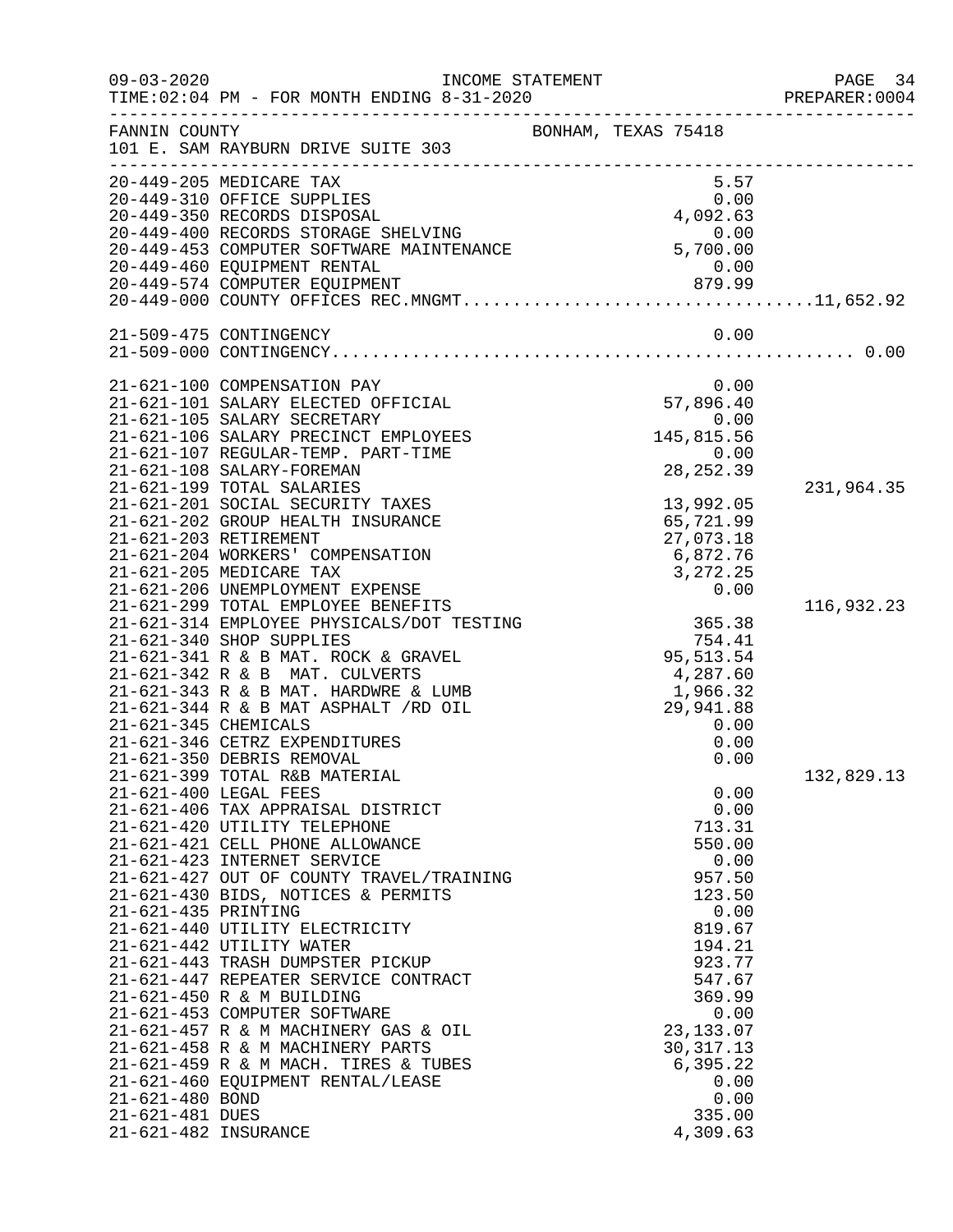| $09 - 03 - 2020$     | INCOME STATEMENT<br>TIME: 02:04 PM - FOR MONTH ENDING 8-31-2020                   | ---------------------------------- | PAGE 35<br>PREPARER:0004 |
|----------------------|-----------------------------------------------------------------------------------|------------------------------------|--------------------------|
| FANNIN COUNTY        | 101 E. SAM RAYBURN DRIVE SUITE 303<br>__________________________________          | BONHAM, TEXAS 75418                |                          |
|                      | 21-621-485 PRISONER SUPPLIES                                                      | 0.00                               |                          |
|                      | 21-621-488 FANNIN RURAL RAIL DISTRICT                                             | 0.00                               |                          |
|                      |                                                                                   |                                    |                          |
|                      |                                                                                   |                                    |                          |
|                      |                                                                                   |                                    |                          |
|                      |                                                                                   |                                    |                          |
|                      |                                                                                   |                                    |                          |
|                      |                                                                                   |                                    | 75,439.67                |
|                      |                                                                                   | $0.00$<br>32,900.00                |                          |
|                      | 21-621-571 PURCHASE OF MACH./EQUIP.                                               |                                    |                          |
|                      | 21-621-573 RADIO EQUIPMENT                                                        | 0.00                               |                          |
|                      | 21-621-575 LAND AND BUILDING                                                      | 0.00                               |                          |
|                      | 21-621-599 CAPITAL OUTLAY                                                         |                                    | 32,900.00                |
|                      | 21-621-630 NOTE PAYMENT                                                           | 0.00                               |                          |
|                      | 21-621-670 NOTE PAYMENT-INTEREST                                                  | 0.00                               |                          |
| 21-621-695 SURVEYING |                                                                                   | 0.00                               |                          |
|                      |                                                                                   |                                    |                          |
|                      | 21-625-105 SALARY SECRETARY                                                       |                                    |                          |
|                      | 21-625-201 SOCIAL SECURITY TAXES                                                  |                                    |                          |
|                      | 21-625-202 GROUP HEALTH INSURANCE                                                 | $9,301.20$<br>416.94<br>2,719.20   |                          |
|                      | 21-625-203 RETIREMENT                                                             | 1,093.09                           |                          |
|                      | 21-625-204 WORKERS' COMPENSATION                                                  | 31.02                              |                          |
|                      | 21-625-205 MEDICARE TAX                                                           | 97.50                              |                          |
|                      | 21-625-310 OFFICE SUPPLIES                                                        | 74.57                              |                          |
|                      | 21-625-311 POSTAL EXPENSES                                                        | 0.00                               |                          |
|                      | 21-625-353 COMPUTER EXPENSE                                                       | 483.95                             |                          |
|                      | 21-625-427 OUT OF COUNTY TRAVEL                                                   | 0.00                               |                          |
| 21-625-480 BOND      | 21-625-572 OFFICE EQUIPMENT                                                       | 0.00<br>0.00                       |                          |
|                      | 21-625-574 COMPUTER EQUIPMENT                                                     | 0.00                               |                          |
|                      | 21-625-574 COMPUTER EQUIPMENT<br>21-625-000 ADMINISTRATIVE OFFICE R&B #114,277.47 |                                    |                          |
|                      |                                                                                   |                                    |                          |
|                      | 22-509-475 CONTINGENCY                                                            | 0.00                               |                          |
|                      |                                                                                   |                                    |                          |
|                      | 22-622-100 COMPENSATION PAY                                                       | 0.00                               |                          |
|                      | 22-622-101 SALARY ELECTED OFFICIAL                                                | 57,896.40                          |                          |
|                      | 22-622-105 SALARY SECRETARY                                                       | 0.00                               |                          |
|                      | 22-622-106 SALARY PRECINCT EMPLOYEES                                              | 191,517.68                         |                          |
|                      | 22-622-107 REGULAR-TEMP. PART-TIME                                                | 0.00                               |                          |
|                      | 22-622-108 SALARY-FOREMAN                                                         | 0.00                               |                          |
|                      | 22-622-199 TOTAL SALARIES                                                         |                                    | 249, 414.08              |
|                      | 22-622-201 SOCIAL SECURITY TAXES                                                  | 14,750.89                          |                          |
|                      | 22-622-202 GROUP HEALTH INSURANCE                                                 | 85,047.12                          |                          |
|                      | 22-622-203 RETIREMENT<br>22-622-204 WORKERS' COMPENSATION                         | 29, 146. 75<br>7,089.26            |                          |
|                      | 22-622-205 MEDICARE TAX                                                           | 3,450.12                           |                          |
|                      | 22-622-206 UNEMPLOYMENT EXPENSE                                                   | 0.00                               |                          |
|                      | 22-622-299 TOTAL EMPLOYEE BENEFITS                                                |                                    | 139,484.14               |
|                      | 22-622-312 CONTRACT LABOR                                                         | 0.00                               |                          |
|                      | 22-622-314 EMPLOYEE PHYSICALS/DOT TESTING                                         | 195.38                             |                          |
|                      | 22-622-340 SHOP SUPPLIES                                                          | 4,748.86                           |                          |
|                      | 22-622-341 R & B MAT. ROCK & GRAVEL                                               | 145,924.54                         |                          |
|                      | 22-622-342 R & B MAT. CULVERTS                                                    | 28,059.80                          |                          |
|                      | 22-622-343 R & B MAT. HARDWRE & LUMB                                              | 2,160.01                           |                          |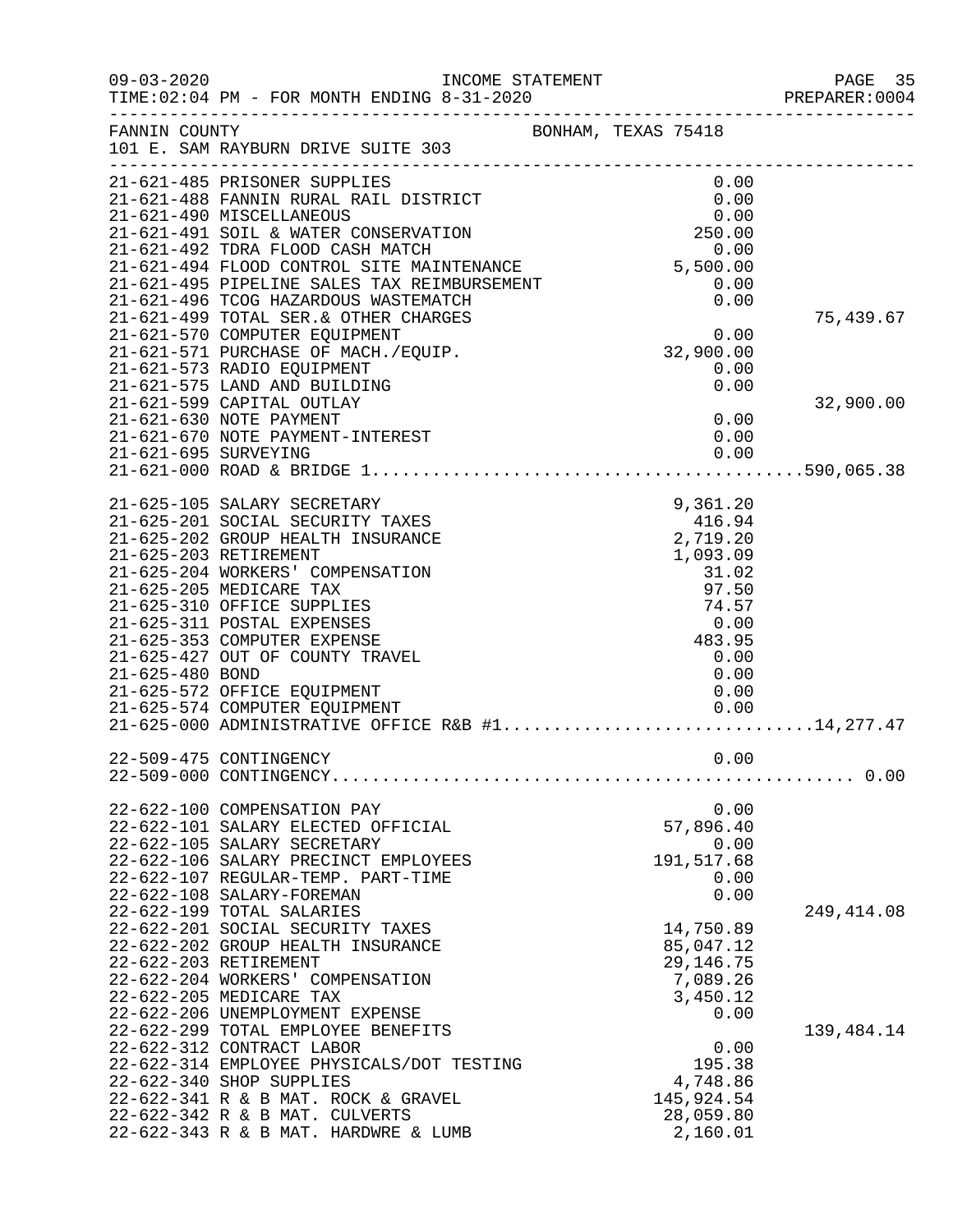09-03-2020<br>TIME:02:04 PM - FOR MONTH ENDING 8-31-2020<br>PREPARER:0004 PREPARER:0004

22-625-572 OFFICE EQUIPMENT

|                 |                                                                                                                                                                                                                                  |                     | PREPARER:0004 |
|-----------------|----------------------------------------------------------------------------------------------------------------------------------------------------------------------------------------------------------------------------------|---------------------|---------------|
| FANNIN COUNTY   | 101 E. SAM RAYBURN DRIVE SUITE 303                                                                                                                                                                                               | BONHAM, TEXAS 75418 |               |
|                 | 22-622-344 R & B MAT. ASPHALT/RD OIL<br>22-622-345 CHEMICALS<br>22-622-346 CETRZ EXPENDITURES<br>22-622-350 DEBRIS REMOVAL<br>22-622-395 UNIFORMS<br>22-622-399 TOTAL R&B MATERIALS<br>22-622-399 TOTAL R&B MATERIALS<br>2767.93 |                     |               |
|                 |                                                                                                                                                                                                                                  |                     |               |
|                 |                                                                                                                                                                                                                                  |                     |               |
|                 |                                                                                                                                                                                                                                  |                     |               |
|                 |                                                                                                                                                                                                                                  |                     |               |
|                 |                                                                                                                                                                                                                                  |                     | 193,953.62    |
|                 |                                                                                                                                                                                                                                  |                     |               |
|                 |                                                                                                                                                                                                                                  |                     |               |
|                 |                                                                                                                                                                                                                                  |                     |               |
|                 |                                                                                                                                                                                                                                  |                     |               |
|                 |                                                                                                                                                                                                                                  |                     |               |
|                 |                                                                                                                                                                                                                                  |                     |               |
|                 |                                                                                                                                                                                                                                  |                     |               |
|                 |                                                                                                                                                                                                                                  |                     |               |
|                 |                                                                                                                                                                                                                                  |                     |               |
|                 |                                                                                                                                                                                                                                  |                     |               |
|                 |                                                                                                                                                                                                                                  |                     |               |
|                 |                                                                                                                                                                                                                                  |                     |               |
|                 |                                                                                                                                                                                                                                  |                     |               |
|                 |                                                                                                                                                                                                                                  |                     |               |
|                 |                                                                                                                                                                                                                                  |                     |               |
|                 |                                                                                                                                                                                                                                  |                     |               |
|                 |                                                                                                                                                                                                                                  |                     |               |
|                 |                                                                                                                                                                                                                                  |                     |               |
|                 |                                                                                                                                                                                                                                  |                     |               |
|                 |                                                                                                                                                                                                                                  |                     |               |
|                 |                                                                                                                                                                                                                                  |                     |               |
|                 |                                                                                                                                                                                                                                  |                     |               |
|                 |                                                                                                                                                                                                                                  |                     |               |
|                 |                                                                                                                                                                                                                                  |                     |               |
|                 |                                                                                                                                                                                                                                  |                     |               |
|                 |                                                                                                                                                                                                                                  |                     |               |
|                 |                                                                                                                                                                                                                                  |                     |               |
|                 |                                                                                                                                                                                                                                  |                     |               |
|                 | 22-622-499 TOTAL SER. & OTHER CHARGES                                                                                                                                                                                            |                     | 172,987.75    |
|                 | 22-622-562 LAND/BUILDING                                                                                                                                                                                                         | 0.00                |               |
|                 | 22-622-570 COMPUTER EQUIPMENT                                                                                                                                                                                                    | 0.00                |               |
|                 | 22-622-571 PURCHASE OF MACH./EQUIP.                                                                                                                                                                                              | 29,492.50           |               |
|                 | 22-622-573 RADIO EQUIPMENT                                                                                                                                                                                                       | 0.00                |               |
|                 | 22-622-580 PRECINCT BRIDGE                                                                                                                                                                                                       | 0.00                |               |
|                 | 22-622-599 CAPITAL OUTLAY                                                                                                                                                                                                        |                     | 29,492.50     |
|                 |                                                                                                                                                                                                                                  |                     |               |
|                 | 22-625-105 SALARY SECRETARY                                                                                                                                                                                                      | 9,361.20            |               |
|                 | 22-625-201 SOCIAL SECURITY TAXES                                                                                                                                                                                                 | 416.76              |               |
|                 | 22-625-202 GROUP HEALTH INSURANCE                                                                                                                                                                                                | 2,719.64            |               |
|                 | 22-625-203 RETIREMENT                                                                                                                                                                                                            | 1,093.40            |               |
|                 | 22-625-204 WORKERS' COMPENSATION                                                                                                                                                                                                 | 31.02               |               |
|                 | 22-625-205 MEDICARE TAX                                                                                                                                                                                                          | 97.48               |               |
|                 | 22-625-310 OFFICE SUPPLIES                                                                                                                                                                                                       | 0.00                |               |
|                 | 22-625-311 POSTAL EXPENSES                                                                                                                                                                                                       | 0.00                |               |
|                 | 22-625-353 COMPUTER EXPENSE                                                                                                                                                                                                      | 483.97              |               |
|                 | 22-625-427 OUT OF COUNTY TRAVEL                                                                                                                                                                                                  | 0.00                |               |
| 22-625-480 BOND |                                                                                                                                                                                                                                  | 0.00                |               |
|                 | 22-625-572 OFFICE EOUIPMENT                                                                                                                                                                                                      | 0.00                |               |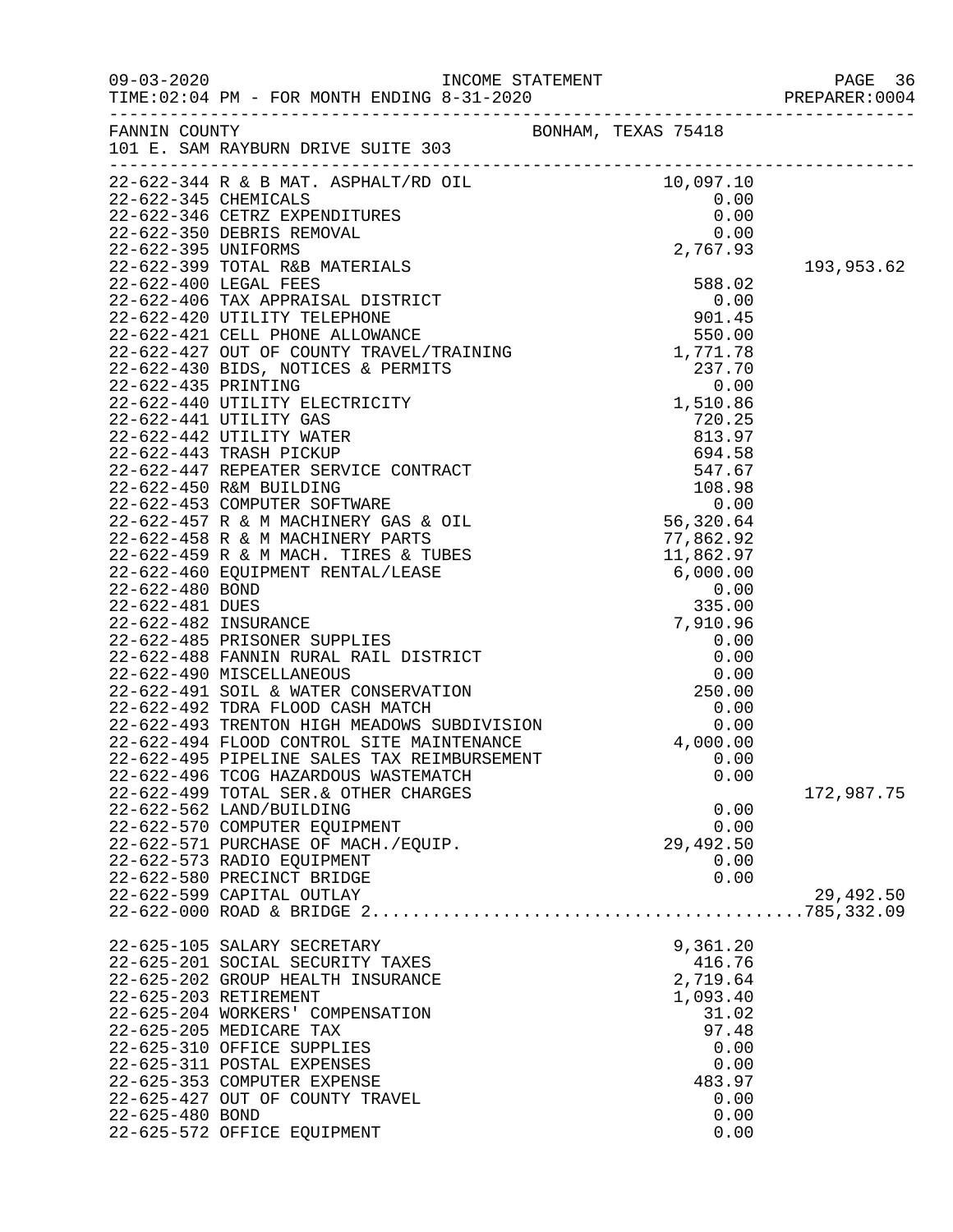| $09 - 03 - 2020$                   |                                                                                                                                                                                                                                                                                                                                                                                                                                                                                                                                                                                                                                                                                                                                                                                                                                                                                                                                                                                                                                                                                                                                                                                                                                                                                                                                                                                                                                                                                                                    | INCOME STATEMENT |                                                                                                                                                                                                                                                                                                                                                                                                                                                                    | PAGE 37<br>PREPARER: 0004              |
|------------------------------------|--------------------------------------------------------------------------------------------------------------------------------------------------------------------------------------------------------------------------------------------------------------------------------------------------------------------------------------------------------------------------------------------------------------------------------------------------------------------------------------------------------------------------------------------------------------------------------------------------------------------------------------------------------------------------------------------------------------------------------------------------------------------------------------------------------------------------------------------------------------------------------------------------------------------------------------------------------------------------------------------------------------------------------------------------------------------------------------------------------------------------------------------------------------------------------------------------------------------------------------------------------------------------------------------------------------------------------------------------------------------------------------------------------------------------------------------------------------------------------------------------------------------|------------------|--------------------------------------------------------------------------------------------------------------------------------------------------------------------------------------------------------------------------------------------------------------------------------------------------------------------------------------------------------------------------------------------------------------------------------------------------------------------|----------------------------------------|
| FANNIN COUNTY                      | 101 E. SAM RAYBURN DRIVE SUITE 303                                                                                                                                                                                                                                                                                                                                                                                                                                                                                                                                                                                                                                                                                                                                                                                                                                                                                                                                                                                                                                                                                                                                                                                                                                                                                                                                                                                                                                                                                 |                  | BONHAM, TEXAS 75418                                                                                                                                                                                                                                                                                                                                                                                                                                                |                                        |
|                                    | 22-625-574 COMPUTER EQUIPMENT 0.00<br>22-625-000 ADMINISTRATIVE OFFICE R&B #214,203.47                                                                                                                                                                                                                                                                                                                                                                                                                                                                                                                                                                                                                                                                                                                                                                                                                                                                                                                                                                                                                                                                                                                                                                                                                                                                                                                                                                                                                             |                  |                                                                                                                                                                                                                                                                                                                                                                                                                                                                    |                                        |
|                                    | 23-205-571 SHORT-TERM LOAN/EQUIPMENT                                                                                                                                                                                                                                                                                                                                                                                                                                                                                                                                                                                                                                                                                                                                                                                                                                                                                                                                                                                                                                                                                                                                                                                                                                                                                                                                                                                                                                                                               |                  | 0.00                                                                                                                                                                                                                                                                                                                                                                                                                                                               |                                        |
|                                    | 23-509-475 CONTINGENCY                                                                                                                                                                                                                                                                                                                                                                                                                                                                                                                                                                                                                                                                                                                                                                                                                                                                                                                                                                                                                                                                                                                                                                                                                                                                                                                                                                                                                                                                                             |                  | 0.00                                                                                                                                                                                                                                                                                                                                                                                                                                                               |                                        |
|                                    | 23-623-100 COMPENSATION PAY<br>23-623-101 SALARY ELECTED OFFICIAL<br>23-623-105 SALARY SECRETARY<br>23-623-106 SALARY PRECINCT EMPLOYEES<br>23-623-107 REGULAR-TEMP. PART-TIME<br>23-623-108 SALARY-FOREMAN<br>23-623-199 TOTAL SALARIES<br>23-623-201 SOCIAL SECURITY TAXES<br>23-623-202 GROUP HEALTH INSURANCE<br>23-623-203 RETIREMENT<br>23-623-204 WORKERS' COMPENSATION<br>23-623-205 MEDICARE TAX<br>23-623-206 UNEMPLOYMENT EXPENSE<br>23-623-299 TOTAL EMPLOYEE BENEFITS<br>23-623-310 OFFICE SUPPLIES<br>23-623-314 EMPLOYEE PHYSICALS/DOT TESTING<br>23-623-315 COPIER EXPENSE<br>23-623-340 SHOP SUPPLIES<br>23-623-341 R & B MAT. ROCK & GRAVEL<br>23-623-342 R & B MAT. CULVERTS<br>23-623-343 R & B MAT. HARDWRE & LUMB<br>23-623-344 R & B MAT. ASPHALT/RD OIL<br>23-623-345 CHEMICALS<br>23-623-346 CETRZ EXPENDITURES<br>23-623-350 DEBRIS REMOVAL<br>23-623-395 UNIFORMS<br>23-623-399 TOTAL R&B MATERIALS<br>23-623-400 LEGAL FEES<br>23-623-406 TAX APPRAISAL DISTRICT<br>23-623-420 UTILITY TELEPHONE<br>23-623-421 INTERNET SERVICE<br>23-623-423 CELL PHONE ALLOWANCE<br>23-623-427 OUT OF COUNTY TRAVEL/TRAINING<br>23-623-430 BIDS, NOTICES & PERMITS<br>23-623-435 PRINTING<br>23-623-440 UTILITY ELECTRICITY<br>23-623-441 UTILITY GAS<br>23-623-442 UTILITY WATER<br>23-623-443 TRASH DUMPSTER PICKUP<br>23-623-447 REPEATER SERVICE CONTRACT<br>23-623-450 R&M BUILDING<br>23-623-453 COMPUTER SOFTWARE<br>23-623-457 R & M MACHINERY GAS & OIL<br>23-623-458 R & M MACHINERY PARTS |                  | 0.00<br>57,896.40<br>9,698.16<br>9,698.16<br>257,837.97<br>3,540.00<br>0.00<br>20,030.48<br>107,783.42<br>38,016.84<br>8,933.94<br>4,684.60<br>0.00<br>714.58<br>650.38<br>0.00<br>6,758.12<br>169,544.50<br>40,103.64<br>4,294.56<br>34,435.70<br>450.00<br>0.00<br>1,160.35<br>0.00<br>692.96<br>0.00<br>0.00<br>901.45<br>0.00<br>1,280.23<br>1,152.28<br>0.00<br>2,770.90<br>0.00<br>322.16<br>938.27<br>547.67<br>293.47<br>0.00<br>76, 113. 75<br>126,592.69 | 328,972.53<br>179,449.28<br>258,111.83 |
| 23-623-480 BOND<br>23-623-481 DUES | 23-623-459 R & M MACH. TIRES & TUBES<br>23-623-460 EQUIPMENT RENTAL/LEASE                                                                                                                                                                                                                                                                                                                                                                                                                                                                                                                                                                                                                                                                                                                                                                                                                                                                                                                                                                                                                                                                                                                                                                                                                                                                                                                                                                                                                                          |                  | 20,367.81<br>6,000.00<br>150.00<br>335.00                                                                                                                                                                                                                                                                                                                                                                                                                          |                                        |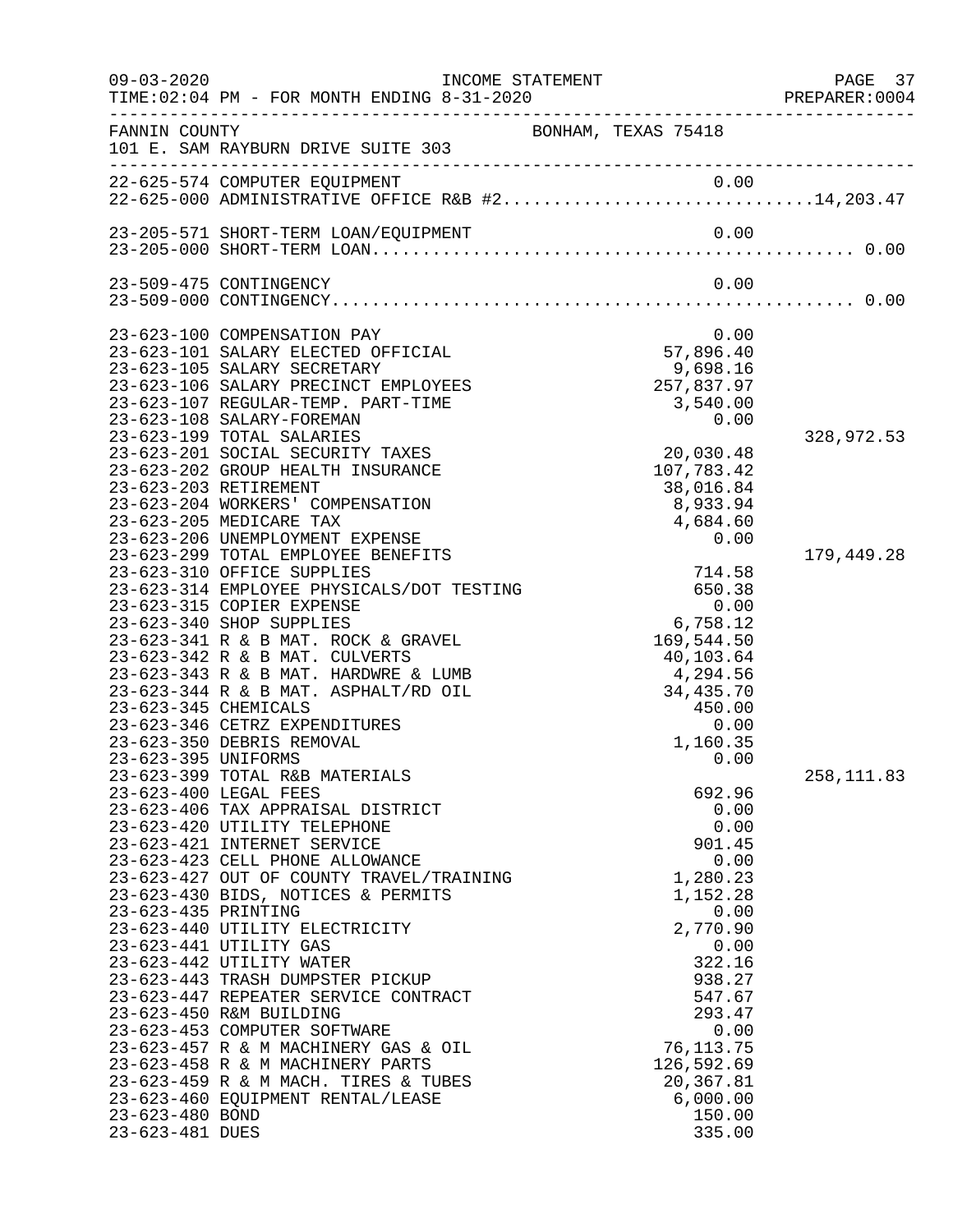| $09 - 03 - 2020$      |                                                                                                                                                                                                                                                                                                                                                                                                                                                                                                         |                                                                                                       | PAGE 38<br>PREPARER:0004   |
|-----------------------|---------------------------------------------------------------------------------------------------------------------------------------------------------------------------------------------------------------------------------------------------------------------------------------------------------------------------------------------------------------------------------------------------------------------------------------------------------------------------------------------------------|-------------------------------------------------------------------------------------------------------|----------------------------|
| FANNIN COUNTY         | 101 E. SAM RAYBURN DRIVE SUITE 303                                                                                                                                                                                                                                                                                                                                                                                                                                                                      | BONHAM, TEXAS 75418                                                                                   |                            |
| 23-623-482 INSURANCE  | DISTRICT<br>DISTRICT<br>COLOR<br>COLOR<br>COLOR<br>COLOR<br>COLOR<br>COLOR<br>COLOR<br>COLOR<br>COLOR<br>23-623-485 PRISONER SUPPLIES<br>23-623-488 FANNIN RURAL RAIL DISTRICT<br>23-623-490 MISCELLANEOUS<br>23-623-491 SOIL & WATER CONSERVATION<br>23-623-492 TDRA FLOOD CASH MATCH<br>23-623-492 TDRA FLOOD CASH MATCH<br>23-623-494 FLOOD CONTROL SITE MAINTENANCE<br>23-623-495 PIPELINE SALES TAX REIMBURSEMENT<br>23-623-496 TCOG HAZARDOUS WASTEMATCH                                          | 0.00<br>0.00                                                                                          | 247,558.60                 |
|                       | 23-623-599 CAPITAL OUTLAY                                                                                                                                                                                                                                                                                                                                                                                                                                                                               | 0.00                                                                                                  | 129,813.95                 |
| 23-625-480 BOND       | 23-625-105 SALARY SECRETARY<br>9, 361. 20 و.<br>20, 416. 416. 416. 416<br>2, 719. 64<br>23-625-201 SOCIAL SECURITY TAXES<br>23-625-202 GROUP HEALTH INSURANCE<br>23-625-203 RETIREMENT<br>23-625-204 WORKERS' COMPENSATION<br>23-625-205 MEDICARE TAX<br>23-625-310 OFFICE SUPPLIES<br>23-625-311 POSTAL EXPENSES<br>23-625-353 COMPUTER EXPENSE<br>23-625-427 OUT OF COUNTY TRAVEL<br>23-625-572 OFFICE EQUIPMENT<br>23-625-574 COMPUTER EQUIPMENT<br>23-625-000 ADMINISTRATIVE OFFICE R&B #314,224.86 | 2,719.64<br>1,093.40<br>31.02<br>97.48<br>21.39<br>0.00<br>483.97<br>0.00<br>0.00<br>0.00<br>0.00     |                            |
|                       | 24-509-475 CONTINGENCY                                                                                                                                                                                                                                                                                                                                                                                                                                                                                  | 0.00                                                                                                  |                            |
|                       | 24-624-100 COMPENSATION PAY<br>24-624-101 SALARY ELECTED OFFICIAL<br>24-624-105 SALARY SECRETARY<br>24-624-106 SALARY PRECINCT EMPLOYEES<br>24-624-107 REGULAR-TEMP. PART-TIME<br>24-624-108 LABOR REIMBURSEMENT                                                                                                                                                                                                                                                                                        | 0.00<br>57,896.40<br>26,379.60<br>116,530.14<br>7,464.00<br>0.00                                      |                            |
| 24-624-203 RETIREMENT | 24-624-199 TOTAL SALARIES<br>24-624-201 SOCIAL SECURITY TAXES<br>24-624-202 GROUP HEALTH INSURANCE<br>24-624-204 WORKERS' COMPENSATION<br>24-624-205 MEDICARE TAX<br>24-624-206 UNEMPLOYMENT EXPENSE<br>24-624-299 TOTAL EMPLOYEE BENEFITS<br>24-624-310 OFFICE SUPPLIES<br>24-624-314 EMPLOYEE PHYSICALS/DOT TESTING<br>24-624-340 SHOP SUPPLIES                                                                                                                                                       | 12,800.62<br>73, 427.31<br>23, 462.64<br>5,699.46<br>2,993.74<br>67.75<br>61.19<br>195.36<br>1,500.28 | 208, 270.14<br>118, 451.52 |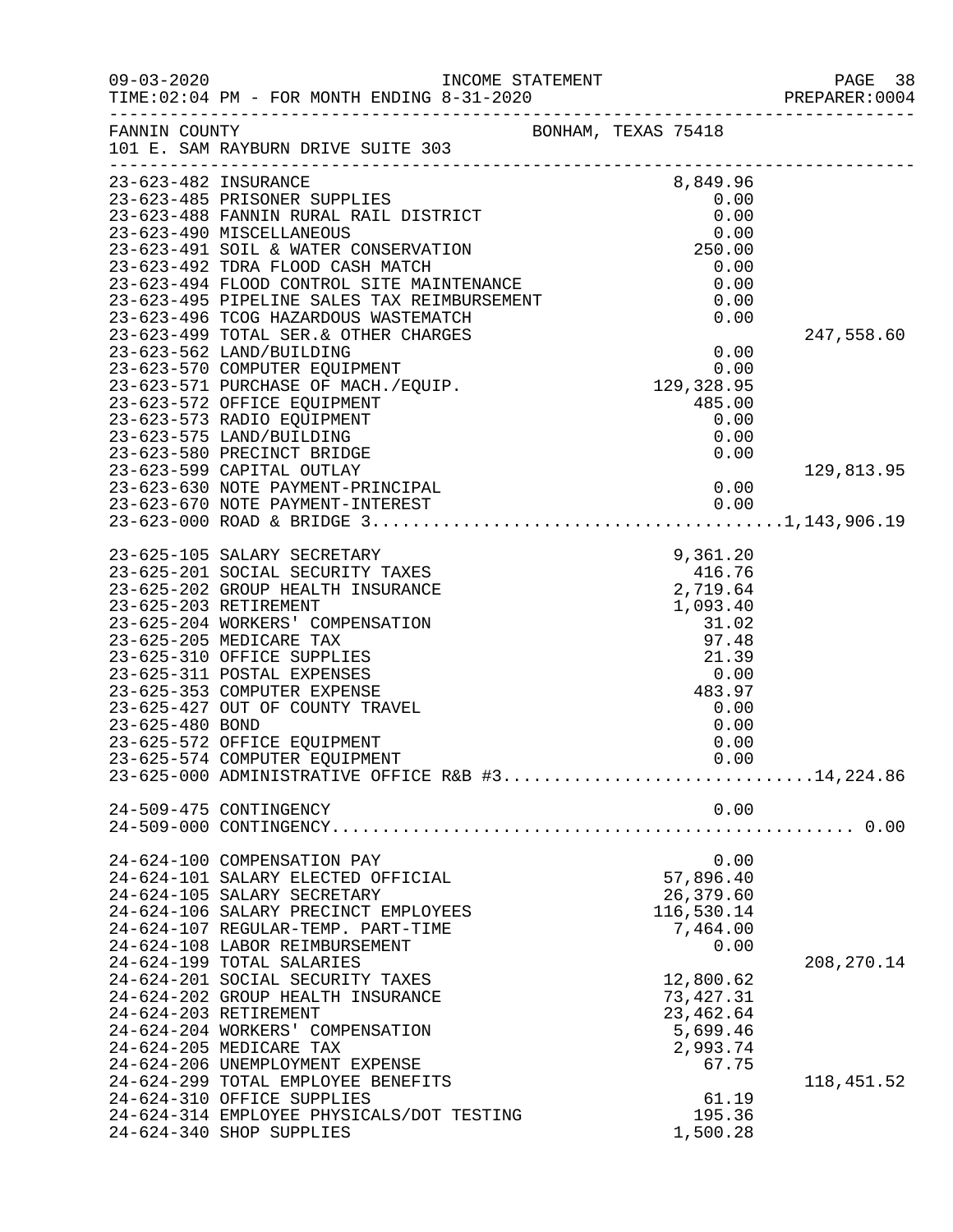| $09 - 03 - 2020$                                                         | TIME: $02:04$ PM - FOR MONTH ENDING $8-31-2020$                                                                                                                                                                                                                                                                                                                | INCOME STATEMENT |                                                                                                                        | PAGE 39<br>PREPARER: 0004 |
|--------------------------------------------------------------------------|----------------------------------------------------------------------------------------------------------------------------------------------------------------------------------------------------------------------------------------------------------------------------------------------------------------------------------------------------------------|------------------|------------------------------------------------------------------------------------------------------------------------|---------------------------|
| FANNIN COUNTY                                                            | 101 E. SAM RAYBURN DRIVE SUITE 303                                                                                                                                                                                                                                                                                                                             |                  | BONHAM, TEXAS 75418                                                                                                    |                           |
| 24-624-345 CHEMICALS<br>24-624-400 LEGAL FEES<br>24-624-421 DSL INTERNET | $24-624-341$ R & B MAT. ROCK & GRAVEL<br>24-624-342 R & B MAT. CULVERTS<br>$24-624-343$ R & B MAT. HARDWRE & LUMB<br>24-624-344 R & B MAT. ASPHALT/RD OIL<br>24-624-346 CETRZ EXPENDITURES<br>24-624-350 DEBRIS REMOVAL<br>24-624-395 EMPLOYEE UNIFORMS<br>24-624-399 TOTAL R&B MATERIALS<br>24-624-406 TAX APPRAISAL DISTRICT<br>24-624-420 UTILITY TELEPHONE |                  | 128,681.69<br>16,863.53<br>7,077.01<br>68,485.34<br>0.00<br>0.00<br>0.00<br>2,737.31<br>0.00<br>0.00<br>0.00<br>896.25 | 225,601.71                |

|                     | $\begin{tabular}{lllllllll} 24-624-343 R &\& B \text{ MAT}. HARDWRE & LUMB \\ 24-624-344 R &\& B \text{ MAT}. ASPHALT/RD OIL \\ 24-624-345 CHEMICALS \\ 24-624-346 CETRZ EXPENDITURES \\ 24-624-350 DEBRIS REMOVAL \\ 24-624-395 EMPLOYEE UNIFORMS \\ 24-624-399 TOTAL R&B MATERIALS \\ \end{tabular}$ | 7,077.01       |            |
|---------------------|--------------------------------------------------------------------------------------------------------------------------------------------------------------------------------------------------------------------------------------------------------------------------------------------------------|----------------|------------|
|                     |                                                                                                                                                                                                                                                                                                        | 68,485.34      |            |
|                     |                                                                                                                                                                                                                                                                                                        | 0.00           |            |
|                     |                                                                                                                                                                                                                                                                                                        | 0.00           |            |
|                     |                                                                                                                                                                                                                                                                                                        | 0.00           |            |
|                     |                                                                                                                                                                                                                                                                                                        | 2,737.31       |            |
|                     | 24-624-399 TOTAL R&B MATERIALS                                                                                                                                                                                                                                                                         |                | 225,601.71 |
|                     |                                                                                                                                                                                                                                                                                                        |                |            |
|                     |                                                                                                                                                                                                                                                                                                        |                |            |
|                     |                                                                                                                                                                                                                                                                                                        |                |            |
|                     |                                                                                                                                                                                                                                                                                                        |                |            |
|                     |                                                                                                                                                                                                                                                                                                        |                |            |
|                     |                                                                                                                                                                                                                                                                                                        |                |            |
|                     |                                                                                                                                                                                                                                                                                                        |                |            |
|                     |                                                                                                                                                                                                                                                                                                        |                |            |
|                     |                                                                                                                                                                                                                                                                                                        |                |            |
|                     |                                                                                                                                                                                                                                                                                                        |                |            |
|                     |                                                                                                                                                                                                                                                                                                        |                |            |
|                     |                                                                                                                                                                                                                                                                                                        |                |            |
|                     |                                                                                                                                                                                                                                                                                                        |                |            |
|                     |                                                                                                                                                                                                                                                                                                        |                |            |
|                     |                                                                                                                                                                                                                                                                                                        |                |            |
|                     |                                                                                                                                                                                                                                                                                                        |                |            |
|                     |                                                                                                                                                                                                                                                                                                        |                |            |
|                     |                                                                                                                                                                                                                                                                                                        |                |            |
|                     |                                                                                                                                                                                                                                                                                                        |                |            |
|                     |                                                                                                                                                                                                                                                                                                        |                |            |
|                     |                                                                                                                                                                                                                                                                                                        |                |            |
|                     |                                                                                                                                                                                                                                                                                                        |                |            |
|                     |                                                                                                                                                                                                                                                                                                        |                |            |
|                     |                                                                                                                                                                                                                                                                                                        |                |            |
|                     |                                                                                                                                                                                                                                                                                                        |                |            |
|                     |                                                                                                                                                                                                                                                                                                        |                |            |
|                     |                                                                                                                                                                                                                                                                                                        |                |            |
|                     |                                                                                                                                                                                                                                                                                                        |                |            |
|                     |                                                                                                                                                                                                                                                                                                        |                |            |
|                     |                                                                                                                                                                                                                                                                                                        |                |            |
|                     |                                                                                                                                                                                                                                                                                                        |                |            |
|                     | 24-624-499 TOTAL SER. & OTHER CHARGES                                                                                                                                                                                                                                                                  |                | 108,361.24 |
|                     | 24-624-570 COMPUTER EQUIPMENT                                                                                                                                                                                                                                                                          | 0.00           |            |
|                     | 24-624-571 PURCHASE OF MACH./EQUIP.                                                                                                                                                                                                                                                                    | 46,689.90      |            |
|                     | 24-624-573 RADIO EQUIPMENT                                                                                                                                                                                                                                                                             | 0.00           |            |
| 24-624-575 BUILDING |                                                                                                                                                                                                                                                                                                        | 0.00           |            |
|                     | 24-624-599 CAPITAL OUTLAY                                                                                                                                                                                                                                                                              |                |            |
|                     |                                                                                                                                                                                                                                                                                                        |                | 46,689.90  |
|                     |                                                                                                                                                                                                                                                                                                        |                |            |
|                     | 24-625-105 SALARY SECRETARY                                                                                                                                                                                                                                                                            | 9,361.20       |            |
|                     | 24-625-201 SOCIAL SECURITY TAXES                                                                                                                                                                                                                                                                       | 416.76         |            |
|                     | 24-625-202 GROUP HEALTH INSURANCE                                                                                                                                                                                                                                                                      | 2,719.64       |            |
|                     | 24-625-203 RETIREMENT                                                                                                                                                                                                                                                                                  |                |            |
|                     |                                                                                                                                                                                                                                                                                                        | 1,093.40       |            |
|                     | 24-625-204 WORKERS' COMPENSATION                                                                                                                                                                                                                                                                       | 31.02<br>97.48 |            |
|                     | 24-625-205 MEDICARE TAX                                                                                                                                                                                                                                                                                |                |            |
|                     | 24-625-310 OFFICE SUPPLIES                                                                                                                                                                                                                                                                             | 100.00         |            |
|                     | 24-625-311 POSTAL EXPENSES                                                                                                                                                                                                                                                                             | 0.00           |            |
|                     | 24-625-353 COMPUTER EXPENSE                                                                                                                                                                                                                                                                            | 483.97         |            |
|                     | 24-625-427 OUT OF COUNTY TRAVEL                                                                                                                                                                                                                                                                        | 0.00           |            |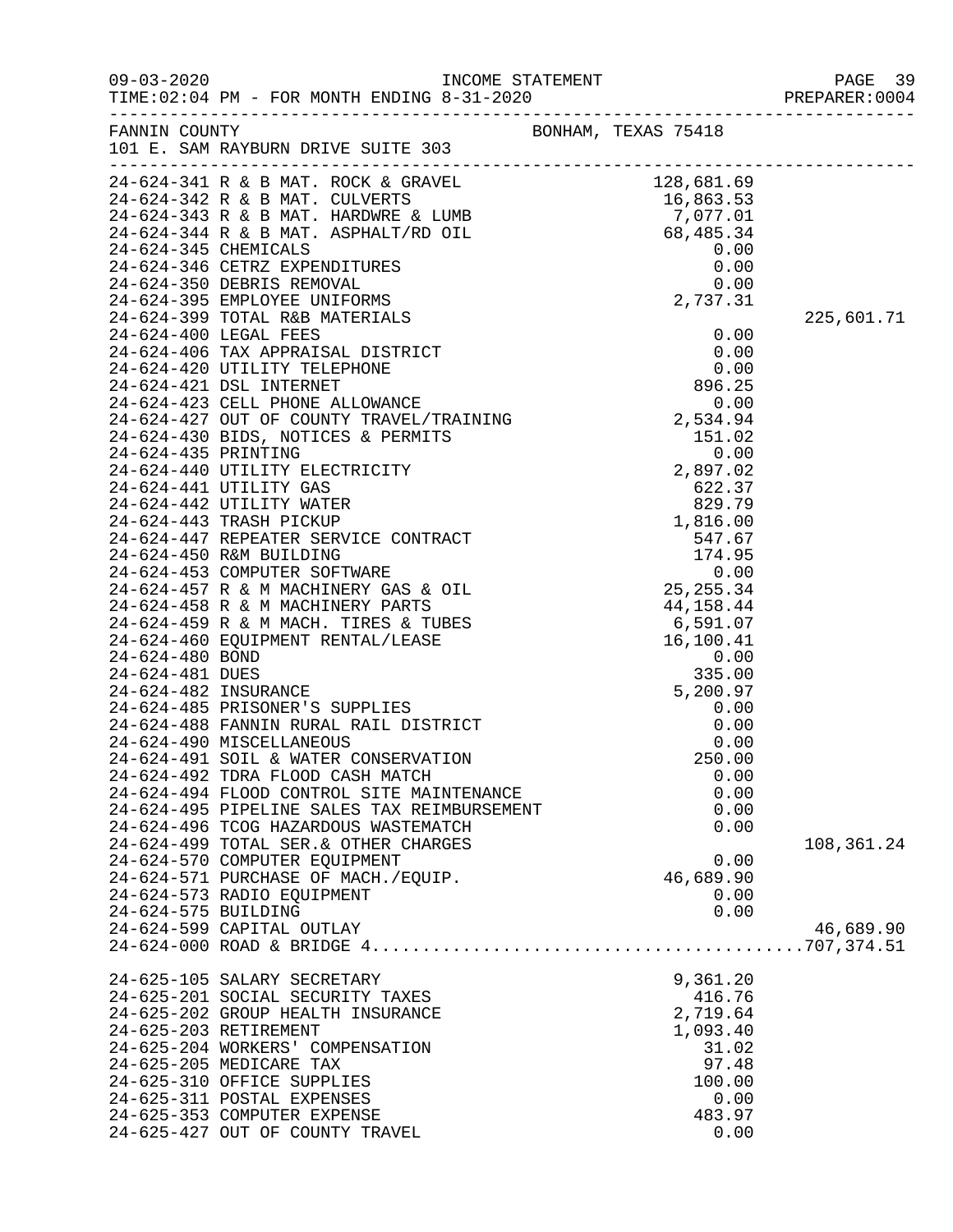| $09 - 03 - 2020$                            | INCOME STATEMENT<br>TIME: 02:04 PM - FOR MONTH ENDING 8-31-2020                                                                                                       |                                      | PAGE 40<br>PREPARER:0004 |
|---------------------------------------------|-----------------------------------------------------------------------------------------------------------------------------------------------------------------------|--------------------------------------|--------------------------|
| FANNIN COUNTY                               | 101 E. SAM RAYBURN DRIVE SUITE 303                                                                                                                                    | BONHAM, TEXAS 75418                  |                          |
| 24-625-480 BOND                             | 24-625-572 OFFICE EQUIPMENT<br>24-625-574 COMPUTER EQUIPMENT<br>24-625-000 ADMINISTRATIVE OFFICE R&B #414,303.47                                                      | 0.00<br>0.00<br>0.00                 |                          |
|                                             | 25-625-310 OFFICE SUPPLIES<br>25-625-343 ROAD SIGNS<br>25-625-353 COMPUTER EXPENSE<br>25-625-427 TRAVEL EXPENSE<br>25-625-572 OFFICE EQUIPMENT                        | 0.00<br>0.00<br>0.00<br>0.00<br>0.00 |                          |
|                                             | 25-900-405 TRANSFERS OUT                                                                                                                                              | 2,177.67                             |                          |
|                                             | 26-455-420 OMNIBASE TELEPHONE LINE<br>26-455-572 OFFICE EQUIPMENT                                                                                                     | 0.00<br>0.00                         |                          |
|                                             | 27-456-452 R & M EQUIPMENT<br>27-456-572 OFFICE EQUIPMENT                                                                                                             | 0.00<br>0.00                         |                          |
|                                             | 28-457-423 INTERNET SERVICE<br>28-457-572 OFFICE EQUIPMENT                                                                                                            | 993.40<br>0.00                       |                          |
| 30-569-571 EQUIPMENT                        | 30-569-310 OFFICE SUPPLIES<br>30-569-421 ONLINE RESEARCH                                                                                                              | 0.00<br>0.00<br>0.00                 |                          |
|                                             | 30-900-405 TRANSFERS OUT                                                                                                                                              | 983.14                               |                          |
|                                             | 31-509-475 CONTINGENCY                                                                                                                                                | 0.00                                 |                          |
|                                             | 31-510-403 ARCHITECTURAL FEES<br>31-510-451 ASBESTOS ABATEMENT<br>31-510-482 DEMOLITION<br>31-510-490 MISCELLANEOUS<br>31-510-000 COURTHOUSE RESTORATION PHASE 1 0.00 | 0.00<br>0.00<br>0.00<br>0.00         |                          |
| 31-511-453 IT DESIGN<br>31-511-455 SECURITY | 31-511-165 CONSTRUCTION<br>31-511-403 ARCHITECTURAL FEES<br>31-511-451 ASBESTOS & OTHER TESTING                                                                       | 0.00<br>0.00<br>0.00<br>0.00<br>0.00 |                          |
|                                             | 33-498-310 OFFICE SUPPLIES<br>33-498-427 OUT OF COUNTY TRAVEL                                                                                                         | 168.71<br>0.00                       |                          |
|                                             | 34-450-107 SALARYTEMP/EXTRA<br>34-450-201 SOCIAL SECURITY TAXES                                                                                                       | 0.00<br>0.00                         |                          |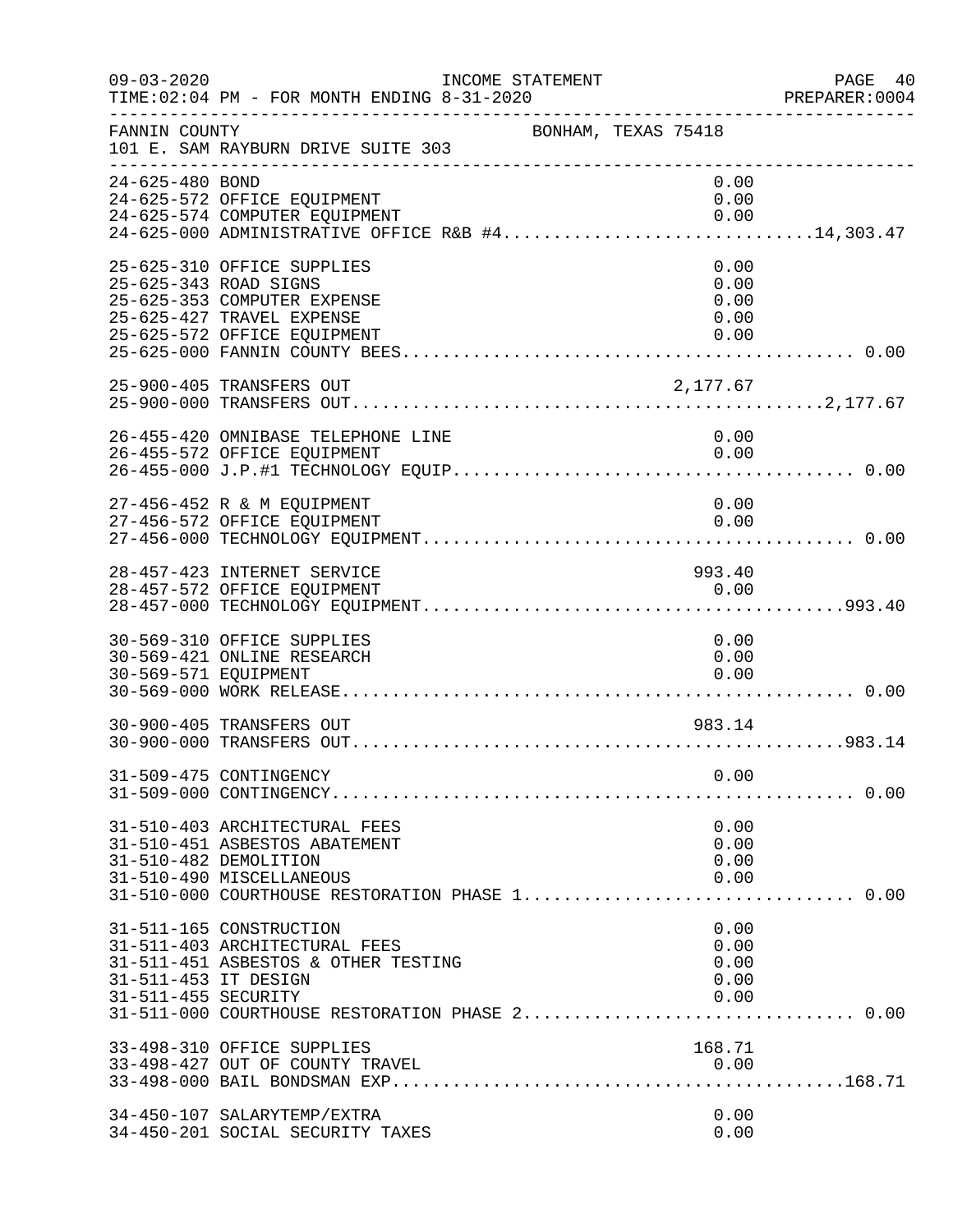| $09 - 03 - 2020$                                                  | INCOME STATEMENT                                                                                                                                                                                                                                                                                                                                                                                                       |                                                                                                                 | PAGE 41<br>PREPARER:0004 |
|-------------------------------------------------------------------|------------------------------------------------------------------------------------------------------------------------------------------------------------------------------------------------------------------------------------------------------------------------------------------------------------------------------------------------------------------------------------------------------------------------|-----------------------------------------------------------------------------------------------------------------|--------------------------|
| FANNIN COUNTY                                                     | BONHAM, TEXAS 75418<br>101 E. SAM RAYBURN DRIVE SUITE 303                                                                                                                                                                                                                                                                                                                                                              |                                                                                                                 |                          |
|                                                                   | 34-450-203 RETIREMENT<br>34-450-204 WORKERS COMPENSATION<br>34-450-205 MEDICARE TAX<br>34-450-572 OFFICE EQUIPMENT<br>34-450-000 DISTRICT CT.RECORDS ARCHIVE EQUIPME 0.00                                                                                                                                                                                                                                              | 0.00<br>0.00<br>0.00<br>0.00                                                                                    |                          |
| 35-475-590 LAW BOOKS                                              | 35-475-310 OFFICE SUPPLIES<br>35-475-421 LEXIS NEXIS ONLINE LEGAL RESEARCH<br>35-475-453 R&M COMPUTER<br>35-475-574 TECHNOLOGY                                                                                                                                                                                                                                                                                         | 550.00<br>0.00<br>0.00<br>0.00<br>0.00                                                                          |                          |
|                                                                   | 36-475-107 SALARY SUPPLEMENT<br>36-475-201 SOCIAL SECURITY TAXES<br>36-475-203 RETIREMENT<br>36-475-204 WORKERS COMPENSATION<br>36-475-205 MEDICARE TAX<br>36-475-310 OFFICE SUPPLIES<br>36-475-319 RESTITUTION<br>36-475-321 CONTINUING EDUCATION<br>36-475-353 COMPUTER EXPENSE<br>36-475-421 INVESTIGATOR/HOT CK. ONLINE<br>36-475-490 MISCELLANEOUS<br>36-475-499 BANK SERVICE FEES<br>36-475-572 OFFICE EQUIPMENT | 0.00<br>0.00<br>0.00<br>0.00<br>0.00<br>0.00<br>7,500.00<br>0.00<br>0.00<br>4,021.70<br>0.00<br>0.00            |                          |
| 36-477-203 RETIREMENT<br>36-477-321 TRAINING<br>36-477-480 TOWING | 36-477-107 SALARY SUPPLEMENT<br>36-477-201 SOCIAL SECURITY TAXES<br>36-477-204 WORKERS COMPENSATION<br>36-477-205 MEDICARE TAX<br>36-477-310 OFFICE SUPPLIES<br>36-477-470 CIVIL PROCESS<br>36-477-490 MISCELLANEOUS<br>36-477-499 BANK SERVICE FEES<br>36-477-572 OFFICE EQUIPMENT<br>36-477-574 COMPUTER EQUIPMENT                                                                                                   | 4,640.96<br>258.46<br>537.69<br>5.86<br>60.41<br>0.00<br>0.00<br>0.00<br>0.00<br>335.72<br>0.00<br>0.00<br>0.00 |                          |
|                                                                   | 38-645-412 PRESCRIPTIONS<br>38-645-415 LABORATORY/X-RAY                                                                                                                                                                                                                                                                                                                                                                | 0.00<br>0.00                                                                                                    |                          |
|                                                                   | 39-645-404 COBRA/INSURANCE<br>39-645-410 CERT. REG. NURSE ANES.<br>39-645-411 PHYSICIAN, NON-EMERGENCY<br>39-645-412 PRESCRIPTIONS, DRUGS<br>39-645-413 HOSPITAL-INPATIENT<br>39-645-414 HOSPITAL, OUTPATIENT<br>39-645-415 LABORATORY/X-RAY<br>39-645-418 FED. QUALIFIED HEALTH CENTER<br>39-645-422 AMBULATORY SURGICAL CENTER                                                                                       | 0.00<br>0.00<br>0.00<br>14,950.92<br>0.00<br>0.00<br>0.00<br>0.00<br>0.00                                       |                          |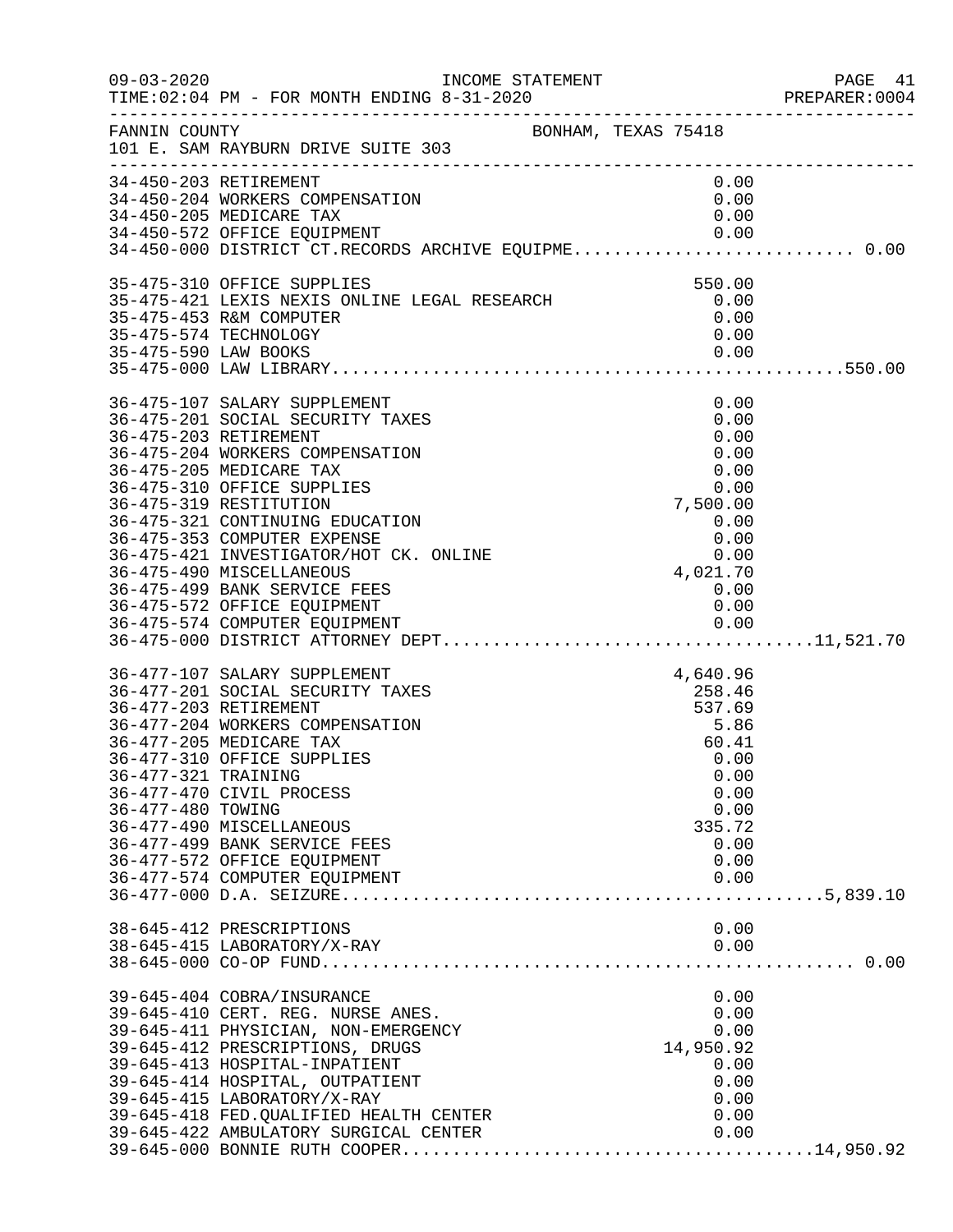| $09 - 03 - 2020$     | INCOME STATEMENT                                                 |                     |              | PAGE 42<br>PREPARER: 0004 |
|----------------------|------------------------------------------------------------------|---------------------|--------------|---------------------------|
| FANNIN COUNTY        | 101 E. SAM RAYBURN DRIVE SUITE 303                               | BONHAM, TEXAS 75418 |              |                           |
|                      | 40-411-310 OFFICE SUPPLIES                                       |                     | 259.02       |                           |
|                      | 40-411-427 OUT OF COUNTY TRAVEL<br>40-411-574 COMPUTER EQUIPMENT |                     | 0.00<br>0.00 |                           |
|                      |                                                                  |                     |              |                           |
|                      | 40-900-405 TRANSFER OUT                                          |                     | 122.71       |                           |
|                      |                                                                  |                     |              |                           |
| 41-406-310 SUPPLIES  |                                                                  |                     | 63.42        |                           |
| 41-406-330 GAS & OIL |                                                                  |                     | 0.00         |                           |
|                      | 41-406-427 TRAINING EXPENSE                                      |                     | 0.00         |                           |
|                      |                                                                  |                     |              |                           |
|                      | 42-477-310 OFFICE SUPPLIES<br>42-477-415 CONSULTANT              |                     | 0.00<br>0.00 |                           |
|                      | 42-477-427 TRAVEL AND TRAINING                                   |                     | 0.00         |                           |
|                      | 42-477-574 COMPUTER EQUIPMENT                                    |                     | 0.00         |                           |
|                      |                                                                  |                     |              |                           |
|                      | 43-413-104 SALARIES DEPUTIES                                     |                     | 0.00         |                           |
|                      | 43-413-109 SALARY ELECTIONS                                      |                     | 1,108.00     |                           |
|                      | 43-413-201 SOCIAL SECURITY TAXES                                 |                     | 0.00         |                           |
|                      | 43-413-202 GROUP HEALTH INSURANCE                                |                     | 0.00         |                           |
|                      | 43-413-203 RETIREMENT<br>43-413-204 WORKERS COMPENSATION         |                     | 0.00<br>0.00 |                           |
|                      | 43-413-205 MEDICARE TAX                                          |                     | 0.00         |                           |
|                      | 43-413-396 LABORATORY/TESTING                                    |                     | 0.00         |                           |
|                      | 43-413-397 SANITIZING SUPPLIES                                   |                     | 671.93       |                           |
|                      | 43-413-398 PERSONAL PROTECTIVE EQUIPMENT                         |                     | 1,523.26     |                           |
|                      | 43-413-399 OFFICE PROTECTION                                     |                     | 1,510.43     |                           |
|                      | 43-413-442 OTHER PROFESSIONAL SERVICES                           |                     | 0.00         |                           |
|                      | 43-413-495 LOCAL DONATIONS                                       |                     | 0.00         |                           |
|                      |                                                                  |                     |              |                           |
|                      |                                                                  |                     |              |                           |
|                      | 43-477-104 SALARIES DEPUTIES                                     |                     | 0.00         |                           |
|                      | 43-477-109 SALARY ELECTIONS<br>43-477-201 SOCIAL SECURITY TAXES  |                     | 0.00<br>0.00 |                           |
|                      | 43-477-202 GROUP HEALTH INSURANCE                                |                     | 0.00         |                           |
|                      | 43-477-203 RETIREMENT                                            |                     | 0.00         |                           |
|                      | 43-477-204 WORKERS COMPENSATION                                  |                     | 0.00         |                           |
|                      | 43-477-205 MEDICARE TAX                                          |                     | 0.00         |                           |
|                      | 43-477-396 LABORATORY/TESTING                                    |                     | 0.00         |                           |
|                      | 43-477-397 SANITIZING SUPPLIES                                   |                     | 0.00         |                           |
|                      | 43-477-398 PERSONAL PROTECTIVE EQUIPMENT                         |                     | 0.00         |                           |
|                      | 43-477-399 OFFICE PROTECTION                                     |                     | 0.00         |                           |
|                      | 43-477-442 OTHER PROFESSIONAL SERVICES                           |                     | 0.00         |                           |
|                      | 43-477-495 LOCAL DONATIONS                                       |                     | 0.00         |                           |
|                      | 43-477-572 OFFICE EQUIPMENT                                      |                     | 0.00         |                           |
|                      |                                                                  |                     |              |                           |
|                      | 44-412-578 2011 EQUIPMENT                                        |                     | 0.00         |                           |
|                      | 44-412-579 2012 EQUIPMENT                                        |                     | 0.00         |                           |
|                      | 44-412-580 2013 EQUIPMENT                                        |                     | 0.00         |                           |
|                      | 44-412-581 2014 EQUIPMENT<br>44-412-582 2015 EQUIPMENT           |                     | 0.00<br>0.00 |                           |
|                      |                                                                  |                     |              |                           |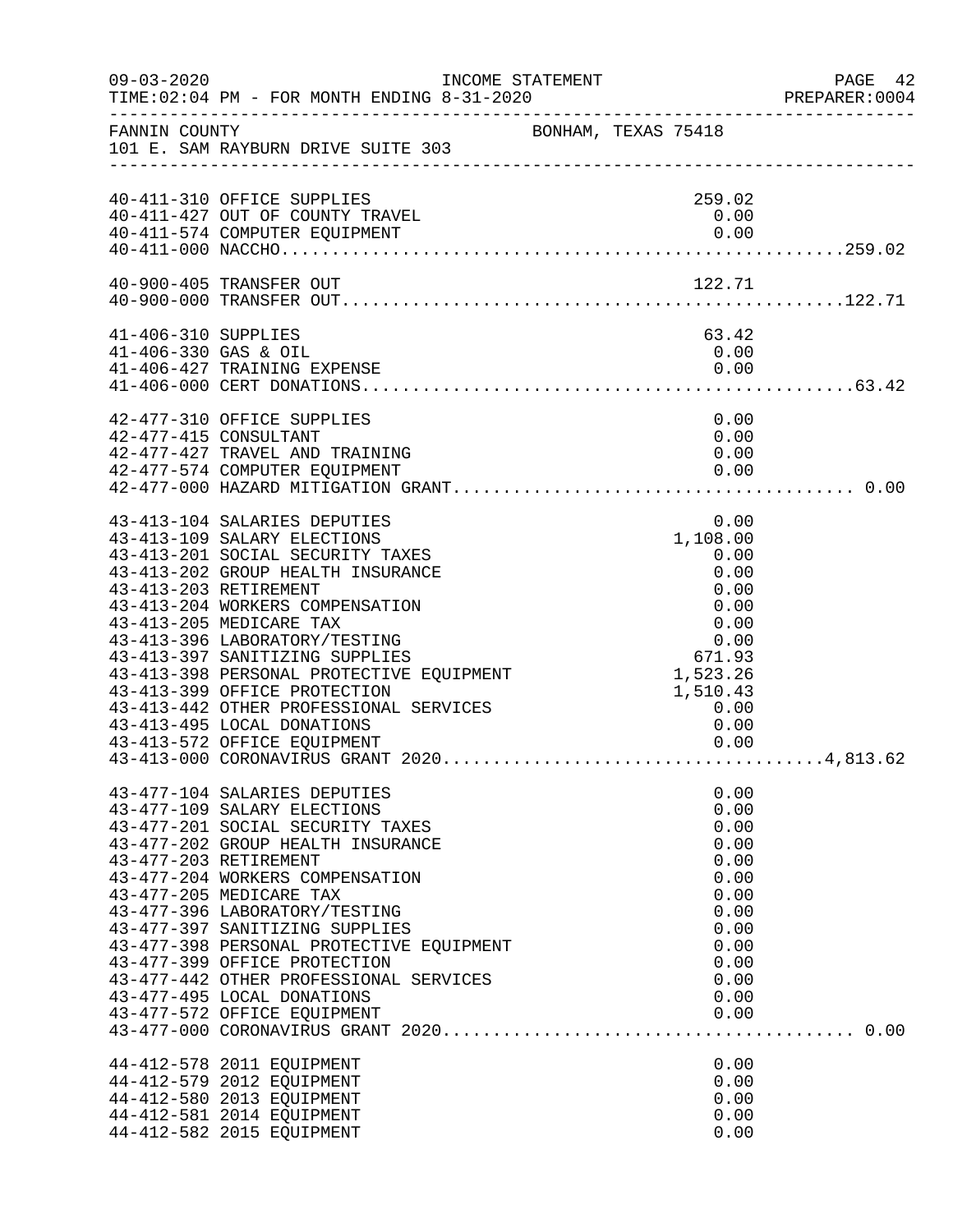| $09 - 03 - 2020$    | INCOME STATEMENT<br>TIME: 02:04 PM - FOR MONTH ENDING 8-31-2020                      |                     | PAGE 43<br>PREPARER: 0004 |
|---------------------|--------------------------------------------------------------------------------------|---------------------|---------------------------|
| FANNIN COUNTY       | 101 E. SAM RAYBURN DRIVE SUITE 303                                                   | BONHAM, TEXAS 75418 |                           |
|                     |                                                                                      |                     |                           |
|                     |                                                                                      |                     |                           |
| 45-403-103 SALARY   |                                                                                      | 470.00              |                           |
|                     | 45-403-201 SOCIAL SECURITY                                                           | 29.14               |                           |
|                     | 45-403-204 WORKERS COMPENSATION                                                      | 0.00                |                           |
|                     | 45-403-205 MEDICARE TAX                                                              | 6.82                |                           |
|                     | 45-403-310 OFFICE SUPPLIES<br>45-403-427 TRAVEL AND TRAINING                         | 700.00<br>0.00      |                           |
| 45-403-481 DUES     |                                                                                      | 0.00                |                           |
|                     | 45-403-572 OFFICE EQUIPMENT                                                          | 0.00                |                           |
|                     | 45-403-573 ELECTION EQUIPMENT                                                        | 0.00                |                           |
|                     | 45-403-574 COMPUTER EQUIPMENT                                                        | 0.00                |                           |
|                     |                                                                                      |                     |                           |
|                     | 45-478-310 OFFICE SUPPLIES                                                           | 120.00              |                           |
|                     | 45-478-397 SANITIZING SUPPLIES<br>45-478-000 HAVA CARES ACT CORONAVIRUS RELIEF249.15 |                     |                           |
|                     |                                                                                      |                     |                           |
|                     | 46-475-310 OFFICE SUPPLIES                                                           | 83.97               |                           |
|                     | 46-475-314 SAFE ROOM REIMBURSEMENT                                                   | 26,283.94           |                           |
| 46-475-330 GAS/OIL  |                                                                                      | 0.00                |                           |
|                     | 46-475-427 OUT OF COUNTY TRAVEL                                                      | 0.00                |                           |
| 46-475-454 R&M AUTO |                                                                                      | 0.00                |                           |
|                     | 46-475-573 RADIO EQUIPMENT<br>46-475-574 COMPUTER EQUIPMENT                          | 0.00                |                           |
|                     | 46-475-574 COMPUTER EQUIPMENT<br>46-475-000 SAFE ROOM REIMBURSEMENT PROGRAM26,367.91 |                     |                           |
|                     | 48-403-421 ELECTION INTERNET                                                         | 0.00                |                           |
|                     | 48-403-485 LICENSE/SUPPORT                                                           | 0.00                |                           |
|                     |                                                                                      |                     |                           |
|                     |                                                                                      |                     |                           |
| 49-475-103 SALARY   |                                                                                      | 0.00                |                           |
|                     | 49-475-201 SOCIAL SECURITY                                                           | 0.00                |                           |
|                     | 49-475-202 GROUP HEALTH INSURANCE                                                    | 0.00                |                           |
|                     | 49-475-203 RETIREMENT                                                                | 0.00                |                           |
|                     | 49-475-204 WORKER'S COMPENSATION                                                     | 0.00                |                           |
|                     | 49-475-205 MEDICARE TAX<br>49-475-310 OFFICE SUPPLIES                                | 0.00<br>0.00        |                           |
|                     | 49-475-427 TRAINING/TUITION/OUT OF COUNTY                                            | 681.66              |                           |
|                     | 49-475-572 OFFICE EQUIPMENT                                                          | 0.00                |                           |
|                     | 49-475-574 COMPUTER EQUIPMENT                                                        | 0.00                |                           |
|                     |                                                                                      |                     |                           |
|                     | 50-403-310 OFFICE SUPPLIES                                                           | 0.00                |                           |
| 50-403-311 POSTAGE  |                                                                                      | 0.00                |                           |
|                     | 50-403-427 TRAVEL/TRAINING                                                           | 0.00                |                           |
|                     | 50-403-430 BIDS AND NOTICES                                                          | 0.00                |                           |
|                     | 50-403-573 ELECTION EQUIPMENT                                                        | 0.00                |                           |
|                     |                                                                                      |                     |                           |
|                     | 51-440-572 OFFICE EQUIPMENT                                                          | 0.00                |                           |
|                     |                                                                                      |                     |                           |
|                     | 52-449-572 OFFICE EQUIPMENT                                                          | 0.00                |                           |
|                     | 52-449-000 CO.CLK.COURT RECORDS PRES.EQUIPMENT 0.00                                  |                     |                           |
|                     |                                                                                      |                     |                           |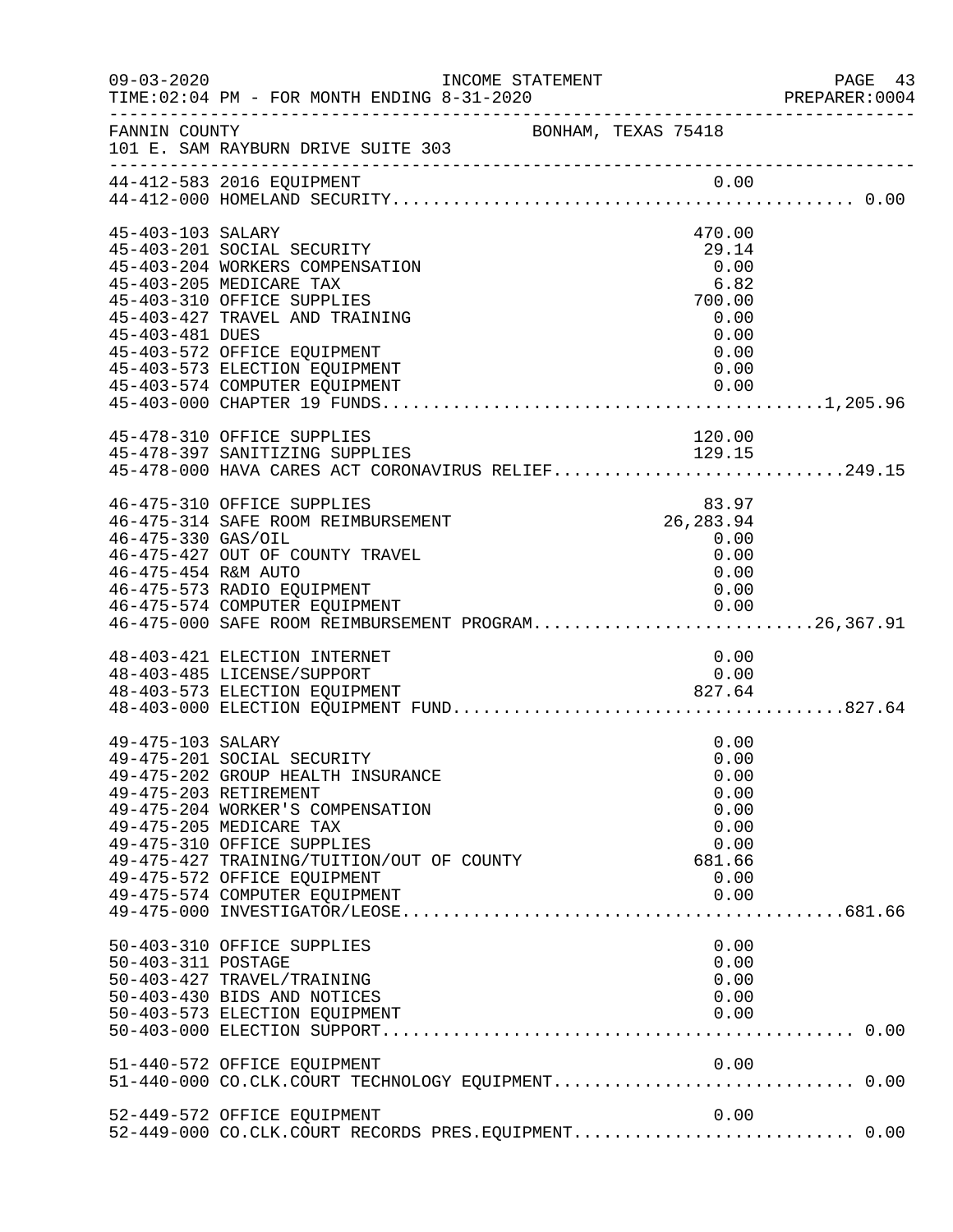| $09 - 03 - 2020$                                                                      | TIME: 02:04 PM - FOR MONTH ENDING 8-31-2020                                                                                                                                                                                                                                                                                                                                                                                                                                                                                                                                                                                                                                                                                                                             |                     | INCOME STATEMENT                                                                                                                                                                                                                    | PAGE 44<br>PREPARER: 0004 |
|---------------------------------------------------------------------------------------|-------------------------------------------------------------------------------------------------------------------------------------------------------------------------------------------------------------------------------------------------------------------------------------------------------------------------------------------------------------------------------------------------------------------------------------------------------------------------------------------------------------------------------------------------------------------------------------------------------------------------------------------------------------------------------------------------------------------------------------------------------------------------|---------------------|-------------------------------------------------------------------------------------------------------------------------------------------------------------------------------------------------------------------------------------|---------------------------|
|                                                                                       | FANNIN COUNTY<br>101 E. SAM RAYBURN DRIVE SUITE 303                                                                                                                                                                                                                                                                                                                                                                                                                                                                                                                                                                                                                                                                                                                     | BONHAM, TEXAS 75418 |                                                                                                                                                                                                                                     |                           |
|                                                                                       | 53-403-437 DIGITAL IMAGING                                                                                                                                                                                                                                                                                                                                                                                                                                                                                                                                                                                                                                                                                                                                              |                     | 27,866.95                                                                                                                                                                                                                           |                           |
| 55-560-435 PRINTING                                                                   | 55-560-427 OUT OF COUNTY TRAVEL<br>55-560-428 TRAINING & TUITION<br>and a string<br>Linda<br>55-560-490 MISCELLANEOUS                                                                                                                                                                                                                                                                                                                                                                                                                                                                                                                                                                                                                                                   |                     | 0.00<br>2,186.50<br>0.00<br>0.00                                                                                                                                                                                                    |                           |
|                                                                                       |                                                                                                                                                                                                                                                                                                                                                                                                                                                                                                                                                                                                                                                                                                                                                                         |                     |                                                                                                                                                                                                                                     |                           |
| 56-560-108 SALARY<br>56-560-310 SUPPLIES<br>56-560-454 R&M AUTO<br>56-560-579 WEAPONS | 56-560-201 SOCIAL SECURITY TAXES<br>56-560-202 GROUP HEALTH INSURANCE<br>56-560-203 RETIREMENT<br>56-560-204 WORKERS COMPENSATION<br>56-560-205 MEDICARE TAX<br>56-560-316 EMPLOYEE AWARDS BANQUET<br>56-560-320 WEAPON SUPPLIES<br>56-560-395 UNIFORMS/PROT.VESTS<br>56-560-423 INTERNET SERVICE<br>56-560-427 OUT OF COUNTY TRAVEL<br>56-560-428 TRAINING & TUITION<br>56-560-451 SECURE BUILDING MATERIALS<br>56-560-452 R & M EQUIPMENT<br>56-560-460 EQUIPMENT RENTAL/LEASE<br>56-560-490 MISCELLANEOUS<br>56-560-495 NARCOTICS AND/OR OTHER INVESTIGATIO 3,000.00<br>56-560-499 BANK SERVICE FEES<br>56-560-571 AUTOMOBILES<br>56-560-572 OFFICE EQUIPMENT<br>56-560-573 TELEPHONE/RADIO EQUIPMENT<br>56-560-574 TECHNOLOGY<br>56-560-580 INVESTIGATIVE EQUIPMENT |                     | 0.00<br>0.00<br>0.00<br>0.00<br>0.00<br>0.00<br>807.24<br>0.00<br>$5, 2 -$<br>$0.00$<br>$1, 830.00$<br>$258.15$<br>$0.00$<br>$0.0$<br>$575.0$<br>0.00<br>0.00<br>0.00<br>10,203.99<br>7,166.00<br>22,656.78<br>3,342.00<br>5,148.00 |                           |
| 56-565-108 SALARY                                                                     | 56-565-201 SOCIAL SECURITY TAXES<br>56-565-202 GROUP HEALTH INSURANCE<br>56-565-203 RETIREMENT<br>56-565-204 WORKERS COMPENSATION<br>56-565-205 MEDICARE TAX<br>56-565-000 INVESTIGATOR CRIMES AGAINST CHILDRE 0.00                                                                                                                                                                                                                                                                                                                                                                                                                                                                                                                                                     |                     | 0.00<br>0.00<br>0.00<br>0.00<br>0.00<br>0.00                                                                                                                                                                                        |                           |
| 56-570-572 EQUIPMENT                                                                  | 56-570-310 OFFICE & MISC. SUPPLIES<br>56-570-395 UNIFORMS/PROT. VESTS/BADGES<br>56-570-571 AUTOMOBILES<br>56-570-574 TECHNOLOGY                                                                                                                                                                                                                                                                                                                                                                                                                                                                                                                                                                                                                                         |                     | 0.00<br>0.00<br>0.00<br>0.00<br>1,350.00                                                                                                                                                                                            |                           |
| 57-560-310 SUPPLIES<br>57-560-395 UNIFORMS                                            |                                                                                                                                                                                                                                                                                                                                                                                                                                                                                                                                                                                                                                                                                                                                                                         |                     | 0.00<br>0.00                                                                                                                                                                                                                        |                           |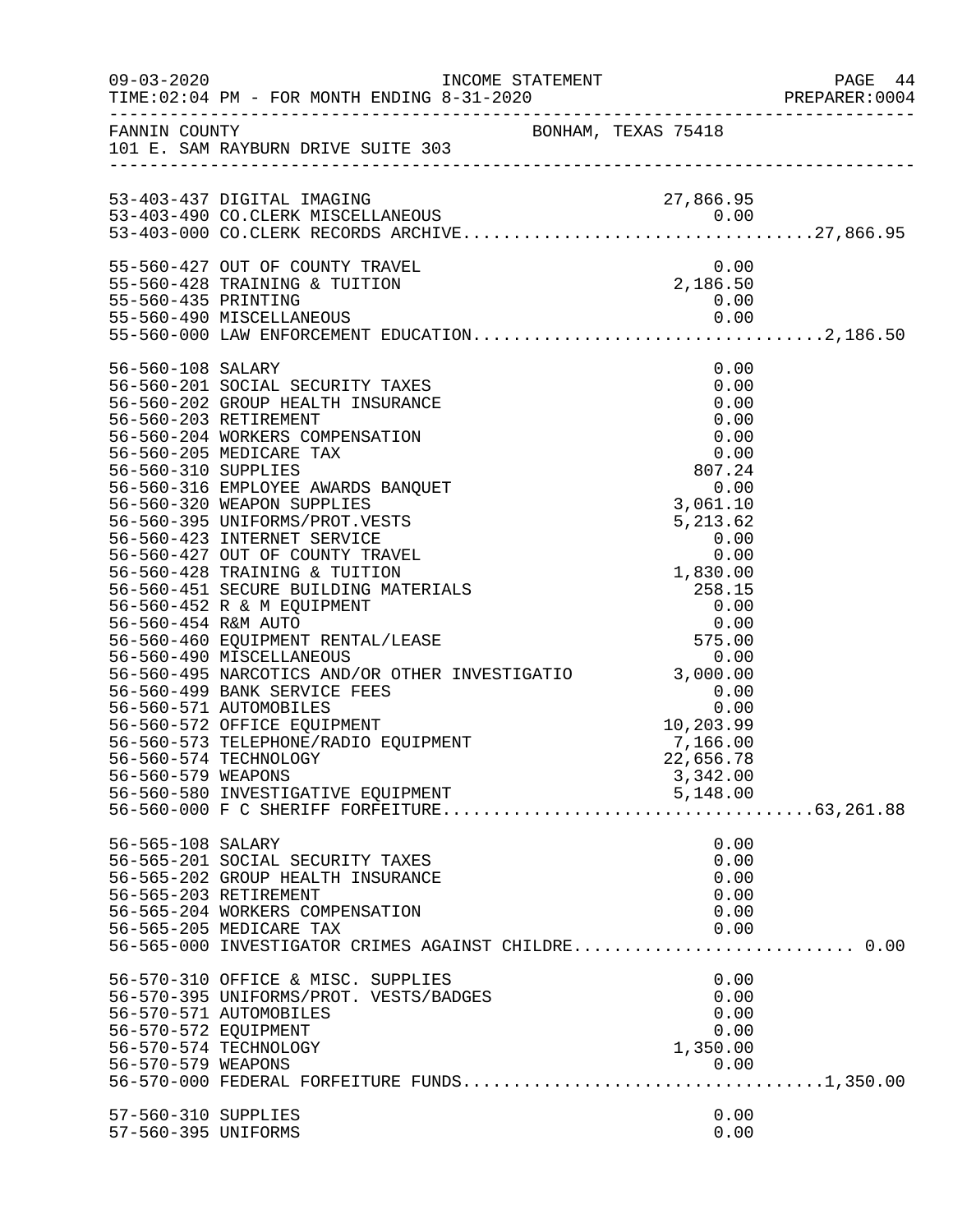| $09 - 03 - 2020$     | INCOME STATEMENT<br>TIME: 02:04 PM - FOR MONTH ENDING 8-31-2020                                                                                                                          |                                                                                 | PAGE 45<br>PREPARER: 0004 |
|----------------------|------------------------------------------------------------------------------------------------------------------------------------------------------------------------------------------|---------------------------------------------------------------------------------|---------------------------|
| FANNIN COUNTY        | 101 E. SAM RAYBURN DRIVE SUITE 303                                                                                                                                                       | BONHAM, TEXAS 75418                                                             |                           |
| 57-560-571 EQUIPMENT | 57-560-427 OUT OF COUNTY TRAVEL<br>57-560-428 TRAINING/TUITION<br>57-560-580 PURCHASE OF ANIMAL                                                                                          | 0.00<br>0.00<br>0.00<br>0.00                                                    |                           |
|                      | 57-900-405 TRANSFERS OUT                                                                                                                                                                 | 49.11                                                                           |                           |
|                      | 59-425-433 DRUG COURT PROGRAMS<br>59-425-437 ATTORNEY FEES DRUG COURT<br>59-425-439 INVESTIGATOR EXPENSE                                                                                 | 1,933.00<br>1,282.50<br>0.00                                                    |                           |
|                      | 60-620-309 ANNUAL PAYING AGENT REGISTRAR FEES                                                                                                                                            | 786.48                                                                          |                           |
|                      | 60-660-667 INTEREST, 2017 GO BONDS<br>60-660-668 INTEREST JAIL'98 BONDS<br>60-660-669 INTEREST, SERIAL BONDS<br>60-660-670 INTEREST, 2018 GO BONDS<br>60-660-671 INTEREST, 2020 CO BONDS | 203,075.00<br>$\begin{array}{c} 0.00 \\ 0.00 \end{array}$<br>0.00<br>356,550.00 |                           |
|                      | 61-440-572 OFFICE EQUIPMENT                                                                                                                                                              | 0.00                                                                            |                           |
|                      | 62-449-572 OFFICE EQUIPMENT                                                                                                                                                              | 0.00                                                                            |                           |
|                      | 63-551-427 OUT OF COUNTY TRAVEL<br>63-551-428 TRAINING & TUITION                                                                                                                         | 0.00<br>0.00                                                                    |                           |
|                      | 64-552-427 OUT OF COUNTY TRAVEL<br>64-552-428 TRAINING & TUITION                                                                                                                         | 0.00<br>0.00                                                                    |                           |
|                      | 65-553-427 OUT OF COUNTY TRAVEL<br>65-553-428 TRAINING & TUITION                                                                                                                         | 0.00<br>0.00                                                                    |                           |
|                      | 66-509-475 CONTINGENCY                                                                                                                                                                   | 0.00                                                                            |                           |
|                      | 66-666-165 CONSTRUCTION<br>66-666-400 ATTORNEY FEES<br>66-666-402 ENGINEERING                                                                                                            | 0.00<br>0.00<br>0.00                                                            |                           |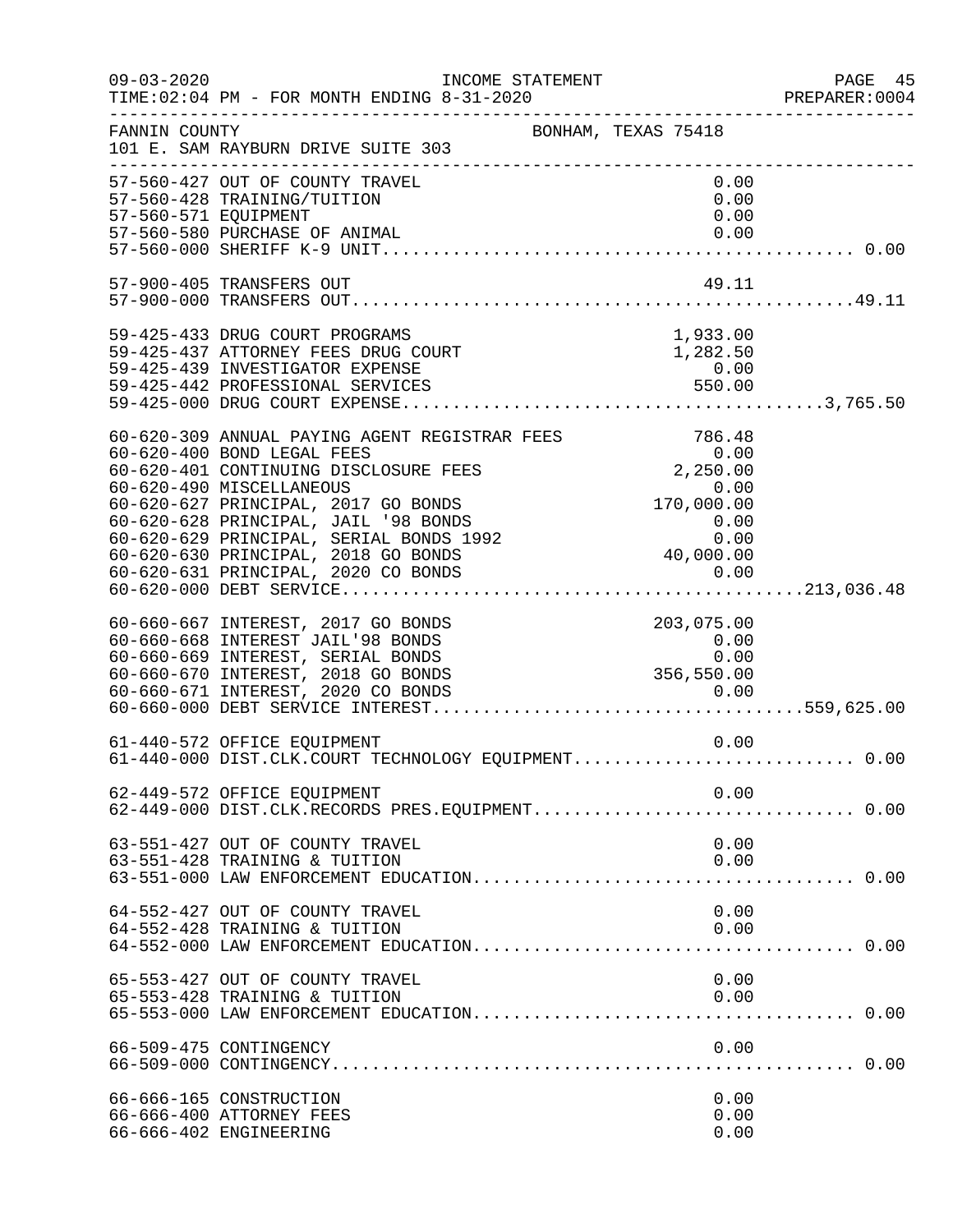|                                             |                                                                                                                                                                                                                                                                                                                                                                                                                                                                                                                                                                                            |                                                                                                                                                                                                                                                                                          | PREPARER: 0004 |
|---------------------------------------------|--------------------------------------------------------------------------------------------------------------------------------------------------------------------------------------------------------------------------------------------------------------------------------------------------------------------------------------------------------------------------------------------------------------------------------------------------------------------------------------------------------------------------------------------------------------------------------------------|------------------------------------------------------------------------------------------------------------------------------------------------------------------------------------------------------------------------------------------------------------------------------------------|----------------|
|                                             | FANNIN COUNTY<br>101 E. SAM RAYBURN DRIVE SUITE 303                                                                                                                                                                                                                                                                                                                                                                                                                                                                                                                                        | BONHAM, TEXAS 75418                                                                                                                                                                                                                                                                      |                |
| 66-666-535 BUILDING<br>66-666-695 SURVEYING | 66-666-403 ARCHITECTURAL FEES<br>66-666-426 PROFESSIONAL FEES<br>66-666-430 BIDS & NOTICES<br>66-666-430 BIDS & NOTICES<br>66-666-450 R & M BUILDINGS<br>66-666-451 ASBESTOS ABATEMENT<br>66-666-453 IT DESIGN/SECURITY DESIGN<br>66-666-453 IT DESIGN/SECURITY DESIGN<br>66-666-482 DEMOLITION<br>66-666-490 MISCELLANEOUS<br>66-666-574 TECHNOLOGY                                                                                                                                                                                                                                       | 0.00<br>0.00<br>0.00<br>0.00<br>0.00<br>0.00<br>0.00<br>0.00<br>0.00<br>0.00<br>0.00                                                                                                                                                                                                     |                |
| 66-667-455 SECURITY                         | 66-667-165 CONSTRUCTION<br>66-667-167 CONSTRUCTION MANAGER AGENT<br>66-667-168 MASONRY AND STONE<br>66-667-400 ATTORNEY FEES<br>66-667-403 ARCHITECTURAL FEES<br>66-667-421 INTERNET SERVICES<br>66-667-426 PROFESSIONAL FEES<br>66-667-430 BIDS, NOTICES & PERMITS<br>66-667-440 UTILITIES ELECTRICITY<br>66-667-442 UTILITIES WATER<br>66-667-443 TRASH PICK UP<br>66-667-451 ASBESTOS & OTHER TESTING<br>66-667-453 IT DESIGN/SECURITY DESIGN<br>66-667-470 OFFICE LEASE<br>66-667-490 MISCELLANEOUS<br>66-667-574 TECHNOLOGY<br>66-667-000 COURTHOUSE CONSTRUCTION PHASE 24,646,592.69 | 2, 547, 775. 50<br>T38, 520. 31<br>1, 264, 143. 73<br>0. 00<br>56, 875. 00<br>0. 00<br>7, 394. 97<br>0. 00<br>0. 00<br>0. 00<br>3, 266. 75<br>0. 00<br>0. 00<br>0. 00<br>0. 00<br>0. 00<br>0. 00<br>0. 00<br>0. 00<br>0. 00<br>0. 00<br>0. 00<br>0. 00<br>0. 00<br>0. 00<br>0. 0<br>0.00 |                |
|                                             | 67-560-428 TRAINING & TUITION<br>67-560-580 INVESTIGATIVE EQUIPMENT<br>67-560-580 INVESTIGATIVE EQUIPMENT<br>67-560-000 F.C. SHERIFF ANNUAL PAYMENT5,676.69                                                                                                                                                                                                                                                                                                                                                                                                                                | 5,676.69                                                                                                                                                                                                                                                                                 |                |
|                                             | 68-509-475 CONTINGENCY                                                                                                                                                                                                                                                                                                                                                                                                                                                                                                                                                                     | 0.00                                                                                                                                                                                                                                                                                     |                |
| 68-668-535 BUILDING<br>68-668-695 SURVEYING | 68-668-165 CONSTRUCTION<br>68-668-167 CONSTRUCTION MANAGER AGENT<br>68-668-168 MASONRY AND STONE<br>68-668-400 ATTORNEY FEES<br>68-668-402 ENGINEERING<br>68-668-403 ARCHITECTURAL FEES<br>68-668-426 PROFESSIONAL FEES<br>68-668-430 BIDS, NOTICES & PERMITS<br>68-668-443 TRASH PICK UP<br>68-668-450 R & M BUILDINGS<br>68-668-490 MISCELLANEOUS<br>68-668-000 COURTHOUSE CONSTRUCTION PHASE 23,103,309.58                                                                                                                                                                              | 1,889,381.58<br>73, 216. 21<br>1, 112, 359.34<br>0.00<br>0.00<br>24,375.00<br>1,714.20<br>0.00<br>2,263.25<br>0.00<br>0.00<br>0.00<br>0.00                                                                                                                                               |                |
|                                             | 69-509-475 CONTINGENCY                                                                                                                                                                                                                                                                                                                                                                                                                                                                                                                                                                     | 0.00                                                                                                                                                                                                                                                                                     |                |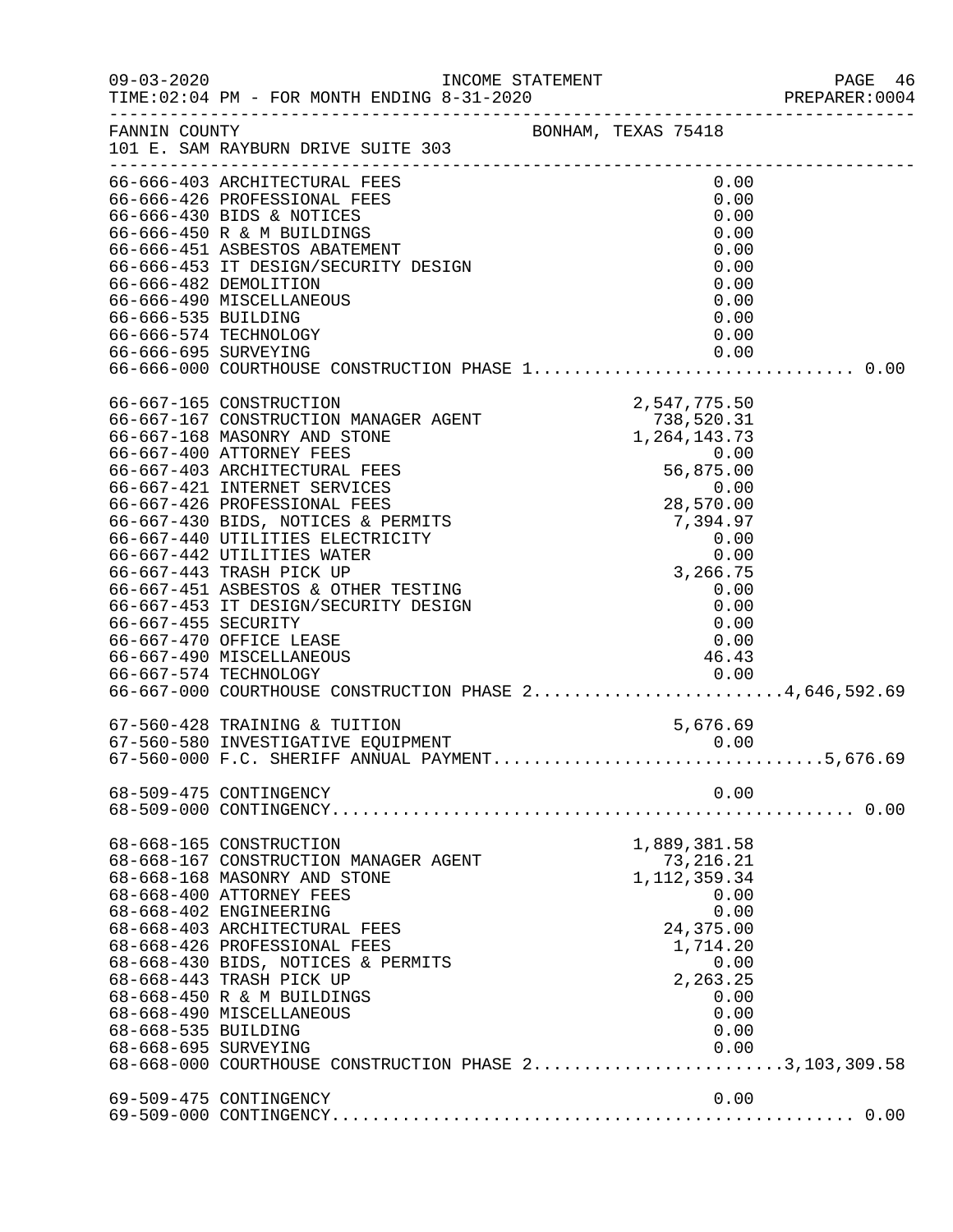| $09 - 03 - 2020$    | INCOME STATEMENT                                                                                                                                                                                                                                                                                                      |                                                                      | PAGE 47<br>PREPARER: 0004 |
|---------------------|-----------------------------------------------------------------------------------------------------------------------------------------------------------------------------------------------------------------------------------------------------------------------------------------------------------------------|----------------------------------------------------------------------|---------------------------|
| FANNIN COUNTY       | BONHAM, TEXAS 75418<br>101 E. SAM RAYBURN DRIVE SUITE 303                                                                                                                                                                                                                                                             |                                                                      |                           |
| 69-669-455 SECURITY | 69-669-165 CONSTRUCTION<br>69-669-167 CONSTRUCTION MANAGER AGENT<br>69-669-168 MASONRY AND STONE<br>69-669-403 ARCHITECTURAL FEES<br>69-669-426 PROFESSIONAL FEES<br>69-669-430 BIDS & NOTICES<br>69-669-443 TRASH PICK UP<br>69-669-453 IT DESIGN/SECURITY DESIGN<br>69-669-000 COURTHOUSE CONSTRUCTION PHASE 2 0.00 | 0.00<br>0.00<br>0.00<br>0.00<br>0.00<br>0.00<br>0.00<br>0.00<br>0.00 |                           |
|                     | 70-622-399 CLAIM SETTLEMENTS<br>70-622-426 APPRAISAL FEES<br>70-622-429 RELOCATING UTILITIES<br>70-622-449 CONTRACT EXPENSES FOR FM87 R.O.W. 0.00                                                                                                                                                                     | 0.00<br>0.00<br>0.00                                                 |                           |
|                     | 70-629-500 RIGHT OF WAY PUR HWY #82<br>70-629-501 RIGHT OF WAY PURCHASE FM #87                                                                                                                                                                                                                                        | 0.00<br>0.00                                                         |                           |
| 71-475-108 SALARY   | 71-475-201 SOCIAL SECURITY TAXES<br>71-475-202 GROUP HEALTH INSURANCE<br>71-475-203 RETIREMENT<br>71-475-204 WORKERS COMPENSATION<br>71-475-205 MEDICARE TAX 0.00<br>71-475-000 INVESTIGATOR CRIMES AGAINST WOMEN0.00                                                                                                 | 0.00<br>0.00<br>0.00<br>0.00<br>0.00                                 |                           |
| 72-560-108 SALARY   | 72-560-201 SOCIAL SECURITY TAXES<br>72-560-202 GROUP HEALTH INSURANCE<br>72-560-203 RETIREMENT<br>72-560-204 WORKERS COMPENSATION<br>72-560-205 MEDICARE TAX<br>72-560-000 INVESTIGATOR CRIMES AGAINST CHILDRE 0.00                                                                                                   | 0.00<br>0.00<br>0.00<br>0.00<br>0.00<br>0.00                         |                           |
|                     | 78-319-179 FOR MAINTENANCE OF ROADS                                                                                                                                                                                                                                                                                   | 0.00                                                                 |                           |
|                     | 78-628-341 R & B MAT. ROCK & GRAVEL<br>78-628-341 R & B MAT. ROCK & GRAVEL 149,960.69<br>78-628-000 ROAD & BRIDGE 2,3,4 EXPENSES149,960.69                                                                                                                                                                            |                                                                      |                           |
|                     | 79-622-341 R & B MAT. ROCK & GRAVEL                                                                                                                                                                                                                                                                                   | 10,814.41                                                            |                           |
|                     | 80-570-490 MISCELLANEOUS                                                                                                                                                                                                                                                                                              | 0.00                                                                 |                           |
|                     | 81-590-490 MISCELLANEOUS<br>81-590-576 LUCAS CHEST COMPRESSION SYSTEM<br>81-590-579 WEAPONS/TASERS                                                                                                                                                                                                                    | 0.00<br>0.00<br>0.00                                                 |                           |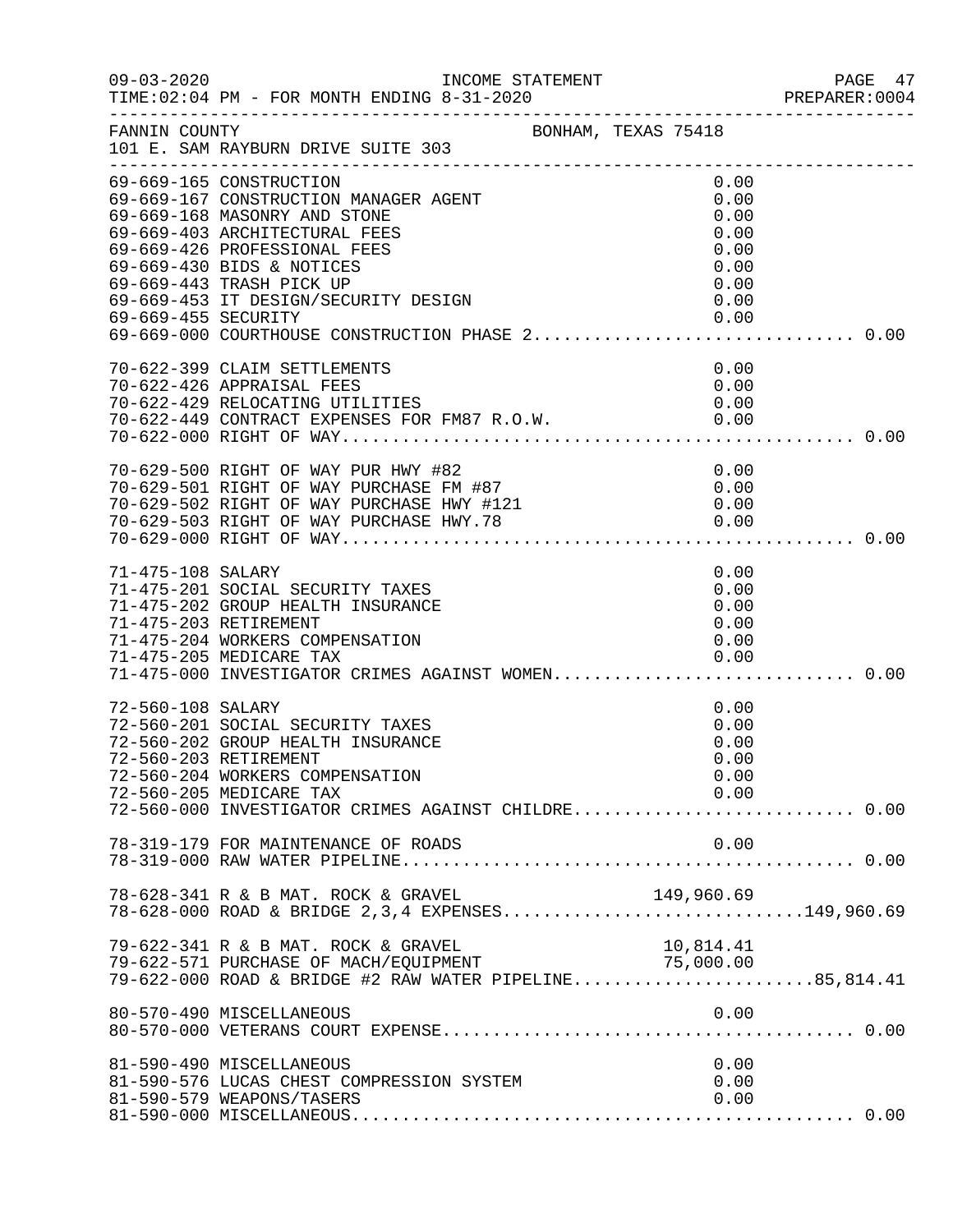| FANNIN COUNTY      | 101 E. SAM RAYBURN DRIVE SUITE 303                                                                                                                                                                                                                                                                                                                                                                                                                                                                                                                                                                                                                                                                                                                                                                                             | BONHAM, TEXAS 75418                                        |                                                                                                                                                                      |  |
|--------------------|--------------------------------------------------------------------------------------------------------------------------------------------------------------------------------------------------------------------------------------------------------------------------------------------------------------------------------------------------------------------------------------------------------------------------------------------------------------------------------------------------------------------------------------------------------------------------------------------------------------------------------------------------------------------------------------------------------------------------------------------------------------------------------------------------------------------------------|------------------------------------------------------------|----------------------------------------------------------------------------------------------------------------------------------------------------------------------|--|
|                    | 82-623-341 R & B MAT. ROCK & GRAVEL<br>82-623-344 R & B MAT. ASPHALT/ROAD OIL<br>82-623-490 MISCELLANEOUS<br>0.00<br>82-623-000 ROAD & BRIDGE #3 LAKE ROAD EXPENSES106,693.82                                                                                                                                                                                                                                                                                                                                                                                                                                                                                                                                                                                                                                                  |                                                            |                                                                                                                                                                      |  |
|                    | 82-626-457 R & M MACHINERY GAS & OIL<br>82-626-458 R & M MACHINERY PARTS<br>82-626-460 EQUIPMENT RENTAL/LEASE 15,334.73<br>82-626-571 PURCHASE OF MACH/EQUIPMENT 0.00<br>82-626-000 ROAD & BRIDGE #3 RAW WATER PIPELINE                                                                                                                                                                                                                                                                                                                                                                                                                                                                                                                                                                                                        |                                                            |                                                                                                                                                                      |  |
|                    | 83-624-341 R & B MAT. ROCK & GRAVEL<br>83-624-344 R & B MAT. ASPHALT/ROAD OIL<br>83-624-460 EQUIPMENT RENTAL/LEASE 29,865.55<br>83-624-490 MISCELLANEOUS 400.00<br>83-624-571 PURCHASE OF MACH./EQUIP. 0.00<br>83-624-000 ROAD & BRIDGE                                                                                                                                                                                                                                                                                                                                                                                                                                                                                                                                                                                        |                                                            |                                                                                                                                                                      |  |
|                    | 83-627-106 SALARY PRECINCT EMPLOYEE<br>83-627-201 SOCIAL SECURITY TAXES<br>83-627-202 GROUP HEALTH INSURANCE<br>83-627-203 RETIREMENT<br>83-627-204 WORKERS COMPENSATION<br>83-627-205 MEDICARE TAX<br>83-627-457 R & M MACHINERY GAS & OIL<br>83-627-458 R & M MACHINERY PARTS<br>83-627-460 EQUIPMENT RENTAL/LEASE<br>83-627-571 PURCHASE OF MACH/EQUIPMENT 0.00<br>83-627-000 ROAD & BRIDGE #4 RAW WATER PIPELINE0.00                                                                                                                                                                                                                                                                                                                                                                                                       |                                                            | 0.00<br>0.00<br>0.00<br>0.00<br>0.00<br>0.00<br>0.00<br>0.00<br>0.00                                                                                                 |  |
| 84-560-579 WEAPONS | 84-560-104 SALARIES DEPUTIES<br>84-560-201 SOCIAL SECURITY TAXES<br>84-560-202 GROUP HEALTH INSURANCE<br>84-560-203 RETIREMENT<br>84-560-204 WORKERS' COMPENSATION<br>84-560-205 MEDICARE TAX<br>84-560-206 UNEMPLOYMENT EXPENSE<br>84-560-250 EMPLOYEE PHYSICALS<br>84-560-320 WEAPONS SUPPLIES<br>84-560-321 PATROL SUPPLIES<br>84-560-395 UNIFORMS/OTHER<br>84-560-421 CELL PHONE<br>84-560-422 R & M RADIO<br>84-560-427 TRAVEL AND TRAINING<br>84-560-447 RADIO LICENSES<br>84-560-452 R & M EQUIPMENT<br>84-560-453 TYLER/CAD MAINTENANCE<br>84-560-453 IILER/CAD MAINIENANCE<br>84-560-454 R & M AUTO, BOATS, ATV<br>84-560-487 AUTO & OTHER EQUIPMENT INSURANCE<br>84-560-488 LAW ENFORCEMENT INSURANCE<br>84-560-573 EMERGENCY RADIO IMPROVEMENTS<br>84-560-574 TECHNOLOGY<br>84-560-575 PURCHASE AUTOS, BOATS, ATV'S | 61,681.65<br>3,819.99<br>13,911.99<br>7,193.28<br>1,399.42 | 893.27<br>0.00<br>0.00<br>393.60<br>0.00<br>0.00<br>0.00<br>0.00<br>0.00<br>485.00<br>0.00<br>0.00<br>0.00<br>0.00<br>0.00<br>399,800.00<br>0.00<br>1,652.40<br>0.00 |  |
|                    | 85-520-186 DEPOSIT REFUND                                                                                                                                                                                                                                                                                                                                                                                                                                                                                                                                                                                                                                                                                                                                                                                                      |                                                            | 450.00                                                                                                                                                               |  |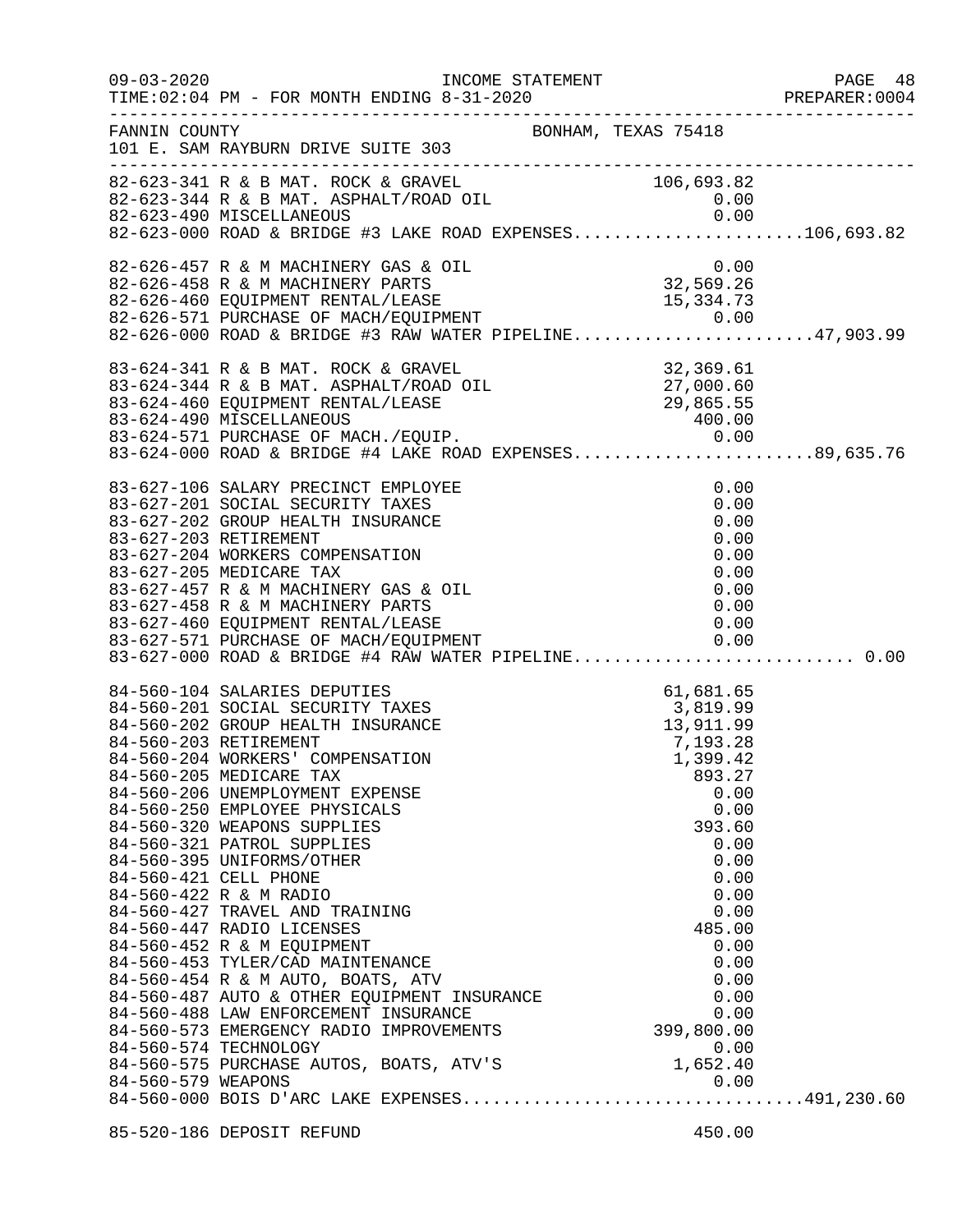| $09 - 03 - 2020$     | INCOME STATEMENT<br>TIME: 02:04 PM - FOR MONTH ENDING 8-31-2020                                                                                                                                                                                                                                                                                                                                             |  |                                    |                                                                                      | PAGE 49<br>PREPARER: 0004 |
|----------------------|-------------------------------------------------------------------------------------------------------------------------------------------------------------------------------------------------------------------------------------------------------------------------------------------------------------------------------------------------------------------------------------------------------------|--|------------------------------------|--------------------------------------------------------------------------------------|---------------------------|
| FANNIN COUNTY        | BONHAM, TEXAS 75418<br>101 E. SAM RAYBURN DRIVE SUITE 303                                                                                                                                                                                                                                                                                                                                                   |  |                                    |                                                                                      |                           |
| 85-520-343 R & M DAM | 85-520-341 R & M ROADS<br>85-520-342 R & M CAMPGROUNDS<br>85-520-440 UTILITIES ELECTRICITY<br>85-520-442 UTILITIES WATER                                                                                                                                                                                                                                                                                    |  | 0.00<br>0.00<br>355.93<br>388.55   | 0.00                                                                                 |                           |
|                      |                                                                                                                                                                                                                                                                                                                                                                                                             |  |                                    |                                                                                      |                           |
|                      |                                                                                                                                                                                                                                                                                                                                                                                                             |  |                                    |                                                                                      |                           |
|                      | 86-560-573 EMERGENCY RADIOS<br>86-560-573 EMERGENCY RADIOS 2,884.60<br>86-560-000 SHERIFF'S OFFICE TECHNOLOGY2,884.60                                                                                                                                                                                                                                                                                       |  |                                    |                                                                                      |                           |
|                      | 87-575-310 OFFICE SUPP./MISC.<br>87-575-319 RESTITUTION<br>87-575-321 REIMBURSEMENT OF FEES FOR OTHER COU 40.00<br>87-575-353 COMPUTER EXPENSE                                                                                                                                                                                                                                                              |  | 757.85<br>2,049.00                 |                                                                                      |                           |
|                      |                                                                                                                                                                                                                                                                                                                                                                                                             |  |                                    |                                                                                      |                           |
|                      | 88-645-409 DIABETIC SUPPLIES<br>88-645-410 CERT. REG. NURSE ANES.<br>88-645-411 PHYSICIAN, NON-EMERGENCY<br>88-645-412 PRESCRIPTIONS, DRUGS<br>88-645-413 HOSPITAL, INPATIENT<br>88-645-414 HOSPITAL, OUTPATIENT<br>88-645-415 LABORATORY/X-RAY<br>88-645-418 FED. QUALIFIED HEALTH CENTER<br>88-645-420 RURAL HEALTH CLINIC<br>88-645-422 AMBULATORY SURGICAL CENTER<br>88-645-423 MEDICAL EQUIP. PURCHASE |  |                                    | 0.00<br>0.00<br>0.00<br>0.00<br>0.00<br>0.00<br>0.00<br>0.00<br>0.00<br>0.00<br>0.00 |                           |
|                      |                                                                                                                                                                                                                                                                                                                                                                                                             |  |                                    |                                                                                      |                           |
|                      | 89-581-416 STRUCTURAL FAMILY THERAPY 50,000.00<br>89-581-000 STRUCTURAL FAMILY THERAPY OOG50,000.00                                                                                                                                                                                                                                                                                                         |  |                                    |                                                                                      |                           |
|                      | 89-588-103 SALARY COMM.CORR.OFFICERS<br>89-588-201 SOCIAL SECURITY TAX<br>89-588-202 GROUP HEALTH INSURANCE<br>89-588-203 RETIREMENT<br>89-588-204 WORKERS COMPENSATION<br>89-588-205 MEDICARE TAX<br>89-588-310 OFFICE SUPPLIES<br>89-588-574 COMPUTER EQUIPMENT                                                                                                                                           |  |                                    | 0.00<br>0.00<br>0.00<br>0.00<br>0.00<br>0.00<br>0.00<br>0.00                         |                           |
|                      | 89-589-416 STRUCTURAL FAMILY THERAPY<br>89-589-453 COMPUTER SOFTWARE<br>89-589-469 UNEXPENDED FUNDS<br>89-589-000 REGIONAL DIVERSIONS ALTERNATIVES3,000.00                                                                                                                                                                                                                                                  |  | 3,000.00                           | 0.00                                                                                 |                           |
|                      |                                                                                                                                                                                                                                                                                                                                                                                                             |  |                                    |                                                                                      |                           |
|                      | 89-590-102 SALARY APPOINTED OFFICIAL<br>89-590-103 SALARY COMM.CORR.OFFICERS<br>89-590-201 SOCIAL SECURITY TAX                                                                                                                                                                                                                                                                                              |  | 32,820.96<br>40,884.00<br>4,450.42 |                                                                                      |                           |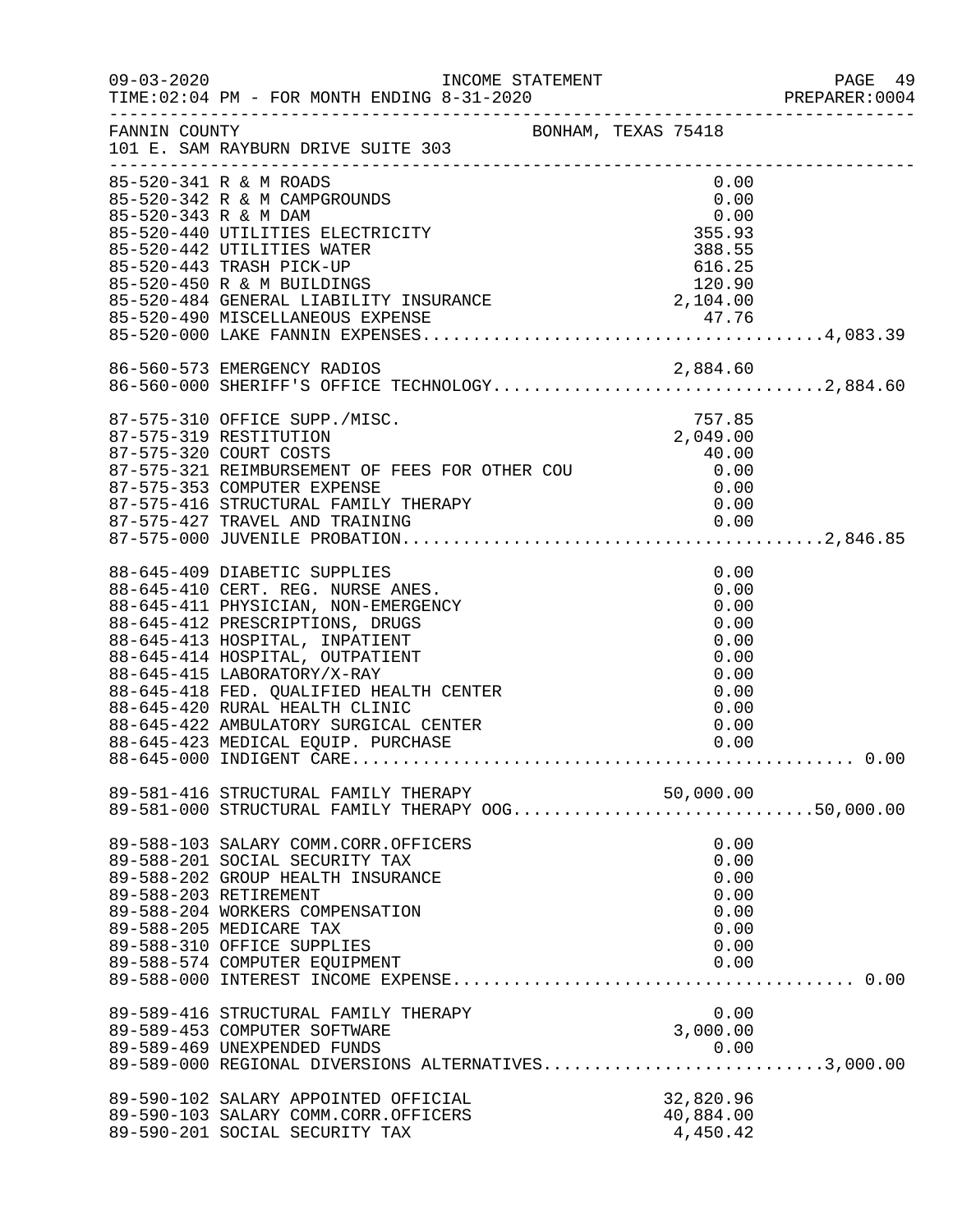|                      |                                                                                                                                                                                                                                                                                                                                                                                                                                                                                                                           |                                                                                        | PAGE 50<br>PREPARER: 0004 |
|----------------------|---------------------------------------------------------------------------------------------------------------------------------------------------------------------------------------------------------------------------------------------------------------------------------------------------------------------------------------------------------------------------------------------------------------------------------------------------------------------------------------------------------------------------|----------------------------------------------------------------------------------------|---------------------------|
|                      | FANNIN COUNTY<br>BONHAM, TEXAS 75418<br>101 E. SAM RAYBURN DRIVE SUITE 303                                                                                                                                                                                                                                                                                                                                                                                                                                                |                                                                                        |                           |
|                      | 16, 317.18<br>89-590-202 GROUP HEALTH INSURANCE<br>89-590-202 GROUP HEALTH INSURANCE<br>89-590-203 RETIREMENT<br>89-590-204 WORKERS COMPENSATION<br>89-590-205 MEDICARE TAX<br>89-590-311 POSTAGE<br>89-590-421 CELL PHONE<br>89-590-421 CELL<br>89-590-435 PRINTING<br>89-590-469 UNEXPENDED FUNDS 0.00<br>89-590-471 TRANSFER TO PPA FOR DETENTION CENTE 8,156.86<br>89-590-471 TRANSFER TO PPA FOR DETENTION CENTE 8,156.86<br>89-590-499 BANK SERVICE FEES 459.00<br>89-590-000 BASIC PROBATION SUPERVISION120,965.14 |                                                                                        |                           |
|                      | 89-590-000 BASIC PROBATION SUFFAVILLE.<br>89-591-102 SALARY APPOINTED OFFICIAL<br>89-591-103 SALARY COMM.CORR.OFFICERS<br>89-591-201 SOCIAL SECURITY TAX<br>89-591-202 GROUP HEALTH INSURANCE<br>89-591-202 GROUP HEALTH INSURANCE<br>89-5                                                                                                                                                                                                                                                                                |                                                                                        |                           |
| 89-592-408 DETENTION | 89-592-102 SALARY APPOINTED OFFICIAL<br>89-592-103 SALARY COMM.CORR.OFFICERS<br>89-592-201 SOCIAL SECURITY TAX<br>89-592-202 GROUP HEALTH INSURANCE<br>89-592-203 RETIREMENT<br>89-592-203 RETIREMENT<br>89-592-204 WORKERS COMPENSATION<br><br>89-592-205 MEDICARE TAX<br>89-592-469 UNEXPENDED FUNDS<br>89-592-000 PRE/POST ADJUDICATION FACILITIES5,868.84                                                                                                                                                             | 57.46<br>79.47<br>0.00                                                                 |                           |
|                      | 89-593-102 SALARY APPOINTED OFFICIAL<br>89-593-103 SALARY COMM.CORR.OFFICERS<br>89-593-201 SOCIAL SECURITY TAX<br>89-593-202 GROUP HEALTH INSURANCE<br>89-593-203 RETIREMENT<br>89-593-204 WORKERS COMPENSATION<br>89-593-205 MEDICARE TAX<br>89-593-415 RESIDENTIAL PLACEMENT<br>89-593-469 UNEXPENDED FUNDS<br>89-593-471 TRANSFER TO PPA FOR DETENTION CENTE 121.49                                                                                                                                                    | 2,854.08<br>3,555.12<br>387.09<br>1,419.66<br>748.93<br>59.98<br>90.69<br>0.00<br>0.00 |                           |
|                      | 89-594-102 SALARY APPOINTED OFFICIAL<br>89-594-103 SALARY COMM.CORR.OFFICERS<br>89-594-201 SOCIAL SECURITY TAX<br>89-594-202 GROUP HEALTH INSURANCE<br>89-594-203 RETIREMENT<br>89-594-204 WORKERS COMPENSATION<br>89-594-205 MEDICARE TAX<br>89-594-413 PSYCHOLOGICAL                                                                                                                                                                                                                                                    | 786.00<br>979.20<br>107.05<br>391.38<br>206.53<br>16.52<br>25.07<br>4,225.00           |                           |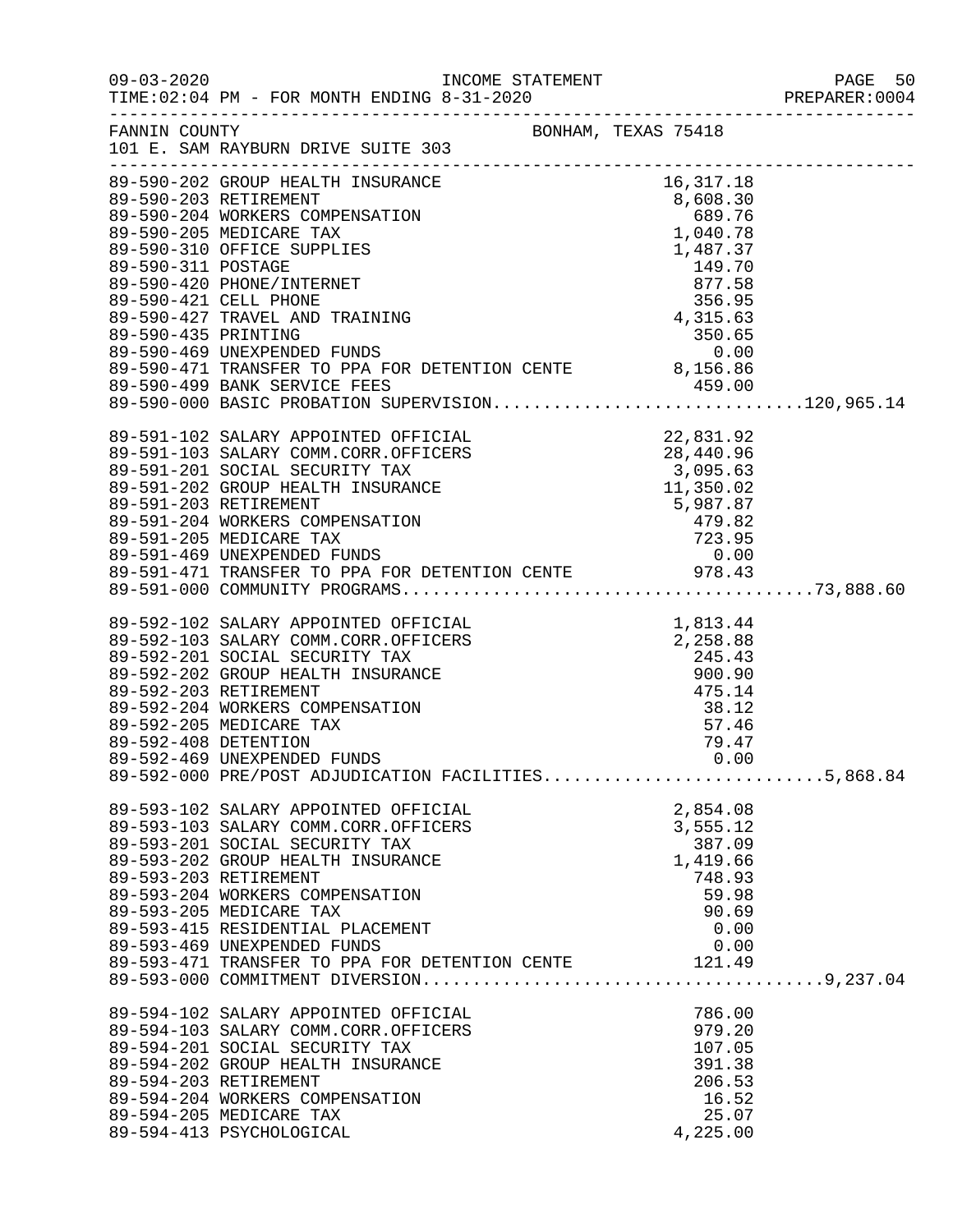| $09 - 03 - 2020$ | INCOME STATEMENT<br>TIME: 02:04 PM - FOR MONTH ENDING 8-31-2020                                                             |          | PAGE 51<br>PREPARER: 0004 |
|------------------|-----------------------------------------------------------------------------------------------------------------------------|----------|---------------------------|
| FANNIN COUNTY    | BONHAM, TEXAS 75418<br>101 E. SAM RAYBURN DRIVE SUITE 303                                                                   |          |                           |
|                  | 89-594-414 COUNSELING                                                                                                       | 630.00   |                           |
|                  | 89-594-415 RESIDENTIAL PLACEMENT                                                                                            | 0.00     |                           |
|                  | 89-594-469 UNEXPENDED FUNDS                                                                                                 | 0.00     |                           |
|                  |                                                                                                                             |          |                           |
|                  | 89-994-415 RESIDENTIAL PLACEMENT<br>89-994-488 LAW ENFORCEMENT INSURANCE<br>89-994-000 LOCAL FUNDS CARRIED FORWARD16,234.44 |          |                           |
|                  |                                                                                                                             |          |                           |
|                  |                                                                                                                             |          |                           |
|                  |                                                                                                                             |          |                           |
|                  |                                                                                                                             |          |                           |
|                  |                                                                                                                             |          |                           |
|                  |                                                                                                                             |          |                           |
|                  |                                                                                                                             |          |                           |
|                  |                                                                                                                             |          |                           |
|                  |                                                                                                                             |          |                           |
|                  |                                                                                                                             |          |                           |
|                  |                                                                                                                             |          |                           |
|                  |                                                                                                                             |          |                           |
|                  |                                                                                                                             |          |                           |
|                  |                                                                                                                             |          |                           |
|                  | 89-995-416 STRUCTURAL FAMILY THERAPY<br>89-995-427 TRAVEL AND TRAINING<br>89-995-453 COMPUTER SOFTWARE                      |          |                           |
|                  |                                                                                                                             | 0.00     |                           |
|                  |                                                                                                                             |          |                           |
|                  |                                                                                                                             |          |                           |
|                  | 92-700-310 OFFICE SUPPLIES                                                                                                  | 0.00     |                           |
|                  | 92-700-430 BIDS AND NOTICES                                                                                                 | 0.00     |                           |
|                  | 92-700-484 APPRAISALS                                                                                                       | 0.00     |                           |
|                  |                                                                                                                             |          |                           |
|                  |                                                                                                                             |          |                           |
|                  | 93-909-414 GRANT ADMINISTRATION                                                                                             | 8,100.00 |                           |
|                  | 93-909-415 CONSTRUCTION EXPENSE                                                                                             | 0.00     |                           |
|                  | 93-909-416 ENGINEERING                                                                                                      | 0.00     |                           |
|                  | 93-909-000 GRANT #7219149 HICKORY CREEK8,100.00                                                                             |          |                           |
|                  |                                                                                                                             |          |                           |
|                  |                                                                                                                             |          |                           |
| NET INCOME       |                                                                                                                             |          |                           |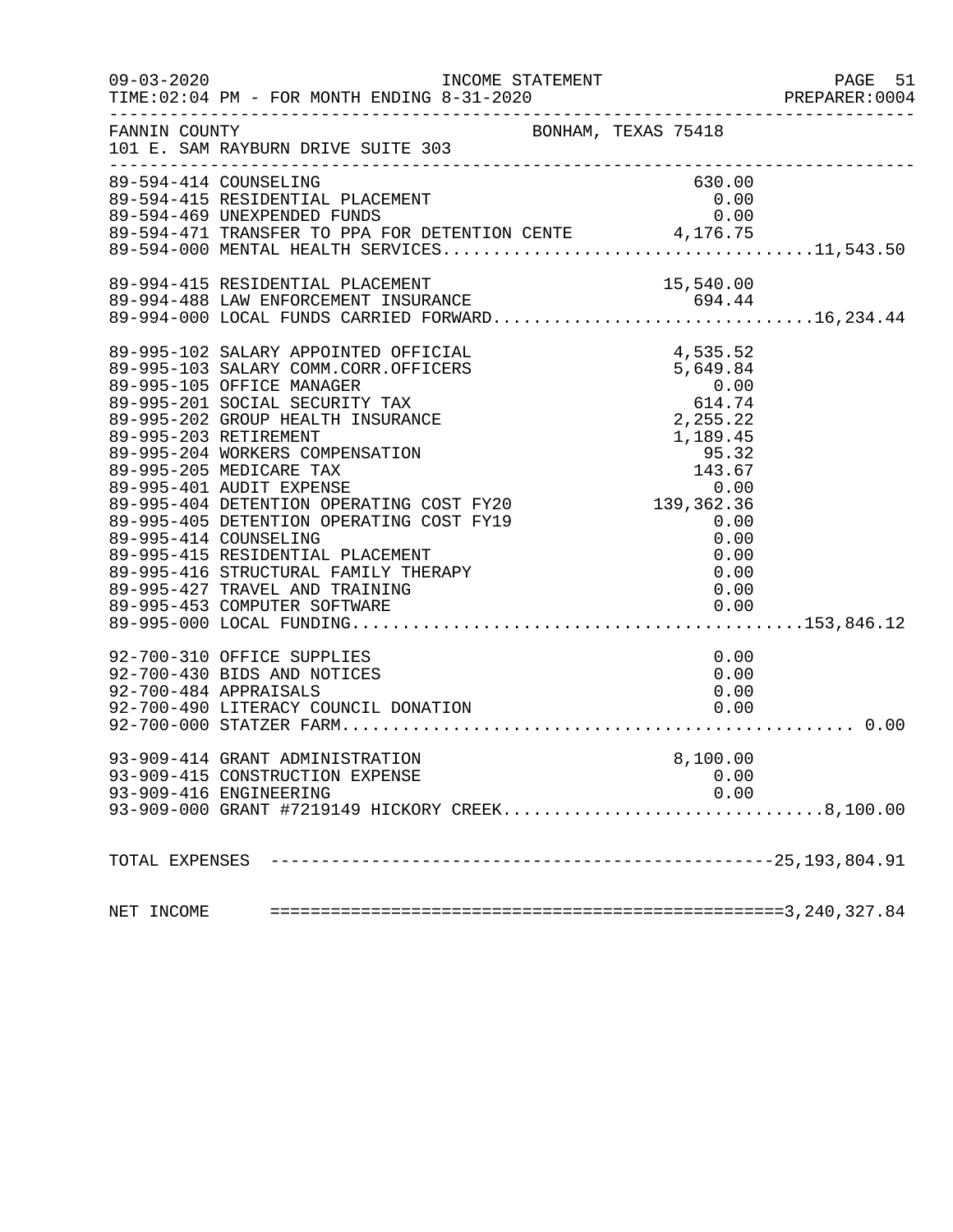| $09 - 03 - 2020$    | BALANCE SHEET                                                                                                                                                                                                                                                         |                                                                                                         | PAGE<br>1 |
|---------------------|-----------------------------------------------------------------------------------------------------------------------------------------------------------------------------------------------------------------------------------------------------------------------|---------------------------------------------------------------------------------------------------------|-----------|
|                     | 101 E. SAM RAYBURN DRIVE SUITE 303<br>---------------                                                                                                                                                                                                                 |                                                                                                         |           |
|                     | ***** ASSETS *****                                                                                                                                                                                                                                                    |                                                                                                         |           |
| 10-100-100 PAYROLL  |                                                                                                                                                                                                                                                                       | 367.98                                                                                                  |           |
| 10-103-175 TEXPOOL  | 10-103-100 GENERAL-COMBINED FUNDS CHECKING 527, 432.47<br>10-103-110 BUSINESS MONEY FUND ACCOUNT                                                                                                                                                                      | 1,627,371.85<br>2,518,538.08                                                                            |           |
|                     | 10-104-560 SHERIFF PETTY CASH                                                                                                                                                                                                                                         | 200.00                                                                                                  |           |
|                     | 10-105-003 COUNTY CLERK CHANGE FUND<br>10-105-075 CO.ATTORNEY CHANGE FUND<br>10-105-115 JURY CASH ON HAND<br>10-105-450 DISTRICT CLK. CHANGE FUND<br>10-105-455 JP#1 CASH ON HAND<br>10-105-457 JP#3 CASH ON HAND<br>10-105-499 TAX ASSESSOR CHANGE FUND              | 100.00<br>0.00<br>1,000.00<br>50.00<br>100.00<br>100.00<br>1,400.00                                     |           |
|                     | 10-120-305 FINES RECEIVABLE<br>10-120-306 ALLOWANCE FOR UNCOLLECTIBLES<br>10-120-307 ALOWANCE FOR UNCOLLECTIBLES HOSPITA<br>10-120-311 TAXES RECEIVABLE<br>10-120-312 DUE FROM OTHER GOVERNMENTS<br>10-120-313 DUE FROM OTHER FUNDS<br>10-120-314 ACCOUNTS RECEIVABLE | 6,565,608.58<br>1,902,847.46-<br>$100,000.00 -$<br>681,817.78<br>184,969.75<br>107,448.75<br>118,551.86 |           |
|                     | 10-133-089 DUE FROM T.J.P.C.                                                                                                                                                                                                                                          | 0.00                                                                                                    |           |
| 10-513-162 BUILDING |                                                                                                                                                                                                                                                                       | 0.00                                                                                                    |           |
|                     | 10-999-100 A/P CLEARING ACCOUNT                                                                                                                                                                                                                                       | 0.00                                                                                                    |           |
| 11-100-100 PAYROLL  |                                                                                                                                                                                                                                                                       | 0.00                                                                                                    |           |
|                     | 11-102-100 A/P CLEARING                                                                                                                                                                                                                                               | 0.00                                                                                                    |           |
|                     | 11-103-100 C.H. SECURITY-COMBINED FUNDS CKING 132,939.46                                                                                                                                                                                                              |                                                                                                         |           |
|                     | 11-120-313 DUE FROM OTHER FUNDS                                                                                                                                                                                                                                       | 2,394.37                                                                                                |           |
|                     | 12-102-100 A/P CLEARING                                                                                                                                                                                                                                               | 0.00                                                                                                    |           |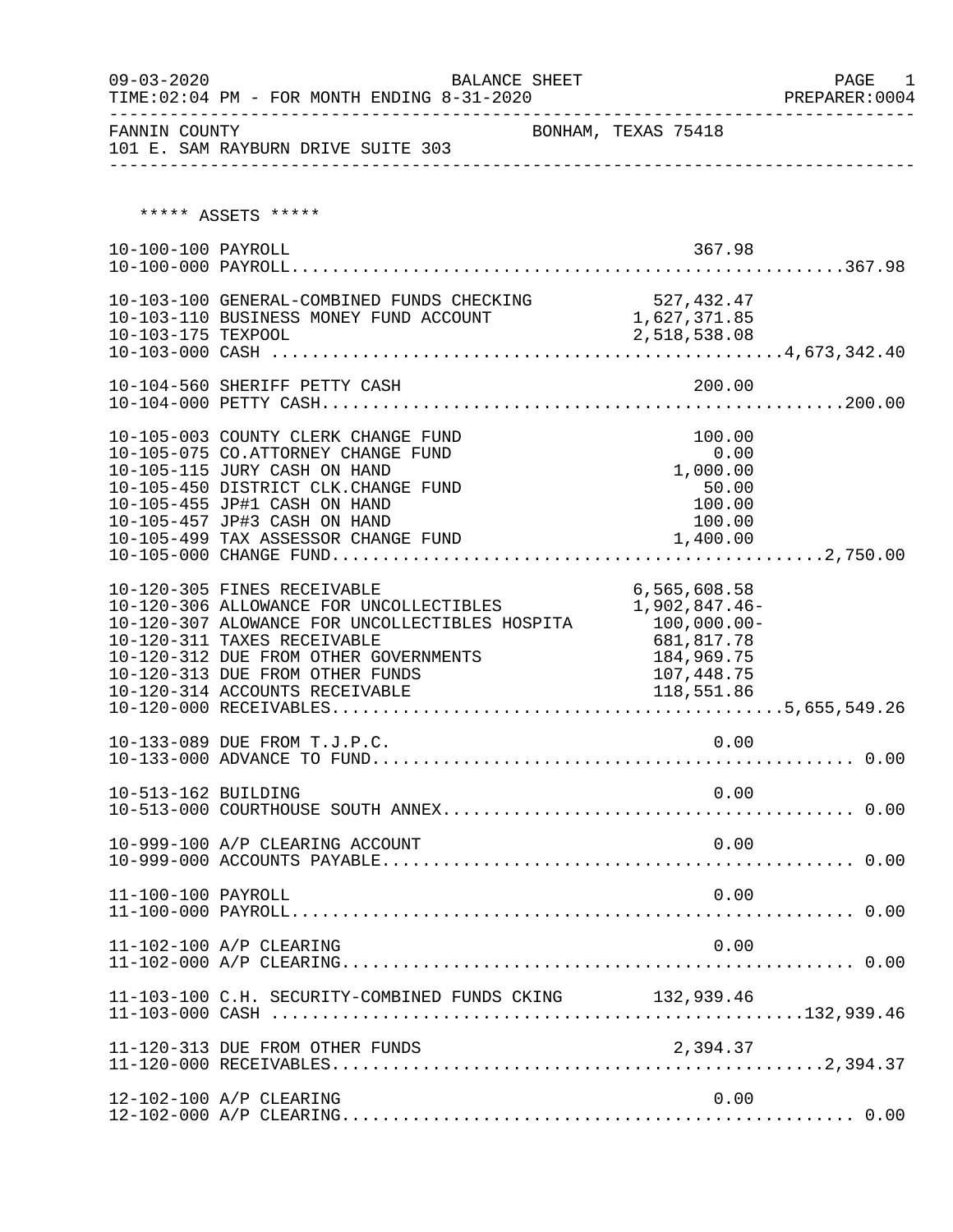| $09 - 03 - 2020$   | BALANCE SHEET<br>TIME: 02:04 PM - FOR MONTH ENDING 8-31-2020 |           | PAGE 2<br>PREPARER: 0004 |
|--------------------|--------------------------------------------------------------|-----------|--------------------------|
| FANNIN COUNTY      | BONHAM, TEXAS 75418<br>101 E. SAM RAYBURN DRIVE SUITE 303    |           |                          |
|                    | 12-103-100 CO.CLK.VITAL STAT.-COMB.FUNDS CKING 72.62-        |           |                          |
|                    | 12-120-313 DUE FROM OTHER FUNDS                              | 81.00     |                          |
|                    | 13-102-100 A/P CLEARING                                      | 0.00      |                          |
|                    | 13-103-113 SURETY BAIL BOND FEE                              | 4,455.00  |                          |
|                    | 14-102-100 A/P CLEARING                                      | 0.00      |                          |
|                    | 14-103-100 JUST.CT.BLDG.SEC.-COMB.FUNDS CKING 18,833.55      |           |                          |
|                    | 14-120-313 DUE FROM OTHER FUNDS                              | 195.21    |                          |
|                    | 16-102-100 A/P CLEARING                                      | 0.00      |                          |
|                    | 16-103-100 CO.JUDGE EXCESS SUPP.-COMB.FUND CK 16,227.55      |           |                          |
|                    | 17-102-100 A/P CLEARING                                      | 0.00      |                          |
|                    | 17-103-100 PROB.JUDGES ED.-COMB. FUNDS CKING 5,837.52        |           |                          |
|                    | 17-120-313 DUE FROM OTHER FUNDS                              | 60.00     |                          |
| 18-100-100 PAYROLL |                                                              | 0.00      |                          |
|                    | 18-102-100 A/P CLEARING                                      | 0.00      |                          |
|                    | 18-103-100 CO.CLK.REC.MNGMT.-COMB.FUNDS CKING                | 75,257.65 |                          |
|                    | 18-120-313 DUE FROM OTHER FUNDS                              | 7,397.84  |                          |
| 19-100-100 PAYROLL |                                                              | 0.00      |                          |
|                    | 19-102-100 A/P CLEARING                                      | 0.00      |                          |
|                    | 19-103-100 DIST.CLK.REC.MNGMT-COMB.FUNDS CKING 5,057.59      |           |                          |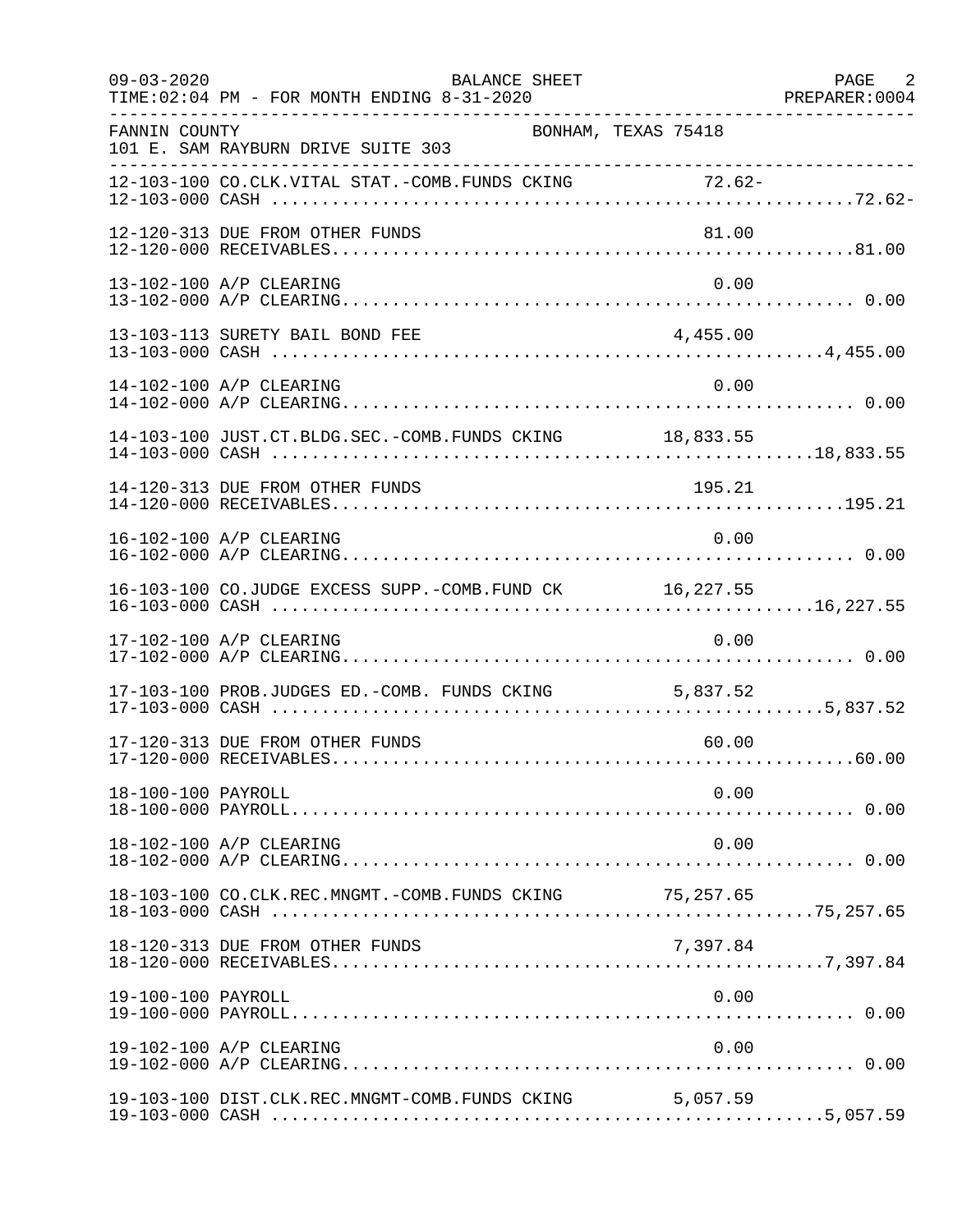| $09 - 03 - 2020$                       | BALANCE SHEET<br>TIME: 02:04 PM - FOR MONTH ENDING 8-31-2020                                                                          |                                                 | PAGE 3<br>PREPARER: 0004 |
|----------------------------------------|---------------------------------------------------------------------------------------------------------------------------------------|-------------------------------------------------|--------------------------|
| FANNIN COUNTY                          | BONHAM, TEXAS 75418<br>101 E. SAM RAYBURN DRIVE SUITE 303                                                                             |                                                 |                          |
|                                        | 19-120-313 DUE FROM OTHER FUNDS                                                                                                       |                                                 |                          |
| 20-100-100 PAYROLL                     |                                                                                                                                       | 0.00                                            |                          |
|                                        | 20-102-100 A/P CLEARING                                                                                                               | 0.00                                            |                          |
|                                        | 20-103-100 CO.OFF.REC.MNGMT-COMB. FUNDS CKING 64,282.24                                                                               |                                                 |                          |
|                                        | 20-120-313 DUE FROM OTHER FUNDS                                                                                                       | 814.28                                          |                          |
| 21-100-100 PAYROLL                     |                                                                                                                                       | 0.00                                            |                          |
|                                        | 21-102-100 A/P CLEARING                                                                                                               | 0.00                                            |                          |
|                                        | 21-103-100 R&B#1-COMBINED FUNDS CHECKING                                                                                              | 313, 577.14                                     |                          |
|                                        | 21-120-311 TAXES RECEIVABLE<br>21-120-312 DUE FROM OTHER GOVERNMENTS<br>21-120-313 DUE FROM OTHER FUNDS<br>21-120-315 INVENTORY ASSET | 39,142.20<br>10,884.11<br>5,688.04<br>14,925.02 |                          |
| 21-621-500 LAND<br>21-621-535 BUILDING | 21-621-599 CAPITAL OUTLAY                                                                                                             | 0.00<br>0.00                                    | 0.00                     |
| 22-100-100 PAYROLL                     |                                                                                                                                       | 0.00                                            |                          |
|                                        | 22-102-100 A/P CLEARING                                                                                                               | 0.00                                            |                          |
| 22-103-175 TEXPOOL                     | 22-103-100 R&B#2- COMBINED FUNDS CHECKING                                                                                             | 409,041.54<br>262, 113.25                       |                          |
|                                        | 22-120-311 TAXES RECEIVABLE<br>22-120-312 DUE FROM OTHER GOVERNMENT<br>22-120-313 DUE FROM OTHER FUNDS<br>22-120-315 INVENTORY ASSET  | 44,829.54<br>12,210.25<br>6,625.78<br>97,983.82 |                          |
| 22-622-500 LAND<br>22-622-535 BUILDING | 22-622-575 LAND/BUILDING<br>22-622-599 CAPITAL OUTLAY                                                                                 | 0.00<br>0.00<br>0.00                            | 0.00                     |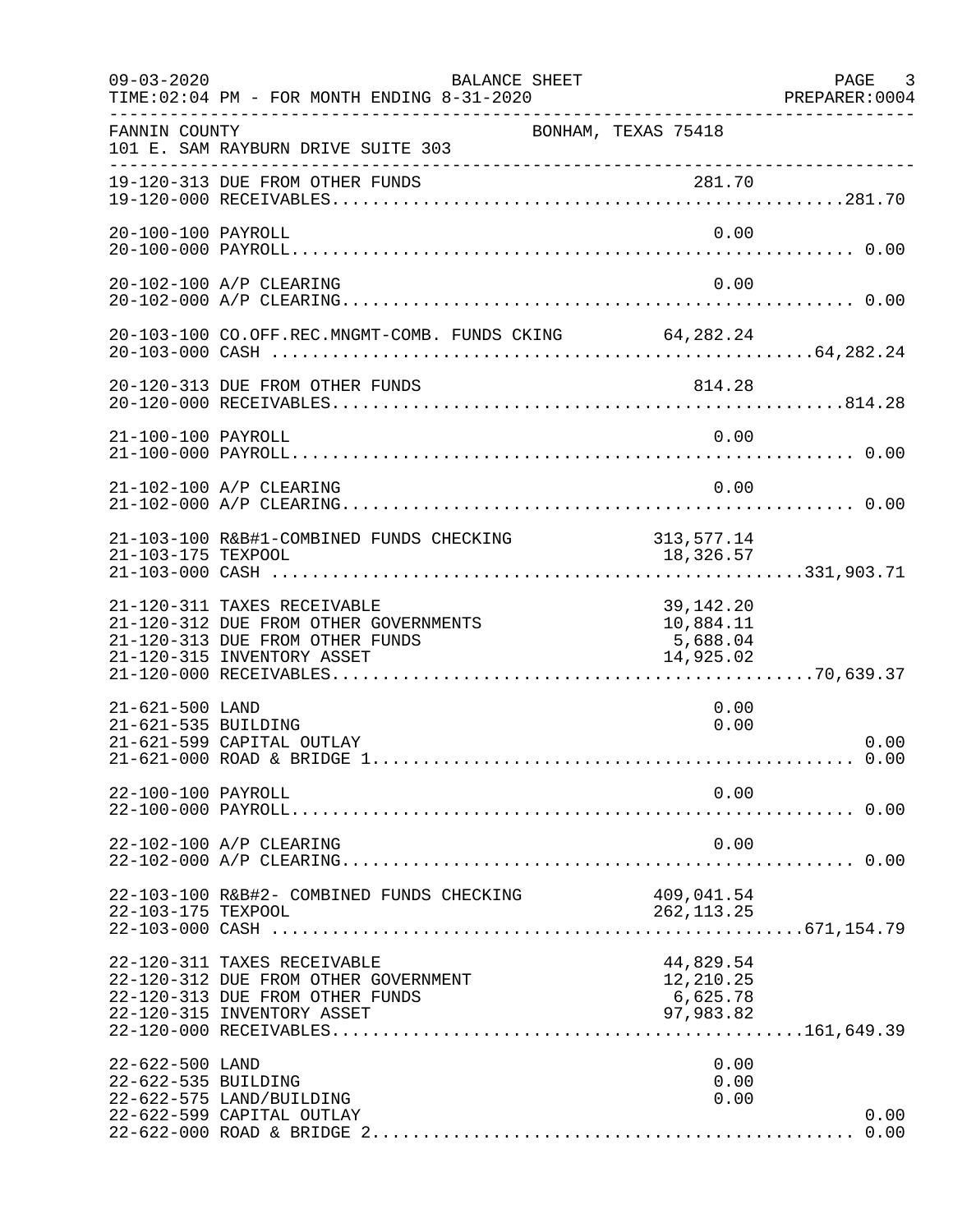| $09 - 03 - 2020$                       | BALANCE SHEET<br>TIME: 02:04 PM - FOR MONTH ENDING 8-31-2020                                                                    |                                                 | PAGE 4<br>PREPARER:0004 |
|----------------------------------------|---------------------------------------------------------------------------------------------------------------------------------|-------------------------------------------------|-------------------------|
| FANNIN COUNTY                          | 101 E. SAM RAYBURN DRIVE SUITE 303                                                                                              | BONHAM, TEXAS 75418                             |                         |
| 23-100-100 PAYROLL                     |                                                                                                                                 | 0.00                                            |                         |
|                                        | 23-102-100 A/P CLEARING                                                                                                         | 0.00                                            |                         |
|                                        | 23-103-100 R&B#3-COMBINED FUNDS CHECKING                                                                                        | 324,854.87<br>621, 102. 41                      |                         |
|                                        | 23-120-311 TAXES RECEIVABLE<br>23-120-312 DUE FROM OTHER GOVERNMENTS<br>23-120-313 DUE FROM OTHER FUNDS<br>23-120-315 INVENTORY | 67,249.35<br>19,017.79<br>9,938.67<br>39,576.00 |                         |
| 23-623-500 LAND<br>23-623-535 BUILDING | 23-623-599 CAPITAL OUTLAY                                                                                                       | 0.00<br>0.00                                    | 0.00                    |
| 24-100-100 PAYROLL                     |                                                                                                                                 | $11,305.75-$                                    |                         |
|                                        | 24-102-100 A/P CLEARING                                                                                                         | 0.00                                            |                         |
| 24-103-175 TEXPOOL                     | 24-103-100 R&B#4- COMBINED FUNDS CHECKING                                                                                       | 323,002.36<br>109,766.14                        |                         |
|                                        | 24-120-311 TAXES RECEIVABLE<br>24-120-312 DUE FROM OTHER GOVERNMENTS<br>24-120-313 DUE FROM OTHER FUNDS<br>24-120-315 INVENTORY | 37,864.07<br>10,825.36<br>5,657.34<br>5,616.62  |                         |
| 24-624-500 LAND<br>24-624-535 BUILDING | 24-624-599 CAPITAL OUTLAY                                                                                                       | 0.00<br>0.00                                    | 0.00                    |
|                                        | 25-103-100 BEES-COMBINED FUNDS CHECKING                                                                                         | 0.00                                            |                         |
|                                        | 26-102-100 A/P CLEARING                                                                                                         | 0.00                                            |                         |
|                                        | 26-103-100 J.P.#1 JUST.CT.TECH-COMB.FUND CKING 50,862.92                                                                        |                                                 |                         |
|                                        | 26-120-313 DUE FROM OTHER FUNDS                                                                                                 | 437.79                                          |                         |
|                                        | 27-102-100 A/P CLEARING                                                                                                         | 0.00                                            |                         |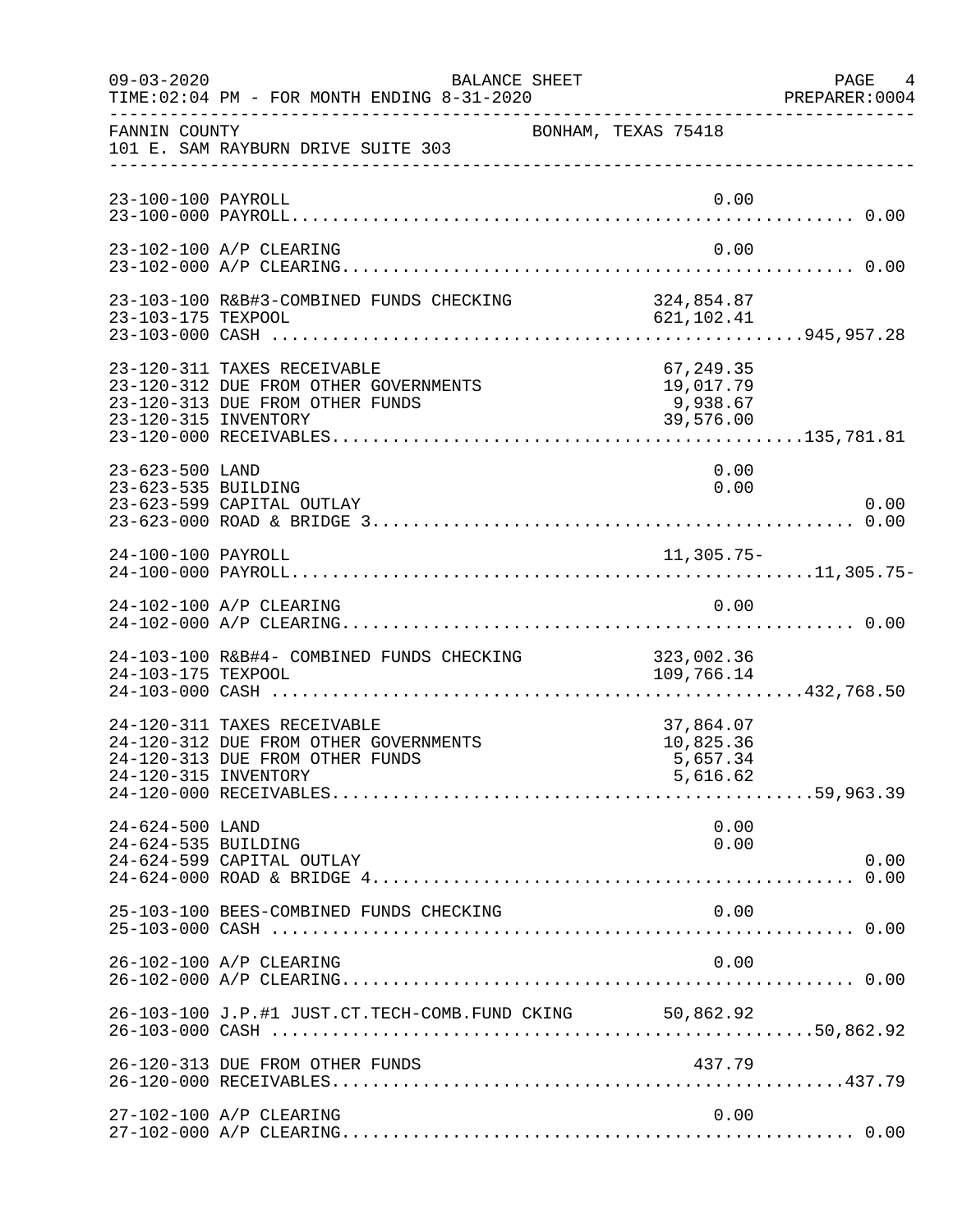| $09 - 03 - 2020$   | BALANCE SHEET<br>TIME: 02:04 PM - FOR MONTH ENDING 8-31-2020                                           |                        | PAGE 5<br>PREPARER: 0004 |
|--------------------|--------------------------------------------------------------------------------------------------------|------------------------|--------------------------|
| FANNIN COUNTY      | BONHAM, TEXAS 75418<br>101 E. SAM RAYBURN DRIVE SUITE 303                                              |                        |                          |
|                    | 27-103-100 J.P.#2 JUST.CT.TECH-COMB.FUND CKING 9,547.02                                                |                        |                          |
|                    | 27-120-313 DUE FROM OTHER FUNDS                                                                        | 233.20                 |                          |
|                    | 28-102-100 A/P CLEARING                                                                                | 0.00                   |                          |
|                    | 28-103-100 J.P.#3 JUST.CT.TECH-COMB.FUND CKING 5,738.59                                                |                        |                          |
|                    | 28-120-313 DUE FROM OTHER FUNDS                                                                        | 109.75                 |                          |
|                    | 30-103-100 SHERIFF WORK RELEASE-COMB FUND CKIN 0.00                                                    |                        |                          |
| 31-103-175 TEXPOOL | 31-103-100 COURTHOUSE RESTORATION-COMB.FUND                                                            | 115.00<br>0.00         |                          |
|                    | 31-120-310 GRANT RECEIVED FROM THC                                                                     | 49,142.95              |                          |
|                    | 33-102-100 A/P CLEARING                                                                                | 0.00                   |                          |
|                    | 33-103-100 BAIL BONDSMAN APP.-COMB FUND CKING 8,428.03<br>33-103-000 BAIL BONDSMAN AP.FEE CASH8,428.03 |                        |                          |
| 34-100-100 PAYROLL |                                                                                                        | 0.00                   |                          |
|                    | 34-103-100 DISTRICT CT.REC.ARCHIVE COMB.FUND C 36,710.69                                               |                        |                          |
|                    | 34-120-313 DUE FROM OTHER FUNDS                                                                        | 515.26                 |                          |
|                    | 35-103-100 LAW LIBRARY-COMBINED FUND CHECKING 193,703.05                                               |                        |                          |
|                    | 35-120-313 DUE FROM OTHER FUNDS                                                                        | 1,803.63               |                          |
| 36-100-100 PAYROLL |                                                                                                        | 0.00                   |                          |
|                    | 36-102-100 A/P CLEARING                                                                                | 0.00                   |                          |
|                    | 36-103-136 D. A. FEE CASH ACCT.<br>36-103-236 D.A. FEE SEIZURE FUND                                    | 11,785.24<br>16,094.02 |                          |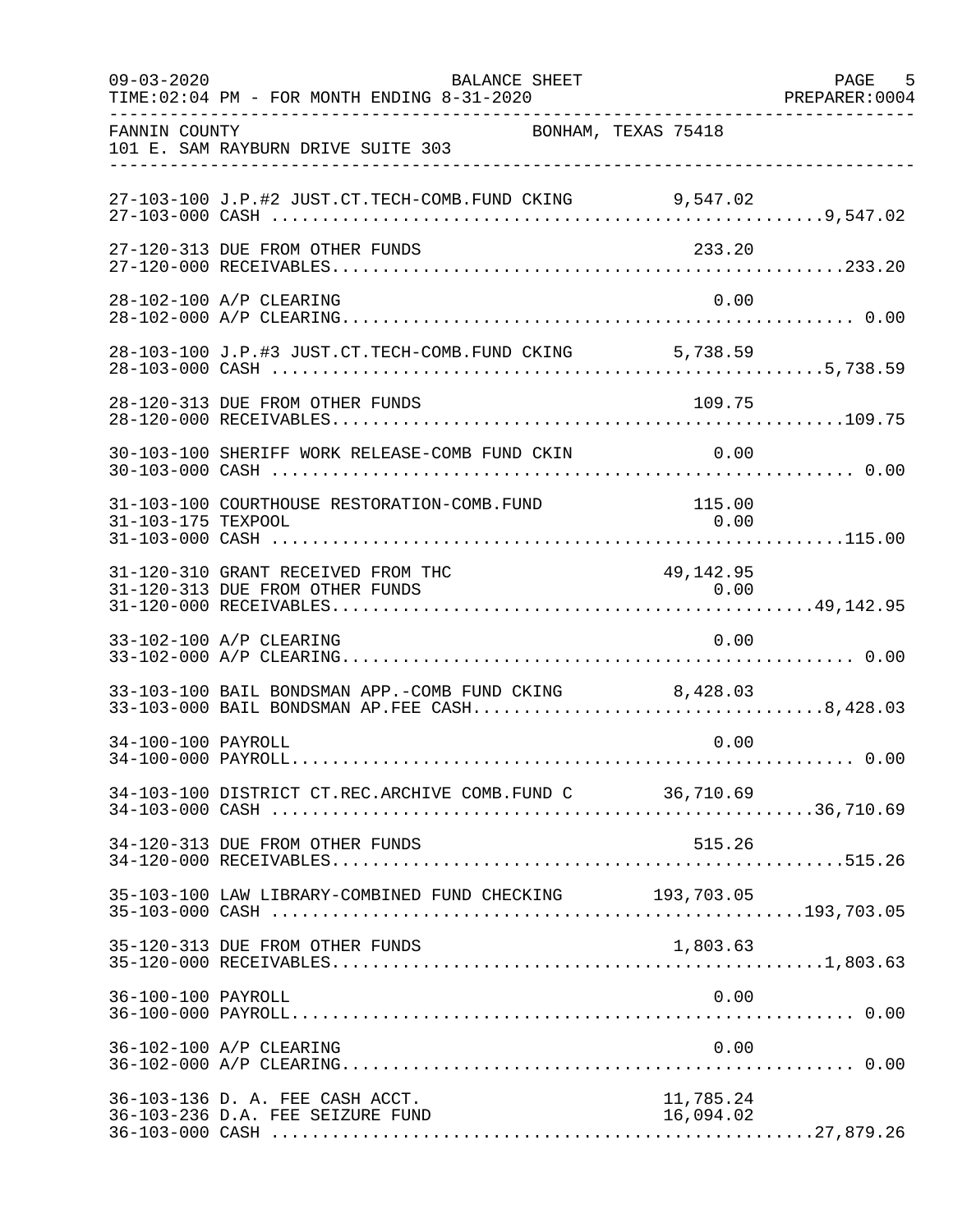| $09 - 03 - 2020$   | BALANCE SHEET<br>TIME: 02:04 PM - FOR MONTH ENDING 8-31-2020 |            | PAGE 6 |
|--------------------|--------------------------------------------------------------|------------|--------|
| FANNIN COUNTY      | BONHAM, TEXAS 75418<br>101 E. SAM RAYBURN DRIVE SUITE 303    |            |        |
|                    | 36-999-100 A/P CLEARING ACCOUNT                              | 0.00       |        |
|                    | 37-103-137 CASH-CONTRABAND SEIZURE                           |            |        |
|                    | 38-102-100 A/P CLEARING                                      | 0.00       |        |
|                    |                                                              |            |        |
|                    | 39-102-100 A/P CLEARING                                      | 0.00       |        |
|                    |                                                              |            |        |
|                    | 40-103-100 NAACHO-COMBINED FUND CKING                        | 0.00       |        |
|                    | 41-102-100 A/P CLEARING                                      | 0.00       |        |
|                    | 41-103-100 CITIZEN CORPS(CERT)-COMB. FUND CKING 159.29       |            |        |
|                    | 41-120-312 DUE FROM OTHER GOVERNMENTS                        | 0.00       |        |
|                    | 42-103-100 HAZARD MITIGATION-COMB.FUND CKING.                | 0.00       |        |
| 43-100-100 PAYROLL |                                                              | 0.00       |        |
|                    | 43-103-100 CARES ACT-COMB FUND CKING                         | 183,055.38 |        |
|                    | 44-102-100 A/P CLEARING                                      | 0.00       |        |
|                    | 44-103-100 HOMELAND SECURITY-COMB.FUND CHKING                | 0.00       |        |
|                    | 44-120-312 DUE FROM OTHER GOVERNMENT                         | 0.00       |        |
| 45-100-100 PAYROLL |                                                              | 0.00       |        |
|                    | 45-103-100 CHAPTER 19-COMBINED FUNDS CHECKING                | 34,938.98  |        |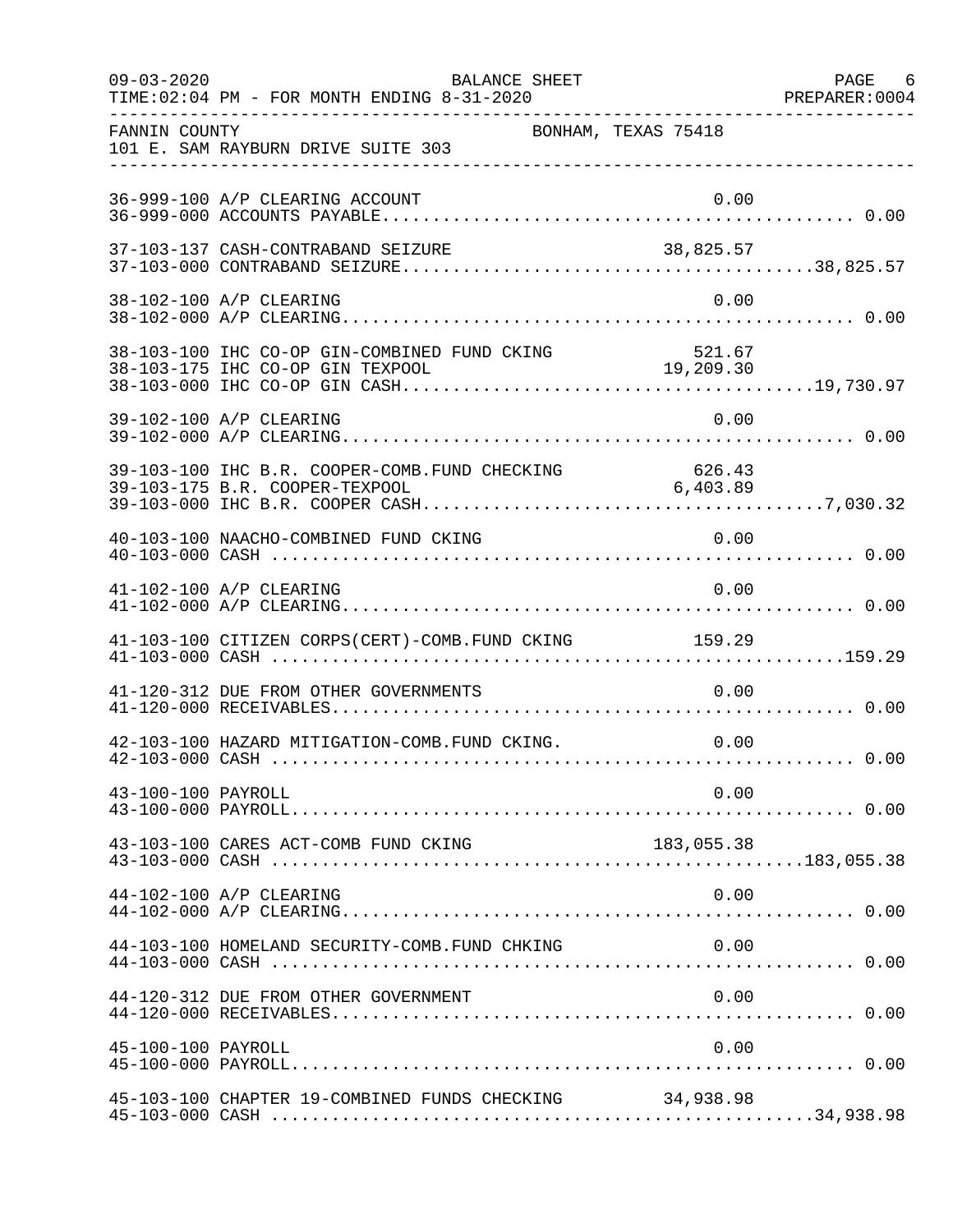| $09 - 03 - 2020$   | <b>BALANCE SHEET</b><br>TIME: 02:04 PM - FOR MONTH ENDING 8-31-2020          |                          | PAGE 7 |
|--------------------|------------------------------------------------------------------------------|--------------------------|--------|
| FANNIN COUNTY      | BONHAM, TEXAS 75418<br>101 E. SAM RAYBURN DRIVE SUITE 303                    |                          |        |
|                    |                                                                              |                          |        |
|                    | 46-103-100 SAFE ROOM REIMB. PROG. - COMB. FUNDS                              | 9,081.70                 |        |
|                    | 46-120-312 DUE FROM OTHER GOVERNMENTS                                        | 0.00                     |        |
|                    | 48-103-100 ELECTION EQUIP. FUND-COMBINED FUNDS 158,546.95                    |                          |        |
| 49-100-100 PAYROLL |                                                                              | 0.00                     |        |
|                    | 49-103-100 INVESTIGATOR/LEOSE-COMB.FUNDS                                     | 685.36                   |        |
|                    | 50-103-100 ELECTION SUPPORT FUND-COMB. FUNDS                                 | 0.00                     |        |
|                    | 51-103-100 CO.CLK.CO.& DIST.CT.TECHNOLOGY-COMB 7,951.01                      |                          |        |
|                    | 51-120-313 DUE FROM OTHER FUNDS                                              | 60.36                    |        |
|                    | 52-103-100 CO.CLK.COURT RECORDS PRESERVATION-C 16,323.79                     |                          |        |
|                    | 52-120-313 DUE FROM OTHER FUNDS                                              | 180.00                   |        |
|                    | 53-103-100 CO.CLK.REC.ARCHIVE -COMB.FUNDS CKIN 324,799.77                    |                          |        |
|                    | 53-120-313 DUE FROM OTHER FUNDS                                              | 7,350.00                 |        |
|                    | 55-102-100 A/P CLEARING                                                      | 0.00                     |        |
|                    | 55-103-155 F.C. LAW ENFORCEMENT EDUCATION                                    | 0.09                     |        |
|                    | 55-999-100 A/P CLEARING ACCOUNT                                              | 0.00                     |        |
| 56-100-100 PAYROLL |                                                                              | 0.00                     |        |
|                    | 56-102-100 A/P CLEARING                                                      | 0.00                     |        |
|                    | 56-103-156 CASH-F C SHERIFF FORFEITURE<br>56-103-159 CASH-FEDERAL FORFEITURE | 25,598.80<br>123, 363.88 |        |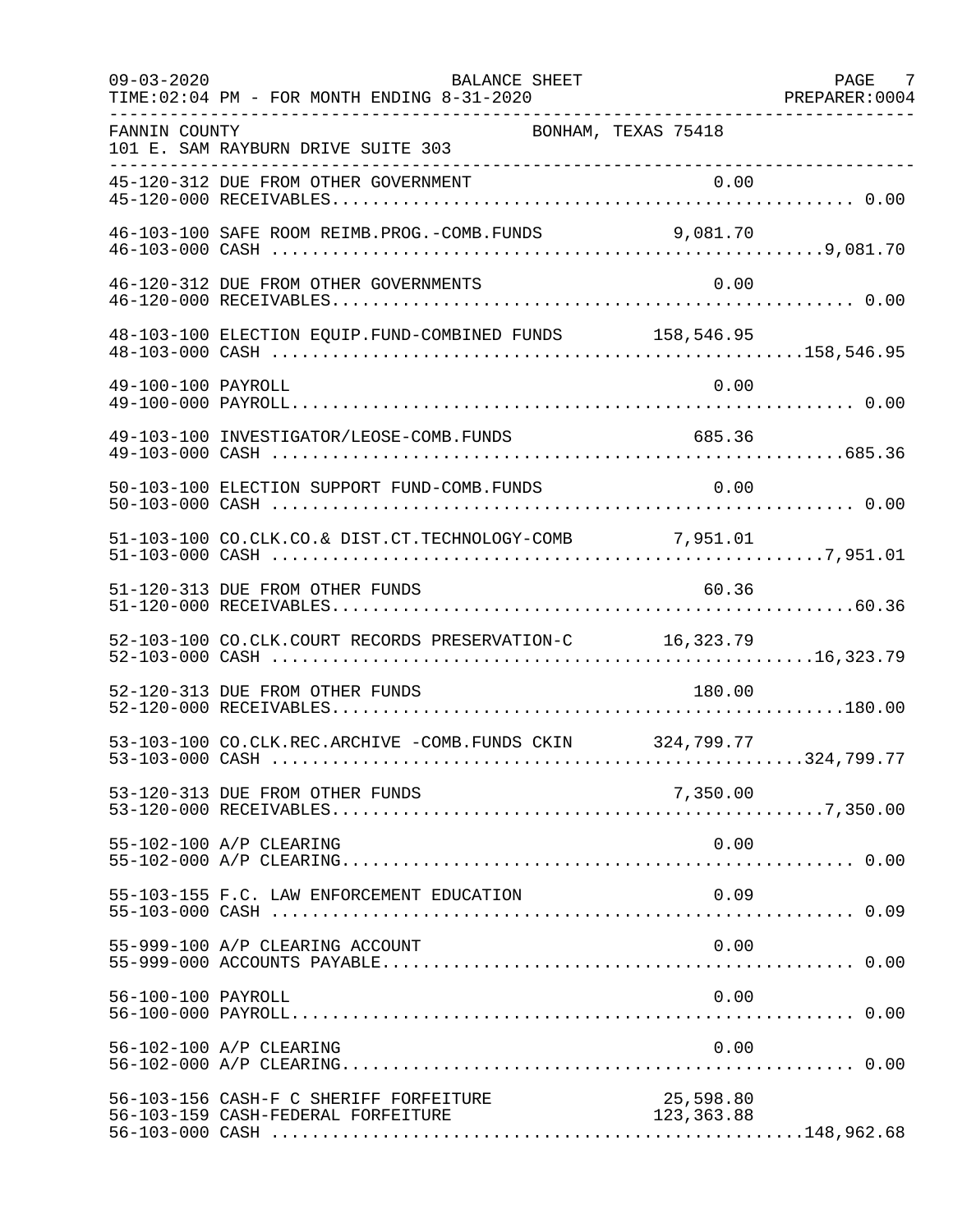| $09 - 03 - 2020$   | BALANCE SHEET<br>TIME: 02:04 PM - FOR MONTH ENDING 8-31-2020                                              | PAGE 8<br>PREPARER:0004                                   |  |
|--------------------|-----------------------------------------------------------------------------------------------------------|-----------------------------------------------------------|--|
| FANNIN COUNTY      | BONHAM, TEXAS 75418<br>101 E. SAM RAYBURN DRIVE SUITE 303                                                 |                                                           |  |
|                    | 56-999-100 A/P CLEARING ACCOUNT                                                                           | 0.00                                                      |  |
|                    | 57-103-100 SHERIFF K-9 UNIT-COMB.FUND CHECKING                                                            | 0.00                                                      |  |
|                    | 59-103-100 DRUG COURT-COMBINED FUNDS 29,557.99                                                            |                                                           |  |
|                    |                                                                                                           |                                                           |  |
| 60-103-175 TEXPOOL | 60-103-100 SINKING-COMBINED FUND CHECKING<br>60-103-260 SINKING-CASH 1998<br>60-103-275 TEXPOOL-1998 JAIL | 240,606.53<br>0.00<br>0.00<br>0.00                        |  |
|                    | 60-120-311 TAXES RECEIVABLE<br>60-120-312 DUE FROM OTHER GOVERNMENT<br>60-120-313 DUE FROM OTHER FUNDS    | 18,250.88<br>$\begin{array}{r} 78.56 \\ 0.00 \end{array}$ |  |
|                    | 61-103-100 DIST.CLK.CO.& DIST.CT.TECH.-COMBINE 3,804.56                                                   |                                                           |  |
|                    | 61-120-313 DUE FROM OTHER FUNDS                                                                           | 27.72                                                     |  |
|                    | 62-103-100 DIST.CLK.COURT RECORDS PRESERVATION 37,534.51                                                  |                                                           |  |
|                    | 62-120-313 DUE FROM OTHER FUNDS                                                                           | 385.33                                                    |  |
|                    | 63-103-100 LEOSE CONST.#1-COMBINED FUNDS CHECK 2,373.57                                                   |                                                           |  |
|                    |                                                                                                           |                                                           |  |
|                    | 65-103-100 LEOSE CONST.#3-COMBINED FUNDS CHECK 3,376.80                                                   |                                                           |  |
| 66-103-175 TEXPOOL | 66-103-100 GO BONDS CONST.2017-COMBINED FUNDS<br>66-103-166 ICS DEPOSIT                                   | 1,668.94<br>12.09<br>0.00                                 |  |
|                    | 66-120-313 DUE FROM OTHER FUNDS                                                                           | 160,470.65                                                |  |
|                    | 67-103-100 ANNUAL PAYMENT-COMBINED FUND CKING 13,291.35                                                   |                                                           |  |
|                    | 68-103-100 GO BONDS CONST.2018-COMB.FUNDS CHEC                                                            | 0.00                                                      |  |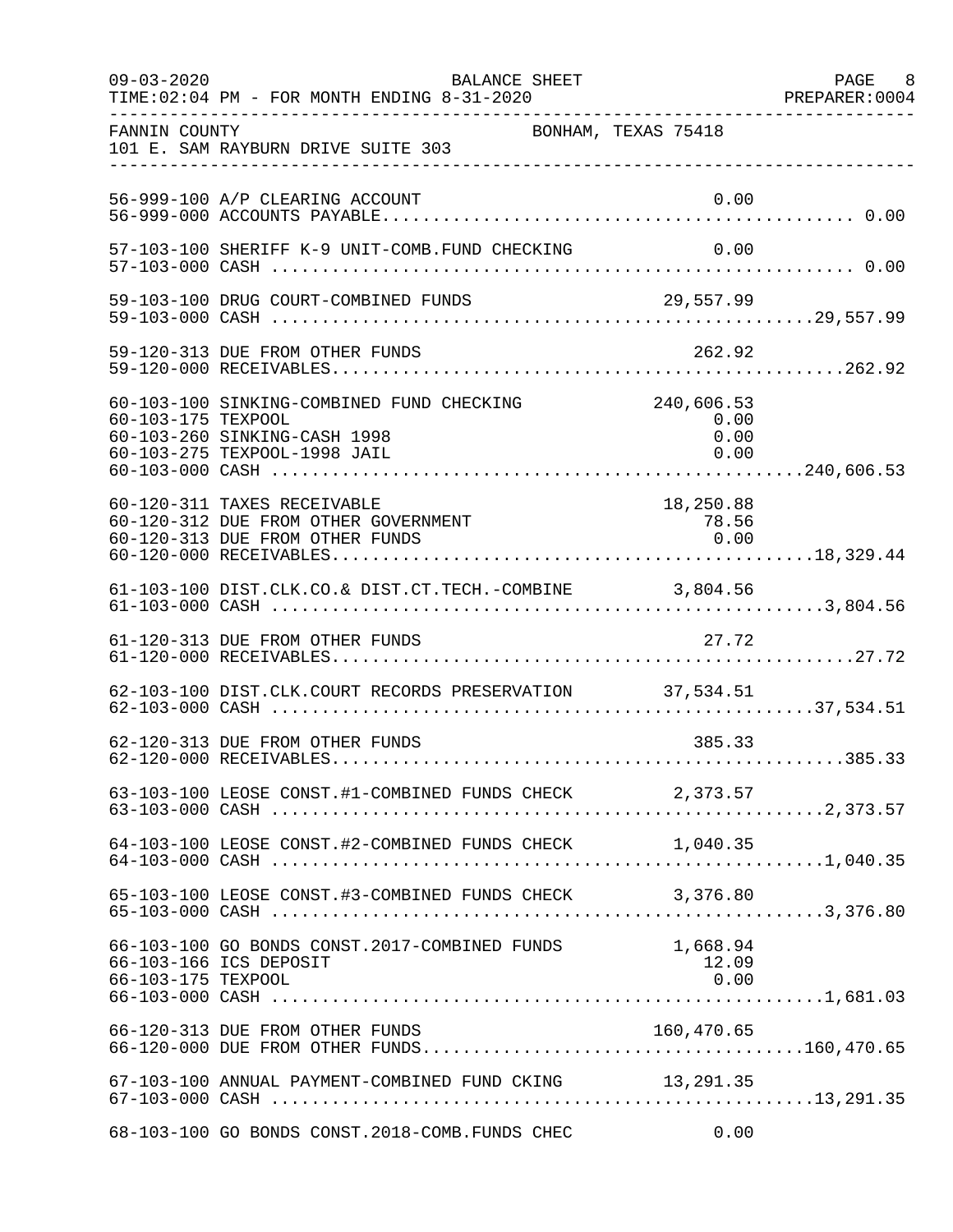| $09 - 03 - 2020$   | BALANCE SHEET<br>TIME: 02:04 PM - FOR MONTH ENDING 8-31-2020                                   |                        | PAGE<br>- 9<br>PREPARER:0004 |
|--------------------|------------------------------------------------------------------------------------------------|------------------------|------------------------------|
| FANNIN COUNTY      | 101 E. SAM RAYBURN DRIVE SUITE 303                                                             | BONHAM, TEXAS 75418    |                              |
| 68-103-175 TEXPOOL | 68-103-168 BUSINESS MONEY FUND ACCOUNT 3, 293, 383.03                                          | 0.00                   |                              |
|                    | 69-103-120 CO BONDS CONST.2020-COMB.FUNDS CHEC<br>69-103-169 ICS DEPOSIT                       | 100.05<br>9,901,898.86 |                              |
|                    | 70-102-100 A/P CLEARING                                                                        | 0.00                   |                              |
| 70-103-175 TEXPOOL | 70-103-100 RIGHT OF WAY-COMBINED FUND CHECKING 16,115.96<br>70-103-170 RIGHT OF WAY CASH ACCT. | 0.00<br>84,858.93      |                              |
|                    | 70-133-010 ADVANCE TO GENERAL<br>70-133-021 ADVANCE TO R&B #1<br>70-133-022 ADVANCE TO R&B #2  | 0.00<br>0.00<br>0.00   |                              |
|                    | 70-999-100 A/P CLEARING ACCOUNT                                                                | 0.00                   |                              |
| 71-100-100 PAYROLL |                                                                                                | 0.00                   |                              |
|                    | 71-103-100 INV.CRIMES AGAINST WOMEN-COMB.FUNDS                                                 | 0.00                   |                              |
|                    | 71-120-312 DUE FROM OTHER GOVERNMENTS                                                          | 0.00                   |                              |
| 72-100-100 PAYROLL |                                                                                                | 0.00                   |                              |
|                    | 72-103-100 INV. CRIMES AGAINST CHILDREN-COMB. FU                                               | 0.00                   |                              |
|                    | 72-120-312 DUE FROM OTHER GOVERNMENTS                                                          | 0.00                   |                              |
|                    | 78-103-100 RAW WATER PIPELINE-COMB.FUNDS CKING 39.31                                           |                        |                              |
|                    | 79-103-100 RAW WATER PIPELINE-COMBINED FUNDS C 11,435.59                                       |                        |                              |
|                    | 80-103-180 CASH-VETERANS COURT PROGRAM                                                         | 600.00                 |                              |
|                    | 81-103-100 LAKE-COMBINED FUNDS CHECKING                                                        | 104,021.21             |                              |
|                    | 82-103-100 LAKE PCT 3-COMBINED FUNDS CKING                                                     | 410,780.93             |                              |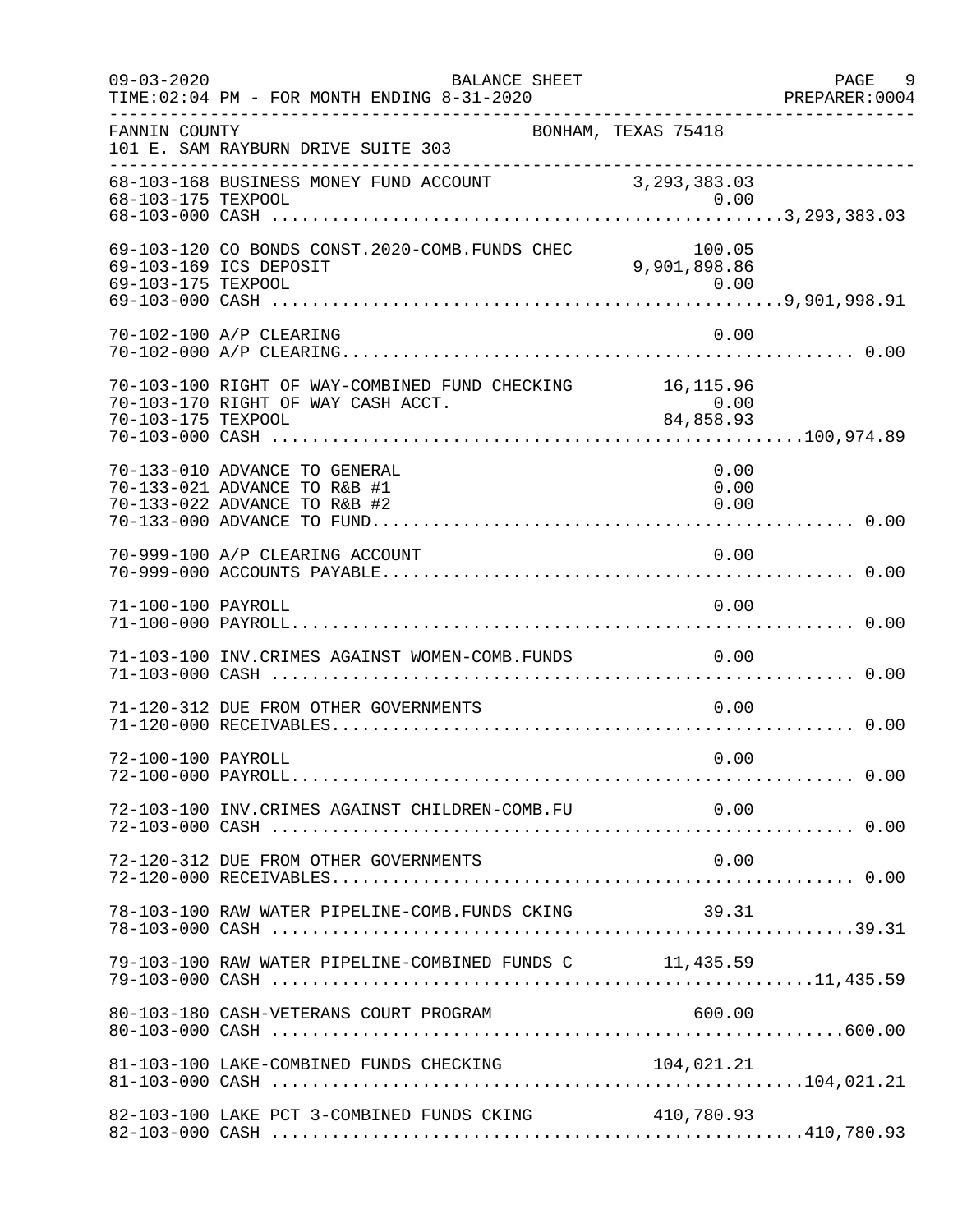| $09 - 03 - 2020$                        | BALANCE SHEET<br>TIME: 02:04 PM - FOR MONTH ENDING 8-31-2020                                                                                                                                                                                                                                                                                                                                                                               | PAGE 10<br>PREPARER:0004                                                                                                            |  |
|-----------------------------------------|--------------------------------------------------------------------------------------------------------------------------------------------------------------------------------------------------------------------------------------------------------------------------------------------------------------------------------------------------------------------------------------------------------------------------------------------|-------------------------------------------------------------------------------------------------------------------------------------|--|
| FANNIN COUNTY                           | BONHAM, TEXAS 75418<br>101 E. SAM RAYBURN DRIVE SUITE 303                                                                                                                                                                                                                                                                                                                                                                                  |                                                                                                                                     |  |
|                                         | 83-103-100 LAKE PCT 4-COMBINED FUNDS CKING 391,477.29                                                                                                                                                                                                                                                                                                                                                                                      |                                                                                                                                     |  |
| 84-100-100 PAYROLL                      |                                                                                                                                                                                                                                                                                                                                                                                                                                            | 0.00                                                                                                                                |  |
|                                         |                                                                                                                                                                                                                                                                                                                                                                                                                                            |                                                                                                                                     |  |
|                                         | 85-103-100 LAKE FANNIN-COMBINED FUNDS CHECKING 2,392.90                                                                                                                                                                                                                                                                                                                                                                                    |                                                                                                                                     |  |
|                                         |                                                                                                                                                                                                                                                                                                                                                                                                                                            |                                                                                                                                     |  |
|                                         |                                                                                                                                                                                                                                                                                                                                                                                                                                            |                                                                                                                                     |  |
|                                         | 88-103-100 IHC - COMBINED FUNDS CHECKING                                                                                                                                                                                                                                                                                                                                                                                                   | 0.00                                                                                                                                |  |
| 89-100-100 PAYROLL                      |                                                                                                                                                                                                                                                                                                                                                                                                                                            | 0.00                                                                                                                                |  |
|                                         | 89-103-689 CASH-STRUCTURAL FAM.THER.GRANT OOG<br>89-103-988 CASH-LOCAL FUNDS CARRIED FORWARD<br>89-103-992 CASH-INTEREST INCOME<br>89-103-993 CASH-BASIC PROBATION SUPERVISION<br>89-103-994 CASH-COMMUNITY PROGRAMS<br>89-103-995 CASH-LOCAL FUNDING FY 2020<br>89-103-996 CASH-PRE/POST ADJUDICATION<br>89-103-997 CASH-COMMITMENT DIVERSION<br>89-103-998 CASH-MENTAL HEALTH SERVICES<br>89-103-999 CASH-REGIONALS DIVERSIONS ALTERNATI | $\begin{array}{c} 3 \ 3 \ 25,906.04 \end{array}$<br>13, 282.83<br>0.00<br>0.00<br>28,940.02<br>0.00<br>0.00<br>0.00<br>0.00<br>0.00 |  |
| 92-103-175 TEXPOOL                      | 92-103-100 STATZER-COMBINED FUNDS CHECKING                                                                                                                                                                                                                                                                                                                                                                                                 | 6,080.58<br>41,391.89                                                                                                               |  |
|                                         | 92-999-100 A/P CLEARING ACCOUNT                                                                                                                                                                                                                                                                                                                                                                                                            | 0.00                                                                                                                                |  |
|                                         | 93-103-909 CASH- #7219149 HICKORY CREEK                                                                                                                                                                                                                                                                                                                                                                                                    | 100.00                                                                                                                              |  |
|                                         | 93-120-312 DUE FROM OTHER GOVERNMENT                                                                                                                                                                                                                                                                                                                                                                                                       | 0.00                                                                                                                                |  |
|                                         | 95-100-100 PAYROLL CASH                                                                                                                                                                                                                                                                                                                                                                                                                    | 18.72                                                                                                                               |  |
| 98-160-100 LAND<br>98-160-200 BUILDINGS | 98-160-201 ACCUM.DEPRECIATION-BUILDINGS<br>98-160-210 AUTOMOBILES AND TRUCKS                                                                                                                                                                                                                                                                                                                                                               | 341,561.30<br>4,737,000.00<br>$3,612,211.08-$<br>2,339,603.69                                                                       |  |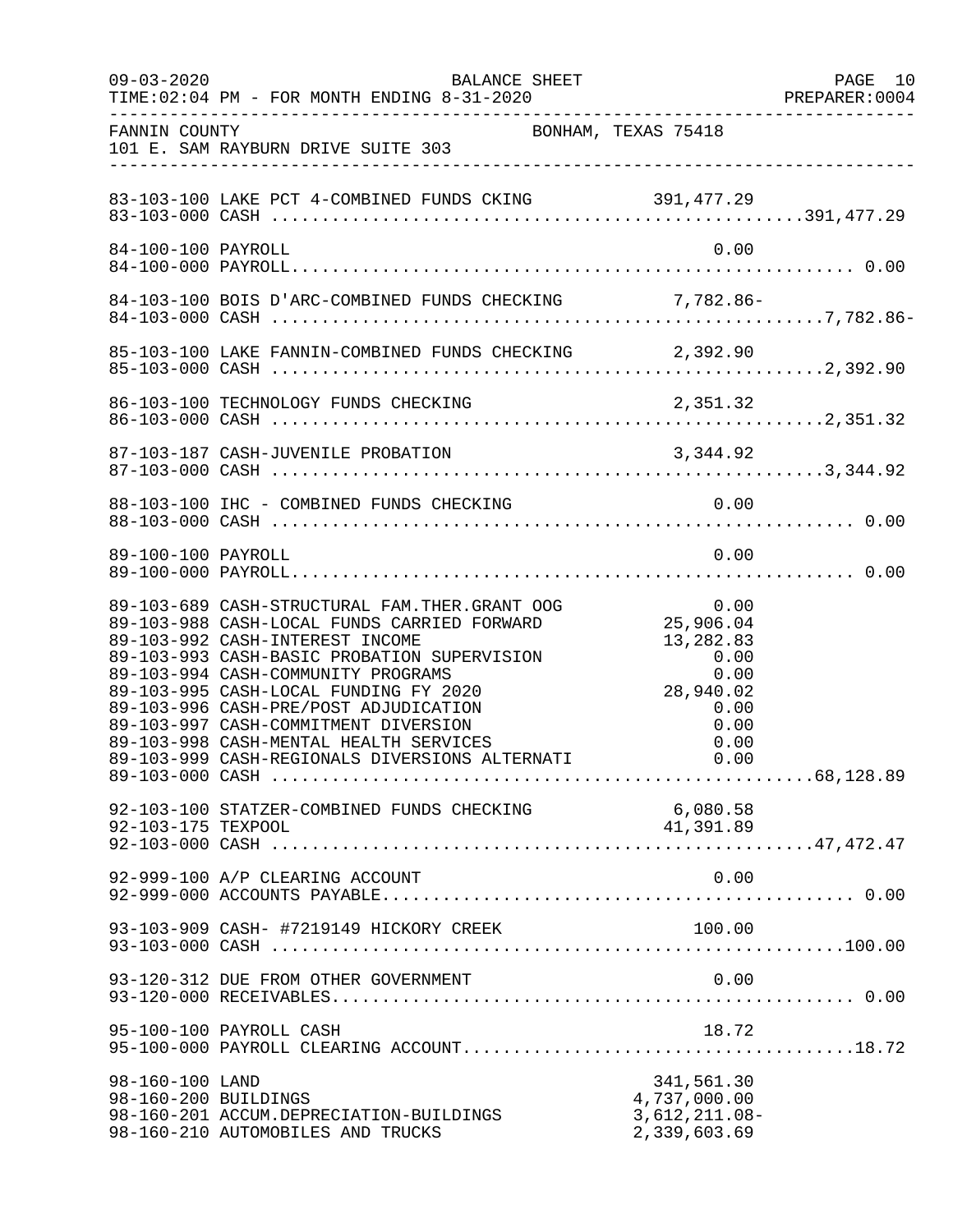| $09 - 03 - 2020$                       | BALANCE SHEET<br>TIME: 02:04 PM - FOR MONTH ENDING 8-31-2020                                                                                                                                                                                                                                                                                                                                        |                                                                                                    | PAGE 11<br>PREPARER: 0004 |
|----------------------------------------|-----------------------------------------------------------------------------------------------------------------------------------------------------------------------------------------------------------------------------------------------------------------------------------------------------------------------------------------------------------------------------------------------------|----------------------------------------------------------------------------------------------------|---------------------------|
| FANNIN COUNTY                          | 101 E. SAM RAYBURN DRIVE SUITE 303<br>______________________                                                                                                                                                                                                                                                                                                                                        | ----------------------------------<br>BONHAM, TEXAS 75418                                          |                           |
| 98-160-230 ROADS<br>98-160-235 BRIDGES | 98-160-211 ACCUM.DEPR.AUTOS AND TRUCKS<br>98-160-215 COMPUTER EQUIPMENT<br>98-160-216 ACCUM.DEPR.-COMPUTER EQUIPMENT<br>98-160-220 OFFICE EQUIPMENT<br>98-160-220 OFFICE EQUIPMENT<br>98-160-221 ACCUM.DEPR.-OFFICE EQUIPMENT<br>98-160-221 ACCUM.DEPR.-OFFICE EQUIPMENT<br>98-160-2<br>98-160-231 ACCUM. DEPRECIATION-ROADS<br>98-160-236 ACCUM. DEPRECIATION-BRIDGES<br>98-160-300 ROAD EQUIPMENT | 1,460,778.27-<br>18,733,686.23<br>14,295,608.64-<br>11,295,230.21<br>4,099,667.06-<br>3,883,975.23 |                           |
|                                        | 99-170-200 DEFERRED PENSION OUTFLOW 2,810,883.00<br>99-170-000 DEFERRED PENSION OUTFLOW2,810,883.00                                                                                                                                                                                                                                                                                                 |                                                                                                    |                           |
|                                        | ***** LIABILITIES *****                                                                                                                                                                                                                                                                                                                                                                             |                                                                                                    |                           |
|                                        | 10-200-097 DUE TO OTHER GOVERNMENTS-FINES<br>10-200-099 DUE TO OTHERS-FINES<br>10-200-150 ACCRUED SALARY PAYABLE<br>10-200-155 ACCRUED FRINGE BENEFITS<br>10-200-200 DEFERRED TAX REVENUE<br>10-200-200 DEFERRED TAX REVENUE<br>10-200-206<br>10-200-205 DEFERRED FINE REVENUE                                                                                                                      | 1,409,701.48                                                                                       |                           |
| 10-207-090 DUE TO CJD                  | 10-207-070 DUE TO R.O.W.<br>10-207-089 DUE TO T.J.P.C.<br>10-207-970 DUE TO OTHER GOVERNMENTS<br>10-207-990 DUE TO OTHERS                                                                                                                                                                                                                                                                           | 0.00<br>0.00<br>1,794.00<br>16,954.37<br>8,994.53                                                  |                           |
|                                        | 10-225-510 TIME PYMT. WARRANTS ON COMPUTERS                                                                                                                                                                                                                                                                                                                                                         | 0.00                                                                                               |                           |
|                                        |                                                                                                                                                                                                                                                                                                                                                                                                     |                                                                                                    |                           |
|                                        | 11-200-910 SYSTEM ADDED LIABILITY LINE-ITEM<br>11-200-000 SYSTEM ADDED LIABILITY DEPARTMENT 0.00                                                                                                                                                                                                                                                                                                    | 0.00                                                                                               |                           |
|                                        | 11-271-200 EQUITY ACCOUNT                                                                                                                                                                                                                                                                                                                                                                           | 118,897.63                                                                                         |                           |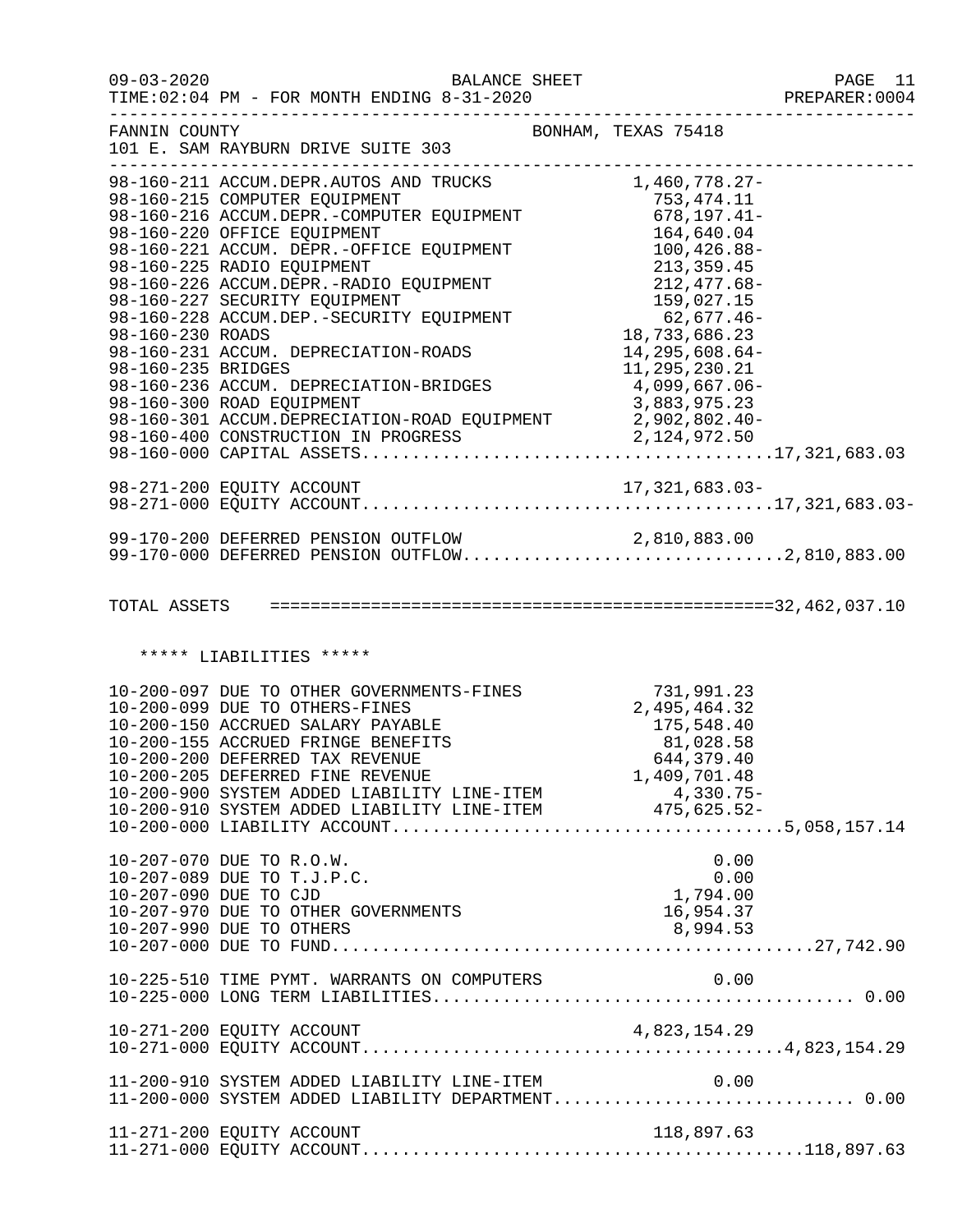| $09 - 03 - 2020$ | BALANCE SHEET<br>TIME: 02:04 PM - FOR MONTH ENDING 8-31-2020                                                                                                                                                                       |                | PAGE 12<br>PREPARER:0004 |
|------------------|------------------------------------------------------------------------------------------------------------------------------------------------------------------------------------------------------------------------------------|----------------|--------------------------|
| FANNIN COUNTY    | BONHAM, TEXAS 75418<br>101 E. SAM RAYBURN DRIVE SUITE 303                                                                                                                                                                          |                |                          |
|                  | 12-200-910 SYSTEM ADDED LIABILITY LINE-ITEM 2,691.03-<br>12-200-000 SYSTEM ADDED LIABILITY DEPARTMENT2,691.03-                                                                                                                     |                |                          |
|                  | 12-271-200 EQUITY ACCOUNT                                                                                                                                                                                                          | 6,292.91       |                          |
|                  | 13-207-097 DUE TO OTHER GOVERNMENTS                                                                                                                                                                                                | 5,100.00       |                          |
|                  | 13-271-200 EQUITY ACCOUNT                                                                                                                                                                                                          | 375.00         |                          |
|                  |                                                                                                                                                                                                                                    |                |                          |
|                  | 14-271-200 EQUITY ACCOUNT                                                                                                                                                                                                          | 18, 235.48     |                          |
|                  | 16-200-910 SYSTEM ADDED LIABILITY LINE-ITEM 217.00<br>16-200-000 SYSTEM ADDED LIABILITY DEPARTMENT217.00                                                                                                                           |                |                          |
|                  |                                                                                                                                                                                                                                    |                |                          |
|                  |                                                                                                                                                                                                                                    |                |                          |
|                  | 17.067.12 18-200-150 ACCRUED SALARY PAYABLE<br>18-200-155 ACCRUED FRINGE BENEFITS 18-200-910 SYSTEM ADDED LIABILITY LINE-ITEM 77.706.52-<br>18-200-000 SYSTEM ADDED LIABILITY DEPARTMENT5,892.08-                                  |                |                          |
|                  | 18-271-200 EQUITY ACCOUNT                                                                                                                                                                                                          | 87,019.12      |                          |
|                  | 19-200-150 ACCRUED SALARY PAYABLE<br>19-200-155 ACCRUED FRINGE BENEFITS                                                                                                                                                            | 18.81<br>38.94 |                          |
|                  | 19-271-200 EQUITY ACCOUNT                                                                                                                                                                                                          |                |                          |
|                  | 20-200-150 ACCRUED SALARY PAYABLE<br>20-200-155 ACCRUED FRINGE BENEFITS<br>20-200-910 SYSTEM ADDED LIABILITY LINE-ITEM 26,127.67<br>20-200-000 SYSTEM ADDED LIABILITY DEPARTMENT26,127.67                                          | 0.00<br>0.00   |                          |
|                  | 20-271-200 EQUITY ACCOUNT                                                                                                                                                                                                          | 40,840.59      |                          |
|                  | 21-200-150 ACCRUED SALARY PAYABLE<br>21-200-155 ACCRUED FRINGE BENEFITS<br>21-200-200 DEFERRED TAX REVENUE<br>21-200-900 SYSTEM ADDED LIABILITY LINE-ITEM<br>21-200-910 SYSTEM ADDED LIABILITY LINE-ITEM<br>8,504.60-<br>8,504.60- | 12,588.66      |                          |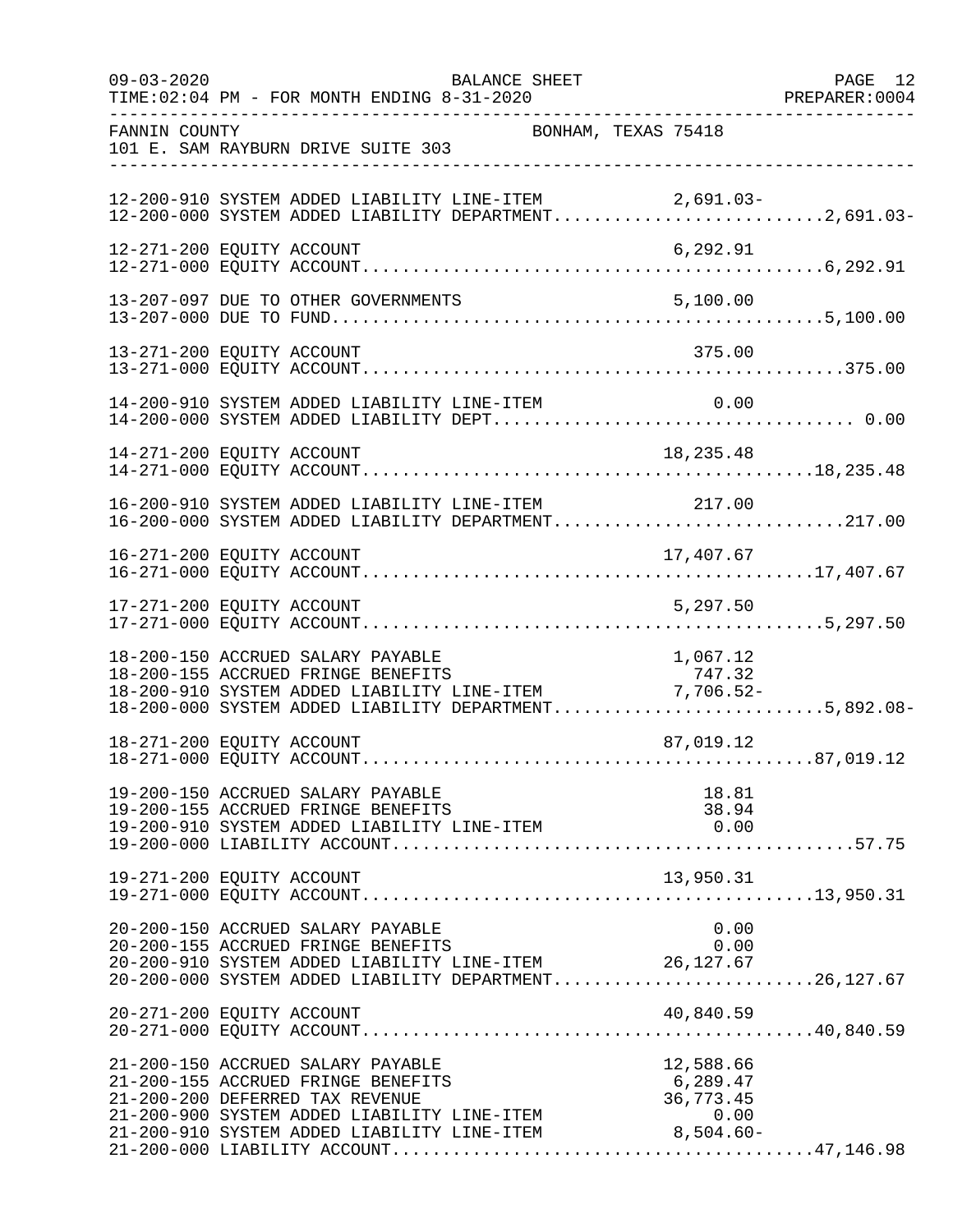| $09 - 03 - 2020$ | BALANCE SHEET<br>TIME: 02:04 PM - FOR MONTH ENDING 8-31-2020                                                                                                                                                                                                   |                                   | PAGE 13<br>PREPARER: 0004 |
|------------------|----------------------------------------------------------------------------------------------------------------------------------------------------------------------------------------------------------------------------------------------------------------|-----------------------------------|---------------------------|
| FANNIN COUNTY    | 101 E. SAM RAYBURN DRIVE SUITE 303                                                                                                                                                                                                                             | BONHAM, TEXAS 75418               |                           |
|                  | 21-207-070 DUE TO RIGHT OF WAY<br>21-207-131 DUE TO RD. DIST. 17A                                                                                                                                                                                              | 0.00<br>0.00                      |                           |
|                  | 21-231-100 LOAN BSB EQUIPMENT                                                                                                                                                                                                                                  | 0.00                              |                           |
|                  | 21-271-200 EQUITY ACCOUNTY                                                                                                                                                                                                                                     | 142,675.74                        |                           |
|                  | 22-200-150 ACCRUED SALARY PAYABLE<br>22-200-155 ACCRUED FRINGE BENEFITS<br>22-200-200 DEFERRED TAX REVENUE 42,070.25<br>22-200-900 SYSTEM ADDED LIABILITY LINE-ITEM 0.00<br>22-200-910 SYSTEM ADDED LIABILITY LINE-ITEM 21,189.85-                             | 11,180.89<br>6,013.54             |                           |
|                  | 22-207-070 DUE TO RIGHT OF WAY                                                                                                                                                                                                                                 | 0.00                              |                           |
|                  | 22-271-200 EQUITY ACCOUNT                                                                                                                                                                                                                                      | 645,975.08                        |                           |
|                  | 23-200-150 ACCRUED SALARY PAYABLE<br>23-200-155 ACCRUED FRINGE BENEFITS<br>23-200-200 DEFERRED TAX REVENUE<br>23-200-900 SYSTEM ADDED LIABILITY LINE-ITEM 0.00<br>23-200-910 SYSTEM ADDED LIABILITY LINE-ITEM 35,302.94-                                       | 14,948.15<br>7,866.06             |                           |
|                  | 23-231-571 LOAN OF CAPITAL EQUIP. PURCHASE                                                                                                                                                                                                                     | 0.00                              |                           |
|                  | 23-271-200 EQUITY ACCOUNT                                                                                                                                                                                                                                      | 706,963.61                        |                           |
|                  | 24-200-150 ACCRUED SALARY PAYABLE<br>24-200-155 ACCRUED FRINGE BENEFITS<br>24-200-200 DEFERRED TAX REVENUE<br>$24-200-910$ SYSTEM ADDED LIABILITY LINE-ITEM $0.00$<br>24-200-910 SYSTEM ADDED LIABILITY LINE-ITEM $19,181.13-$<br>24-200-000 LIABILITY ACCOUNT | 9,270.42<br>5,696.90<br>35,507.79 |                           |
|                  | 24-271-200 EQUITY ACCOUNT                                                                                                                                                                                                                                      | 332,146.49                        |                           |
|                  | 25-271-200 EQUITY ACCOUNT                                                                                                                                                                                                                                      | 2,177.67                          |                           |
|                  | 26-200-910 SYSTEM ADDED LIABILITY LINE-ITEM<br>26-200-910 SYSTEM ADDED LIABILITY LINE-ITEM 30.56-<br>26-200-000 SYSTEM ADDED LIABILITY DEPARTMENT30.56-                                                                                                        | $30.56-$                          |                           |
|                  | 26-271-200 EQUITY ACCOUNT                                                                                                                                                                                                                                      | 49,982.25                         |                           |
|                  | 27-271-200 EQUITY ACCOUNT                                                                                                                                                                                                                                      | 9,506.81                          |                           |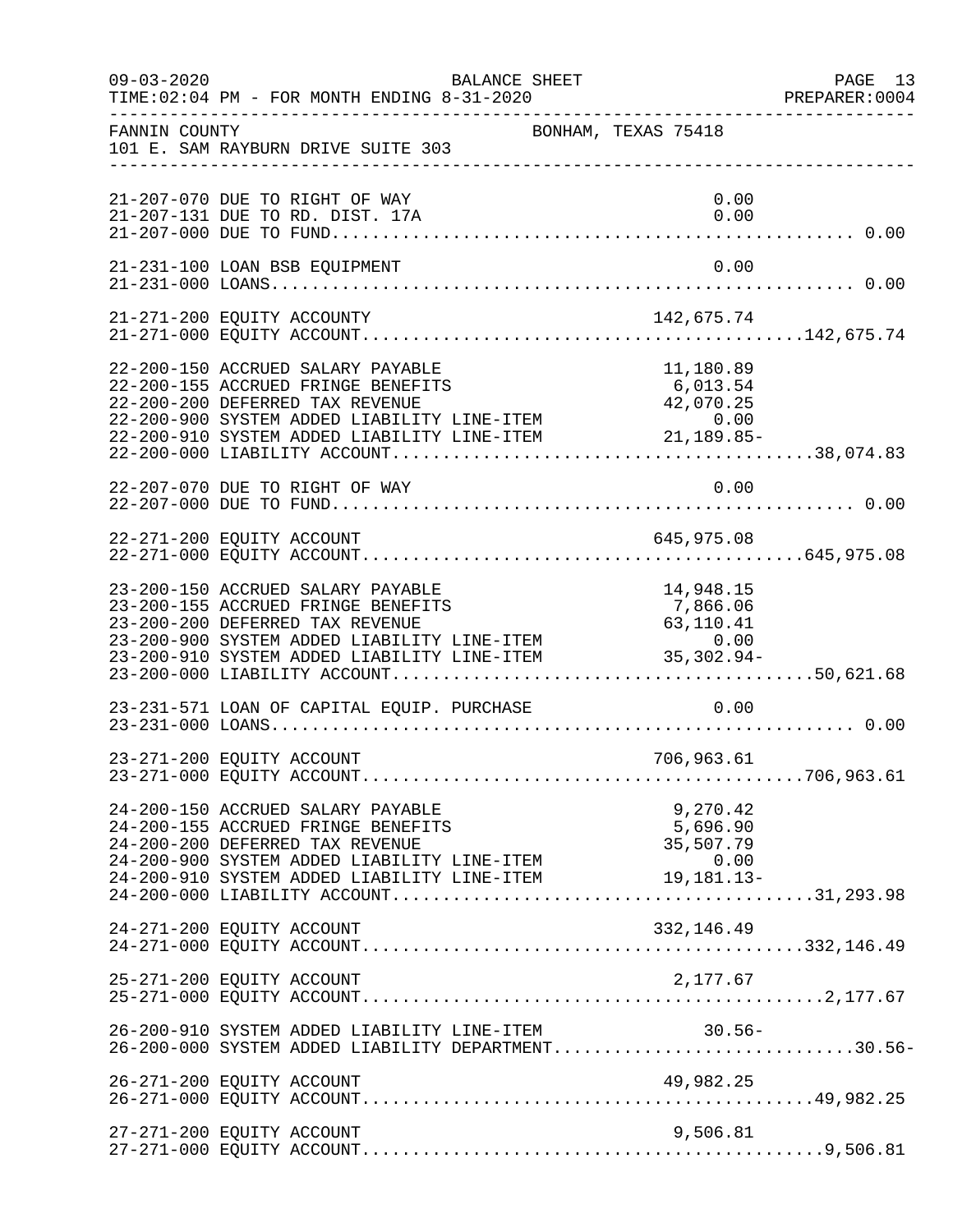| $09 - 03 - 2020$ | BALANCE SHEET<br>TIME: 02:04 PM - FOR MONTH ENDING 8-31-2020                                                                                                            |                     | PAGE 14 |
|------------------|-------------------------------------------------------------------------------------------------------------------------------------------------------------------------|---------------------|---------|
| FANNIN COUNTY    | 101 E. SAM RAYBURN DRIVE SUITE 303                                                                                                                                      | BONHAM, TEXAS 75418 |         |
|                  | 28-200-910 SYSTEM ADDED LIABILITY LINE-ITEM 859.99<br>28-200-000 SYSTEM ADDED LIABILITY DEPARTMENT859.99                                                                |                     |         |
|                  | 28-271-200 EQUITY ACCOUNT                                                                                                                                               | 5,472.67            |         |
|                  | 30-271-200 EQUITY ACCOUNT                                                                                                                                               | 983.14              |         |
|                  | 31-200-900 SYSTEM ADDED LIABILITY LINE-ITEM 16,253.96-                                                                                                                  |                     |         |
|                  |                                                                                                                                                                         |                     |         |
|                  |                                                                                                                                                                         |                     |         |
|                  | 33-271-200 EQUITY ACCOUNT                                                                                                                                               | 8,596.74            |         |
|                  | 34-271-200 EQUITY ACCOUNT                                                                                                                                               | 32,640.99           |         |
|                  | 35-200-910 SYSTEM ADDED LIABILITY LI                                                                                                                                    | 300.00              |         |
|                  | 35-271-200 EQUITY ACCOUNT                                                                                                                                               | 178,314.32          |         |
|                  | 36-200-150 ACCRUED SALARY PAYABLE<br>36-200-150 ACCRUED SALARY PAYABLE<br>36-200-155 ACCRUED FRINGE BENEFITS 232.17<br>36-200-910 SYSTEM ADDED LIABILITY LINE-ITEM 0.00 | 689.96              |         |
|                  | 36-271-200 EQUITY ACCOUNT                                                                                                                                               | 15,061.40           |         |
|                  | 37-200-910 SYSTEM ADDED LIABILITY LINE-ITEM                                                                                                                             | 0.00                |         |
|                  | 37-207-099 HELD IN TRUST                                                                                                                                                | 36,374.74           |         |
|                  | 37-271-200 EQUITY ACCOUNT                                                                                                                                               | 2,420.93            |         |
|                  | 38-200-900 SYSTEM ADDED LIABILITY LINE-ITEM 0.00<br>38-200-000 SYSTEM ADDED LIABILITY DEPARTMENT 0.00                                                                   |                     |         |
|                  | 38-271-200 EQUITY ACCOUNT                                                                                                                                               | 19,500.96           |         |
|                  | 39-200-900 SYSTEM ADDED LIABILITY LINE-ITEM<br>39-200-000 SYSTEM ADDED LIABILITY DEPARTMENT 0.00                                                                        | 0.00                |         |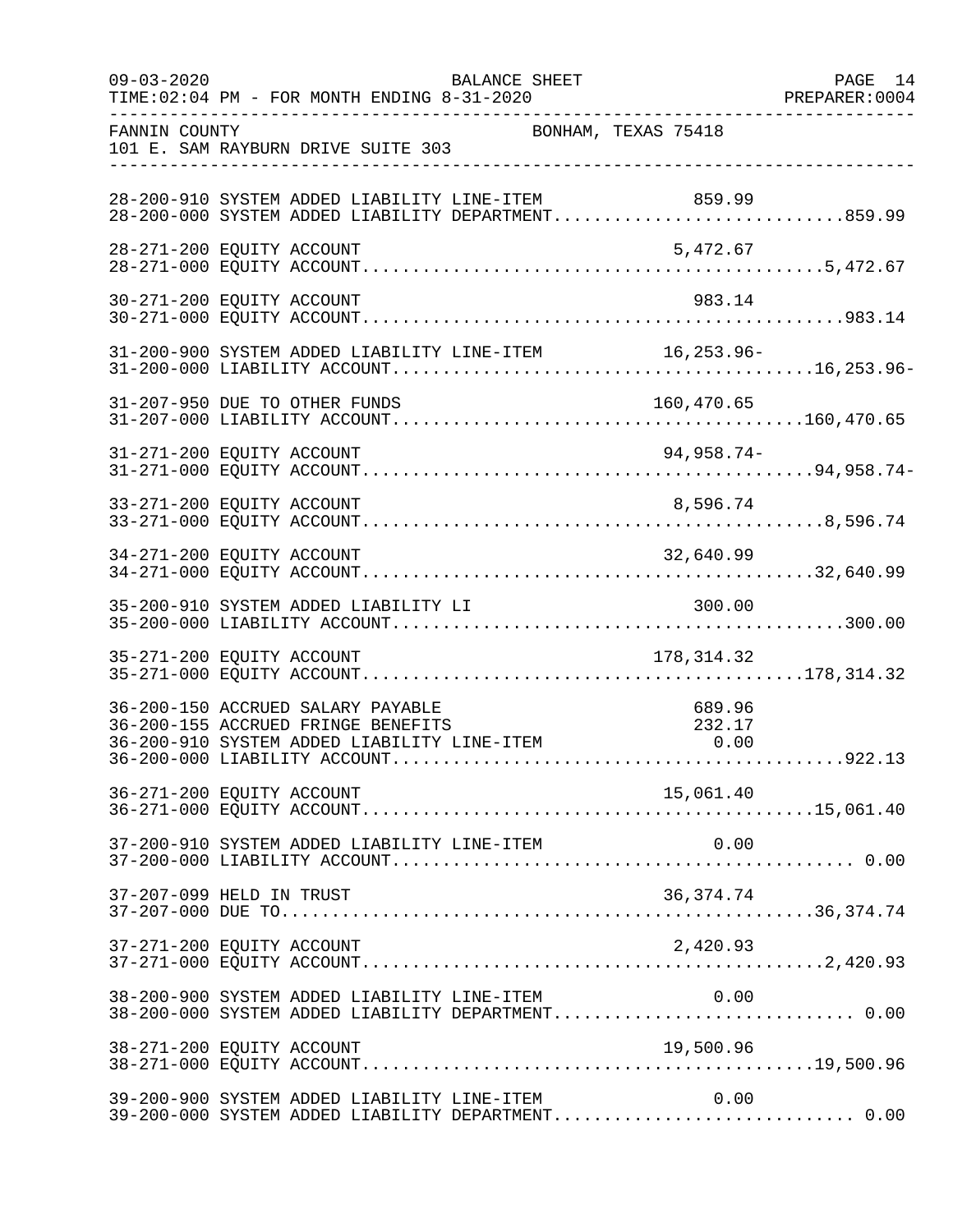| $09 - 03 - 2020$ |                           | BALANCE SHEET<br>TIME: 02:04 PM - FOR MONTH ENDING 8-31-2020                                                                                                                              | PAGE 15<br>PREPARER:0004 | PAGE 15 |
|------------------|---------------------------|-------------------------------------------------------------------------------------------------------------------------------------------------------------------------------------------|--------------------------|---------|
| FANNIN COUNTY    |                           | 101 E. SAM RAYBURN DRIVE SUITE 303                                                                                                                                                        | BONHAM, TEXAS 75418      |         |
|                  |                           |                                                                                                                                                                                           |                          |         |
|                  |                           | 40-200-910 SYSTEM ADDED LIABILITY LINE-ITEM 9,781.36-<br>40-200-000 SYSTEM ADDED LIABILITY DEPARTMENT9,781.36-                                                                            |                          |         |
|                  | 40-271-200 EQUITY ACCOUNT |                                                                                                                                                                                           | 10,163.09                |         |
|                  |                           | 41-200-910 SYSTEM ADDED LIABILITY LINE-ITEM<br>41-200-000 SYSTEM ADDED LIABILITY DEPARTMENT 0.00                                                                                          | 0.00                     |         |
|                  |                           | 41-207-095 DUE TO OTHER FUNDS                                                                                                                                                             | 0.00                     |         |
|                  | 41-271-200 EQUITY ACCOUNT |                                                                                                                                                                                           | 0.00                     |         |
|                  |                           | 42-200-910 SYSTEM ADDED LIABILITY LINE-ITEM<br>42-200-000 SYSTEM ADDED LIABILITY DEPARTMENT 0.00                                                                                          | 0.00                     |         |
|                  | 42-271-200 EQUITY ACCOUNT |                                                                                                                                                                                           | $428.64-$                |         |
|                  |                           | 43-200-910 SYSTEM ADDED LIABILITY LINE-ITEM 0.00<br>43-200-000 SYSTEM ADDED LIABILITY DEPARTMENT 0.00                                                                                     |                          |         |
|                  | 43-271-200 EQUITY ACCOUNT |                                                                                                                                                                                           | 0.00                     |         |
|                  |                           | 44-200-910 SYSTEM ADDED LIABILITY LINE-ITEM<br>44-200-000 SYSTEM ADDED LIABILITY DEPARTMENT 0.00                                                                                          | 0.00                     |         |
|                  |                           | 44-207-095 DUE TO OTHER FUNDS                                                                                                                                                             | 0.00                     |         |
|                  | 44-271-200 EQUITY ACCOUNT |                                                                                                                                                                                           | 0.00                     |         |
|                  |                           | 45-200-150 ACCRUED SALARY PAYABLE<br>45-200-155 ACCRUED FRINGE BENEFITS<br>45-200-910 SYSTEM ADDED LIABILITY LINE-ITEM 3,975.00-<br>45-200-000 SYSTEM ADDED LIABILITY DEPARTMENT3,167.04- | 772.00<br>35.96          |         |
|                  |                           | 45-207-095 DUE TO OTHER FUNDS                                                                                                                                                             | 0.00                     |         |
|                  | 45-271-200 EQUITY ACCOUNT |                                                                                                                                                                                           | 3,098.14                 |         |
|                  |                           | 46-200-910 SYSTEM ADDED LIABILITY LINE-ITEM 774.92-<br>46-200-000 SYSTEM ADDED LIABILITY DEPARTMENT774.92-                                                                                |                          |         |
|                  | 46-271-200 EQUITY ACCOUNT |                                                                                                                                                                                           | 8,540.59                 |         |
|                  |                           | 48-200-910 SYSTEM ADDED LIABILITY LINE-ITEM<br>48-200-000 SYSTEM ADDED LIABILITY DEPARTMENT1,191.29-                                                                                      | 1,191.29-                |         |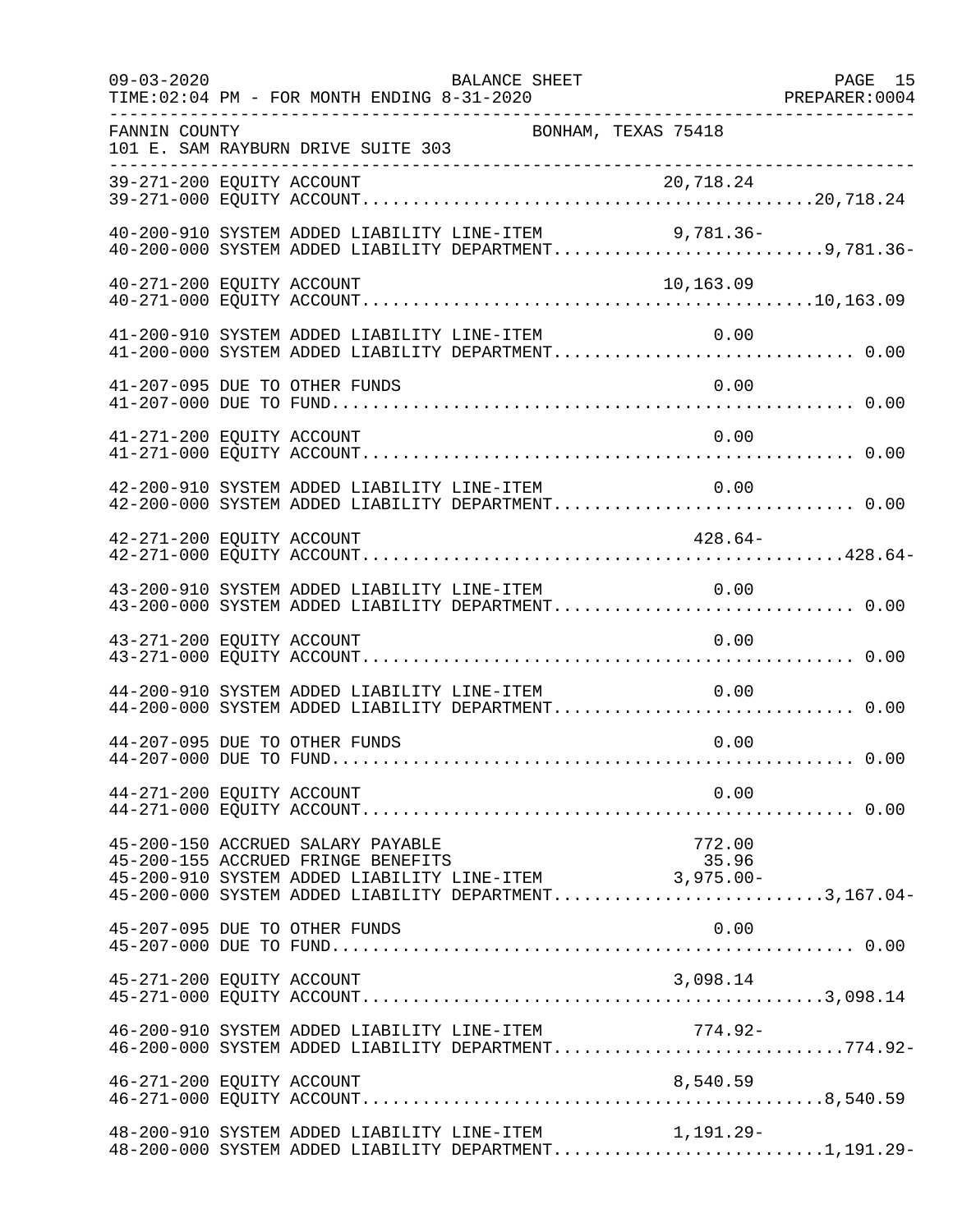| $09 - 03 - 2020$ |                           | TIME: 02:04 PM - FOR MONTH ENDING 8-31-2020                                                                    | BALANCE SHEET       |            | PAGE 16 |
|------------------|---------------------------|----------------------------------------------------------------------------------------------------------------|---------------------|------------|---------|
| FANNIN COUNTY    |                           | 101 E. SAM RAYBURN DRIVE SUITE 303<br>----------------------------------                                       | BONHAM, TEXAS 75418 |            |         |
|                  | 48-271-200 EQUITY ACCOUNT |                                                                                                                |                     | 39,775.88  |         |
|                  | 49-271-200 EQUITY ACCOUNT |                                                                                                                |                     | 681.66     |         |
|                  |                           | 50-200-910 SYSTEM ADDED LIABILITY LINE-ITEM<br>50-200-000 SYSTEM ADDED LIABILITY DEPARTMENT 0.00               |                     | 0.00       |         |
|                  | 50-271-200 EQUITY ACCOUNT |                                                                                                                |                     | 0.00       |         |
|                  |                           |                                                                                                                |                     |            |         |
|                  |                           | 52-200-910 SYSTEM ADDED LIABILITY LINE-ITEM<br>52-200-000 SYSTEM ADDED LIABILITY DEPARTMENT619.64              |                     | 619.64     |         |
|                  | 52-271-200 EQUITY ACCOUNT |                                                                                                                |                     | 14,099.47  |         |
|                  |                           | 53-200-910 SYSTEM ADDED LIABILITY LINE-ITEM 32,895.20<br>53-200-000 SYSTEM ADDED LIABILITY DEPARTMENT32,895.20 |                     |            |         |
|                  | 53-271-200 EQUITY ACCOUNT |                                                                                                                |                     | 253,841.48 |         |
|                  |                           | 55-200-910 SYSTEM ADDED LIABILITY LINE-ITEM                                                                    |                     | 0.00       |         |
|                  | 55-271-200 EQUITY ACCOUNT |                                                                                                                |                     | 0.06       |         |
|                  |                           | 56-200-910 SYSTEM ADDED LIABILITY LINE-ITEM                                                                    |                     | 0.00       |         |
|                  | 56-271-200 EQUITY ACCOUNT |                                                                                                                |                     | 45,074.81  |         |
|                  |                           | 57-200-910 SYSTEM ADDED LIABILITY LINE-ITEM<br>57-200-000 SYSTEM ADDED LIABILITY DEPARTMENT 0.00               |                     | 0.00       |         |
|                  | 57-271-200 EQUITY ACCOUNT |                                                                                                                |                     | 49.11      |         |
|                  |                           | 59-200-910 SYSTEM ADDED LIABILITY LINE-ITEM 1,277.50-<br>59-200-000 SYSTEM ADDED LIABILITY DEPARTMENT1,277.50- |                     |            |         |
|                  | 59-271-200 EQUITY ACCOUNT |                                                                                                                |                     | 30,945.84  |         |
|                  |                           |                                                                                                                |                     |            |         |
|                  | 60-207-990 DUE TO OTHERS  |                                                                                                                |                     | 0.00       |         |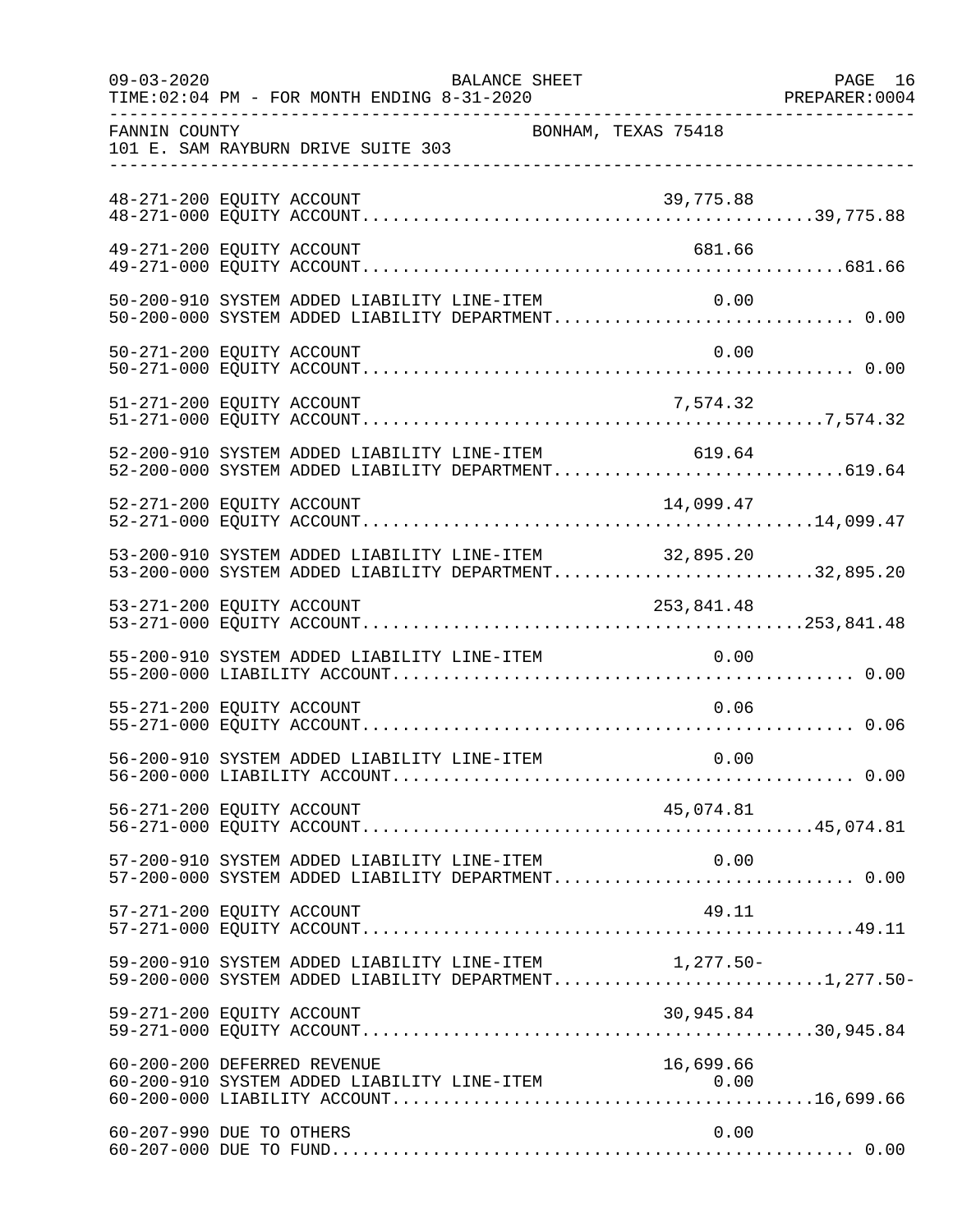| $09 - 03 - 2020$                     | BALANCE SHEET<br>TIME: 02:04 PM - FOR MONTH ENDING 8-31-2020                                       | PREPARER: 0004      | PAGE 17 |
|--------------------------------------|----------------------------------------------------------------------------------------------------|---------------------|---------|
| ___________________<br>FANNIN COUNTY | 101 E. SAM RAYBURN DRIVE SUITE 303                                                                 | BONHAM, TEXAS 75418 |         |
|                                      | 60-271-200 EQUITY ACCOUNT                                                                          | 136,800.25          |         |
|                                      | 61-271-200 EQUITY ACCOUNT                                                                          | 3,320.87            |         |
|                                      | 62-271-200 EQUITY ACCOUNT                                                                          | 34,461.66           |         |
|                                      |                                                                                                    |                     |         |
|                                      | 63-271-200 EQUITY ACCOUNT                                                                          |                     |         |
|                                      | 64-200-910 SYSTEM ADDED LIABILITY LINE ITEM                                                        | 0.00                |         |
|                                      | 64-271-200 EQUITY ACCOUNT                                                                          | 355.18              |         |
|                                      | 65-200-910 SYSTEM ADDED LIABILITY LINE ITEM 0.00                                                   |                     |         |
|                                      | 65-271-200 EQUITY ACCOUNT                                                                          | 2,691.63            |         |
|                                      | 66-200-910 SYSTEM ADDED LIABILITY LINE-ITEM 118,487.23-<br>66-200-920 RETAINAGE PAYABLE 19,591.05  |                     |         |
|                                      | 66-207-990 DUE TO OTHERS                                                                           | 0.00                |         |
|                                      |                                                                                                    |                     |         |
|                                      |                                                                                                    |                     |         |
|                                      | 67-200-910 SYSTEM ADDED LIABILITY LINE-ITEM<br>67-200-000 SYSTEM ADDED LIABILITY DEPARTMENT530.00- | 530.00-             |         |
|                                      | 67-271-200 EQUITY ACCOUNT                                                                          | 9,498.04            |         |
|                                      | 68-200-910 SYSTEM ADDED LIABILITY LINE -ITEM                                                       | 0.00                |         |
|                                      | 68-231-200 2018 GO BONDS PAYABLE                                                                   | 0.00                |         |
|                                      |                                                                                                    |                     |         |
|                                      | 69-200-910 SYSTEM ADDED LIABILITY LINE-ITEM                                                        | 0.00                |         |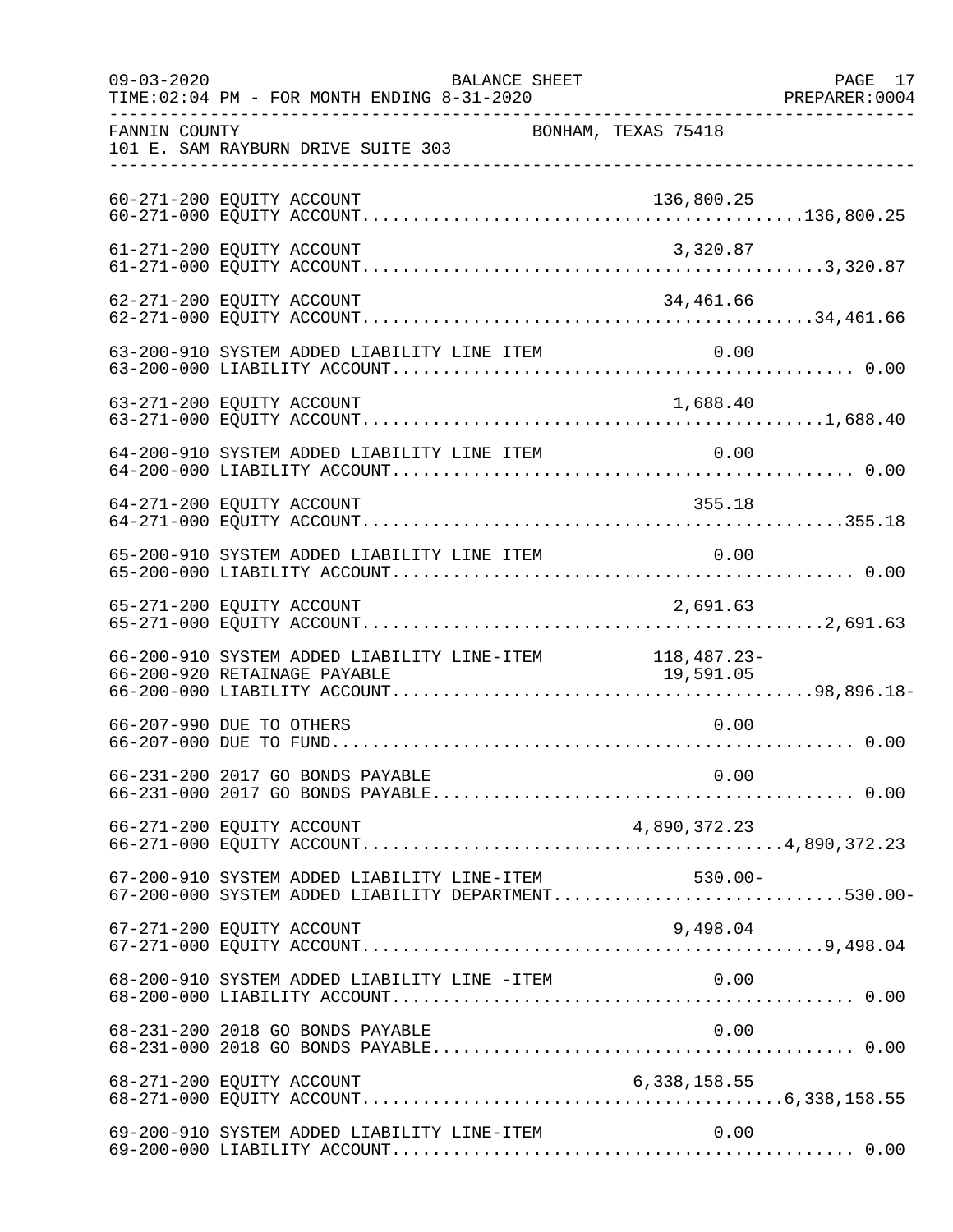|                           | BALANCE SHEET                               |                                                       |                                                                                                        |  |
|---------------------------|---------------------------------------------|-------------------------------------------------------|--------------------------------------------------------------------------------------------------------|--|
| FANNIN COUNTY             | 101 E. SAM RAYBURN DRIVE SUITE 303          | BONHAM, TEXAS 75418                                   |                                                                                                        |  |
| 69-271-200 EQUITY ACCOUNT |                                             |                                                       | 0.00                                                                                                   |  |
|                           |                                             |                                                       |                                                                                                        |  |
| 70-271-200 EQUITY ACCOUNT |                                             |                                                       | 99,936.06                                                                                              |  |
|                           |                                             |                                                       | 71-200-910 SYSTEM ADDED LIABILITY LINE-ITEM $0.00$<br>71-200-000 SYSTEM ADDED LIABILITY DEPARTMENT0.00 |  |
| 71-271-200 EQUITY ACCOUNT |                                             |                                                       | 0.00                                                                                                   |  |
|                           |                                             | 72-200-910 SYSTEM ADDEND LIABILITY LINE-ITEM          | 0.00<br>72-200-000 SYSTEM ADDED LIABILITY DEPARTMENT 0.00                                              |  |
| 72-271-200 EQUITY ACCOUNT |                                             |                                                       | 0.00                                                                                                   |  |
|                           |                                             |                                                       |                                                                                                        |  |
| 78-271-200 EQUITY ACCOUNT |                                             |                                                       | 150,000.00                                                                                             |  |
|                           |                                             | 79-200-910 SYSTEM ADD LIABILITY LINE ITEM 0.00        |                                                                                                        |  |
| 79-271-200 EQUITY ACCOUNT |                                             |                                                       | 75,000.00                                                                                              |  |
|                           |                                             |                                                       |                                                                                                        |  |
| 80-271-200 EQUITY ACCOUNT |                                             |                                                       | 600.00                                                                                                 |  |
|                           |                                             | 81-200-910 SYSTEM ADDED LIABILITY LINE ITEM 30,992.00 | 81-200-000 SYSTEM ADDED LIABILITY DEPT30,992.00                                                        |  |
| 81-271-200 EQUITY ACCOUNT |                                             |                                                       | $26,970.79 -$                                                                                          |  |
|                           |                                             |                                                       |                                                                                                        |  |
|                           |                                             |                                                       |                                                                                                        |  |
|                           | 83-200-910 SYSTEM ADDED LIABILITY LINE ITEM |                                                       | 0.00                                                                                                   |  |
| 83-271-200 EQUITY ACCOUNT |                                             |                                                       | 481, 113.05                                                                                            |  |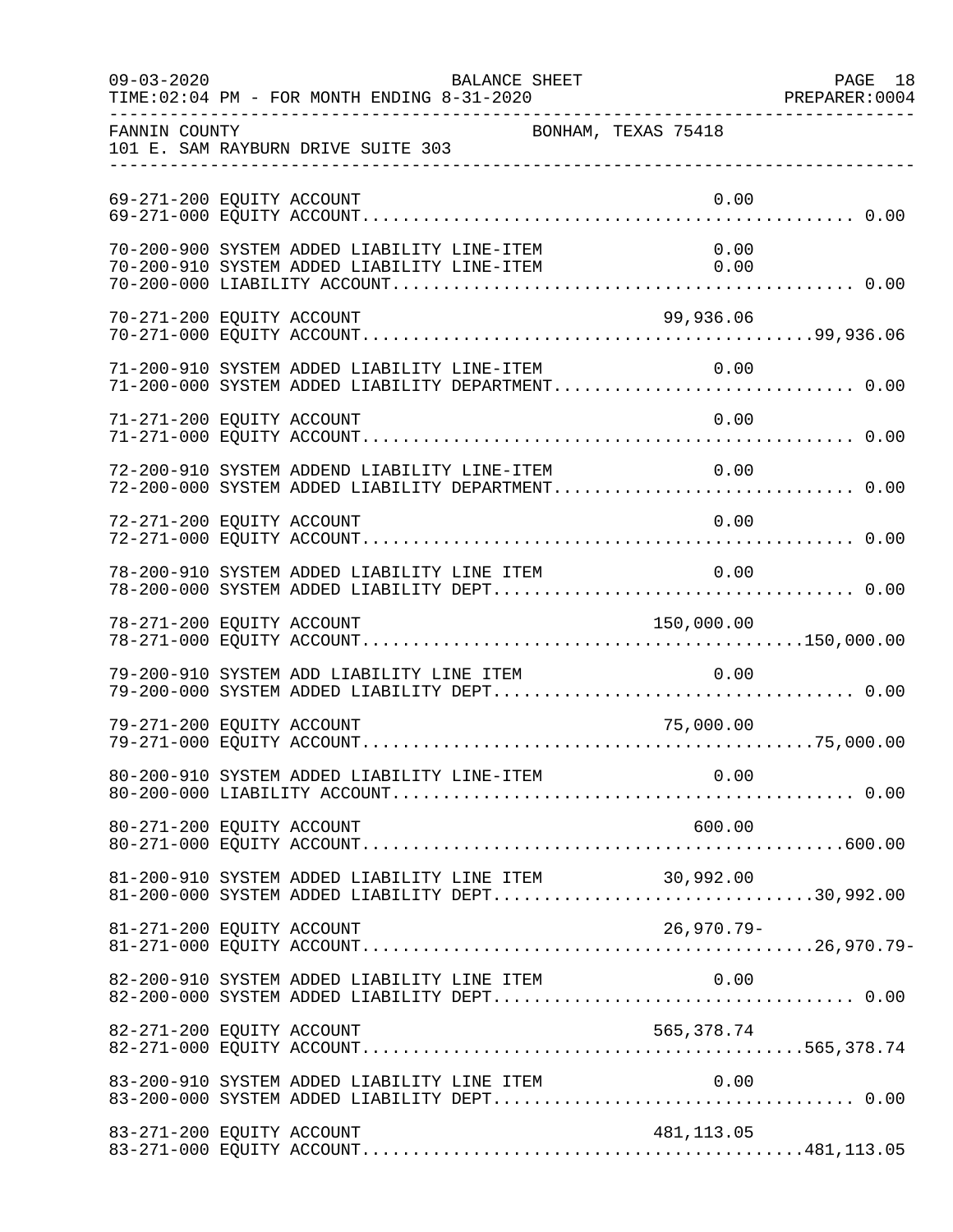| $09 - 03 - 2020$    | BALANCE SHEET<br>TIME: 02:04 PM - FOR MONTH ENDING 8-31-2020                                                                                                                                      | PAGE 19<br>PREPARER: 0004 |
|---------------------|---------------------------------------------------------------------------------------------------------------------------------------------------------------------------------------------------|---------------------------|
| FANNIN COUNTY       | BONHAM, TEXAS 75418<br>101 E. SAM RAYBURN DRIVE SUITE 303                                                                                                                                         |                           |
|                     | 84-200-150 ACCRUED SALARY PAYABLE<br>3,264.36<br>84-200-155 ACCRUED FRINGE BENEFITS<br>84-200-910 SYSTEM ADDED LIABILITY LINE ITEM 50,527.35-<br>84-200-000 SYSTEM ADDED LIABILITY DEPT45,560.91- |                           |
|                     | 529,008.65<br>84-271-200 EQUITY ACCOUNT                                                                                                                                                           |                           |
|                     | 85-200-910 SYSTEM ADDED LIABILITY LINE-ITEM 388.75-<br>85-200-000 SYSTEM ADDED LIABILITY DEPARTMENT388.75-                                                                                        |                           |
|                     | 85-271-200 EQUITY ACCOUNT<br>3,585.04                                                                                                                                                             |                           |
|                     | 86-200-910 SYSTEM ADDED LIABILITY ITEM<br>0.00                                                                                                                                                    |                           |
|                     | 5,235.92<br>86-271-200 EQUITY ACCOUNT                                                                                                                                                             |                           |
|                     | 87-200-910 SYSTEM ADDED LIABILITY LINE-ITEM 90.00<br>87-200-000 SYSTEM ADDED LIABILITY DEPARTMENT90.00                                                                                            |                           |
|                     | 87-202-319 A/P RESTITUTION-JUVENILE PROBATION 0.00                                                                                                                                                |                           |
|                     | 87-271-200 EQUITY ACCOUNT<br>2,335.77                                                                                                                                                             |                           |
|                     | 0.00<br>88-271-200 EQUITY ACCOUNT                                                                                                                                                                 |                           |
|                     | 0.00<br>89-220-189 DEFERRED REVENUE                                                                                                                                                               |                           |
|                     | 60,400.36<br>89-271-200 EQUITY ACCOUNT                                                                                                                                                            |                           |
|                     | 92-200-900 SYSTEM ADDED LIABILITY LINE-ITEM<br>0.00<br>92-200-910 SYSTEM ADDED LIABILITY LINE-ITEM<br>0.00<br>92-200-000 SYSTEM ADDED LIABILITY DEPARTMENT 0.00                                   |                           |
|                     | 92-271-200 EQUITY ACCOUNT<br>46, 343.04                                                                                                                                                           |                           |
|                     | 93-200-910 SYSTEM ADDED LIABILITY<br>0.00                                                                                                                                                         |                           |
|                     | 93-271-200 EQUITY ACCOUNT<br>100.00                                                                                                                                                               |                           |
|                     | 95-200-910 SYSTEM ADDED LIABILITY LINE-ITEM<br>0.00<br>95-200-000 SYSTEM ADDED LIABILITY DEPARTMENT 0.00                                                                                          |                           |
| 95-271-200 DEPOSITS | 20.64                                                                                                                                                                                             |                           |